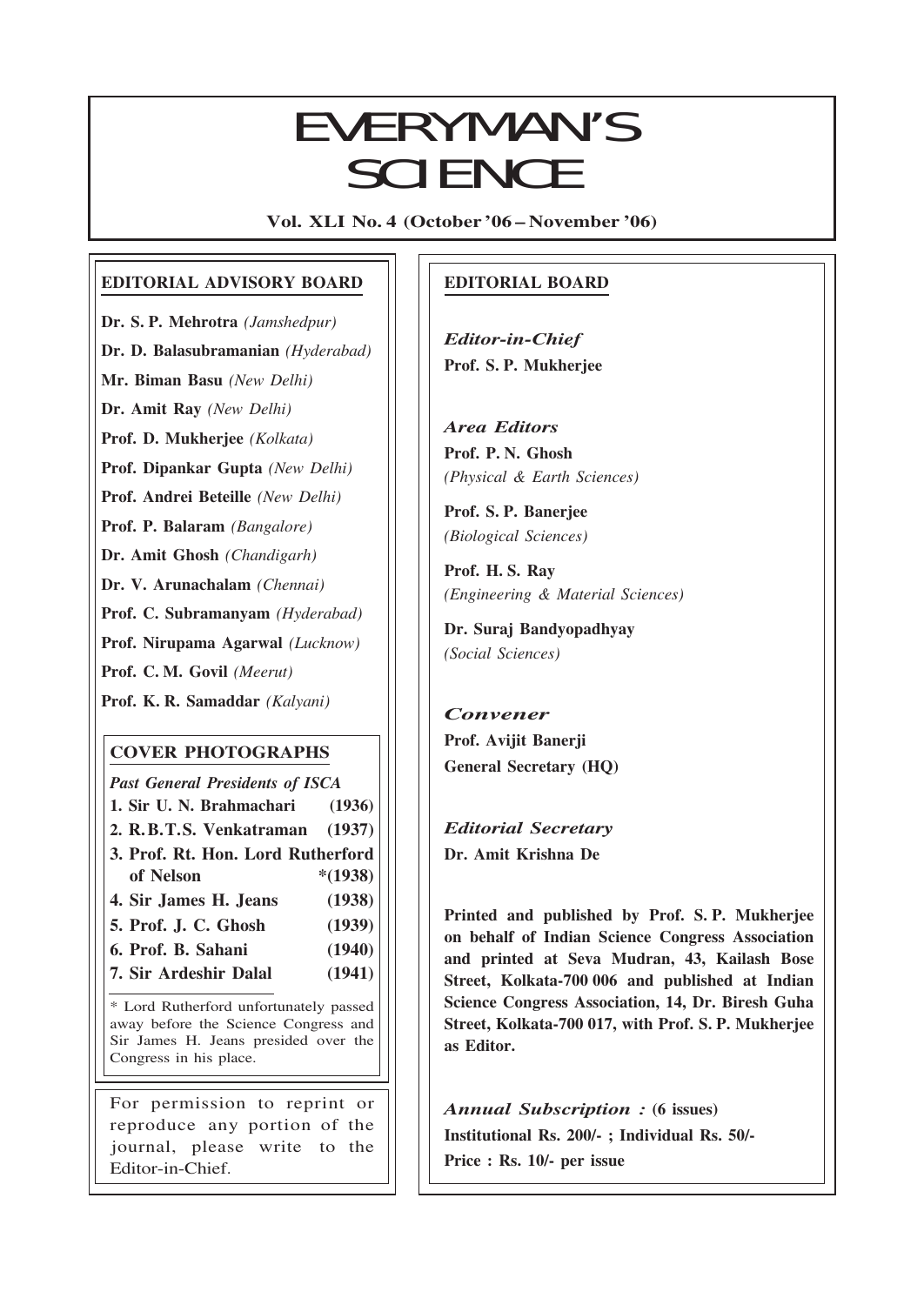# CONTENTS

Everyman's Science VOL. XLI NO. 4, Oct. '06 —Nov. '06

| <b>EDITORIAL:</b>                                                                                                              | 211 |
|--------------------------------------------------------------------------------------------------------------------------------|-----|
| <b>ARTICLES:</b><br>Presidential Address : On Research in Chemistry in India<br>Prof. J. C. Ghosh                              | 213 |
| <b>Divine Proportion : The Mathematics of God</b><br>Ayon Ghosh                                                                | 226 |
| <b>Theories of Aging in Animals</b><br>Amrit Kaur                                                                              | 231 |
| Food Allergy (Hypersensitivity)<br>B.P. Mohanty, S.K. Gupta & S. Mohanty                                                       | 234 |
| <b>West Bengal Forest Scenario: A Geographical Review</b><br>Sisir Chatterjee                                                  | 240 |
| <b>Maslow's Motivational Theory of Need Hierarchy</b><br>S. N. Sinha and Aparajita Sinha                                       | 247 |
| Iron & Steel Making: How We Reached Here                                                                                       | 249 |
| <b>SOMETHING TO THINK ABOUT</b><br>Gecko (Tiktiki in Bengal and Chhipkili in Hindi) and Nano Science<br>H.S. Ray               | 255 |
| <b>SHORT COMMUNICATION</b><br><b>Silken Snare of the Spider</b><br>D. Balasubramanian                                          | 256 |
| <b>KNOW THY INSTITUTIONS</b>                                                                                                   | 259 |
| <b>Life Sketches of General President and Sectional Presidents</b><br>94th Indian Science Congress, Annamalai Nagar, 2006-2007 | 268 |
| <b>MEMBERS OF ISCA COUNCIL FOR 2006-2007</b>                                                                                   | 285 |
| PROGRAMME OF 94TH INDIAN SCIENCE CONGRESS                                                                                      | 286 |
| <b>CONFERENCES / MEETINGS / SYMPOSIA / SEMINARS</b>                                                                            | 288 |
| <b>S &amp; T ACROSS THE WORLD</b>                                                                                              | 289 |
| <b>ANSWERS TO "DO YOU KNOW"?</b>                                                                                               | 290 |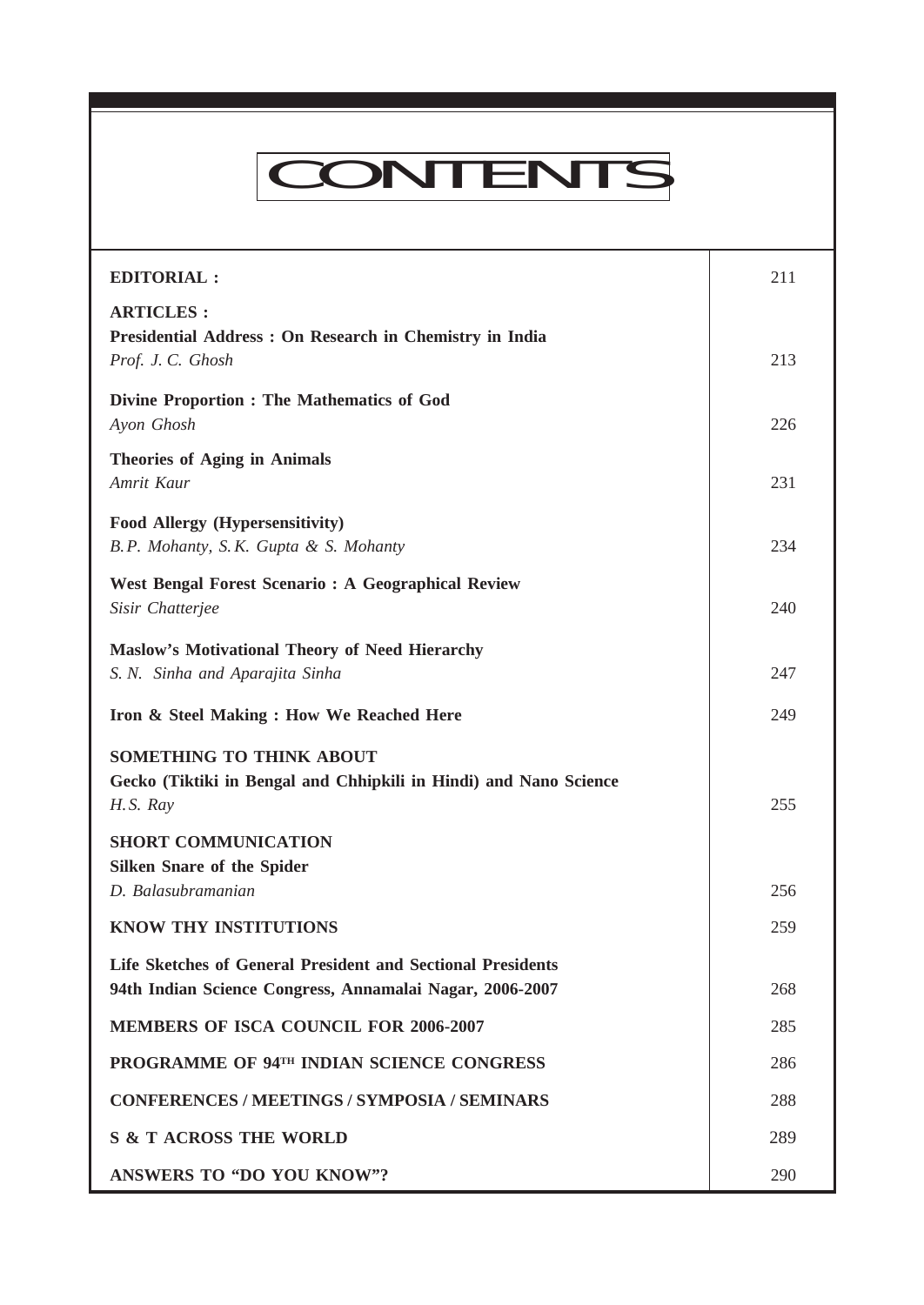## EDITORIAL

#### KNOWLEDGE SOCIETY AND THE STEEL INDUSTRY

In recent times there has been much talk about strengthening the science base to help India emerge as a knowledge society. As is well known, better financial rewards and other opportunities have been luring students away from scientific pursuits. Planners and thinkers have, therefore, correctly recommended establishment of newer scientific institutions, upgradation of facilities in the existing ones, as well as better incentives to brighter students to attract the student community towards careers in science.

The knowledge society envisaged will, however, also need a technology base to ensure a prosperous economy. The large fundings necessary for today's scientific education and research necessarily require a thriving economy based on technological achievements to make available the infrastructure. The iron and steel industry will have a vital role in this.

Some two or three decades ago the world produced around 700 million tonnes of steel per year and the largest share of production was with the developed nations such as the U.S, U.K and Russia. However, for a variety of reasons, the dominant players are now in the east e.g. China. Japan and South Korea. India is poised to enter this group. It should be noted that L. N. Mittal an Indian passport holder, whose world-wide chain of steel companies makes him the largest producer of steel, does not, as yet, have any steel plant in India.

The Indian steel industry is nearly a hundred years old. The earliest steel works were located in Burnpur, Jamshedpur and Bhadravati (Mysore). However, at the time of Independence the country produced anually only about 7 million tonnes of steel which was marginally more than that of China. But today steel production figure for China has risen dramatically to over 300 million tonnes which is about a third of the total world production. Although our planners after Independence had envisaged a production target of 75 million tonnes by the year 2000, our actual production is only about half of this even now. Thus we are producing about a tenth of what China is producing. The steel industry of China is driving its economic growth.

There are, however, encouraging signs now and, with the wind of liberalisation blowing in India, many investors have come forward with proposals to set up new steel plants in various locations, particularly Orissa, Jaharkhand and West Bengal. L. N. Mittal is no exception. These new plants will have to be necessarily more environment-friendly and in the basic sciences will play an important role too. Perhaps the annual steel product in India will exceed the 100 million mark in 15 years.

This journal attempts to propagate the message of science in all its varied branches to its readers and through them to every one interested in science, Engineering and Technology. Generally, however, Engineering and Technology oriented articles are uncommon. To remedy this, a beginning is made in this issue with an article on the iron and steel industry.

Technology Dissemination Centre (TDC) of R & D Centre for Iron & Steel, Steel Authority of India Ltd. (RDCIS), has been publishing a quarterly technology bulletin "Technotrends" since 1994. Each issue of Technotrends focuses on a specific technology related to steel plants and it is described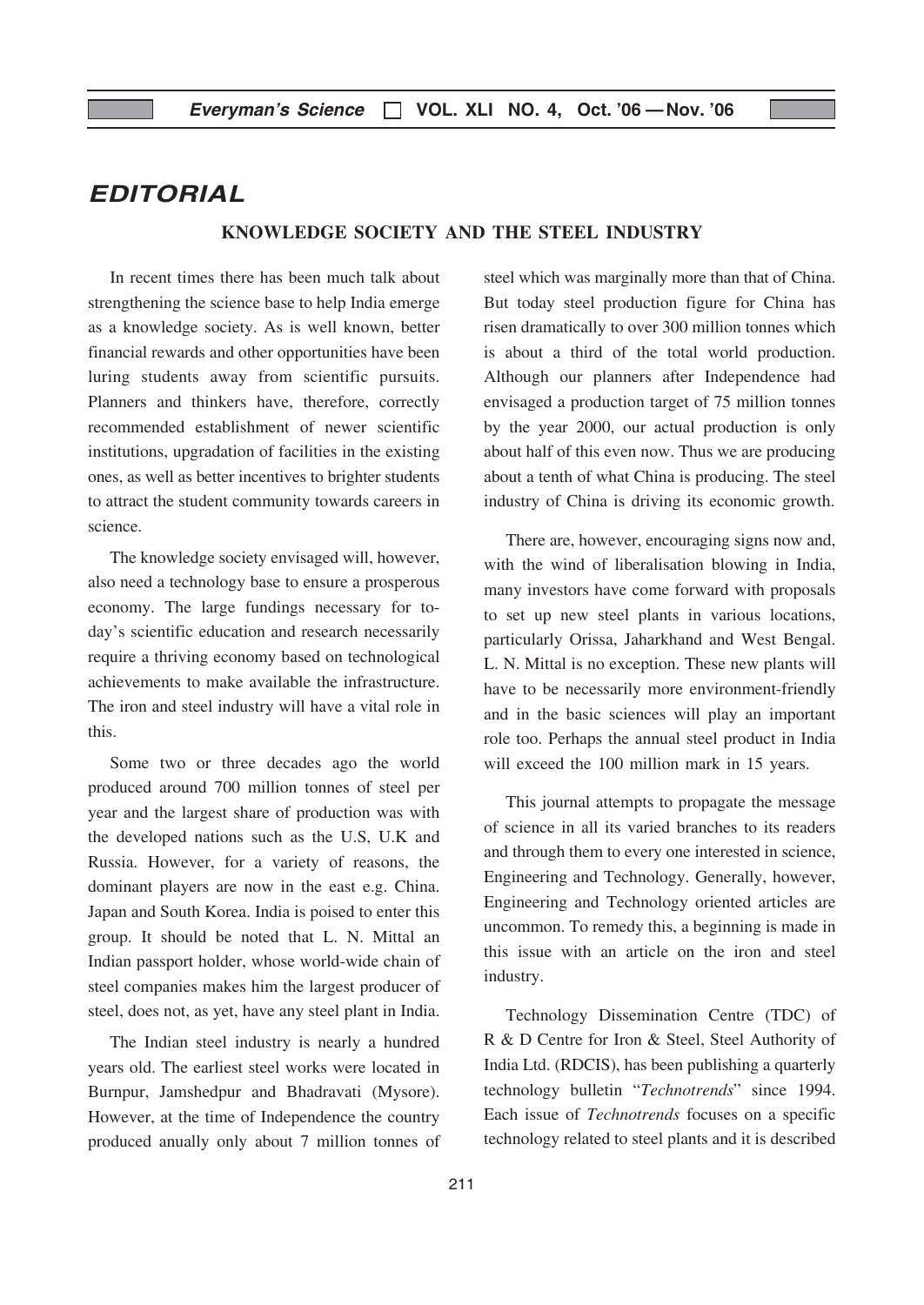in a reader friendly format with the aim of augmenting technological awareness in the Company. TDC has recently compiled the technical articles, published during the last 10 years, in the form of a book "Steel Plant Technologies-An Overview."

The book aims to provide a good reference

material to practising steel plant technologists, academicians & students in technical institutes and researchers.

From this issue of "Everyman's Science", we are reproducing a few selected articles from this book for general awareness about steel industry.

H. S. Ray

*"Where is the knowledge we have lost in information ? Where is the wisdom we have lost in knowledge"*

*—T.S. Eliot*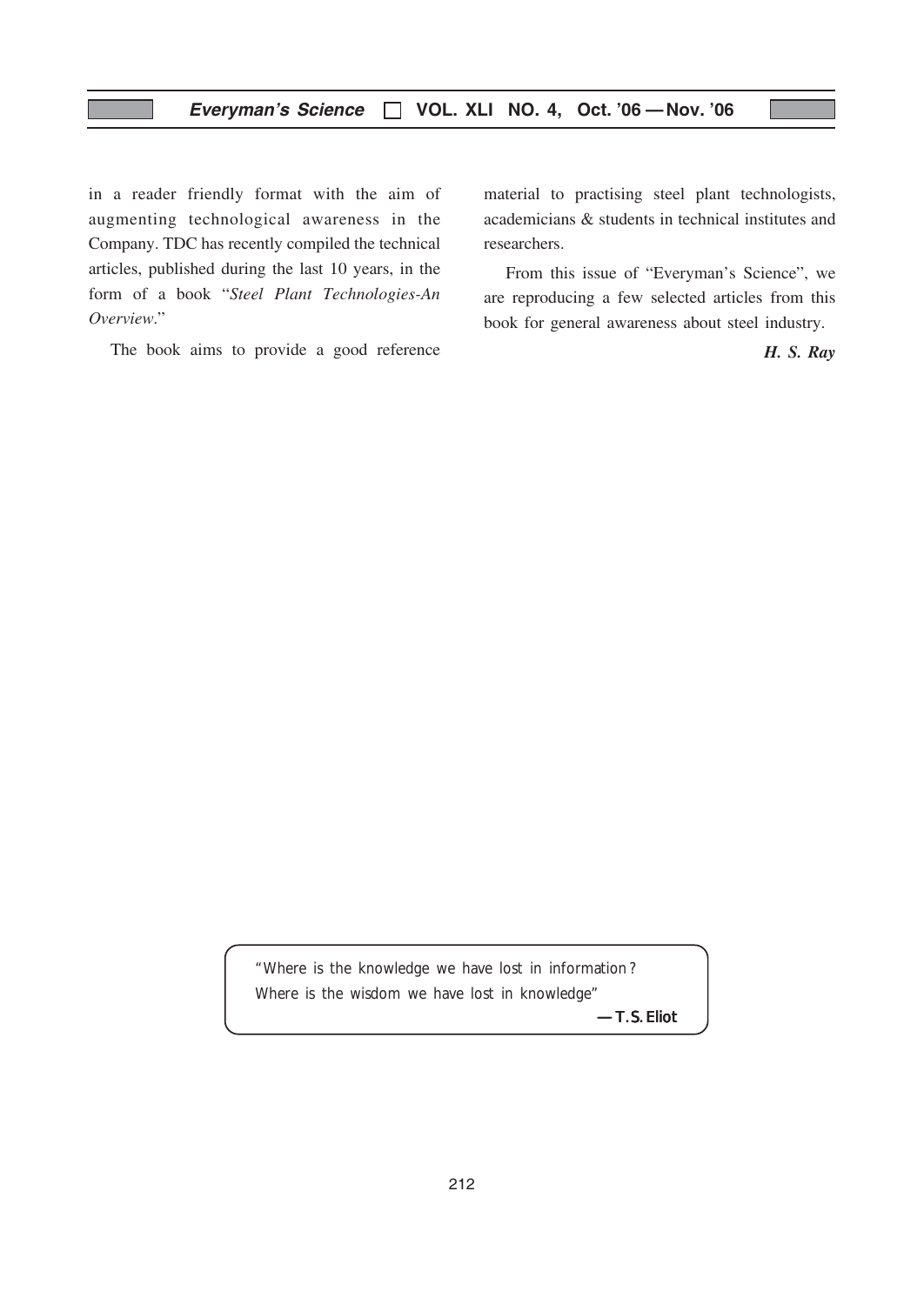## PRESIDENTIAL ADDRESS

## ON RESEARCH IN CHEMISTRY IN INDIA

**PROF. J. C. GHOSH\*, D. SC., F.N.I.**

The Indian Science Congress meets today at Lahore for the third time. Those of us who attended the meeting of the Congress held in 1927 know well that in warmth of welcome and hospitality, and in providing a congenial atmosphere for our deliberations, this city has few equals ; and I am sure that on this occasion also, she will live up to that reputation. As President that year, we had Sir Jagadish Chandra Bose, and I well remember the illuminating address in which he outlined some of his beautiful methods for probing the secrets of plant life. That voice is now stilled in death, but he will always be remembered with gratitude as the great Master and Pioneer whose work and example have revived the spirit of scientific enquiry in India after centuries of stagnation.

Last year, the Indian Science Congress celebrated its jubilee with great pomp in the city of Calcutta, which had witnessed the birth of this Association two years after her dethronement from the proud position of the Imperial Capital. A brilliant galaxy of scientists took part in the deliberations, and for President we had elected the greatest scientist of the British Empire. The sudden death of Lord Rutherford was a cruel blow, but it was some consolation that he finished the writing of his inspiring address which was read by his brilliant successor Sir James Jeans.

As I recall today these great names, I feel weighed down by a sense of responsibility. To follow them is perforce to follow very far behind. Eleven years ago, Professor Simonsen was called to this office, and in the course of his address, he suggested that the chemists of India should study more intensively the wealth of natural materials that lay at their doors, and devote less time to the study of problems of only theoretical interest. In the decade that has passed since Professor Simonsen made this eloquent appeal, the organic chemists of India have made many important contributions to our knowledge in this field. Only recently I attended the symposium on this subject held at Bombay under the auspices of the National Institute of Sciences. Distinguished visitors from Lahore, Bangalore and Calcutta joined in the discussion and it looked like a miniature Science Congress. While not long ago, Professor Simonsen was the solo-scientist in this field, we have now flourishing centres of research at Lahore under the guidance of Dr. J. N. Ray and at Bangalore under Dr. P. C. Guha. Valuable work is being done in Bengal, by Dr. P. C. Mitter, Dr. P. K. Bose, Dr. Khuda and Dr. Guha Sarkar, in Bombay, by Drs. Wheeler, Shaha, Venkataraman and their colleagues, in Madras, by Dr. B. B. Dey, at Allahabad by Dr. S. Dutta and at Aligarh, by Dr. Siddique. Although their interests are mainly pharmacolgical, Colonel Chopra and Professor S. Ghosh have carried out systematic chemical examinations of many indigenous medicinal plants at the School of Tropical Medicine. In very broad outlines, it may be stated that these

<sup>\*</sup> General President. Twenty Sixth Indian Science Congress held during 3 to 7 January, 1939 at Lahore.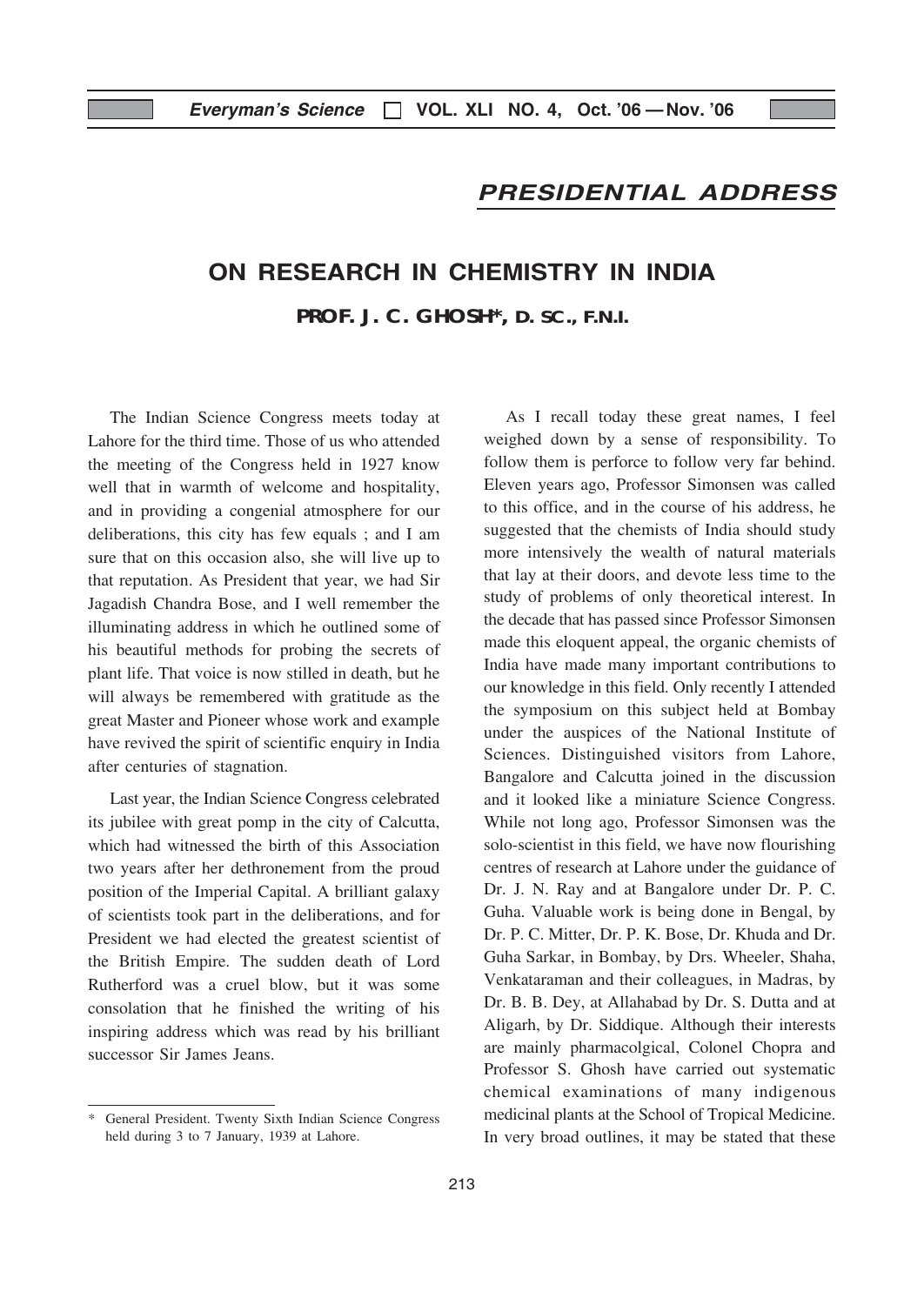investigations have embraced the isolation, the determination of the constitution, and in some cases the synthesis, of a large variety of terpenes, bitter principles, glucosides, plant colouring matters, alkaloids, etc. Special mention may be made in this connection of P. C. Mitter's elegant synthesis of Munjisthin. J. N. Ray's work on berberine, palmitine and vasicine, and P. C. Guha's synthetic work on thujane, pinane and camphane series.

To a physical chemist, the development of a new technique for the separation of allied substances occurring together in nature has a special appeal. In the Bombay symposium, Prof. Ray demonstrated the existence of six allied colouring matters in rottlerin by their differential adsorption on specially prepared surfaces of alumina. Equipments for fractional distillation under very high vacuum, 10–5 or 10–6 cm. of mercury, are now not rare. In the laboratories of Drs. Krishnan, B. B. Ray, K. Banerjee and Mata Prasad, have been installed excellent X-ray equipments for determining the configurations of unit cells in organic crystals. It is hoped that these methods will find increasing application in the Indian laboratories where many difficult problems are now being tackled by chemists who estimate work by its quality and not by any other standard.

The subject of vitamins and hormones have now become favourite topics of conversation even in our drawing rooms ; and in recent years Nobel Prizes have become practically the monopoly of the great leaders in this field-Hopkins, Neuberg, Wieland, Szent-Gyorgi, Haworth and Peters. It is a matter of satisfaction that synthetic work in India is being directed more and more to the preparation of substances of biological importance. The elegant syntheses by Bardhan and co-workers in the phenanthrene, hydrophenanthrene and retene groups which are closely allied to the sex-hormones have justly received a wide recognition. A class of compounds which now fills the centre of the picture in the chemical world is known as the sterols.

Irradiated ergosterol is the vitamin D which is responsible for the formation of bones in animal organisms. It is remarkable that in the economy of nature these sterols should be so closely related on one side to the cancer-producing substances and on the other to the sex-hormones. Vegetable oils and plant juice contain any number of sterols, and I commend to your attention the work on plant sterols that is being done by Drs. K. P. Basu and Nath in Dacca.

Dr. B. C. Guha and co-workers have isolated renoflavin from ox-kidney, and have thrown considerable light on the multiple nature of vitamin  $B<sub>2</sub>$  of which lacto-flavin is one component. It may interest you to know that pure and crystalline lactoflavin is now available in the market at a cost of Rs. 1,000 per gram, and physico-chemical methods have been evolved for estimating it even to a billionth of a gram. Since Szent-Gyorgi's classical investigation on the isolation of vitamin C in a pure crystalline form, the determination of its constitution has formed the subject of brilliant work by Haworth and his school. Work of considerable value has been done in India on the occurrence, stability and physical properties of this vitamin. In the pure state, it is easily oxidized by the oxygen of the air, but it is remarkable that it is very stable in plant and animal organisms, though the tissues receive an ample supply of oxygen. This stability has been traced to the simultaneous presence in these tissues of sulphur compounds or of chlorophyll which act as powerful inhibitors of this auto-oxidation (Ghosh and Rakshit).

In the limited time at my disposal, it is not possible to refer to all the investigations in this field, but I have given you sufficient indication of the striking change that has come over in the outlook of our organic chemists. Professor Simonsen's appeal from this chair has fallen on a rich soil and is now bearing ample fruit.

A few years ago, Sir Gibert Morgan referred to the question that was often anxiously raised in the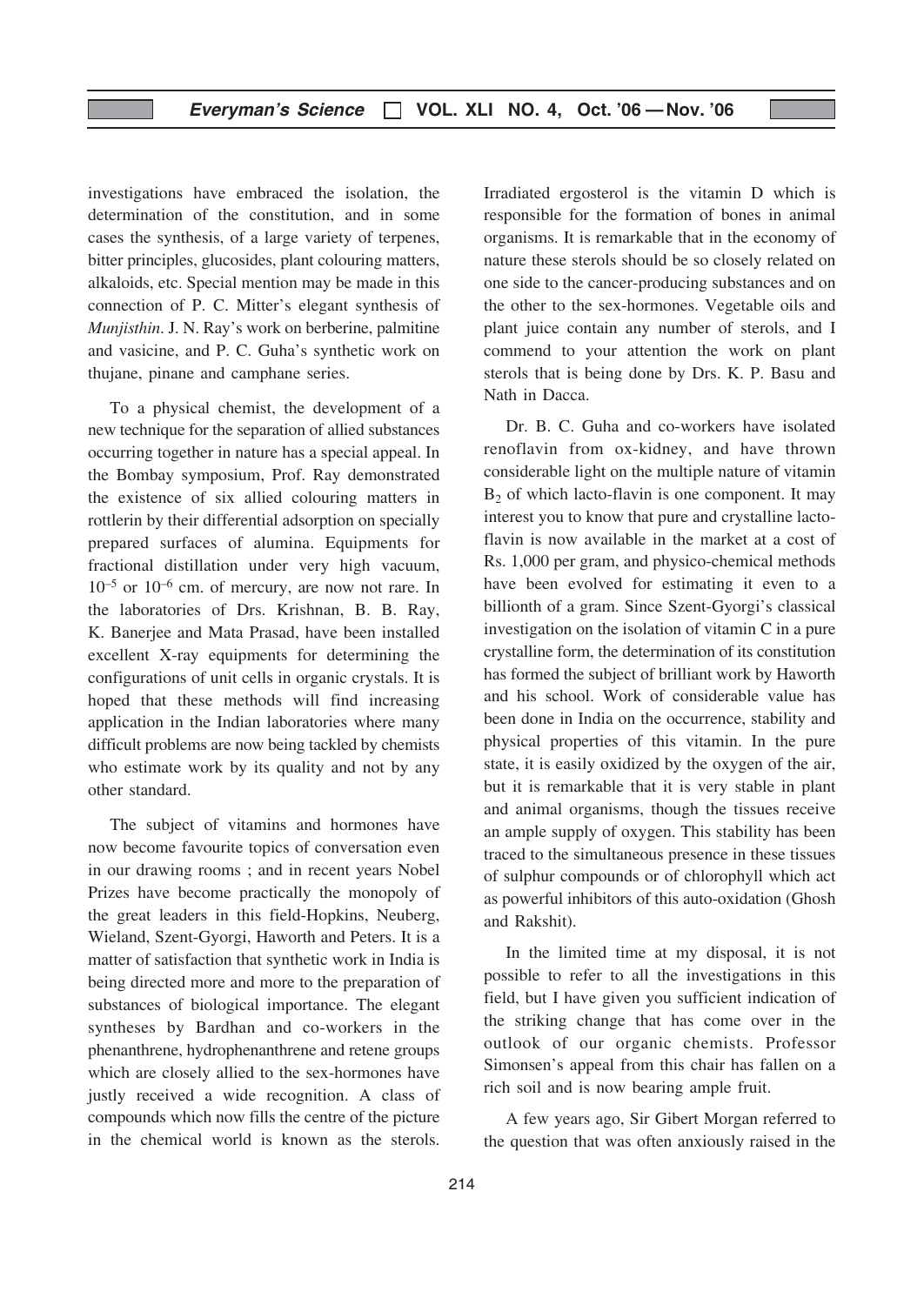British chemical circles as to "what had become of Inorganic Chemistry" and gave a decidedly assuring reply by his masterly survey of the progress of Modern Inorganic Chemistry. He showed how apart from such sensational discoveries as the hydrogen isotope or deuterium, Inorganic Chemistry has now gained freshness of outlook and fertile fields of research by new ideas on valence force. Three kinds of links are now well-recognized as binding atoms to form molecules, or binding molecules to form, what we used to call, additive compounds. They are

1. the electrovalent link where the forces are mostly of electrical attraction,

2. the covalent links where the atoms are bound together by sharing two electrons, and

3. the coordinate links where generally both the shared electrons come from the same atom.

The applications of these theories have been amazingly wide. To mention only a few, I may refer to ionic isomerism, isomorphism in crystalline compounds, stability of organometallic compounds, espeically when one associating compound occupies two places in the coordination complex and the elucidation of the structure of even such a complex molecule as  $H_3P(W_3O_{10})_4.n. H_2O$ , where the chemist's intuition has been verified by X-ray analysis.

A similar question "What has become of Inorganic Chemistry in India ?" has often been asked and by no less an eminent person than Sir P. C. Ray. The dawn of modern chemical researches in India was heralded by his discovery of mercurous nitrite which was followed by many interesting studies on the stability and the properties of the nitrites. The University College of Science at Calcutta has continued to be a very active centre of research in this field. Indeed Sir Gilbert Morgan's review contains appreciative references to the researches of Dr. P. B. Sarkar, which revealed the isomorphism of the thicyanates and acetylacetones

of scandium with those of the iron family, and to his interesting study on the homology of berylliofluorides, sulphates, and monofluophosphate ions. This work has been followed by the interesting discovery that a nitrite can form mixed crystals with such an apparently dissimilar ion as the formate. Of the many interesting contributions of Professor P. R. Ray, I may mention his preparation of the two isomeric modifications of thiosulphuric acid, whose salts are commonly known as hypo in commerce.

One of the most remarkable developments in the field of Inorganic Chemistry has been the discovery of specific reagents for detecting and estimating metallic radicals even when present in such small traces as one millionth of a gram. These newer methods of microchemical analysis bid fair to supersede, in ordinary laboratory practice, the painstaking and disagreeable methods of qualitative and quantitative separation which have hitherto formed the basis of a chemist's practical training.

To the Indian chemists we owe the introduction of many important microchemical reagents, e.g. rubeanic acid, urotropine, quinaldinic acid, dimercaptothiobiazole, and the triple nitrites of the alkali and rare earth metals. These names may appear as Greek to many votaries of other Sciences who are present here, but I may assure them, that if these regents were in common use in their early youth, the goddess of Chemistry would not have appeared to them in her frowning forbidding looks, and perhaps many of them would not have hesitated to transfer even their allegiance to her.

But when all is said and done, it cannot be denied that the enthusiasm for research in organic Chemistry has overshadowed the claims of Inorganic Chemistry in India. Isolated work in this field appears often from the laboratories of Lahore, Patna, Bombay and Bangalore, but they do not appear to emanate from flourishing centres of research, where the wisdom and experience of elders combine with the freshness, enthusiasm and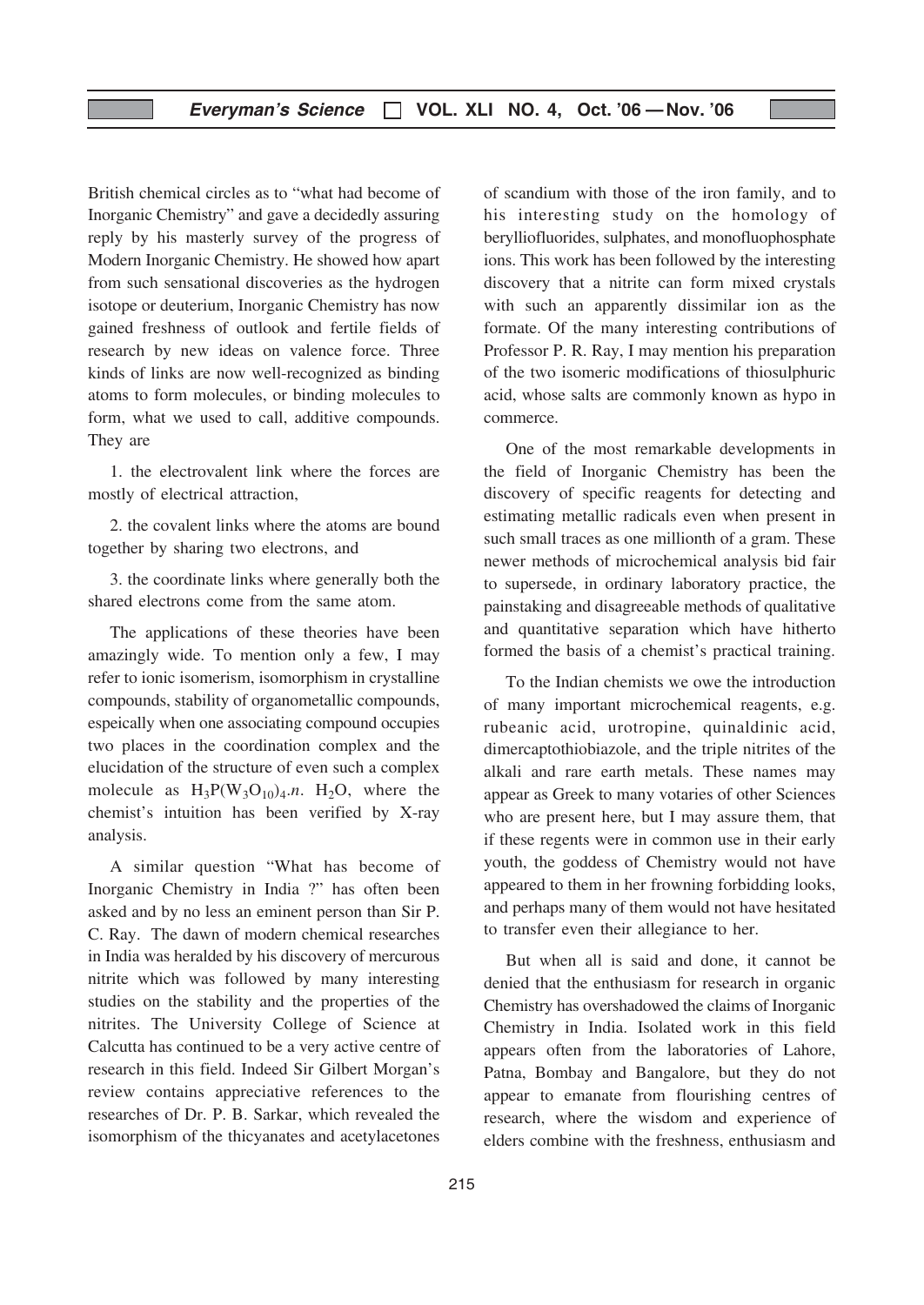devotion of the younger men and create new channels of knowledge. This lop-sided development is indeed to be deplored. They say that all knowledge is one ; and with greater truth can it be said now, that there are no longer any barriers between organic and Inorganic Chemistry. With our newer ideas of valency, the systematization of the enormous accumulation of chemical facts is no longer the prerogative of Organic Chemistry. Nor can it be said now that the nature of carbon-carbon links is better understood, in spite of its regularity of behaviour, than the links between the other atoms. The elucidation of the structure of inorganic compounds has to be tackled more or less on the same principles which are familiar to the organic chemists. In the common region of the two Sciences a vast body of organometallic compounds has emerged, which apart from their interest in microchemical process of analysis, are now working miracles in the fields of industry and in the alleviation of human suffering. I need only mention a few names–lead tetraethyl, neosalvarsan, neostibosan. Our president of the Indore Session described last year how Kala Azar had been practically eliminated from the otherwise smiling fields of Assam and Eastern Bengal, with the aid of the drug ureastibamine. Antimony III pyrocatechine disulphonate of sodium has brought under control Bilharziasis in Egypt, and is now named Foaden after the King of Egypt, who took a great interest in this work. With Inorganic Chemistry revitalized by the electron concepts of valence, there is a rich harvest to be garnered in the near future by our brilliant young chemists, if only they could resist the lure of pure Organic Chemistry.

A sketch in bold lines of the progress of Physical Chemistry in India, may not be out of place here, if only to complete the picture that was drawn by Professor Bhatngar as the President of the Chemistry Section of our congress in 1928. It was only after the war that this branch of Chemistry came really to be cultivated in the Indian laboratories. Progress here depends no doubt, as in other branches of

216

knowldege on inspiring leadership ; but the proper equipment of laboratories is also an equally vital factor for success. In many centres, this youthful Science has suffered from a chronic anæmia for lack of funds available for research ; and the cry has sometimes been raised in authoritative circles, that in consideration of this lack of resources, physical chemistry should better be merged into physics. It is also extremely unfortunate that the professorship of Physical Chemistry in the Indian Institute of Science at Bangalore should have been kept in abeyance, and the department practically wiped off the scene. Now that the Irvine Committee has strongly deprecated this measure of retrenchment, it is to be hoped that the department of Physical Chemistry should re-occupy, at an early date a worthy place in that Institute, which was intended to be the premier centre for chemical researches in India.

The credit of initiating researches in Physical Chemistry in India goes to Professor Dhar who was called to the chair of Chemistry at Allahabad in 1919. Then came in 1921, the three musketeers from the laboratory of Professor F. G. Donnan– Bhatnagar, Mukherjee and Ghosh ; and later on the torch has been kept burning by Qureshi at Osmania, Joshi at Benares, Mata Prasad at Bombay, Ganguli and Ray at Patna, Krishamurty and Kappanna at Nagpur, Ramkrishna Rao and Gopal Rao at Waltair, and Sanjib Rao and Jatkar at Bangalore.

During recent years Dhar and his pupils have applied the methods of Physical Chemistry to the elucidation of various chemical processes that occur in soils and have come to the conclusion that tropical sunlight is one of the governing factors in these transformations. Such powerful radiations easily decompose potassium nitrate, bring about reaction between sulphurous acid and oxygen, give rise to formaldehyde in solutions of alkaline bicarbonate, and in presence of catalytic surfaces like zinc oxide, and titanium oxide, even produce amino acids by reaction of glucose with potassium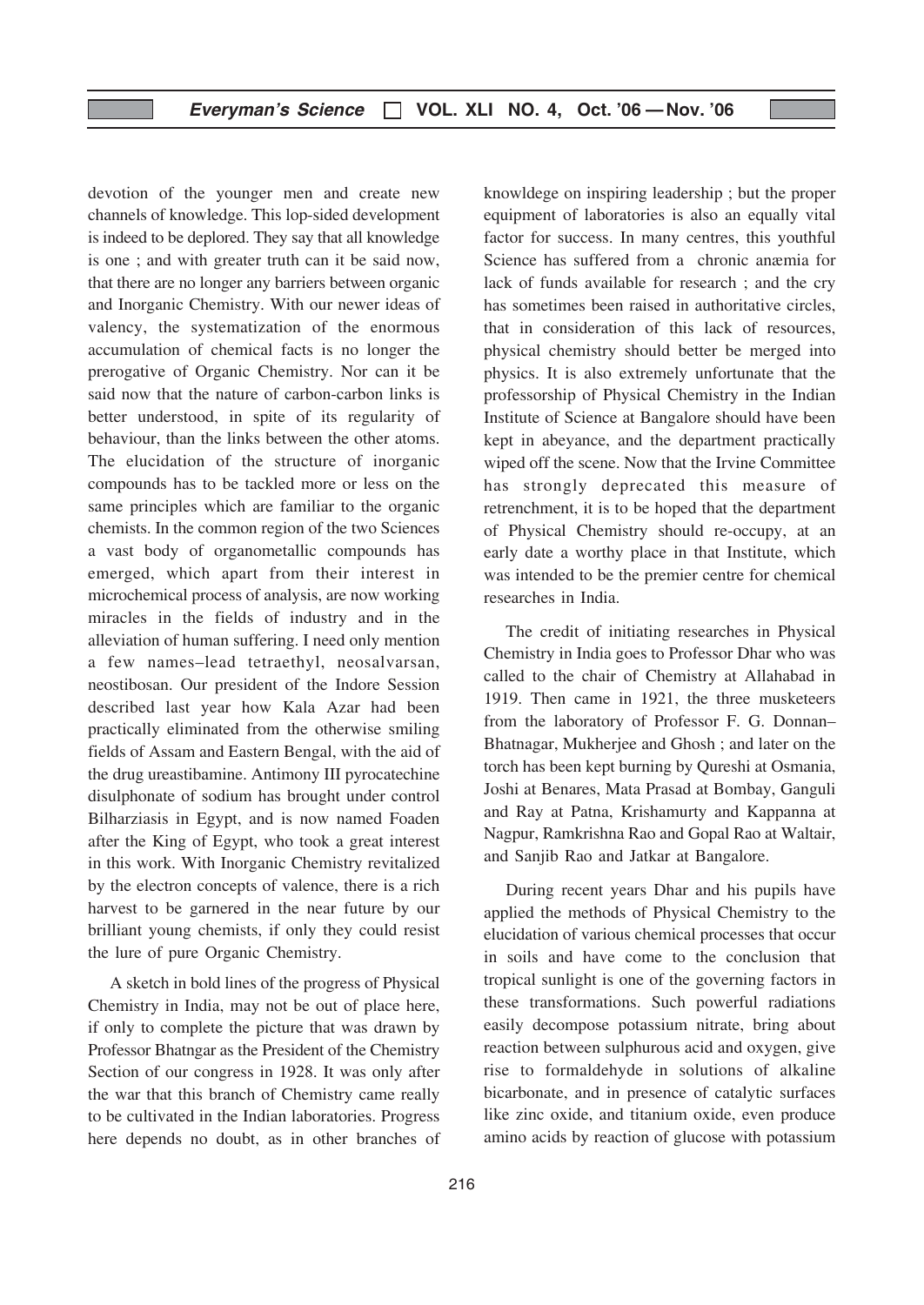nitrate. They have observed that amnio acids are readily oxidized to ammonia in air and light, and ammonium salts in their turn are oxidized to nitrites and nitrates. These observations coupled with the fact that the amount of nirate in the soils of Northern India is maximum in summer when bacterial activity is practically negligible, lead to the very important conclusion that tropical light plays an important rôle in the nitrification of soils. The parallel investigations of Fowler, Subramanyan and their collaborators on the fixation of nitrogen in energyrich soil with the aid of microorganisms, of Dr. P. K. De on the fixation of nitrogen by pure algæ and of Dhar on the fixation of nitrogen by catalytic surfaces during the photo-oxidation of organic residues are throwing a flood of light on the economy of carbon and nitrogen in the soil system. This is, as it should be, for the fundamental problem of Indian agriculture is the conservation of nitrogen and moisture in the soil. It is a matter for sincere congratulation that these researches on soil processes will be continued with greater chances of success, because of the singleness of purpose and devotion, in the Indian Institute of Soil Science which has been recently established at Allahabad by Professor Dhar.

While Professor Dhar's interest has centred round the physico-chemical processes that occur in soils, Professor Mukherjee has of late concentrated his attention on the colloid chemical behaviour of the soil constituents. He has applied with success his well-known theory of the electrical adsorption of ions to the elucidation of the properties of clayacids and soil-suspensions. The accurate experimental technique which he has evolved, in this connection, for the determination of cataphoretic speed, and for conductometric and electrometric titration of acid-sols is well-worthy of imitation in all soil Science and electrochemical laboratories. The colloid constituents of the soil are responsible for many of its most important physical properties, its power of holding water, of forming crumbs and

tilth and for its general relation to plant growth. Professor Mukherjee has gone into the root of the problem. He has made comparative studies of the changes that happen when alkali is gradually added to

1. Simple sparingly soluble acids in :

- (a) presence, or
- (b) absence of solid phase.

2. Colloidal acids like palmitic and silicic acids and finally.

3. Far more complex clay acids.

His programme of work may well serve as a model when a complex piece of very difficult research is planned ; results of far-reaching value have thus been obtained which have received wide recognition in Europe. It is also worthy of note that researches on the colloidal behaviour of drilling mud has just been started by the Assam Oil Company under the supervision of Professor Mukherjee at Calcutta. The problem of reversible transformations of suspensions into jelly-like masses and vice versa is also of great technical interest. The studies of Professor Mata Prasad on the mechanism of the formation of many inorganic and organic gels thus deserve special mention. By the proper control of H+ ion concentration, he has prepared many beautiful transparent gels whose properties are being exhaustively studied by him. An important application of the methods of colloid chemical separation to a problem of great therapeutic interest has been made by Dr. B. N. Ghosh who is investigating the physico-chemical properties of snake venom. The possibility of separating completely the neuro-toxin from the haemolysin factor in the snake venom appears to be at a promising stage of development.

Apart from his ever-increasing activities as a pioneer industrial chemist, to which reference will be made later, Professor Bhatnagar has carried on systematic investigations on Magneto-chemistry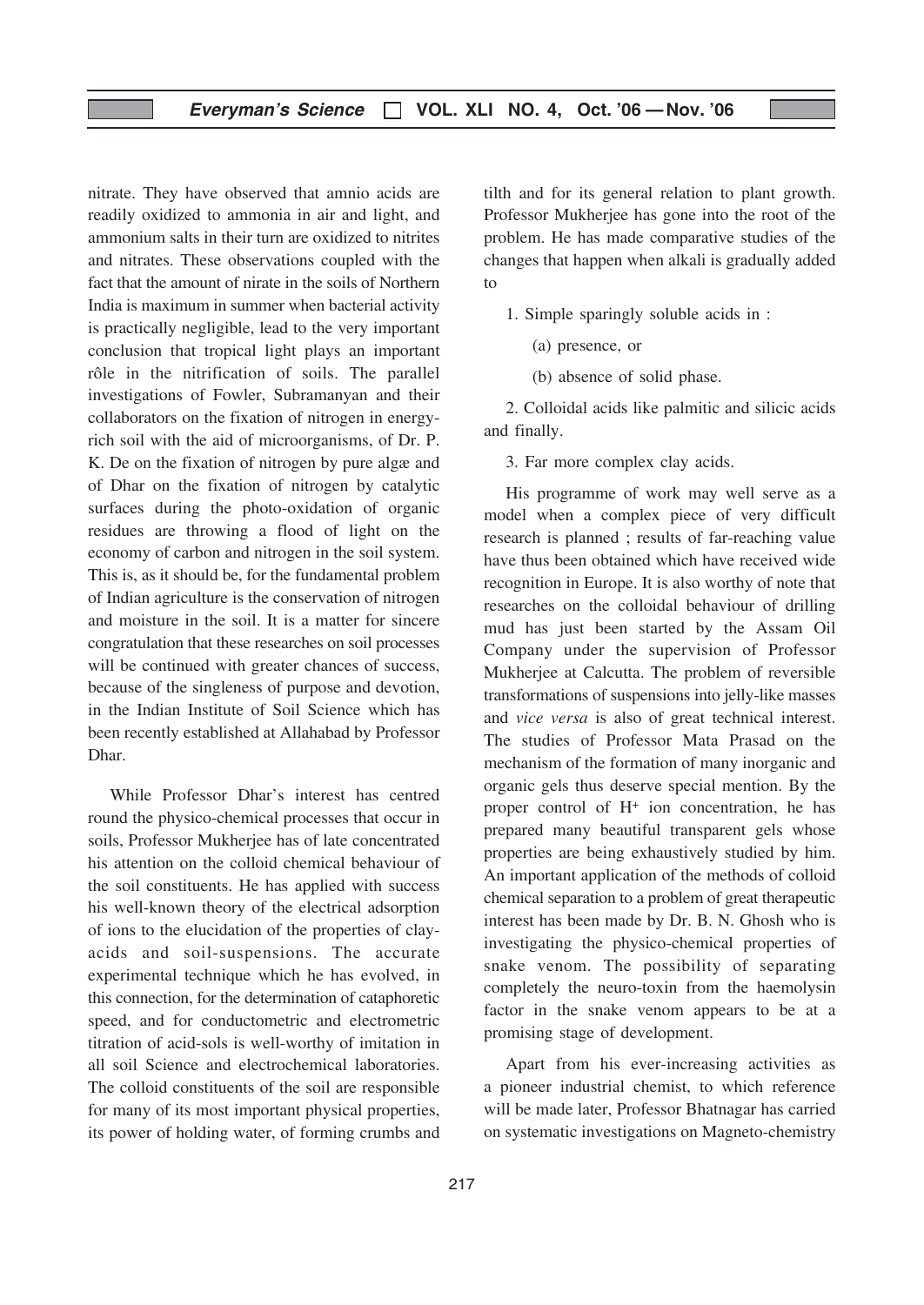and molecular structure. Perhaps the most sensitive instrument that has yet been designed for the study of magnetic susceptibility is the Bhatnagar– Mathur interferometer balance, which has now been put in the market by Adam Hilger, Ltd. I wish it were, possible to discuss in detail and in a non-technical manner, the more important contributions of Bhatnagar, D. M. Bose, P. R. Ray and Krishnan to the rapidly developing field of Magneto-chemistry. It is well-known that in a nonuniform field, paramagnetic substances experience a tractive force towards the strongest part of the field, while diamagnetic substances experience a similar force to the weakest part. Bhatnagar has shown that such magnetic behaviour is not an unchanging property of atoms or ions. The remarkable fact has been noted that paramagnetic substances like iron, nickel and cobalt, exhibit diamagnetism when adsorbed by charcoal, which indicates that chemical valence forces are in operation in the process of adsorption. The magnetic susceptibilities of organic isomeric molecules are not the same, but depend on the arrangement of the atoms in the molecule. Again the study of chemical reaction in a magnetic field has led to the important generalization, that the velocity of reaction is accelerated, retarded or unaffected by the field according as the sum of the molecular susceptibilities of the final products is greater, less or equal to the sum of the molecular susceptibilities of the initial substances.

Important researches are in progress at Benares on the mechanism of chemical reactions under electric discharge. It has been found that many chemical reactions will occur only if the voltage across the reaction space exceeds a limiting value which has been aptly termed the threshold potential. Traces of impurities which act as catalytic poisons also increase considerably this threshold potential. Velocities of reaction were also found to be markedly depressed in presence of molecules which have large affinities for electrons.

218

While the laboratories at Lahore and Benares are engaged in the study of properties of molecules in magnetic and electric fields, physico-chemical researches in Dacca have been concerned with an intensive study of the interplay of matter and radiation, mostly in liquid systems. The nature of such interaction when atoms and molecules are in the gaseous state, is now fairly well understood, but in liquids the phenomenon is much complicated. Our interest ceases when the light absorbed is simply converted into heat. But radiant energy, of a particular wavelength, may in some cases be absorbed by a molecule, which immedicately emits a band of secondary radiation. This is the so-called fluorescent band. For a true understanding of the mechanism of the process it is necessary to measure accurately the distribution of energy over the various wavelengths of such a band and also to compare the amount of radiant energy absorbed by a molecule with the amount that it emits as fluorescence. This ratio is called the fluorescent yield. Absolute photometric methods of extreme sensitiveness have been devised, and some of the results obtained may here be stated. As the concentration of fluorescent molecules in an inert solvent like water or alcohol diminishes, the fluorescent yield increases until a maximum steady value is reached at molecular concentrations of the order of  $10^{-4}$  or  $10^{-5}$ . Electrochemical studies indicate that at these low concentrations, the fluorescent molecules only exist as simple ions whereas at higher concentrations ionic aggregates or micelles are formed. The decrease in fluorescent efficiency is associated with an increase in the complexity of ions. Even, under the most favourable conditions, this efficiency never reaches unity. Molecules like rhodamine and fluorescien are good energy tranformers, the yield reaching up to 0.8, while low down in the list we have phosphine G with an yield of 0.1 of the absorbed energy. A molecule of rhodamine again may absorb a quantum of radiation corresponding to wave lengths 313, 365, 436, 546, 10–7 cm. But in each case, the nature of the fluorescent band and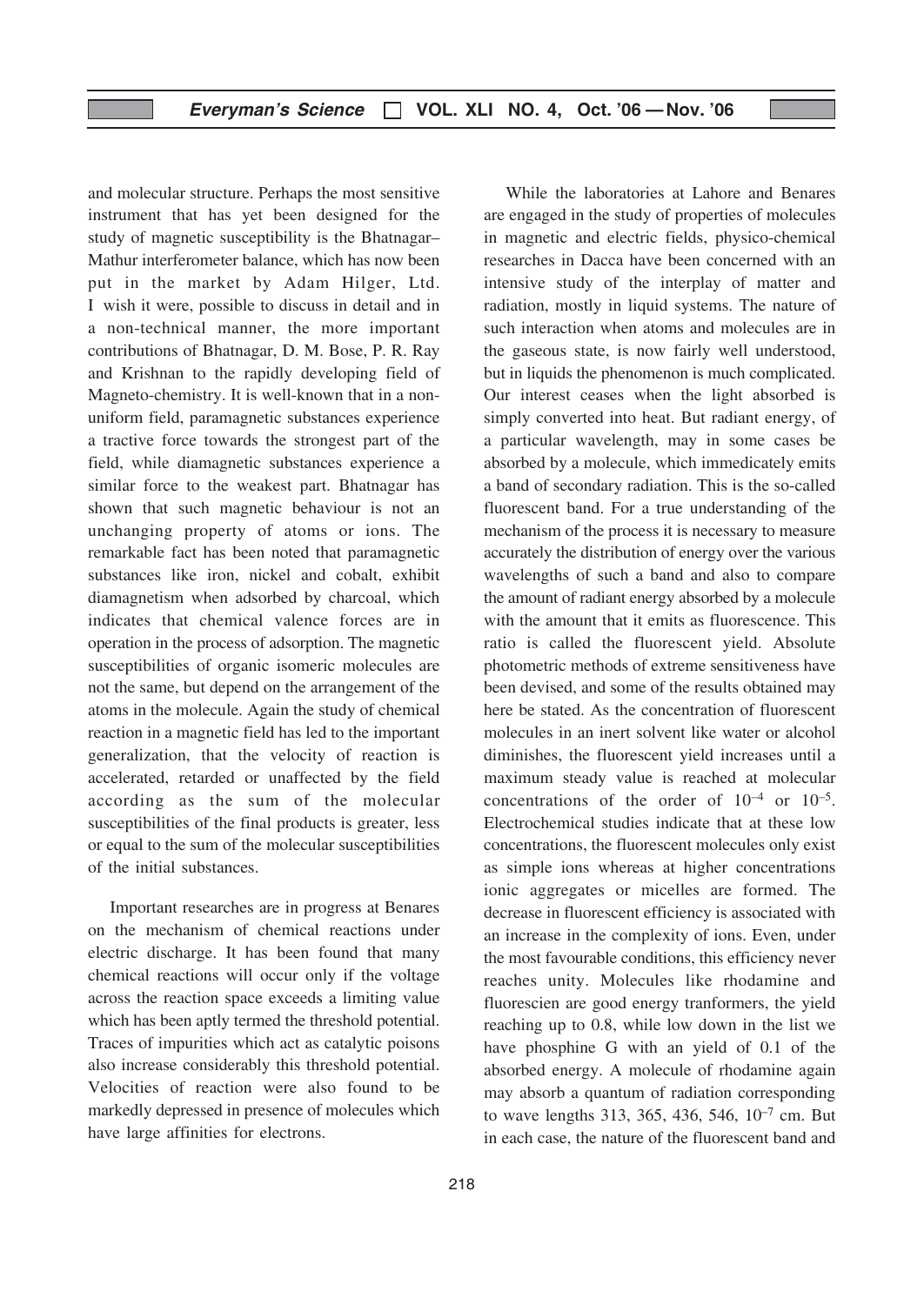the amount of fluorescent energy per quantum of absorbed radiation remain the same, though the absolute magnitude of the exciting quanta thus varies over a wide range. It is possible to go deeper into the problem. For example, in the delicate experiments of Mr. S. Mitra a beam of light with vibrations arranged in one plane only, was made to strike such a molecular target in a viscous medium, and the fluorescent light measured along a direction normal to the plane containing the direction of vibration and the direction of propagation of incident light. It was found that in the fluorescent light the vibration along the direction of propagation is generally less intense than the vibration in the perpendicular direction. This anisotropy, or polarization as it is called, diminishes as the viscosity of the medium diminishes. This is to be expected for if within the life period of the excited molecule, which is of the order of  $10^{-10}$  second, the fluorescent molecule is capable of considerable free rotation in all possible directions, no particular direction of vibration will be favoured in the emitted light. Based on this elegant method, the life period of excited molecules has been measured.

The emission of fluorescent light is a relatively simple response called forth in a molecule under the stimulus of radiation. A more complex process occurs when the radiation is stored up as the internal energy of molecules. The green plants bottle up sunshine to the extent of 670,000 calories when they transform six gram molecules of carbon dioxide and water into one mol of sugar. These are the fundamental capitalists of the world on whom all the animals have to depend for their existence. A molecule with such an accumulated store of energy may occasionally remain fairly stable as in the case of sugars. But in other cases instability and far-reaching changes are noticed ; for example, with bromine the molecule splits up into two atoms ; in the case of iodine, either the molecule is split up or an excited molecule is formed. These free atoms and excited molecules are very active agents

receptive molecules are present. Where the induced chemical reaction is attended with evolution of heat, each such atom or molecule acts, as it were, as a centre of explosion, which proceeds in a chain involving sometimes the transformation of hundreds of molecules. The conditions which are favourable for the propagation of such chains, the dependence of the chain length on the magnitude of the quantum of radiation responsible for starting the chain, the disruption of the chain by substances which we call catalytic poisons, the life period of excited atoms and molecules, and of the unstable substances that are formed as intemediate products in such reactions–these are some of the problems which have been studied in Dacca. It is possible with the aid of suitable devices to

and they start all kinds of reactions when other

obtain a beam of light in which the vibrations are circular and either dextro-rotatory, i.e. moving in the direction of the hand of the clock, or lævorotatory, i.e. moving in a contrary sense. Such radiations may be called in short dextro-light or lævo-light. If dextro–light has a different velocity than lævo–light in a medium, the medium is said to be optically active. Again if the absorption coefficient of dextro–light is different from that of lævo–light, the medium is said to be circularly dichroic. Such optical activity and circular dichroism are often exhibited by naturally occurring molecules ; and the prevalence of such asymmetry in living organism has been considered as a proof in favour of vitalism. The brilliant researches of Kuhn in 1930 indicated how with the aid of one kind of circular light, an asymmetric molecule can be decomposed in preference to its optical isomer which is always present in equal amount in all synthetically produced sub-stances. The plant pigments which under the stimulus of solar radiation are responsible for the production of complex organic materials, exist in living cells as colloidal micelles, which are both optically active and circularly dichroic. Attempts to prepare relatively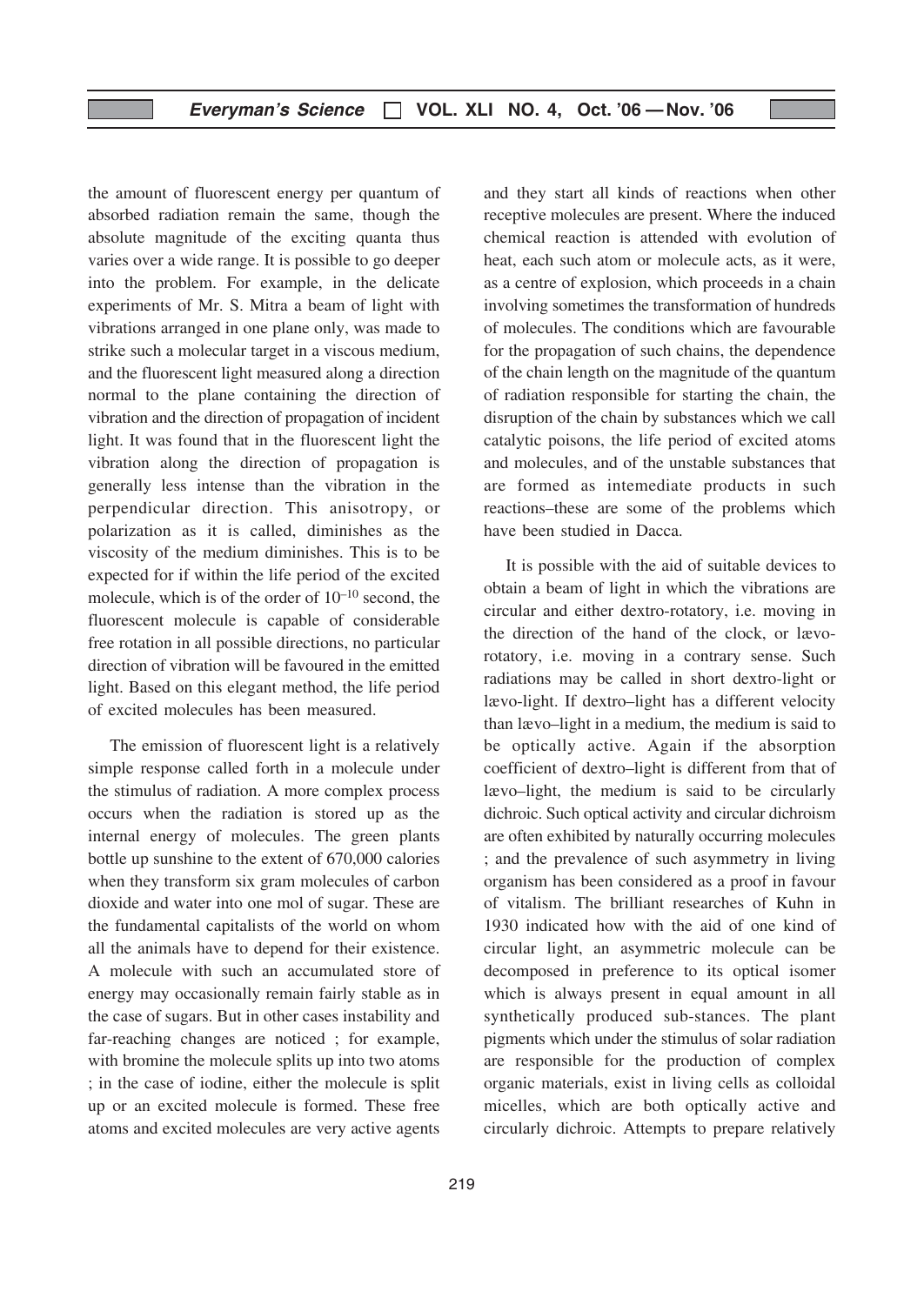simple colloidal micelles exhibiting circular diochroism have been quite successful in our laboratories. When colloidal solutions of tungstic acid, vanadic acid, or ceric borate are allowed to mature in dextro-light which they are capable of absorbing, the molecules during the process of aggregation to form micelles appear to be subjected to the directive influence of such radiations. Such colloidal solutions have greater absorption for dextro–light than for lævo–light, i.e. they become circularly dichroic. Experiments now in progress also lead to the conclusion, that these dichroic suspensions, which become active oxidizing agents under the influence of light, exhibit differences in the velocities of oxidation, when exposed to equal intensities of oppositely polarized circular vibrations. It looks now, as if it may be possible to prepare in the laboratory, simple anisotropic catalysts which will produce much faster one optically active substance in preference to its isomer.

I should not let this occasion pass without dwelling on a matter of vital importance relating to the training of a physcial chemist. Half a century ago, this Science was brought into being by the labours of Van't Hoff, Arrhenius, Ostwald, and Raoult. Even the mathematical equipment of Van't Hoff, the greatest of these leaders, was according to Sir James Walker, no better than that of an ordinary graduate in Mathematics. An easy familiarity with relatively simple mathematical tools coupled with a clear grasp of the fundamental laws of Physics, has since enabled many to collect a rich harvest from the virgin soil. But things are now changing fast. The appointment of Dr. Lenard Jones to the chair of Inorganic and Physical Chemistry in Cambridge is a symbolic event. Of a physical chemist is now demanded not only a sound basic training in Chemistry, supplemented by a high experimental skill in handling delicate instruments but also a clear understanding of the higher branches of Applied Mathematics and Statistics. How we wish that we were trained up on this basis ; but let not those who come after us, have occasion to complain that they did not receive proper guidance and counsel in the years of their apprenticeship. And I appeal to the Indian Universities to take up seriously the question of a thorough over-hauling of the methods of teaching this branch of knowledge.

I must confess that the section of Physics and Mathematics has to its credit more far-reaching discoveries than the section of Chemistry. I need only mention the Raman effect, the Shaha theory of thermal ionization in stellar systems and the Bose Statistics. I should like to stress here one great obstacle to progress, which the chemists of India have not yet been able to remove. Chemists are apt to describe themselves as the most painstaking of all animals–not even the ass excepted. It is more true of their Science than that of any other, that innumerable experiments must be performed, innumerable facts observed, catalogued, correlated and classified before an important generalization can be made or the structure of a new conception of the phenomenal world can be raised. But life is short and Science is long. Hence it is, that we find that outstanding discoveries in Chemistry have in recent years been made in laboratories, where inspiring leadership has been associated with large-scale team work. The paper on the synthesis and constitution of vitamin C appeared from the Birmingham laboratories under the joint authorship of a team of seven workers. Such teamwork is, however, yet comparatively unknown in India. It is to be deplored that the idea of close cooperation among the scientific workers, has not taken a firm root in the Indian soil. Is it due to the fact, that the traditional religious atmosphere of India teaches a child to be self-centred, to be complete within himself and to work out his own salvation, unaided and in isolation ? Then again, I am told, that a tradition has grown in some institutions, that the senior member of the staff is given credit for senior authorship in a joint publication, independent of any consideration of the share he may have in the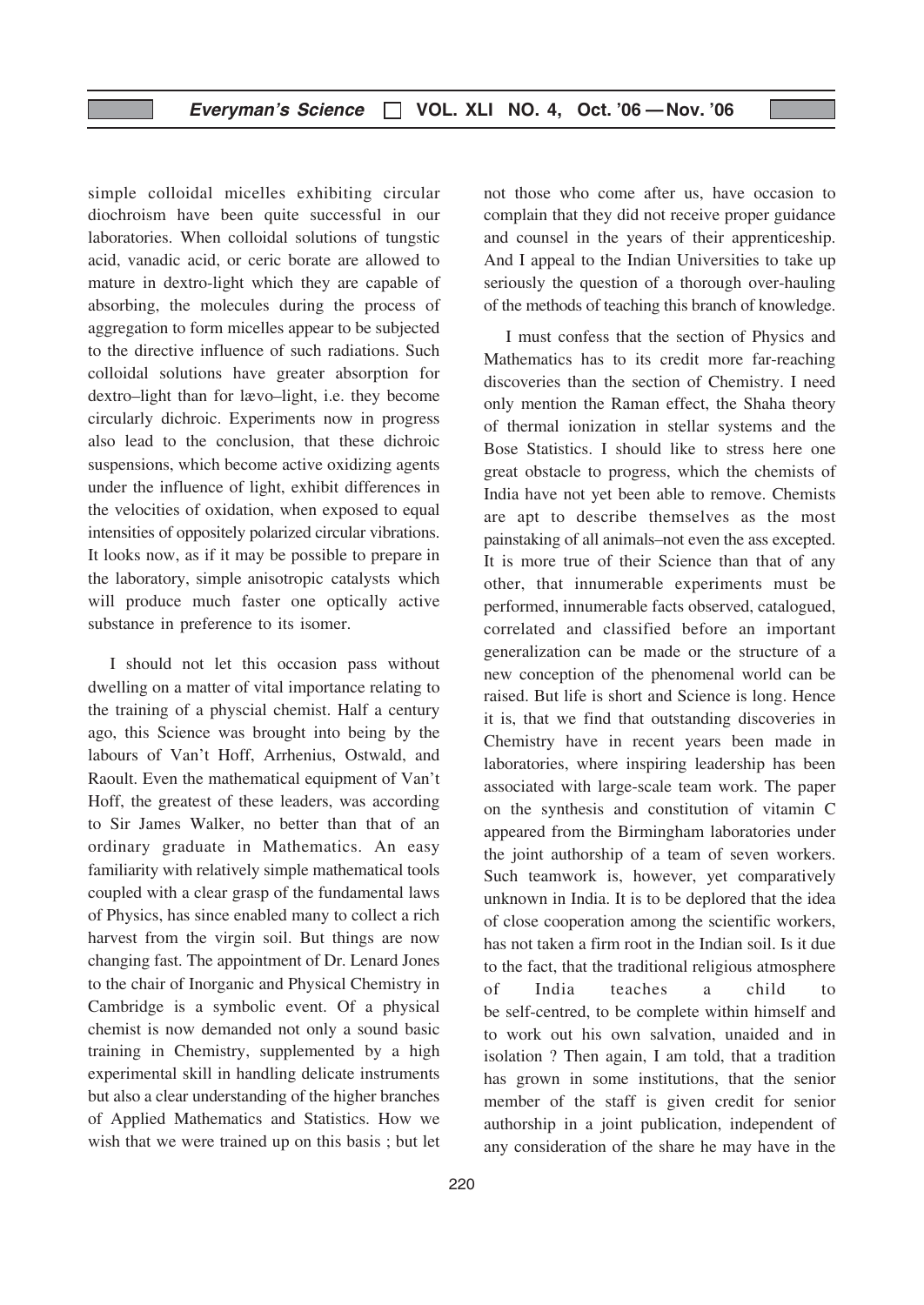planning and execution of the work. This, if true, is unfortunate, for the highest spirit of cooperation, loyalty and devotion can only be evoked in an atmosphere of impartial justice and deepest sympathy and good will. Notwithstanding these handicaps, there are pointers to the road of success. In the palmy days when Sir C. V. Raman was Professor in Calcutta, one could easily feel that in his laboratory, the researcher has become forgetful of self and mindful only of the work ahead. One also notes with pleasure the observation of Sir John Russel that Professor Mukherjee is fortunate in having secured the help of a band of skilled and devoted workers in his researches on soil colloids. Any casual reader of Indian publication in Chemistry will not fail to see that work of considerable value has been done during the last decade. He will observe, however, that it is the individual enterprise in research, rather than a magnificent team work to solve a fundamental problem, which has been up till now, the keynote of our activities. But for greater efforts and higher achievements we should all endeavour to inaugurate an era of cooperative team work.

Within the precincts of this university, it is not necessary that I should have to make a special pleading for the thesis that scientific knowledge and industrial activities should be coordinated or that our academic laboratories should not be divorced from practical affairs. We have here a flourishing Honours School of Technical Chemistry ; and the genius of Professor Bhatnagar has provided a bridge of communication between scientists and industrialists. Nowhere is the beneficial effects of contact between universities and industry better exemplified than in the programme of researchs on oil technology now carried out under the supervision of Professor Bhatnagar, with the aid of funds provided by Messrs. Steel Brothers. In pre-war days, such close intimacy existed in Germany alone, with the result that she rapidly out-stripped her rivals in industrial enterprise. But a new epoch of industrial research

in Eurpoe and America has begun with the end of the great war. Last year in the Presidential address of Lord Rutherford we had a very clear exposition of the extensive activities of the Department of Scientific and Industrial Research in Great Britain. He stated with evident satisfaction that this bold experiment in the cooperative organization of research, which is unique in the world, had undoubtedly proved a great success.

The Government of India have, in recent years, done a good deal in promoting researches relating to plant industries. The Royal Commission on Agriculture has ardently looked forward to a state of affairs in which the universities will not only initiate agricultural research but will also undertake schemes of research, the importance of which is brought to their notice by the departments of agriculture. This end has been steadily kept in view by the Imperial Council of Agricultural Research. We have already referred to the researches of Professor Dhar and Mukherjee. With the aid of funds provided by this council, long-range schemes of research are in progress in the statistical laboratory of Professor Mahalanobis at Calcutta, in the chemical laboratories at Dacca, and in the botanical laboratories of Agra, Madras and Benares. The cotton technological laboratory at Bombay, the Institute of cotton breeding at Indore, the Imperial Institute of sugar technology at Cawnpore, the cane breeding station at Coimbatore, the jute technological laboratory at Calcutta and the agricultural research laboratory for jute at Dacca are notable examples of the solicitude of the Central Government for meeting the research requirements of valuable money crops. Researches on forest products have been organized in the Forest Research Institute at Dehra Dun and the Lac Research Institute at Ranchi. The work that is being done in these institutions has gone far to refute the allegation that Indian chemists are doing little to help industry. Take for instance, the lac industry. Researches are in progress under Dr. H. K. Sen, relating :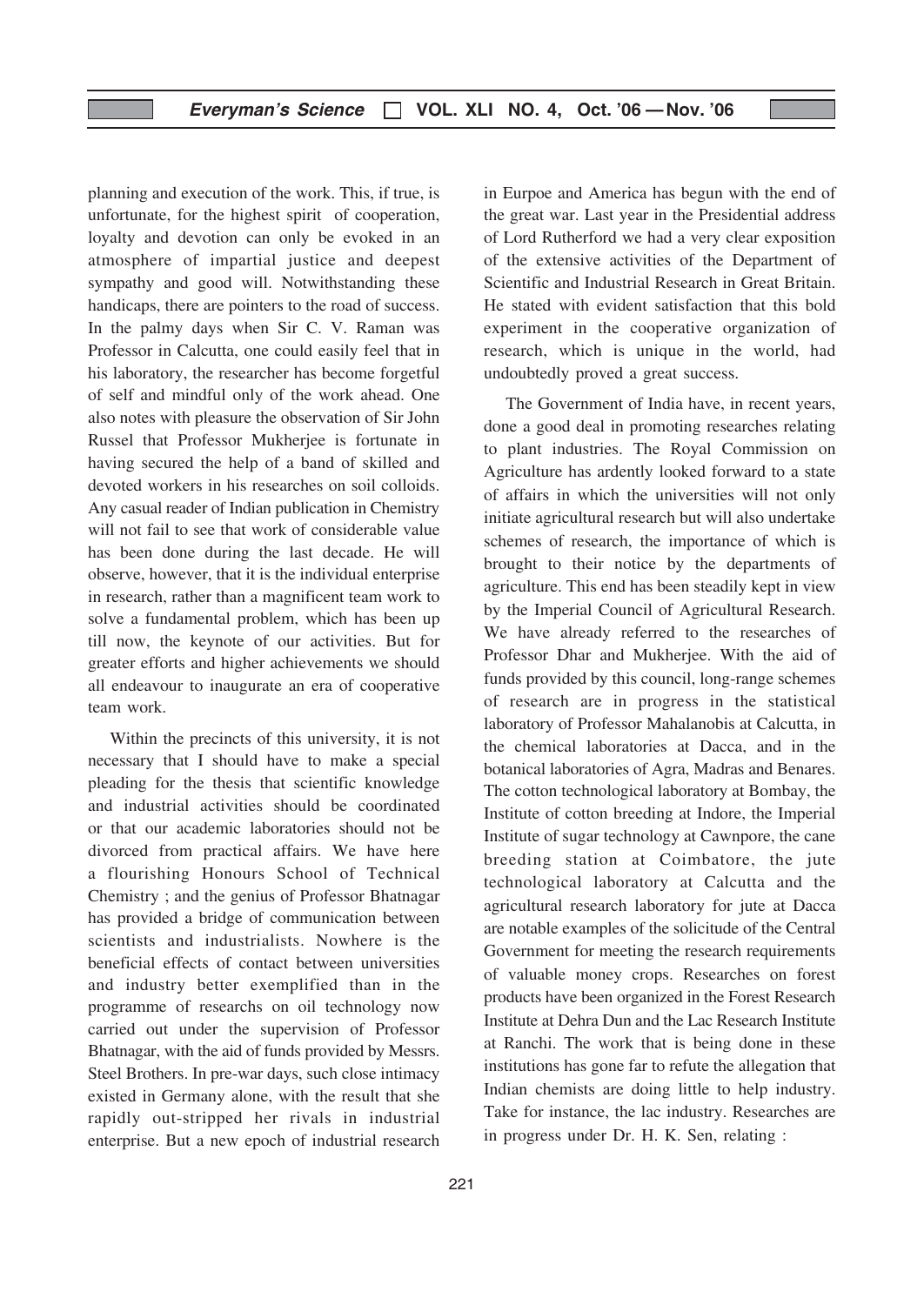1. To better methods of washing stick-lac to produce high grade seed-lac,

2. Separation of pure lac resin from ordinary shellac,

3. Bleaching of lac,

4. Recovery of refuse lac, and

5. Production of moulded articles for electrical industry and household use.

With synthetic resins, like bakelite, having entered the field, it is certain that severe competition is ahead. But now that Science has been linked to this industry, we may hope with greater confidence, that the lac industry of Chotanagpur will not meet with the same fate as the indigo cultivation of Behar.

At Dehra Dun the "Ascu" process of Mr. Kamesam which fixes arsenic and copper in wood through the agency of chromium salts has given rise to a wood preservation industry. The researches of Dr. S. Krishna on "Ephedra" have helped Baluchistan in organizing the trade in this drug. Of particular interest is the work that is now being done there on vegetable tallows. The physical and chemical properties of mowra tallow and sal butter have been studied, and they are recommended as admirably suited for yarn sizing. It is estimated that about 400,000 maunds of these tallows can be put in the market ; and owing to their cheaper cost of production, they are expected to displace animal tallows for various industrial purposes. Nor should we forget to mention that researches conducted on proper utilization of such forest products as bamboo and grass, have resulted in the establishment of several paper factories ; and the time is not far off when the country will be producing enough pulp from these raw materials to meet the overgrowing demand for paper. Dr. Chaudhury and co-workers at Dacca have made extensive studies on the properties of the jute fibre. They have found that colour can be improved considerably by the action of chlorine peroxide, the tensile strength and

resistance against rot by the action of formaldehyde, that jute nitrocellulose can be made as stable as cotton nitrocellulose, and that owing to its lower viscosity and high solubility, it would be more useful for the lacquer industry. It has been found that the jute plant does not ret in tanks of galvanized iron ; and Dr. Barkar, in his recent review of jute industry in India, has drawn pointed attention to this observation, as indicating the possibility of controlled retting in central stations for the production of high grade fibres.

I have dwelt in some detail on these researches on money crops which have received generous assistance from public funds, in accordance with the recommendation of the Agricultural Commission, with a view to bringing out in bolder relief the cold indifference with which the recommendations of the Indian Industrial Commission have been received by the Central Government. Much was expected of the policy laid down by the Government of India in 1915, under the stress of the war, that India would consider herself entitled to demand the utmost help which her Government could afford to enable her to take her proper place in the world as a manufacturing country. But these lessons of war were soon forgotten, and all that has been achieved is the setting up of an Industrial Research Bureau, controlling with the aid of an Advisory Committee, a small research laboratory attached to the Test House at Alipur. The report of this Bureau for 1937–38 is a miserable document compared with the corresponding report of the Imperial council of Agricultural Research. I should not be misunderstood. I have no complain against the personnel, but only against the stepmotherly treatment meted out to industrial research in the country. Nor should we forget that many great leaders of public opinion have been so impressed by the evils of the modern capitalistic world that they have not hesitated to declare that the introduction into India of the scientific and technical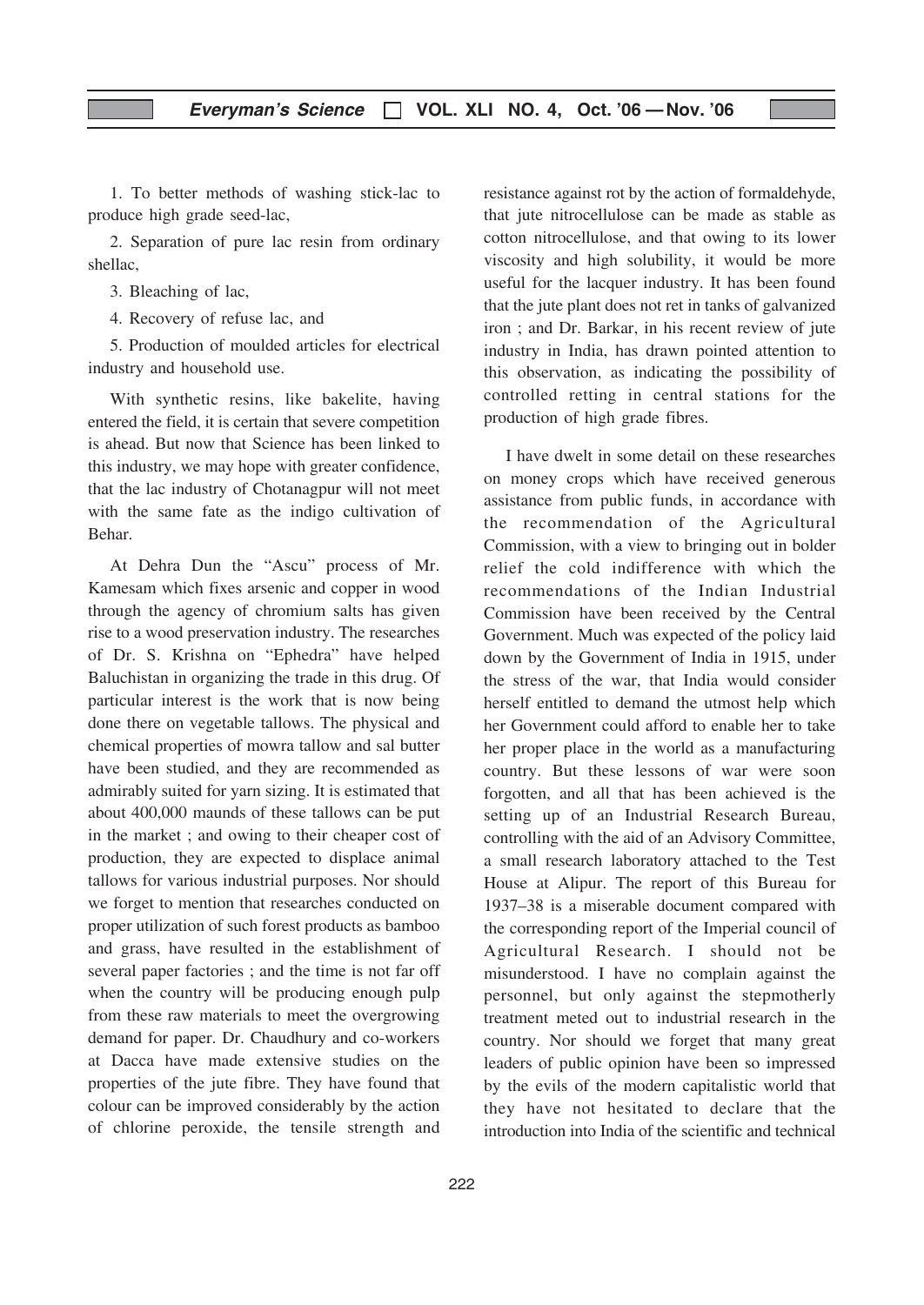methods of the west should be resisted ; that it is no business of governments to subsidize higher scientific research ; those who employ scientific men or exploit their researches should pay for their training and provide them with facilities for work. The forces of public opinion and of Government rarely join hands in this country, but men of Science found to their dismay, that this miracle was going to happen in this instance. It was feared that human society in India would in the end crystallize into a community of artisans and peasants. It is therefore with great relief and thanks giving that we welcome the resolution passed at the conference of the provincial Ministers of Industries recently held at Delhi that the problems of poverty and unemployment, of national defence and economic regeneration in general, cannot be solved without industrialization ; and as a step to such industrialization, a national planning committee should be set up which will formulate comprehensive schemes for the development of industries in India.

As an indispensable adjunct to this planning commission there should be set up an All India Council of Scientific and Industrial Research with functions and powers similar to those entrusted to the Department of Scientific and Industrial Research in Great Britain. In India, however, men and things get, so easily and without questioning, under offical control that it would be apt to quote here the following observations of Lord Rutherford–"In Great Britain the responsibility for planning the programme of research even when the cost is directly borne by the Governement rests with research councils and committees who are not themselves state servants, but distinguished representatives of pure Science and industry. It is to be hoped that if any comparable organization were set up in India, there will be a proper representation of scientific men from the universities and also of the industries concerned."

Indeed for any one who has followed the recent

happenings in this world, with any attention, this industrial planning for India would seem to be long overdue. Now, more than ever, a planning on all fronts, would seem an urgent and immediate necessity. The lesson of the crumbling empires, and the rapid rise of countries organized in deadly earnest are patent to all but the oblivious utopian. If an industrial and progressive India appeared a desirable necessity in 1915, how much more urgent and imperative would such a task of consolidation of her intellctual and material resources appear to all in 1938. But we orientals often forget realities, in our search for the ideal ; with the furious tempo of development and consolidation all round, the least delay, however, in this urgent task may prove fatal and irreparable in the end. Already we are regrettably late in putting forth our best efforts in this direction, but now that events have rudely awakened us to the dangers that our slackness exposes us too, we should try to make up for lost time by forced marches in the path of progress, and by a resolute determination to pool all our material and intellectual resources to solve our own problems. It is obvious that such a tremendous task cannot be achieved by isolated efforts of industrialists, and by private enterprise. The utmost cooperation of the individual with the state will be necessary if real success is to be achieved.

The stupendous task need not make us despair. The very creditable performances of her sons in the different spheres of scientific and intellectual activity have amply demonstrated that with proper guidance and plan, India is quite capable of solving her own problems, and of maintaining her position and ideal with dignity and prestige. What is only wanted is prudence and foresight, liberal statesmanship resolute cooperation and efficient leadership.

The universities of India have a great responsibility to discharge at this juncture. If the process of industrialization is going to be a forced march in this country it will not do for them to take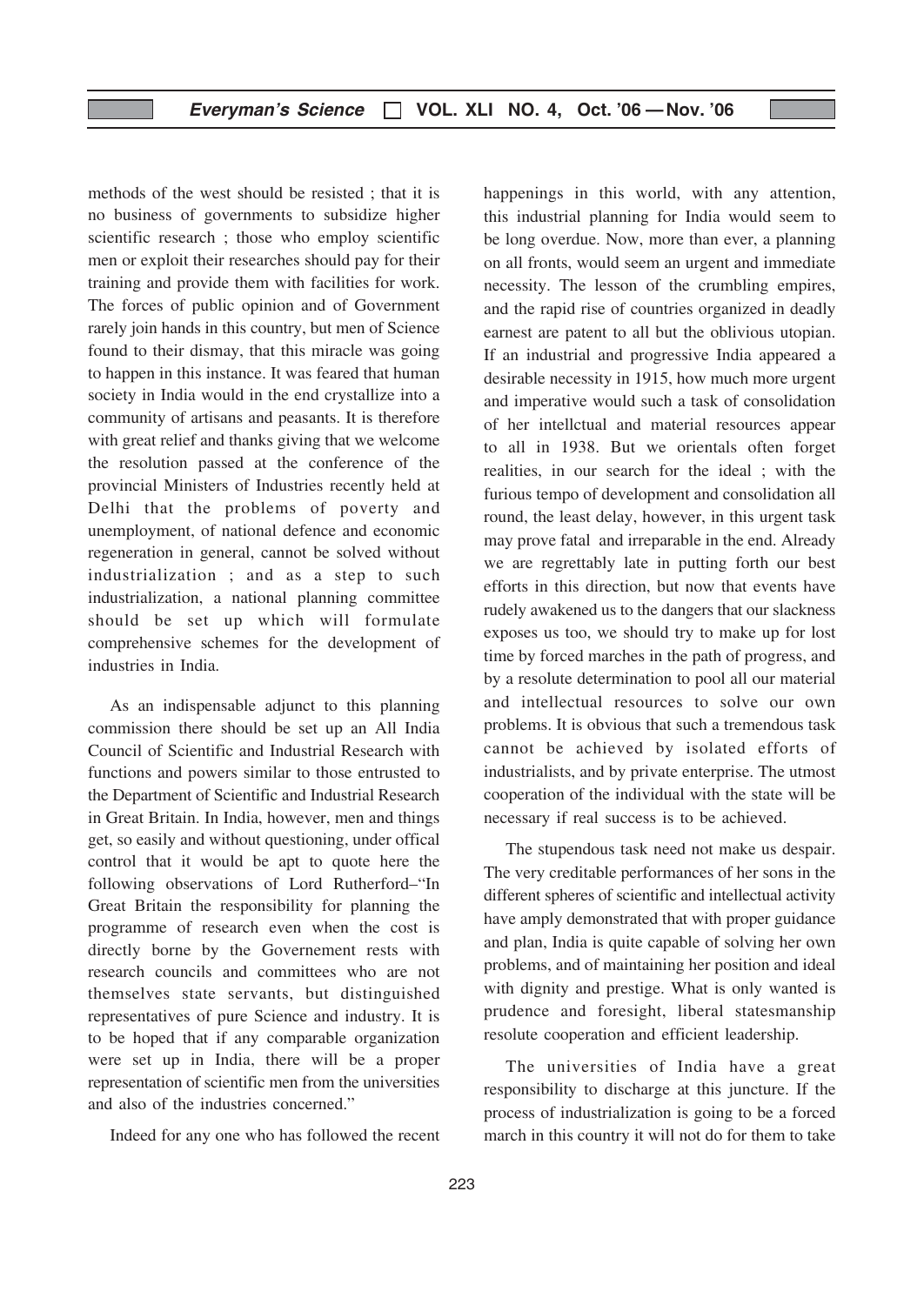up an attitude of laissez-faire. The forces of nature are the enduring wealth of mankind, but for the solution of India's economic problems and the prosperity of her 380 millions, it is necessary that brilliant young men should be trained up in everincreasing numbers, who are capable of tapping these sources of wealth. The modern young student of Science must realize that while fundamental theoretical work must continue to be basis of all scientific advance, his subject would lose much of its importance, if this training did not fit him for tackling large-scale problems which arise in industries. Simulataneously with the development of industries, there arises in every country a great demand for well-trained personnel to man these industries. Professor Philips recently estimated that 12,000 graduates in Chemistry are employed in industrial pursuits in England. Lord Rutherford even complained that the demand in England for well-trained researchers in Physics had outrun the supply. Dr. Hamor, assistant Director of the Mellon Institute for Industrial Research, has estimated that in 1937, America spent about 100 million dollars in scientific and industrial research ; and though the expenditure is high, the results have more than fulfilled expectations, even if for a time, some of them may be kept secret. Such a consummation may be long in coming to India, but every effort should be made to prepare the ground in advance. A very good example of what the Indian universities can do in this direction has been shown by Bombay, where under the inspiring leadership of Mr. Chandravarkar and the able guidance of Dr. Forster, an Institute of Textile Chemistry and Chemical Engineering has been established, which in equipment has few equals. Already successful students have so proved their worth, that, I am told, there is an advance booking from the mill owners for the products of this institution.

It is a welcome sign of the times that the Indian industrialists are not all blind to the value of research as a means of improving production, and

in consequence, of increasing the demand. The Tata Iron and Steel Works have led the way by the foundation of a magnificent laboratory at Jamshedpur for the study of alloys of iron and steel. The Lala Sriram Trust contemplates establishing soon at Delhi and Institute on the model of the Mellon Institute of America. The Luxminarayan Bequest at Nagpur may soon begin to yield the beneficial results which the donor so ardently cherished. But when one recalls that most of the industries in India are now sheltered by a tariff wall–call it revenue tariff or protective tariff as you like–and that a substantial part of the income of the Indian business magnates accrues to them because of this tariff, one has a right to expect a much wider recognition on their part of the need for cooperation between Science and industry, and a greater readiness to endow industrial research with a view to cheapening production. Such research is considered, in all enlightened countries, as an insurance against the dark days ; and today when the world seems so much out of joint, the enlightened industrialists should do well to consider themselves only as servants of society–essentially moral beings whose main dividends are the benefits, which they confer by providing employment, and by manufacturing commodities essential for the national well-being.

But the world will not be set right if this change in outlook were confined to one class of men only. Every intelligent man and woman have now got to ponder deeply over the problem that the scientific search for truth has not assured the advance of civilization. Inventions intended to relieve toil, and to control the forces of nature which should have given to all a fuller and more satisfying life, have been perverted into forging instruments of destruction. The paradox of poverty amidst plenty mocks us in the face. In one part of the world wheat and cotton are being burnt and milk thrown into streams, while in another part half-naked people are starving. It is not difficult to get at the root of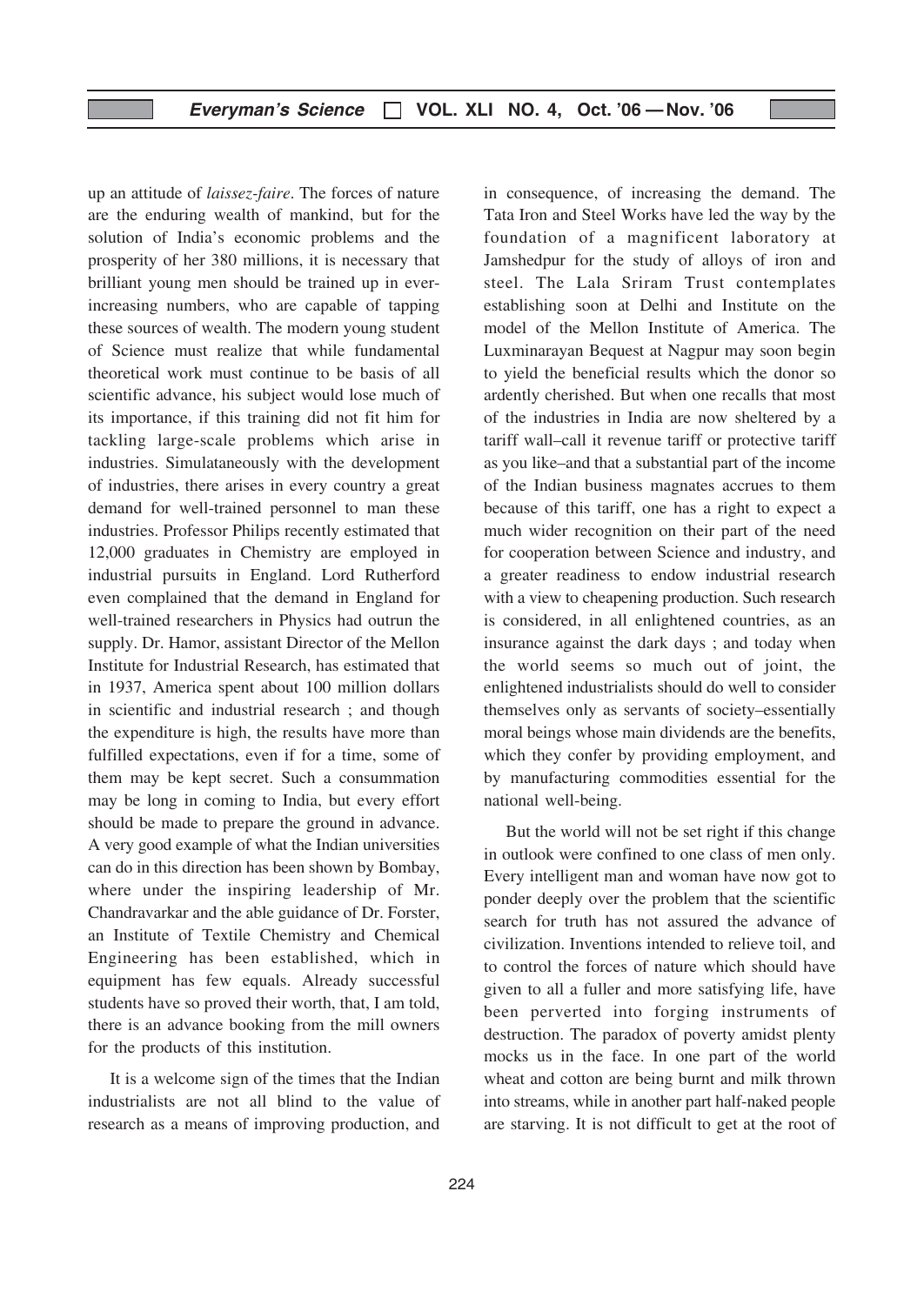this evil. In respect of scientific knowledge and its applications to the problems of life, each generation stands on the shoulders of the preceding one, but in respect of social, cultural and spiritual qualities, no comparable development is noticeable–perhaps there has been a retrogression since the days of Asoka and Christ. Modern Science has, indeed, become a menace to civilization, because we have refused to work for social justice, because the interests of individuals and communities have not been subordinated to those of the country, and because considerations of patriotism and the prejudices of race, creed, and colour, have been allowed to override the wider considerations of humanity. Therein lies the tragedy of the modern world–the tragedy that we witness in the flaming cities of Spain and China, in the mountain homes of Abyssinia, and in the concentrated hatred in the armed camps of Europe.

"It is not enough that mankind should be provided with tools of progress. It is a much bigger task to teach them how to use these tools. Men of Science cannot escape moral responsiblity even for the evil fruits of their labours." The chaos of modern world is calling out to every man of good will and understanding to join in a great educative effort, with a view to making the minds of men more flexible and adaptable, with a view to removing those narrow prejudices which are choking the paths of progress. These prejudices

did not matter much in olden days, when communications were difficult–in fact, they were born because of such inacessibility. But today when increasing rapidity of communications is causing the world to shrink with a disconcerting rapidity, these prejudices spell disaster for mankind. We, on this occasion, therefore welcome the efforts of the British Association and the American Association for the Advancement of Science to mobilize the moral forces of the world for promoting better relations between men and nations, and we offer them our willing cooperation.

In this hall, many years ago, the first President of the Indian Science Congress, Sir Asutosh Mookerjee concluded an inspiring address with the hymn.

"Where knowledge is free

Where words come out from the depths of truth,

Where the clear stream of reason has not lost its way into

the dreary desert sand of dead habit.

Unto that Heaven of Freedom, my Father, let my country awake"

Search for such a Heaven of Truth and Freedom– self-surrender to such a great quest–it is to this, that the noblest spirits are called ; and it is such men and women who make the world a better place to live in. May we all join in this quest.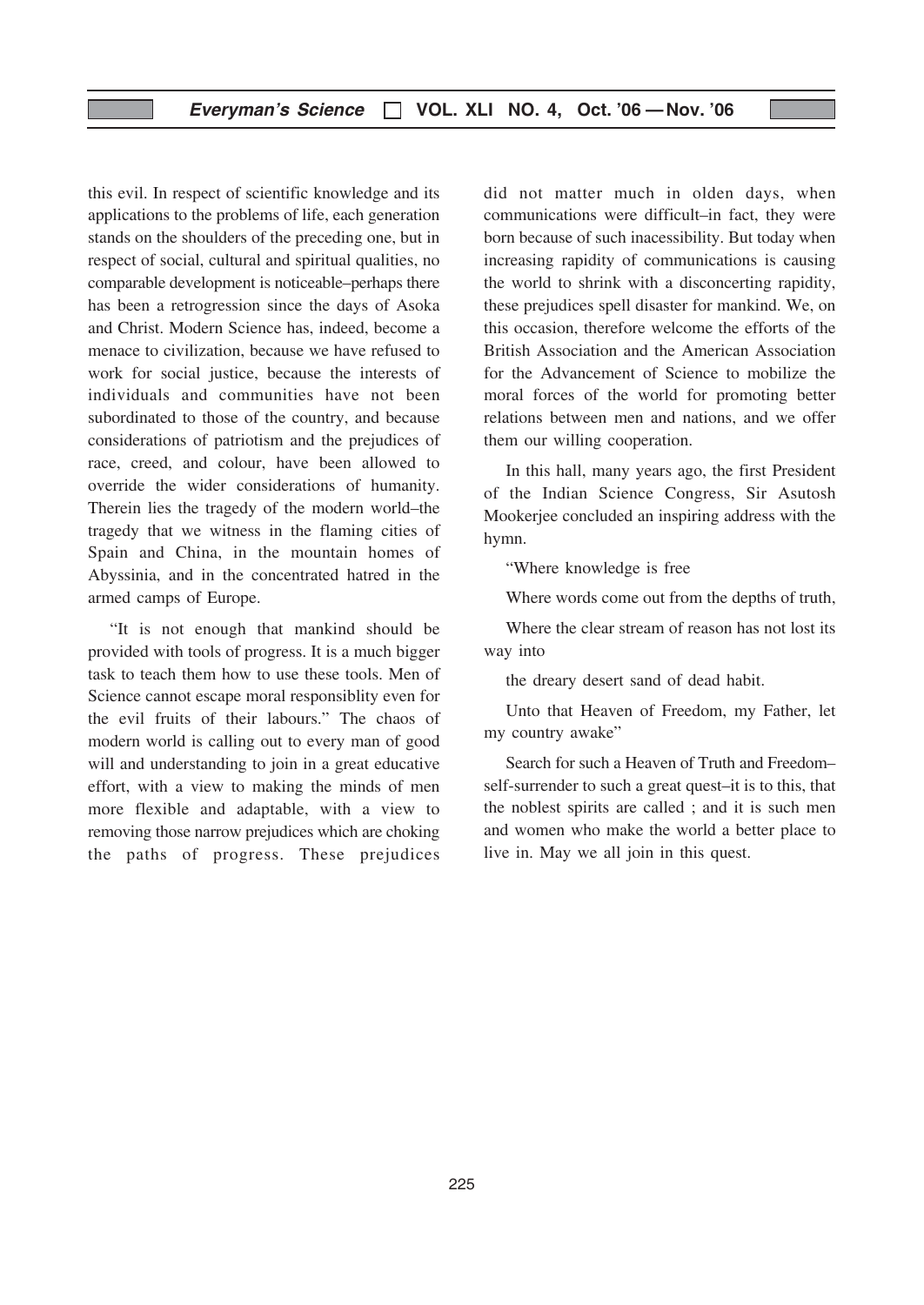## DIVINE PROPORTION : THE MATHEMATICS OF GOD

Ayon Ghosh\*

Phi, a number so unique in nature that the Renaissance intellectuals and artisans considered it to be the quintessence of God Himself. A number that exists in and all around us, in all living beings including ourselves, to which we can attribute the 365 days of the year, the 360 degrees system of measuring angles, and paganism.

#### INTRODUCTION

I s there really a number that represents God? Is there a number that is more intriguing than pi or Euler's number ? As a matter of fact, there is, the elusive phi, what mathematicians claim is one H of a lot cooler than pi. Truly, one of the most intriguing numbers in mathematics is the Golden Ratio, also known as the Divine Proportion, named phi.

By Euclid's definition in The Elements which almost definitely is not an original work, the Golden Section is a geometric proportion in which a line is divided so that the ratio of the length of the longer line segment, called the major, to the length of the entire line is equal to the ratio of the length of the shorter line segment, called the minor, to the length of the longer line segment.

Here is a diagram to illustrate the situation :



In the above diagram, a golden section is created by the point C on line segment AB if  $\frac{AC}{AB} = \frac{CB}{AC}$  $\frac{CB}{AC}$ , provided that AC < AB. What, exactly, is the

mathematical value of this ratio ? There really is an

easy way to derive that, provided we know about quadratic equations, and ratio and proportion Let  $AB = 1$  unit, and the length of  $AC = x$  units.

Now, by condition of the golden section :

$$
\frac{AC}{AB} = \frac{CB}{AC}
$$
  
or, 
$$
\frac{x}{1} = \frac{(1-x)}{x}
$$
  
or, 
$$
x^2 + x - 1 = 0
$$

The above is a quadratic equation that gives two real and unequal roots.  $\frac{R\sqrt{5}-1}{2}$  $\overline{\mathbf{c}}$  $\frac{\theta}{\sqrt{5}-1}$  and  $\frac{\theta}{\sqrt{5}-1}$  $\overline{\mathbf{c}}$  $\frac{1}{2}$   $\sqrt{5}$  - 1 Now, the latter value is not possible, since the value of x cannot be negative. Thus, the value of the golden section, or divine proportion, as we have obtained, is  $5 - 1$  $\overline{\mathbf{c}}$  $\frac{\theta \sqrt{5} - 1}{\theta}$ , which expressed as a decimal, up to thirty-four significant figures, is aproximately 0.618033988749894848204586834365638...... It is said that a recetangle with sides in the ratio phi exbibits a special beauty. From Euclid's pentagon, it is obvious that in a pentacle (or, pentagram, that is, a symmetrical five-pointed star), the lines are divided according to the Golden Section. This is the reason why many cultures all over the world consider the pentacle to be a divine or magical symbol.

#### WHY PHI IS SPECIAL

What makes phi so special? Here are just a few reasons out of many. When you add the length of

<sup>\*</sup> S/o Dr. N. Ghosh, 'Apanjan', Post : Chandannagar, Dist : Hooghly, W.B., Pin-712 136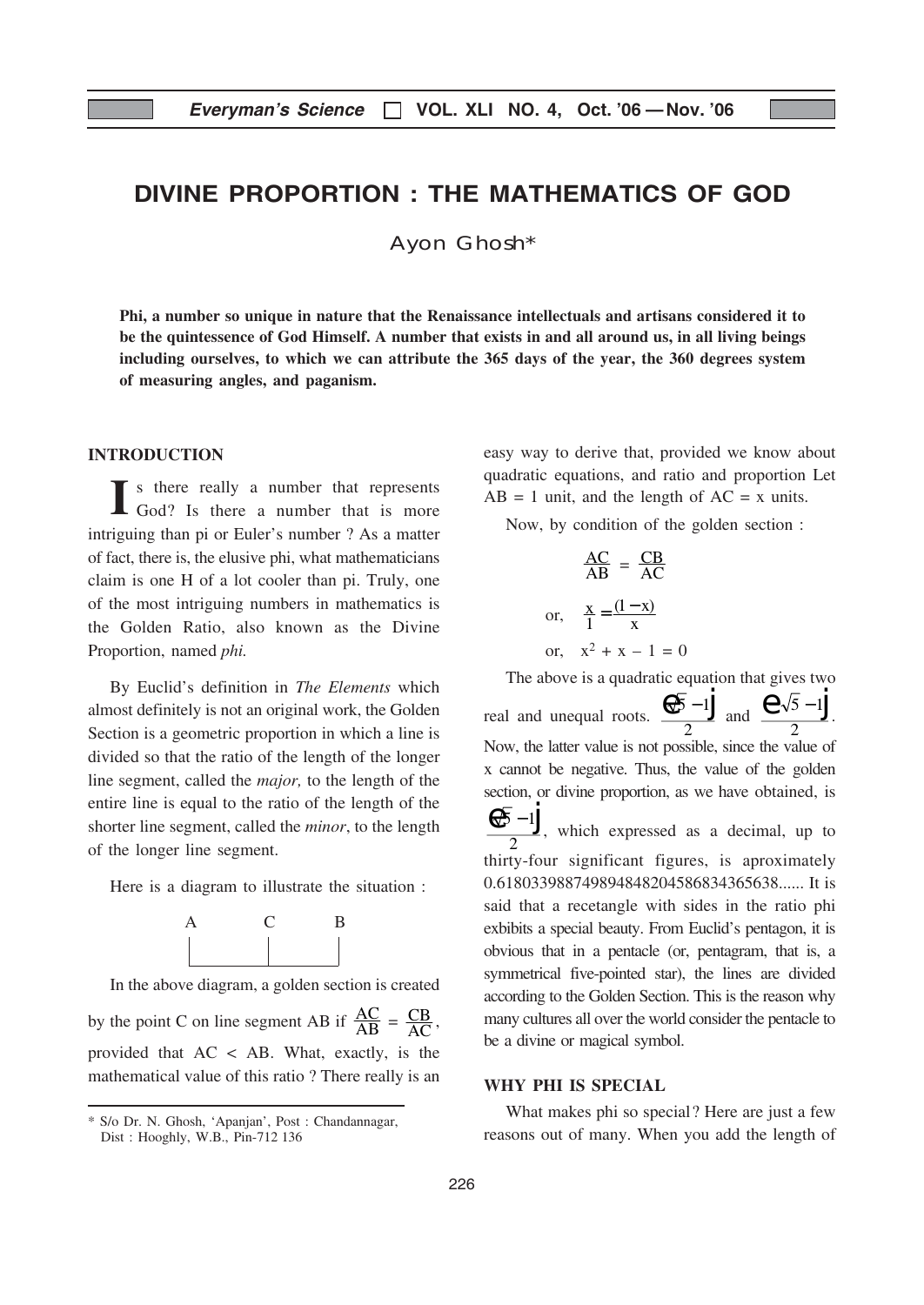the major line segment, that is, AC, to the previous whole segment, that is AB, the new whole is again the same phi ratio to the initial whole, and the new one to the next, and so on. In fact, you may go on repeating this process till infinity but you will continue to get that same phi ratio!

The same is also true for the traingles, rectangles, cubes, parallelepipeds, triangular prisms, tetrahedral pyramids and logarithmic spirals formed from this golden ratio. It also applies to the construction of the regular pentagon and pentacle since this figure is entirely formed from golden triangles and produces phi over and over again with the ratios between its component lengths.

The magic phi lies in its mirroring property. The sequence of all digits after the decimal point in the number phi mirror exactly those in its reciprocal,

that is,  $\frac{1}{\text{phi}} = 1 + \text{phi}$ . There is an easy way to prove this :

Now, Phi = 
$$
\frac{\theta\sqrt{5} - 1}{2}
$$
  
Therefore,  $\frac{1}{\text{phi}} = \frac{2}{\theta\sqrt{5} - 1}$   
=  $\frac{2\theta\sqrt{5} + 1}{\theta\sqrt{5} - 1}\theta\sqrt{5} + 1$ 

[rationalising the denominator by multiplying both numerator and denominator with  $(\sqrt{5} + 1)$ ]

$$
= \frac{2\sqrt[4]{5} + 1}{(5-1)}
$$
  
\n[since, (a + b)(a - b) = a<sup>2</sup> - b<sup>2</sup>]  
\n
$$
= \frac{2\sqrt[4]{5} + 1}{4}
$$
  
\n
$$
= \frac{\sqrt[4]{5} + 1}{2}
$$
  
\n
$$
= 1 + \frac{\sqrt[4]{5} - 1}{2}
$$
  
\n
$$
= 1 + \text{phi} = \text{phi}^0 + \text{phi}^1 = \text{phi}^2
$$

Similarly, phi + phi<sup>2</sup> = phi<sup>3</sup>, phi<sup>2</sup> + phi<sup>3</sup> = phi<sup>4</sup>,  $phi<sup>3</sup> + phi<sup>4</sup> = phi<sup>5</sup>$ , and so on....

Thus, one of the most important properties of phi is that :  $phi^n + phi^{n+1} = phi^{n+2}$ , where n is any real number, that is, integer or fraction, positive or negative, including zero. It is easy to prove this property in the same way as has been proved above. Thereby we get a golden progression as follows :

$$
\cdots \frac{1}{phi}, 1, phi, phi^2, phi^3...
$$

in which each term equals the sum of the preceding two terms, as in the Fibonacci sequence. In fact, phi has a remarkable connection with the Fibonacci sequence which will be discussed later on.

Another interesting property of phi is that it is the sum of its reciprocal powers up to infinity. In mathematical form :

$$
\frac{1}{\text{phi}} + \frac{1}{\text{phi}^2} + \frac{1}{\text{phi}^3} + \frac{1}{\text{phi}^4} + \frac{1}{\text{phi}^5} + \frac{1}{\text{phi}^6} + \dots = \text{phi}.
$$

$$
\sum_{n=1}^\infty \,phi^{-n} = \text{phi}
$$

A series very similar to the Fibonacci sequence can be generated from this number. It is observed that  $phi^{-d}$  –  $phi^{d}$  (where d is an odd natural number) gives a natural number, and  $phi^{-n}$  +  $phi^{n}$  (where n is an even natural number) also gives a natural number. Working on this progression, we will get a series as (phi<sup>-1</sup> – phi<sup>1</sup>), (phi<sup>-2</sup> + phi<sup>2</sup>), phi<sup>-3</sup> – phi<sup>3</sup>), (phi<sup>-4</sup> + phi<sup>4</sup>), and so forth. The series, in number, is 1, 3, 4, 7, 11, 18.... This is quite similar to the Fibonacci series, since each term in the series is the sum of the preceding two terms. Moreover, the ratio between these terms approach closer and closer to phi.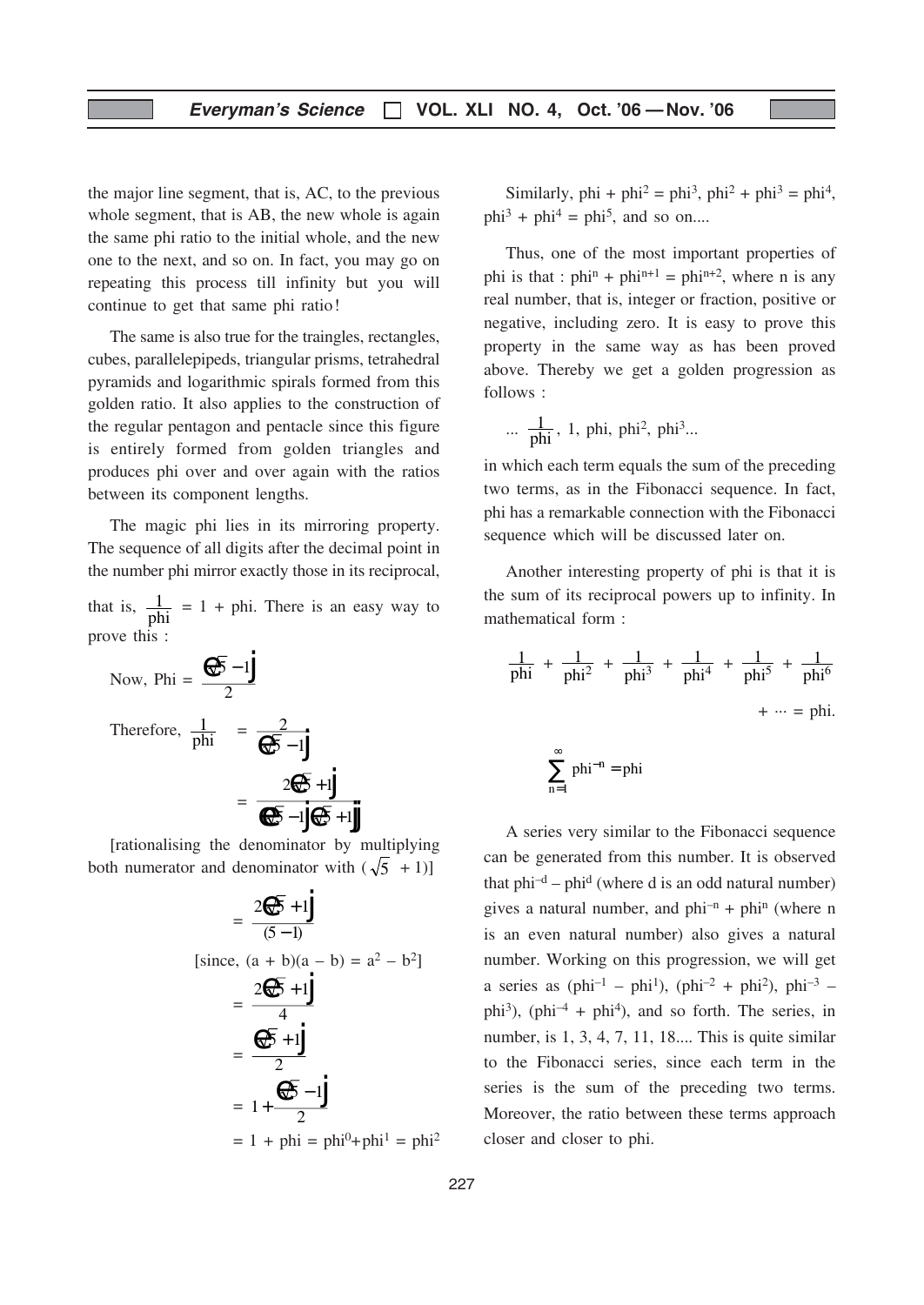#### HISTORY OF PHI AND ITS APPLICATIONS

All this while we had been talking regarding the mathematical aspect of the Golden Section, phi. Let us now look towards the historical side of it. which is even more interesting. The ancients regarded phi as God since phi is the most beautiful number in the world, or perhaps, even in the Universe.

In the 16th Century, Luca Pacioli (1445-1514), geometer and friend of the great Renaissance painters. rediscovered the 'golden secret". Luca pacioli, however, was a great admirer of the Golden Section, as evidenced by the name of his treatise, Divina Proportione (1509), which actually comprises three indepenent works.

Leonardo da Vinci (1451-1519) was one of the greatest versatile geniuses in the history of humankind. He was the first to study the human figure and find the Divine Proportion in relation to its various parts. Leonardo's unfinished canvas a Saint Jerome shows the great scholar with a lion lying at his feet. A golden rectangle fits so wonderfully around the central figure that it is often said the artist deliberately included the golden ratio in the proportions of the painting, which is likely, since Leonardo has a love of "geometrical recreations" as he described them.

Artists of the Renaissance like Michelangelo (1475-1564), Albrecht Durer and Raphael (1483- 1530) revived the golden ratio in their artworks. The proportions of Michelangelo's David conform to the golden ratio from the location of the navel with respect to the height to the placement of the joints in the fingers. Mathematicians who studied the Golden Ratio, both knowingly and unknowingly, include Theodorus of Cyrene, Pythagoras, Proclus, Eudoxus, Plato, Heath, Hypsicles, Heron, Ptolemy, Al-Khwarizmi (of algorithm fame), Adu Kamil, Cardan, Bombelli, Kepler, Simson, Albert Girard, Ramus, and Clavius. The term "golden section",

"golden ratio", or, "golden number" was first used in the book Die reine Elementar-Matematik by Martin Ohm.

Leonardo Fibonacci (circa 1170-1240), also called Leonardo of Pisa, an Italian mathematician, discovered the Fibonacci Series, a series of numbers in which each number is the sum of the two preceding numbers, that is, 0, 1, 2, 5, 8, 13, 21, and so forth. Fibonacci number have many interesting properties and are widely used in mathematics. Natural patterns, such as the spiral growth of leaves on some trees, often exhibit the Fibonacci series. The Fibonacci series is very closely related to the Divine Proportion, in a way that the ratio between subsequent pairs of Fibonacci numbers converge closer and closer to phi as the series progresses. The thirty-eighth term, 39088169, divided by the rhirty-ninth term of the sequence, 63245986, gives 0.618033988749894736402718110837896, which is accurate up to fifteen digits after the decimal in phi.

The Medieval churches and cathedrals are intricate constructions based on the golden section. According to the book Proportonality in the Architecture (1935) by the Russian architect Prof. Grimm, the classic examples of such architecture that conform to the Golden Ratio are the Parthenon, Jupiter's temple in Tunis, Doriphor's statutem monuments of the Byzantium art, the Jerusalem Temple, the Sun Pietro in Montorio in Rome, Calleoni monument, Sun Peter's cathedral in Rome, the Christmas Christly Church in Yaroslavl, the Pyramids of Egypt, and Smolny cathedral in St. Petersburg, to name a few. Even the United Nations Headquarters in New York conform to the Golden Ratio.

#### DIVINE PROPORTION'S SYMBOLIC ANALOGIES

Modern mathematicians and also those of the Renaissance have derived symbolic analogies from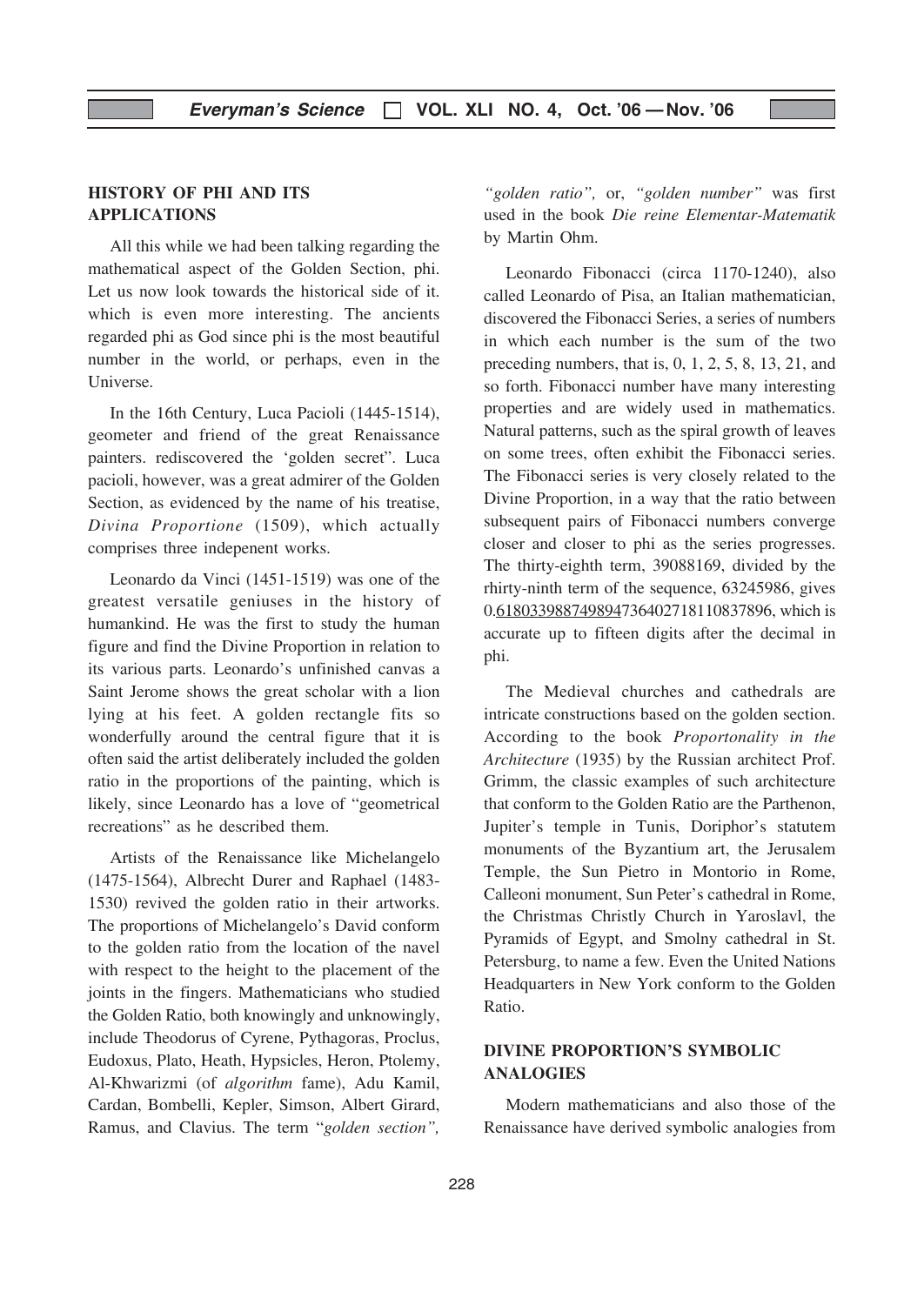the Divine Proportion's behaviour outside the numerical domain, and such properties are truly amazing. The cycle of the moon resembles that of the digit sequences in phi after the decimal point as phi is multiplied with itself. The digit sequences following the decimal point in phi<sup>d</sup> (where  $d$  is an odd natural number), is exactly the same as in phi–d. For even powers, however, the decimal expansion of phi-n (where  $n$  is an even natural number) in phi<sup>-n</sup> subtracted from one. Hence the expansion of the powers alternately produces reflection and hides it again, just as the moon once reflects the light of the sun and then does not.

Phi seems to be related to the moon in another aspect, in the radian system of expressing angles, in a way that the squares of the doubled sine and cosine for each successive twentieth of pi  $(II)$  are all reflected by simple functions of phi that grow and decrease according to the progress of those pi fractions along the circle. Together, these form the well-ordered display of quasi-mirrored symmetries as in the following Table-1

| Angle $\theta$ ( $\Pi$ radians = 180°) | $(2 \sin^2 \theta)$                 | $(2 \cos^2 \theta)$                 |
|----------------------------------------|-------------------------------------|-------------------------------------|
| $\frac{11}{20}$ = 9°                   | $2 - \sqrt{\frac{phi + 2}}$         | $2 + \sqrt{\frac{1}{2}}$            |
| $\frac{\Pi}{10}$ = 18°                 | $1 - \frac{1}{phi}$                 | $phi + 2$                           |
| $\frac{311}{20}$ = 27°                 | $2 - \sqrt{\frac{2-1}{\text{phi}}}$ | $2 + \sqrt{\frac{2-1}{\text{phi}}}$ |
| $\frac{\Pi}{5}$ = 36°                  | $2-\frac{1}{\text{phi}}$            | $phi + 1$                           |
| $\frac{\Pi}{4}$ = 45°                  | phi – $\frac{1}{phi}$               | phi – $\frac{1}{phi}$               |
| $\frac{311}{10}$ = 54°                 | $phi + 1$                           | $2 - \frac{1}{phi}$                 |
| $\frac{711}{20}$ = 63°                 | $2 + \sqrt{\frac{2-1}{\pi}}$        | $2 - \sqrt{\frac{2-1}{\pi}}$        |
| $\frac{2\Pi}{5}$ = 72°                 | $phi + 2$                           | $1 - \frac{1}{\text{phi}}$          |
| $\frac{911}{20}$ = 81°                 | $2 + \sqrt{\frac{1}{2}}$            | $2 - \sqrt{\frac{phi + 2}}$         |

The above may be considered a reflection of pi the sun advancing along its circuit by the waxing and waning and self-mirroring of the corresponding phi-functions, thereby resembling the behaviour of the moon.

#### RELATION BETWEEN PHI AND 360 DEGREES & PAGANS

Apart from the radian system of measuring twodimensional angles, the Divine Proportion also bears a strange relation to the division of a circle into 360 degrees. It sounds stranger than it is since the 360 degree system of measuring angles has been invented by human beings, and is not any inherent who used the sexagesimal system. The Assyrians had divided their cultic year as well as the circumferene of the Universe into 360 parts which they called days. The Egyptian sky watchers had divided the sky into 36 section, the "*decans*", that succeeded each other in ten-day intervals thereby matching the 36 ten-day weeks in their 360 day civil year, as early as the second millennium BC. Like the Assyrians, 360 was a sacred number to them. In this regard, it must be said that the contangent of phi equals 35.4 approximately, and ten times this number, that is, 354 is the number of calendar days in lunar year, used till date in the Near East. It is to be noted here that the Egyptians measured angles in the form of contangents, too.

Mysterious, indeed! A number so unique that was considered by the ancients to be the epitome of God. The constant phi expressed with small error the ratios of the numbers : 8:5, 5:3, 3:2, four of the first few numbers from the Fibonacci series, corresponds to numerical values of consonance intervals of the octave, the diminished sixth, the sixth, and the quint in music. In fact, the Divine Proportion occurs in the organizational frameworks of Beethoven's Fifth Symphony, Mozart's sonatas, and the works of Bartok, Debussy, and Schubert. The placement of the f-holes in Stradivarius' violins obeys the Golden Section. There are countless examples of how phi occurs and exists in nature. In a honeybee community, the number of female bees is always more than that of male bees ; the ratio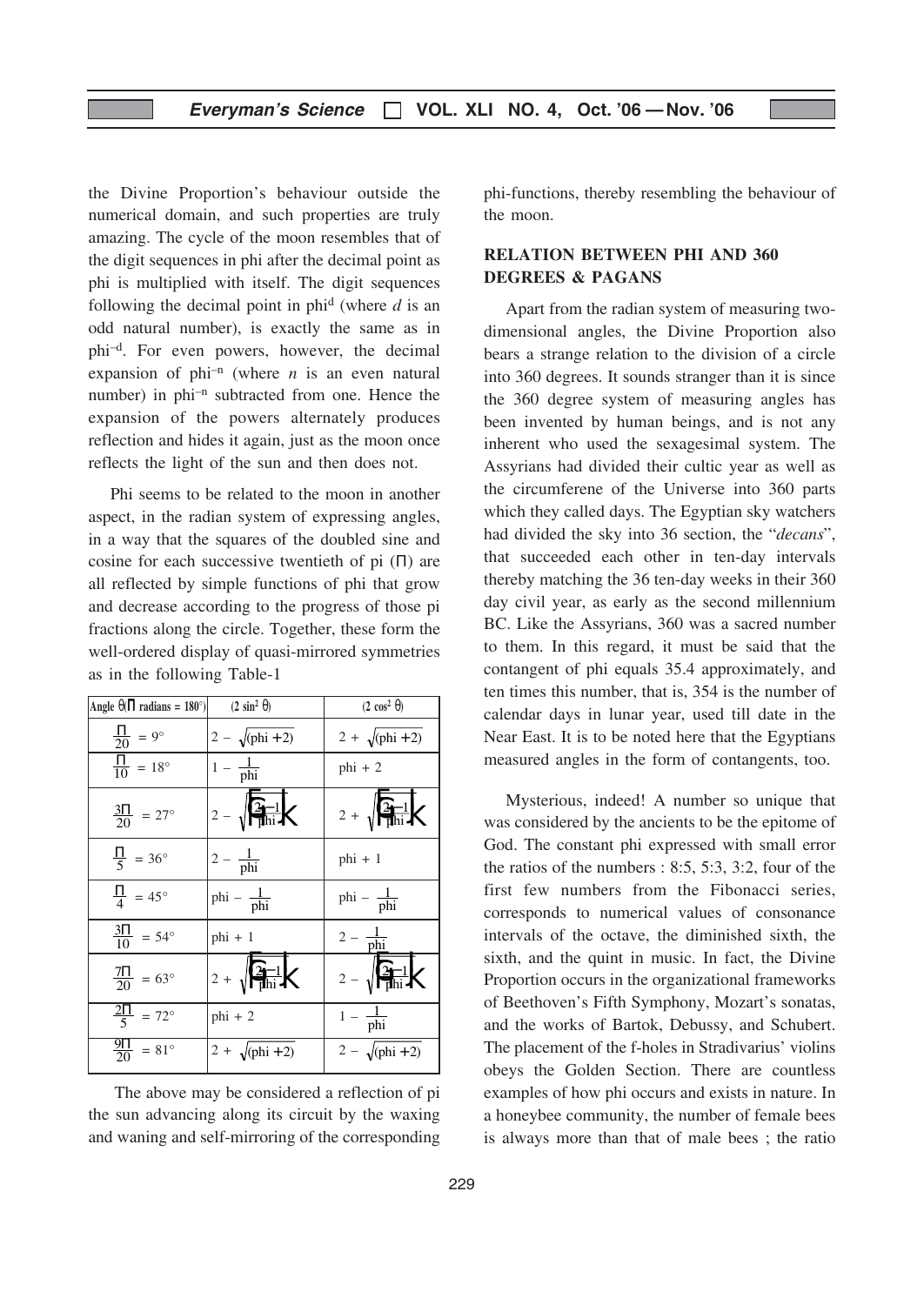between the number of male bees to that of female bees is phi! In a nautilus (it's a spiral-shelled cephaloped mollusc and not Captain Nemo's submarine!) the ratio between the diameters of subsequent spirals is phi. In a sunflower, the ratio between the diameters of consecutive seed spirals is phi again. In other words, these diameters expressed in simple ratio give the terms in the Fibonacci series, and the ratio between subsequent Fibonacci numbers is phi. Similarly, spiralled pinecone petals, leaf arrangement on plant stalks, insect segmentation, all conform to the Fibonacci series and consequently the Divine Proportion.

It is easy to test the Golden Ratio present in the human body. The distance from the navel to the feet divided by that from the tip of he head to the feet gives phi. The ratio between the distance from the elbow to the fingertips and that from the shoulder to the fingertips gives phi. The distance from the knee to the ground divided by that from the hip to the ground gives the Divine Proportion. In fact, the closer these ratios conform to phi, the more perfect is a person's physique.

Dorothea Rockburne. Canadian-American painter and sculptor, best known for folded paper and linen works based on mathematical relationships, produced works such as the Golden Section Paintings (1974-1976), in which she marked and folded stiffened linen according to the fold patterns of drapery in Byzantine and early Renaissance

paintings, themselves based on a mathematical formula for harmonic proportions, an ancient mathematical equation known as the Golden section.

There are endless wonders the Golden Section exhibits. You might try to explore the unique properties of the number yourself, and the more you discover, the more stunned are you likely to be. In the end, you will surely find there are more things in Heaven and Earth, and one of them is this number – an epitome of the all pervading, the One that confers shape and size to all earthly objects, the One that is beyound understanding, the true essence of God.

#### BIBLIOGRAPHY

- 1. Dan Brown, The Da Vinci Code, Doubleday, New York, 2003.
- 2. The Proportional Scheme of the Golden Section, http://www.goldenmuseum.com/ 0801 Propertion\_engle.html
- 3. H. Peter Aleff, Golden Ratio Properties, http://www.recoveredscience.com/const 305goldenproperties.htm
- 4. J.J.O'Connor and E.F.Robertson, The Golden Ratio, http://www-groups,.dcs.stand.ac.uk/~history/HisTopics/ Golden\_ratio.html, July 21, 2001
- 5. Radoslav Jovanovic, Golden Section http://milan.milanovic.org/amth/english/ golden/golden5.html, January 2003

## DO YOU KNOW ?

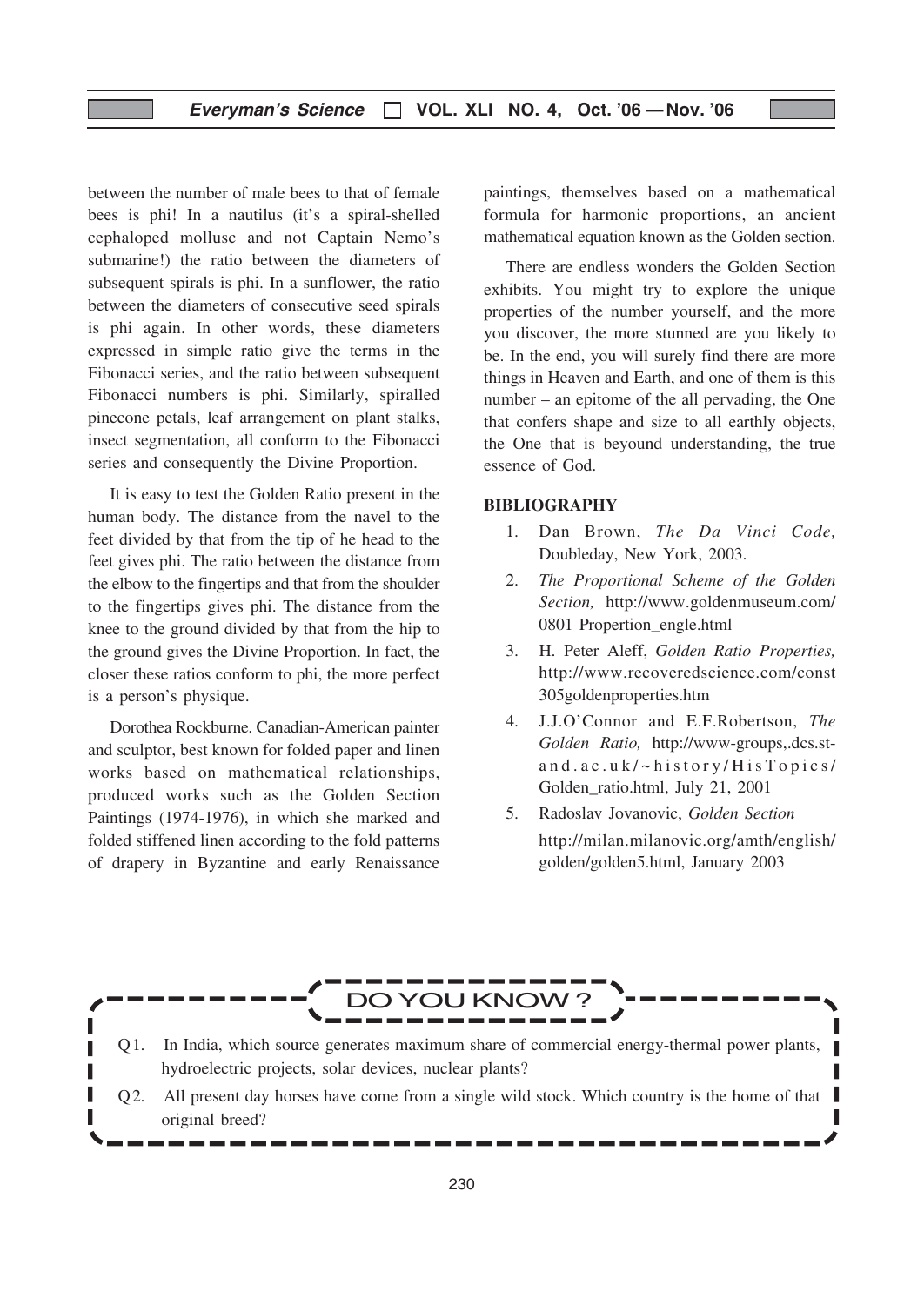## THEORIES OF AGING IN ANIMALS

Amrit Kaur\*

Several theories have been proposed to explain the unique phenomena of aging in animals. According to some researchers it is genetically determined, but others have shown that several hormones like growth hormone, dehydroapiandristerone, melatonin, and estrogen show antiaging effects. Besides these, caloric restriction, stress, oxygen free radical, Telomere Theory and Gene Silencing-SIR Genes Theory are discussed.

#### INTRODUCTION

ging is a complex phenomenon seen in all animals, but it is more obvious in higher ones. Age-related changes have been studied in cells, tissues, macromolecules, organs and organisms so that general principles could be defined. The rate of aging is variable in different species and even organisms within a species. There is neither a single cause nor a single way of defining and no universal marker of aging, still some general principles are :

- Aging is mainly observed in protected areas which allows survival beyond the natural life span. In the wild, animals die of infection, predation or accidents.
- Aging is progressive failure of haemodynamics or the ability of an organism to respond to internal or external stress.
- Development is highly genetically programmed process but exact survival is not genetically determined.

#### THEORIES OF AGING

Different aspects of aging have been studied extensively and several theories have been proposed to explain this complex phenomenon.

#### GENETIC THEORY

Individuals in different species survive for definite time period specific for the species which may range from hours, days, months to several years. The life span is probably genetically determined and some genes may have evolved to cause aging. Such genes responsible for life span are termed as longevity assurance genes or vitagens<sup>1</sup>. Further studies reveal that one or few biochemical systems have a major impact on the rate of aging, this lead to search of genes associated with retarded aging. Application of transgenic techniques reveals more facts that same genes from one species may function differently in another species<sup>2</sup>. Transgenic Drosophila having longer life span mainly due to extra copies of Cu-Zn Superoxide dismutase (50D) and catalase genes is mainly due to better defense against oxidative damage. There is negative relationship between longevity and rate of damage including mutations, epimutations and macromolecular oxidation etc<sup>3</sup>. Although specific genes that cause aging have not been identified yet, there is every possibility that genes influence survival and rate of aging. Further studies reveal that mutation in certain genes can either shorten or prolong life span in lower animals (nematodes, insects) or higher animals (rodents and humans)<sup>1</sup>.

Endocrine Dysfunction Theory : Some hormones like growth hormones, dehydro-

<sup>\*</sup> Deptt of Zoology, Gargi College, New Delhi-110049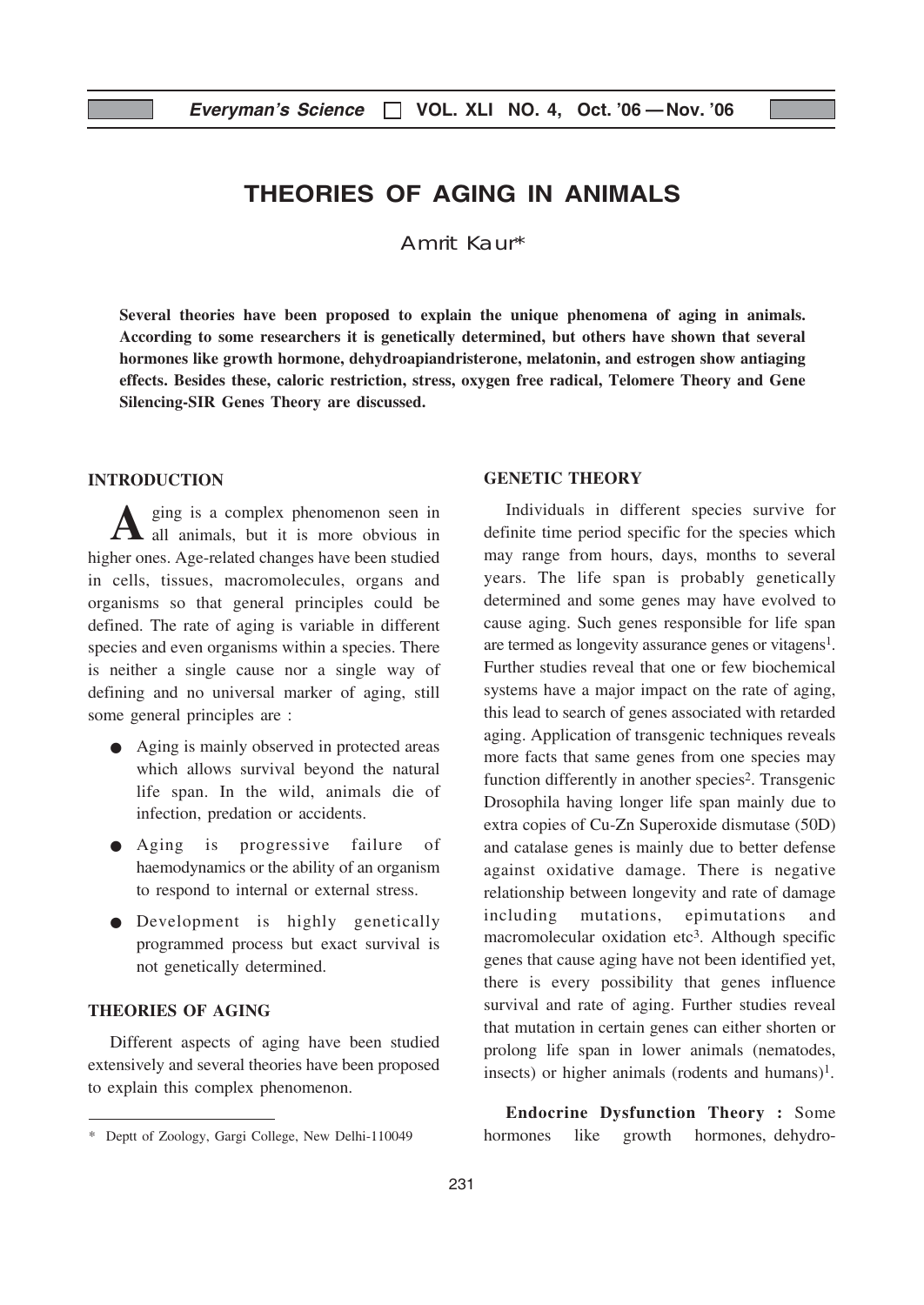epiandrosterone or DHEA, pineal gland and melatonin and estrogen are antiaging. By grafting younger pineal gland into the thymus of old mouse resulted in melatonin synthesis and its right normal release, whereas old pineal grafted into pinealectomised younger mouse only accelerated its death because of less melatonin synthesis. Older pineal probably sends death signals to the body resulting in accelerated aging4. This suggests that in the pineal gland growth and puberty onset as well as aging are programmed and melatonin administration only delays aging. Pineal gland is the primary cause of failing immunological system network which concerns all cells and regulatory hormones of the immune system<sup>5</sup>.

The Telomere Theory : Aging changes at cellular levels are also explained by telomere theory. Telomeres are the functional ends of chromosomes. Replication of linear DNA by DNA polymerase would result in the loss of terminal sequences. The ends of linear chromosomes consist of a repeated sequence of bases whose length decreases with each cell division. The loss of sequence containing important information could cause cellular senescence6. However, germ line and tumor cells are able to protect their telomeric DNA from shortening by a special form of DNA polymerase that is identified as telomerase<sup>7,8</sup>.

Calorie-restriction Theory : Diet too has significant effect on life span and caloric restricted animals show extended life span. Therefore caloric restriction is antiaging and longevity extending in rodents and humans. Lifetime energetic expenditure is highest in human. Caloric restriction minimizes glucose entering cells and decreases ATP generation and thus less production of free radicals which produce aging. Majority of free radicals are emitted during ATP synthesis<sup>9</sup>. This may also be via modulation of insulin like signaling pathways which also explains variations in life spans of animals due to variations in the timing of release of hormones that control vitality and mortality as well responsiveness to those hormones $10$ .

Free Oxygen Radical Theory : In recent years, attention is focused on damaging effects of highly reactive free oxygen radicals and its consequence on aging<sup>11</sup>. Dietary antioxidants have been shown to increase lifespan in nematodes and some strains of mouse. In monkeys, caloric restriction produces low body temperature and low pancreatic insulin and therefore more youthful levels of dehydroxyepiandrosterone sulphate (DHEAS) which tends to fall with age. Besides this stress like temperature, shock, irradiation or heavy metal peroxidants have been reported to delay aging and prolong longevity in forms like yeast, paramecium, drosophila, nematodes, rodents and humans $12$ .

Gene Silencing-SIR Genes Theory : In recent years, role of SIR (Silent Information Regulator) genes in chromatic silencing and aging is widely studied and well projected. In Saccharomycas deletion of SIR2 shortens and additional copy of this gene increases life span13. SIR2 gene homologs have been found from bacteria to humans<sup>14</sup> and is likely responsible for chromation silencing of NADdependent histone deacetylase15. It is also suggest that SIR2 is recruited from silenced chromation to sites of DNA damage to help in its repair. There is gradual erosion in the integrity of silenced chromatin over time leading to incorrect gene expression and acceleration of aging<sup>16</sup>.

Although substantial information is available on different aspects, still it is not clear how genes influence longevity. Probably there is intricate interplay between genes, endocrine system, free oxygen radicals and environment, which sets in aging changes.

#### ACKNOWLEDGEMENT

The author expresses her sincere gratitude to Dr. (Mrs.) Meera Ramchandran, Principal, Gargi College, University of Delhi for her constant encouragement.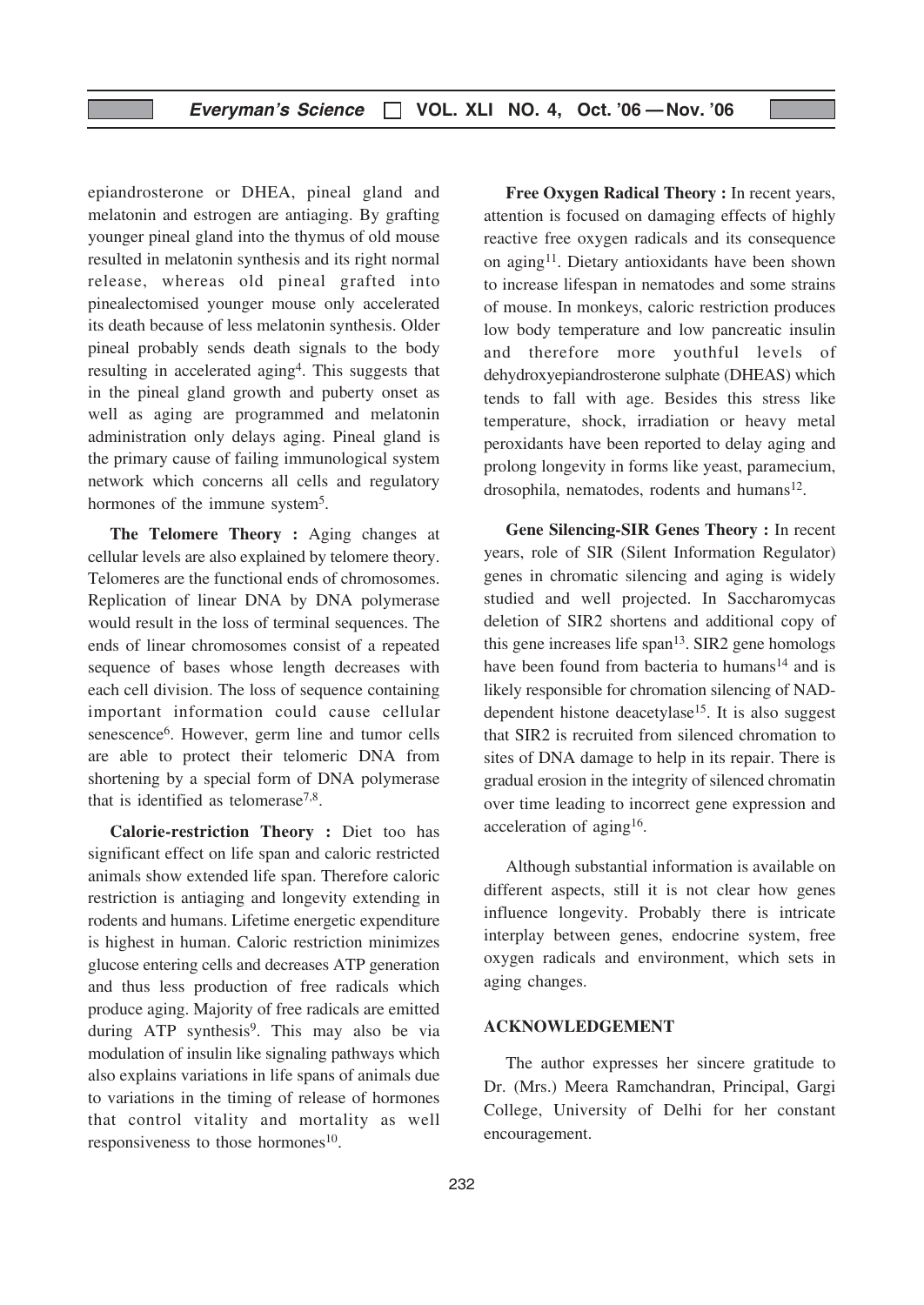#### **REFERENCES**

- 1. D.E. Arking, A. Krebsora, M. Macek. Sr., J.M. Macek, A. Arking, I.S. Mian, L. Fried. A. Hamosh, S. Day, I. McIntosh, H.C. Dietz, Proc. Natl. Acad. Sci, USA, 99, 856-861, 2002.
- 2. G.S. Roth, D.K. Ingram and M.A. Lane Science, 2997, 881, 2002.
- 3. A. Burkle, C. Poly Biogerontology, 1, 41- 46, 2000.
- 4. V.A. Lesnikar, W. Pierpaoli, Ann. NY Acad Sci, 791, 456-460, 1994.
- 5. W. Pierpaoli and V.A. Lesnikar Gernatology, 43, 200-25, 1997.
- 6. A.M. Olornikar Exp. Gerontol, 31, 443-448, 1996.
- 7. G.B. Morin Cell 59, 521-529, 1989.
- 8. E.R. Handerson and D.D. Curr Opin Genet Div, 1, 538-543, 1991.
- 9. A. Lane Mark, K. Donald Imgram and Roth G.S. Scientific American, 287, 25-29, 2002.
- 10. C.E. Finch. Ann Rev of Genomics and Human Genetics, 2, 435-462, 2001.
- 11. D. Harman, How and why we age. New Yourk Ballantine Book, 1994.
- 12. N. Minois Biogerontology 1, 15-29, 2000.
- 13. M. Kaeberlein, M. McVey and L. Guarente, Genes & Development 13, 2570-2580, 1999.
- 14. C.B. Brachmann, I.M. Sherman, S.E. Devine, E.E. Cameron, L. Pillus, J.D. Boeke, Genes & Dev, 9, 2888-2902, 1995.
- 15. S. Imai, C. Armstrong, L. Guarente, Nature, 403 795.
- 16. Leonard Guarente, Genes & Development. 14, 9, 1021-1026, 2000.
- 17. S.M. Jazwinski, Science 273, 54-59.

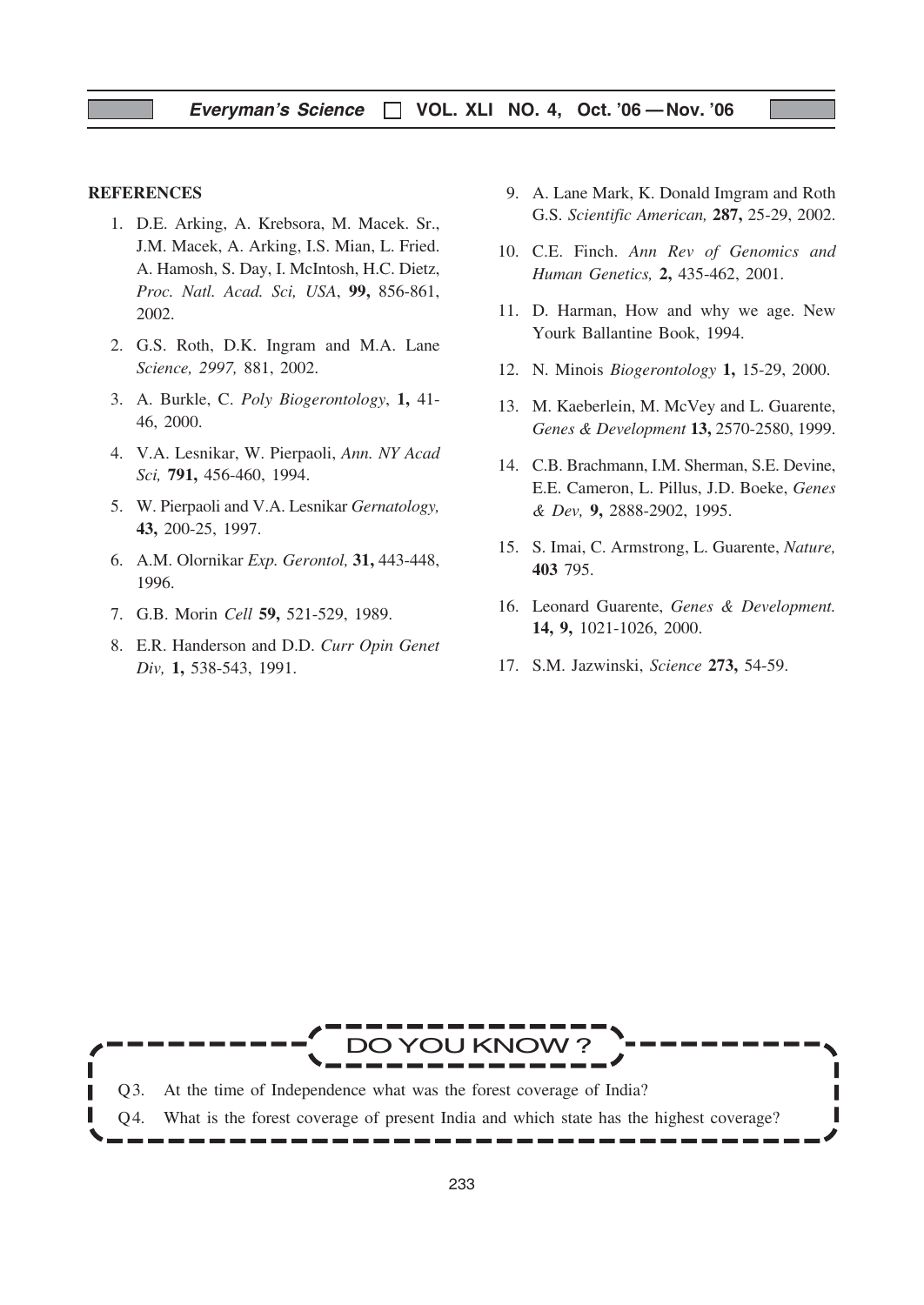## FOOD ALLERGY (HYPERSENSITIVITY)

BP Mohanty<sup>1\*</sup>, SK Gupta<sup>2</sup> & S Mohanty<sup>2</sup>

Food allergy (hypersensitivity) is an important health issue. Fish and fish products represent one of the most common causes of IgE-mediated food hypersensitivity. Wide varieties of fish are known to induce allergic reactions following ingestion or inhalation of vapors by sensitized individuals. The present paper discusses food allergy (hypersensitivity), with emphasis on fish and fish products, genetically modified (GM) foods and current trends in research in this line.

#### INTRODUCTION

Food allergy is a group of distinct clinicopathological conditions that have an immunological basic in common and in which an abnormal or exaggerated immunological response to a specific food leads to a disease. Ingested food provides antigenic load that confronts the human immune system. In most individuals tolerance develops to food antigens that continually gain access to the body. When tolerance fails to develop, the immune system may react with hypersensitivity. Symptoms include the gastrointestinal, cutaneous and/or respiratory symptoms, as well as systemic anaphylaxis with shock.

Food allergies affect as many as 6% of the young children and about 2% of the general population<sup>1</sup>. Although any food may provoke a reaction, relatively a few foods are responsible for the vast majority of food allergic reactions. The greater incidence of food allergy in infants and children may be explained by the greater permeability of the intestinal mucosa to foreign protein and also by immaturity of digestive

1 CIFRI, Barrackpore, Kolkata 700120. E-mail:bpmohanty@cifri.ernet.in

processes in them. In children, the most common foods eliciting an allergic reaction are cow's milk, eggs, fish, peanuts and soya and in adults celery, fish, nuts, peanuts and shrimp are the major source of food allergy2. A variety of the allergens conserved among plants (e.g. profilling and lipid transfer proteins) and animals (e.g. tropomyosin and caseins) have been characterized. (Table 1).

Table 1. Approximate Rate of Clinical Reactivity to One Other Related Food. (Adopted from Sicherer, 2001)

| If allergic to:                  | Risk of reactin to<br>at least one :          | Risk: |
|----------------------------------|-----------------------------------------------|-------|
| A legume (Peanut)                | Other legumes (Peas, lentils                  |       |
|                                  | beans)                                        | 5%    |
| A tree nut (walnut)              | Other tree nuts (brazil, cashew,              |       |
|                                  | hazelnut)                                     | 37%   |
| A fish (salmon)                  | Other fish (swordfish, sole)                  | 50%   |
| A shellfish (shrimp)             | Other shellfish (carb, lobster)               | 75%   |
| A grain (wheat)                  | Other grains (barley, rye)                    | 20%   |
| Cow's milk                       | Beef (hamburger)                              | 10%   |
| Cow's milk                       | Goat's milk                                   | 92%   |
| Cow's milk                       | Mare's milk                                   | $4\%$ |
| Pollen (birch,<br>ragweed)       | Fruits/Vegetables (apple, peach,<br>honeydew) | 55%   |
| Peach                            | Other Rosaceae (apple, plum,<br>cherry, pear) | 55%   |
| Melon (cantaloupe)               | Other fruits (watermelon, banana,<br>avocado) | 92%   |
| Latex (latex glove)              | Fruits (avocado, banana, kiwi)                | 35%   |
| Fruits (banana, kiwi<br>avocado) | Latex (latex gloves)                          | 11%   |

<sup>2</sup> College of Biotechnology & Allied Sciences, Allahabad Agricultural Institure-Deemed University, Allahabad-211007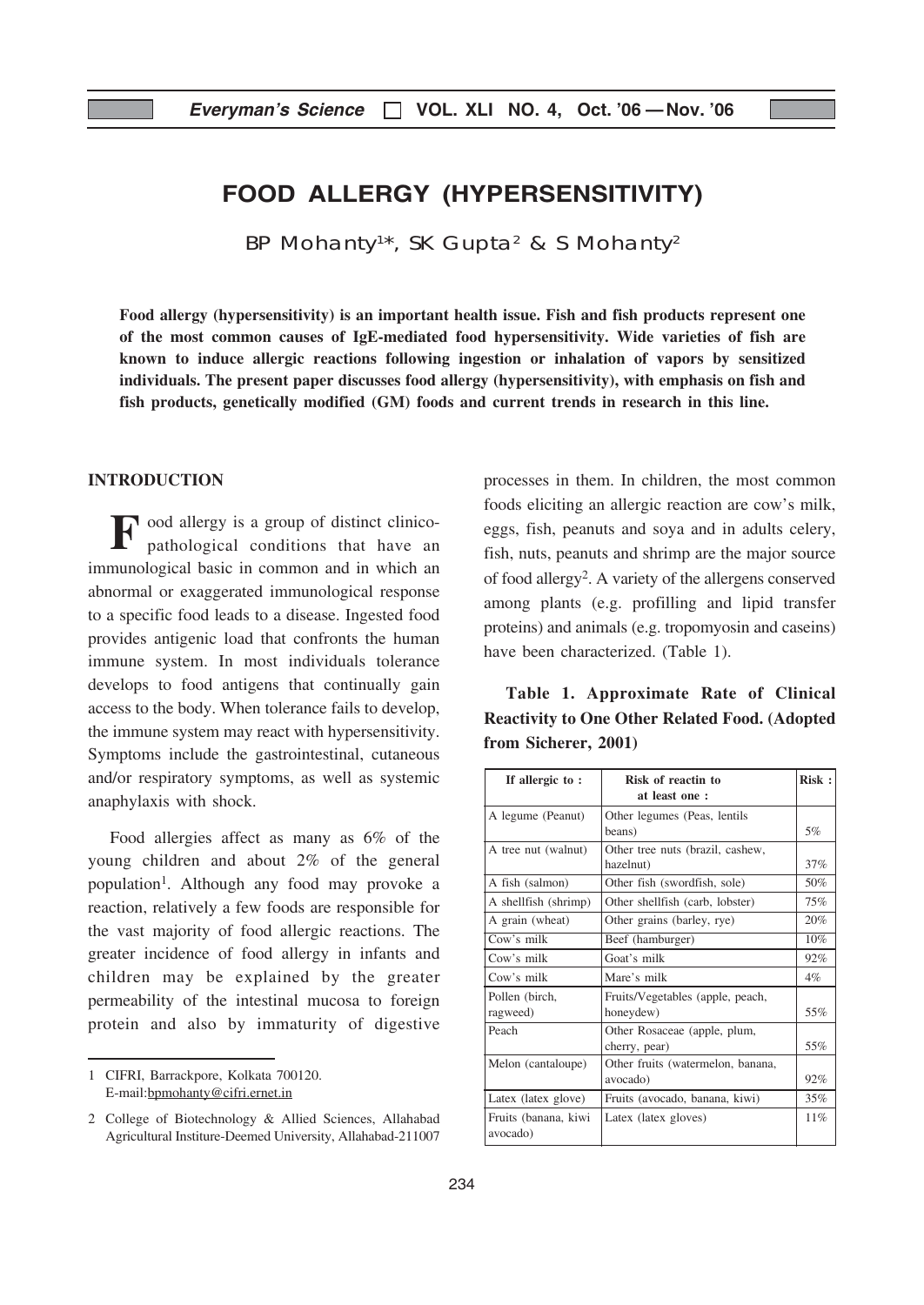The prevalence of allergy to individual foods is known to vary geographically, due largely to differences in dietary practices. Genetic perdisposition is also an important determinant. Sensitization of food proteins with subsequent allergic disease is also known to be influenced by a variety of environmental factors and the timing, duration and extent of exposure. Moreover, the nature of the allergen itself may have an important impact on the severity and persistence of the clinical disease.

In food-allergic individuals, IgE is produced against naturally occurring food components, primarily glycoproteins that usually retain their allergenicity even after heating and/or proteolysis. The majority of immediate allergic reactions to food are IgE-mediated<sup>3</sup>; however, there are a section of the individuals (about 10%) in whom non-IgEmediated reaction have heen reported. Many of the food allergens have been characterized at a molecular level that has increased our understanding of the immunopathogenesis of many responses. Currently, management of food allergies consists of educating the patient to avoid ingesting the responsible allergen and to initiate therapy in case of an unintended ingestion. The food-allergic individuals must be provided with an emergency kit containing an oral antihistamine and a corticosteroid.

#### COMMON FOOD AND NON-FOOD ALLERGENS

Food allergens consist mostly of protein though simpler substances present in food may have allergenic action. They are generally theremolabile and can be transferred to the skin of the normal human. Common food allergens include cow milk, goat milk, egg, fish and shelfish, meat and pollen. In countries where fish consumption is high, allergenic reaction to fish are common among patients diagnosed with food hypersensitivity. Allergens from fish and egg belong to some of the most frequent causes of food allergic reactions reported in the literature<sup>4</sup>. Egg allergens have been described in both white and yolk, and egg white proteins ovomucoid, ovalbumin, ovotransferrin and lysozyme have been adopted in the allergen nomenclature as Gal d1-d4. The most reported allergen from egg yolk seems to be alpha-livitin.

Among the non-food allergens, pollen is a vital aeroallergen. Pollen from sweet scented flowers is disseminated by insect while that causing hay fever is usually spread by the wind. Since many plants produce large quantities of pollen, a sensitive person can easily become over exposed and experience an immediate reaction., It is estimated that 10% of all seasonal hay fever is caused by tree pollen. Trees with allergy producing pollen include the oak, birch alder, hickory, black walnut, beech, maple, hackberry, sycamore, mulberry and elm. Grasses appear to account for about, 35% of all cases of seasonal hay fever, the three most common grass involved are Timothy, Bermuda and June (blue grass). There are eighty varieties of grasses that have a common antigen. Therefore, a person sensitive to one type of grass is usually sensitive to all type of grasses. The table shows a partial list of common food and non-food allergens, as seen in literature (Table 2).

#### FISH ALLERGY

Fish allergy is a relatively common and potentially fatal condition. A wide variety of fish are known to induce allergic reactions following ingestion or inhalation of vapors by sensitized individuals, contact with and consumption of fish can lead to severe health problems, ranging from urticaria and dermatitis to angiedema, diarrhoea, asthma and at worst, systemic anaphylactic reactions and death<sup>5</sup>. Although the exact prevalence of fish sensitivity is not known, fish are among the most important food allergens ; and as consumption of fish increases, rates of sensitization are expected to increase. Clinical history, skin prick testing (SPT) and in vitro assays aid diagnosis of fish allergy.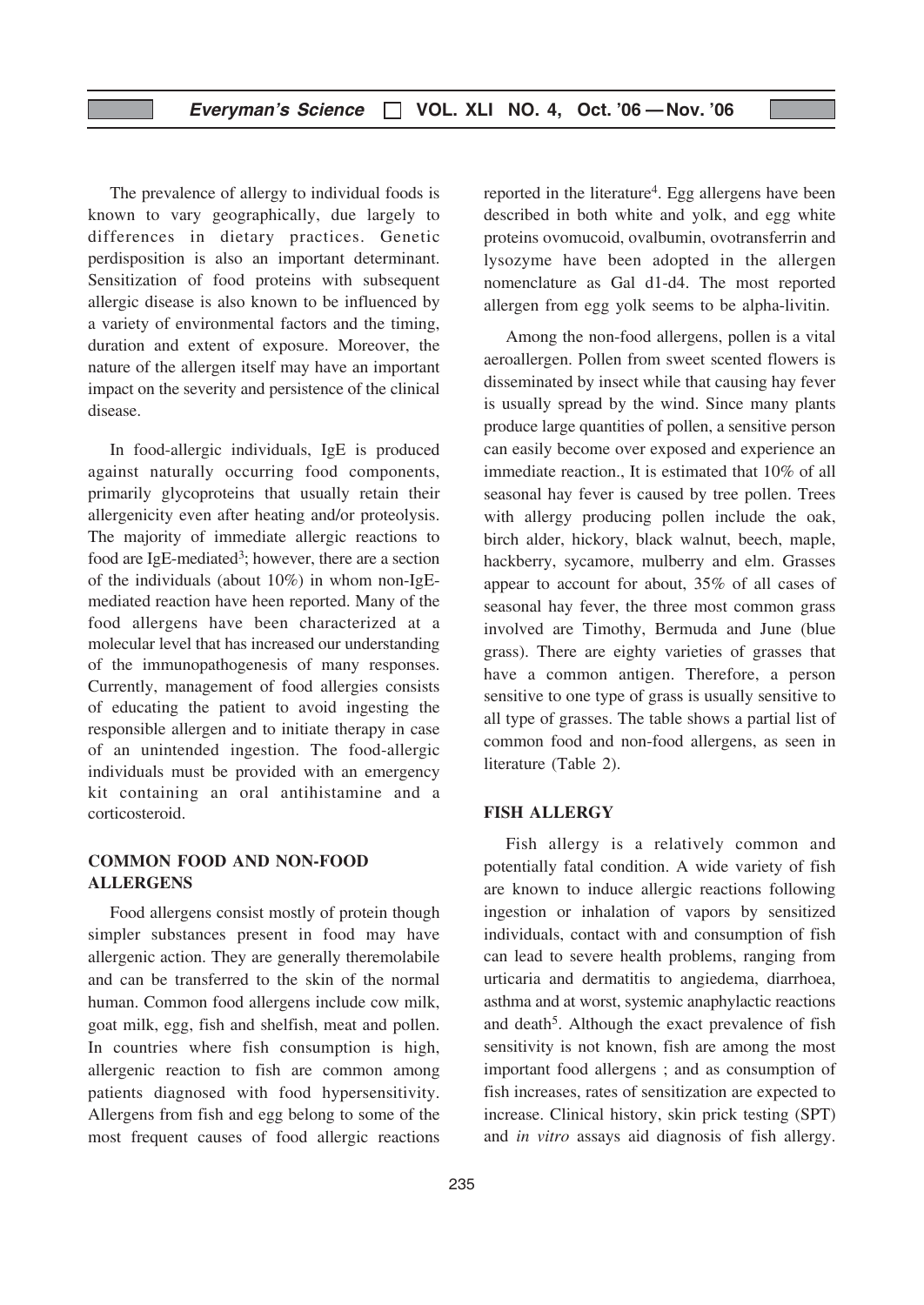#### Everyman's Science  $\Box$  VOL. XLI NO. 4, Oct. '06 - Nov. '06

| <b>Source</b>                                                                         | Major allergen                                         | Designation in                                                           | Mol wt./pt             |
|---------------------------------------------------------------------------------------|--------------------------------------------------------|--------------------------------------------------------------------------|------------------------|
|                                                                                       |                                                        | allergen<br>nomenclature                                                 |                        |
| Fish                                                                                  |                                                        |                                                                          |                        |
| Baltic cod (Gadus callarias)                                                          | Parvalbumin                                            | Gad $c1$                                                                 | $12.3-kDa$             |
| Altantic cod (Gadus morhua)                                                           | Parvalbumin                                            | Gad m 1                                                                  | 11.5-kDa, 4.34; 41-kDa |
| Atlantic Salmon (Salmo salar)                                                         | Parvalbumin                                            | Sal s1                                                                   | 14.1                   |
| Carp (Cyprinus carpio)                                                                | Pravalbumin                                            | $Cyp$ $c1.01$<br>Cyp c1.02                                               |                        |
| Tuna<br><b>Shrimp</b>                                                                 | Collagen                                               |                                                                          |                        |
| Brown shrimp (Penaeus aztecus)<br>White shrimp (Penaeus setifecus)<br>Penaeus indicus | Tropomyosin                                            | Pen a 1                                                                  | $36-kDa$               |
| Penaeus monodon                                                                       | Arginine kinase                                        | Pen m 2                                                                  | 38-kDa, pI 4,5         |
| Sources other than fish<br><b>Egg</b> allergens                                       |                                                        |                                                                          |                        |
| Egg white proteins                                                                    | Ovomucoid.<br>ovalbumin<br>ovotransferrin,<br>lysozyme | Gal d1<br>Gal d <sub>2</sub><br>Gal d <sub>3</sub><br>Gal d <sub>4</sub> |                        |
| Egg yolk                                                                              | $\alpha$ -livitin                                      |                                                                          |                        |
| Bermuda grass pollen                                                                  |                                                        | Cyn d1                                                                   |                        |
| Anisakis simplex<br>(Fish nematode)                                                   |                                                        | Ani s1                                                                   |                        |
| <b>Insects</b>                                                                        |                                                        | Chi t1                                                                   |                        |

Table 2. Major Fish Non-fish Allergens

However, the 'gold standard' for diagnosing allergic food reactions is the double blind placebo-conrolled food challenge (DBPCFC).

Fish and fish products represent one of the most comon causes of IgE-mediated food hypersensitivity. Paravalbumin and collagen are the major fish allergens and have been extensively studied<sup>6-9</sup>. Sera from patients allergic to fish displayed IgE reactivity to parvalbumin (a small calcium-binding protein of 12 kDa) present in fish extracts from six different fish species (cod, tuna, salmon, perch, carp, and eel). Analyses of carp parvalbumin, by Circular Dichroism (CD) spectroscopy, revealed its remarkable stability and refolding capacity in calcium-bound-state. Calcium depletion reduced the IgE binding capacity that according to CD analyses may be due to conformation-dependent IgE recognition $6$ . This may

explain why parvalbumin, despite cooking and exposure to the gastrointestinal tract, can sensitize patients. After fish parvalbumin, calcium-binding allergens were discovered in pollens of trees, grasses and weeds and as autoallergens in man7. Although only a small percentage of atopic individuals display IgE reactivity to calcium-binding allergens, these allergens may be important because of their ability to cross-sensitize allergic individuals.

Recombinant carp (Cyprinus carpio) parvalbumin (rCyp) have been designed as a tool for diagnosis and therapy of fish allergy. It may be used to identify patients suffering from IgE-mediated fish allergy. A new oligomeric paravalbumin allergen of Atlantic cod (Gadus morhua) has been reported. This new allergen named Gad m1 formed oligomers in native and in reducing conditions. The major allergen of Baltic cod (Gadus callarias)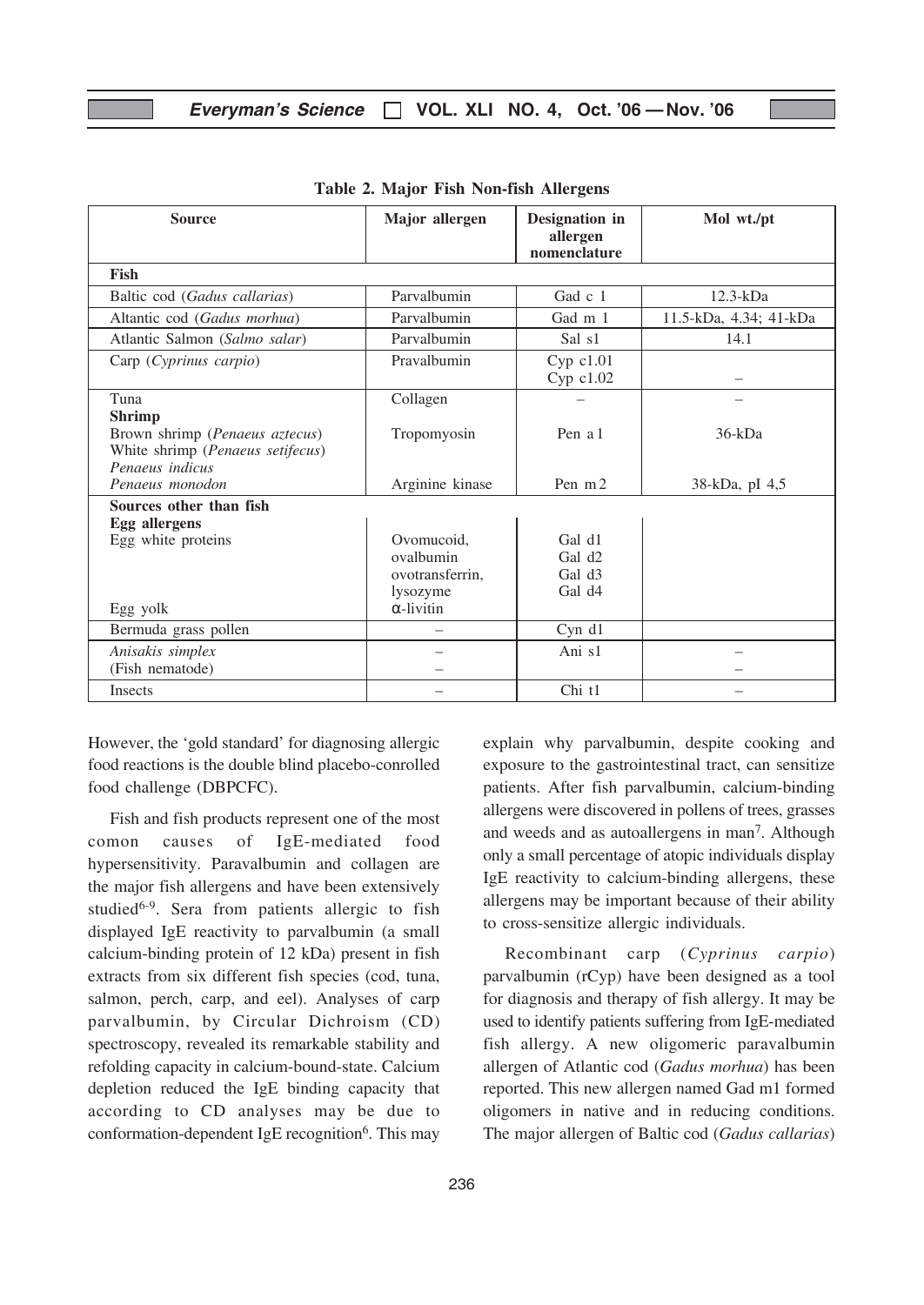is a 12.3-kDa parvalbumin with two calcium-binding sites. A 41-kDa IgE-reactive protein (p41) from raw cod (Gadus morhua) extract, which had a high level of homology in different species, has been characterized. This protein is homologous to an aldehyde phosphate dehydrogenase (APDH)8.

Collegen is identified as a new fish allergen<sup>10-11</sup>. It is commonly allergic regardless of fish species and there is cross-reactivity among gelatins (type I collagen) from various fishes. Some fish-sensitive patients possess IgE antibody to fish gelatin. Most children with anaphylaxis to measles, mumps, and rubella (MMR) vaccines had shown sensitivity to bovine gelatin that was included in the vaccines. It has been found that bovine type I collaen, which is the main content in the gelatin, is a major allergen in bovine gelatin allergy. Fish meat and skin also contain type I collagen ; however, no antigenic cross-reactivity has been observed between collagen from fish and other animals.

Most fish allergic subjects are allergic to multiple fish species. It is reported that sometimes children and adults both show severe allergic reactons to catfish proteins and both pediatric and adult fishallergic patients have similar in vitro IgE binding to a 12.5kDa protein from fish extracts. Species specificity and patterns of cross-reactivity are not very well defined ; however, monospecific allergy due to the presence of species-specific allergens is also possible, as shown in case of swordfish 25 kDa protein. Cross reactivity among some fish species may be the result of common structures within related proteins. Cross-reactivity has been indicated to be of clinical relevance for several species, since patients with a DBPCFC to cod also react with other species, such as herring, plaice and mackerel $12$ .

Seafoods are composed of diverse sea organisms and humans are allergic to many of them. Crustaceans and mollusks are a frequent causes of food allergic reactions. The major allergen identified in shrimp is the muscle protein tropomyosin (Pen a1)<sup>13</sup>. At least 80% of shrimp-allergic subjects react to tropomyosin ; furthermore, tropomyosin is an important allergen in other crustaaceans such as lobsters, crabs and mollusks, as well as other arthropods such as house dust mites and cockroaches, and has been implied as the cause of clinical cross-reactivity among invertebrates. In contrast, vertebrate tropomyosins are considered non-allergenic.

Ingestion of raw or undercooked fish sometimes lead to infection of human subjects by the fish parasite Anisakis simplex, a disease known as anisakiasis or anisakidosis. Patients sensitized to this fish parasite show high levels of total and specific IgE. The cross-reaction seem to explain the fact that specific IgE antibodies are also found in a high number of normal subjects, as reported in other parasitoses.

#### GM FOOD AND ALLERGENICITY

Genetic modification involves insertion of genes from other organisms (within or between species) into host cells to select for desirable qualities. Potential benefits of GM (genetically modified) foods include increased nutritional value, reduced allergenicity, pest and disease-resistance and enhanced processing value. Some of the specific fears include potential toxicity, possible antibiotic resistance from GM crops, potential allergenicity and carcinogenicity from consuming GM foods<sup>14</sup>. GM foods may be as safe as conventional foods but public distrust runs high. Therefore, benefits to individuals or populatons need to be weighed against adverse health and environmental risks.

Basically, three categories of GM crops can be considered (FAO/WHO 1996; EU 1997) : (a) GM crops which have the same composition as the parent crop, (b) GM crops which have the same composition as the parent crop with the exception of a well-defined trait, and (c) GM crops which are different from the parent  $\text{crop}^{15}$ . There are two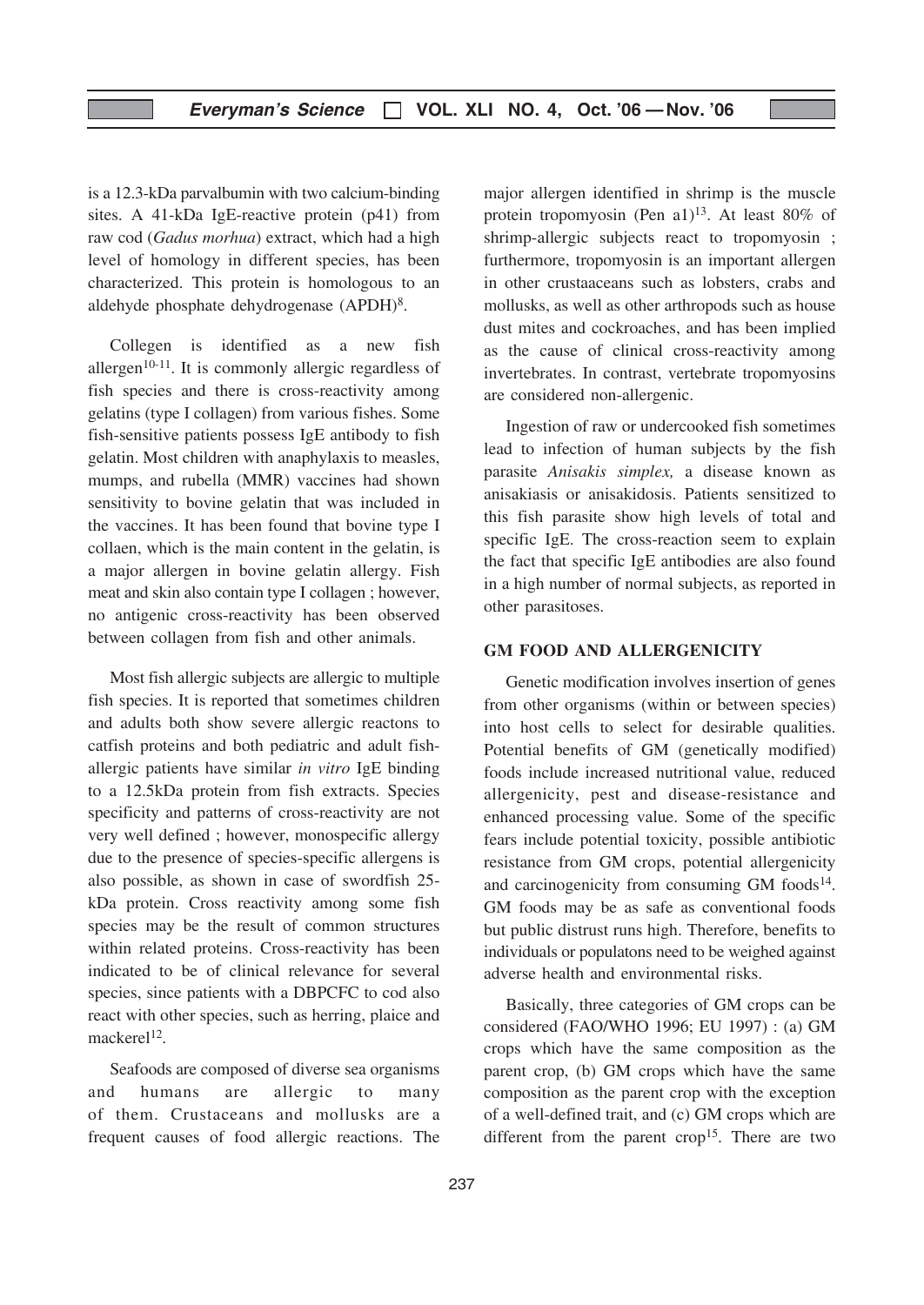issues from an allergic standpoint. First, the transfer of a known allergen may ocur from a crop into a non-allergenic target crop. The second is the creation of a neo-allergen where de novo sensitization occurs in the population<sup>16</sup>. The first secnario occurred in 1996 when 2S albumen protein from Bazil nut was transferred to soyabean. 2S albumen was found to be a major Brazil nut allergen and the newly expressed protein in transgenic soy retained its allergenicity. It is therefore, necessary to proceed cautiously in assessing individual GM foods on the basis of their individual merits and risks prior to introducing them in market.

A large proportion of soybean cultivars grown in the USA are now of genetically modified varieties and concern has been raised about the safety of these products for consumers. EPSPS (5 enolpuruvylshikimate-3-phosphate synthase) is a 57-kDa-enzyme protein that confers specific resistance to soyabean. A study of the impact on allergenic potency in soyabean, comparable except for the newly introduced gene (CP4 EPSPS), was performed using soyabean-sensitized patients. All the methods showed variations in the allergenic potency between the individual extracts but allergenic petential was not affected by presence of the transgene<sup>17</sup>. It has been experimentally proven in rat model that EPSPS proteins in the GM soyabean show no significant allergencitity. When incubated in simulated gastric fluid (SGF) containing pepsin at pH 1.5, the purfied EPSPS protein was completely digested within 1 min<sup>18</sup>.

#### WHO/FAO GUIDELINES OF THE ASSESSMENT OF ALLERGENICITY

Clinical and immunological tests are available for the diagnosis of allergy to known food allergens, but this does not extend to the evaluation, or prediction of allergenicity in novel foods $19$ . The introduction of novel proteins into foods carries a risk of eliciting allergic reactions in individuals sensitive to the introduced protein. Therefore, decision trees for evaluation of the risk have been

developed, the latest being proposed by World Health Organization/Food & Agriculture Organization (WHO/FAO) early in 2001(20). Key to this strategy include amino acid sequence analysis for similarity to known allergens, methods for assessing degradability under standard condtitions, assays for detection of specific IgE against the protein and histamine release from human basophils. Proteins developed using modern biotechnology and derived from fish are being considered for use in food and other applications, and since allergy to fish is well established, a potential risk from such proteins to susceptible human beings exists $20$ .

#### **PROSPECTS**

One of the major challenges of molecular allergy is to the allergenic potential of a protein, particularly in novel foods. Two aspects have to be distinguished : immunogenicity and cross-reactivity. Immunogenicity reflects the potential of a protein to induce IgE antibodies, whereas cross-reactivity is the reactivity of (usually preexisting) IgE antibodies with the target protein. In addition to these two issues, the relation between IgE-binding potential and clinical symptoms is of interest. This is influenced by physical properties (e.g., stability and size) and immunological properties (affinity and epitope valence).

Factors that determine the clinical appearance of allergy in the face of sensitization are complex and relate to the host (immune response and targetorgan hyperreactivity) and the allergen (lability and digestibility). Similar factors determining the clinical relevance of cross-reacting food proteins are immune responses (affinity of IgE antibody), protein characteristics (homology, solubility, stabilitydigestibility) and exposure (concentration, routeoral/respiratory) and cofactors like exercise and alcohol that increase absorption. The prevalence and magnitude of clinical allergy caused by crossreacting proteins and panallergens appear to be increasing and reflect an increase in atopy and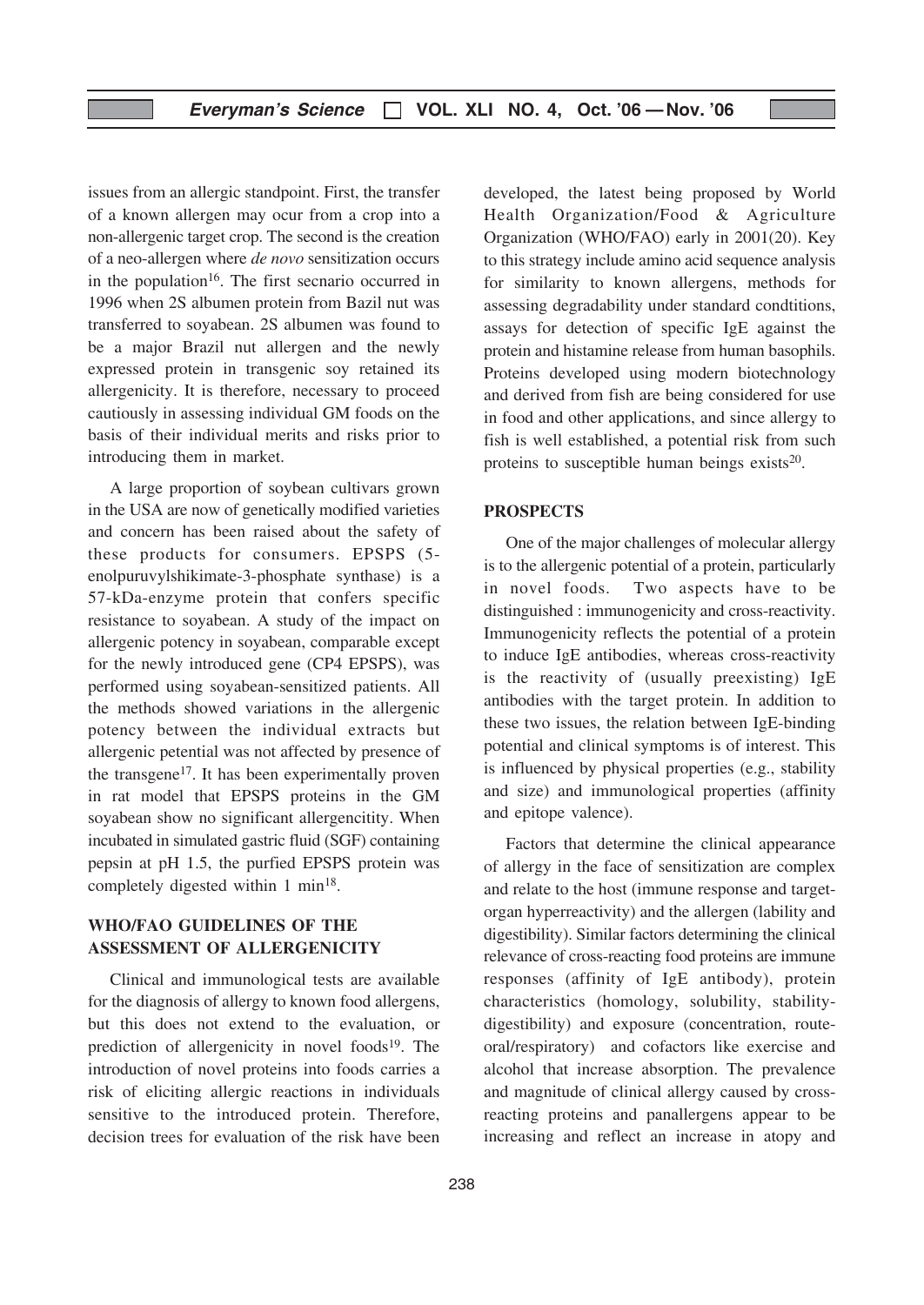allergen sensitization. The fact that allergy can be severe and that cooking-canning and other processing can alter allergenicity must be considered during evaluations.

Molecules concerned with the allergic reaction, such as cytokines, chemokines, their receptors, major histocompatibility complex molecules and transcription factors, could provide the candidate genes of the allergic diseases. Identifying susceptibility genes for allergic diseases is motivated by the conviction that the identification of disease genes may permit the design of new classes of antiinflammatory compounds. A variety of genetic factors are related to allergic diseases ; environmental factors are also involved in disease expression. Elucidation of disease gene expression and protein function based on information about single nucleotides polymorphisms (SNIPs) at individual level may lead to the development of prophylactic and therapeutic regimens tailored to the individual patient.

#### **REFERENCES**

- 1. H. A. Sampson, J. Allergy Clin Immunol., 111 (2 Suppl), S 540-547, 2003
- 2. S. H. Sicherer, J. Allergy Clin. Immunol., 108, 881-890, 2001.
- 3. I. Swoboda, et al., Allergy, 57 Suppl 72, 94- 96, 2002.
- 4. L. K. Poulsen, et, al., Allergy, 56 Suppl 67, 39-42, 2001.
- 5. R. C. Aalberse, J. Allergy Clin Immunol., 106, 228-238, 2000.
- 6. A. Bugajska-Schretter, et al., Gut, 4, 661- 669, 2000.
- 7. S. Das Dores, et al., Allergy, 57 Suppl 72, 84-87, 2002.
- 8. S. H. Sicherer. J. Allergy Clin. Immunol, 106, S251-257, 2000.
- 9. T. Van Do, et al., Mol Immunol 39, 595- 602, 2003.
- 10. M. Sakaguchi, et al., J. Allergy Clin. Immunol., 106, 579-584, 2000.
- 11. Y. Hamada, et al., Allergology International, 52 : 139-147, 2003.
- 12. W. Burks, et al., Allergology International, 52 : 139-147, 2003.
- 13. S. B. Lehreer, et al. Marine Bioltechnol. (NY), 5, 339-348, 2003.
- 14. S. G. Uzogara, Biotechnol. Adv. 18, 179- 206, 2000.
- 15. M. A. Martens, Int, Arch. Occup. Environ. Health, 73 Suppl., S14-18, 2000.
- 16. G. Lack, Toxicol. Lett., 127, 337-340, 2002.
- 17. H. S. Chang, et al., Mol. Cells. 15, 20-26, 2003.
- 18. W. Dong, Toxicol., Sci., 73, 8-16, 2003.
- 19. B. Baderschneider, et al., Food Chem. Toxicol., 40, 965-978, 2002.
- 20. C. Bindslev-Jensen, et al., Food Chem. Toxicol., 41, 81-87, 2003.



Q5. Choose the correct answer :-The lunar shadow exactly covers the sun during total solar eclipse because (a) of a fundamental law of physics (b) it is a happy coincidence (c) it is an optical illusion Q6. Which famous Indian Emperor had stone edicts erected to proclaim the importance of environmental protection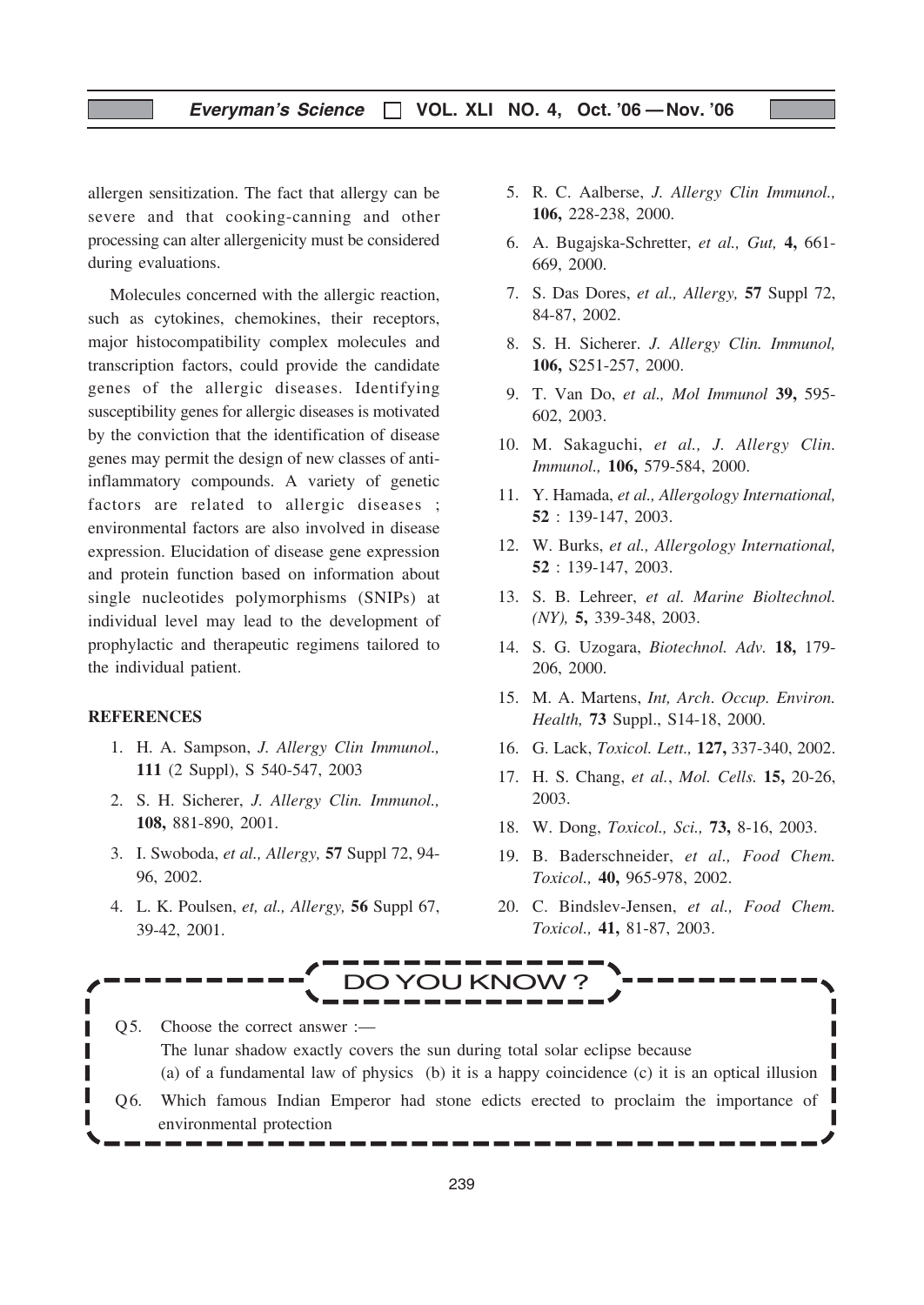## WEST BENGAL FOREST SCENARIO : A GEOGRAPHICAL REVIEW

Sisir Chatterjee\*

Generally a forest is defined as a plant community predominantly of trees and other woody vegetation. Food and Agriculture Organisation of United Nations defines forest as land with a tree conopy cover of more than 10 percent and area of more than 0.5 ha. There is increasing realisation of the fact that forest not only provide mulitiple benefits to mankind but also help in conserving the environment and therefore has created global concern for their protection and preservation. The National Forest Policy (1988) of India aims at having a minimum of the third of geographic area of the country under forest and tree cover and enjoys maintaining two third of the area in hills under forest cover in order to prevent erosion and land degradation and also to ensure maintenance of ecological balance and enviromental stability. The objective of this paper is to prepare a geographical appraisal of West Bengal's forest scenario with a scientific approach towards the future.

#### INTRODUCTION

Topographic expressions of West Bengal hardly speak of any well-defined stage of their evolutions. Except the northern highs and western undulations, the monotonous surface is very much dissected frequently by the channels of the tributaries or distributaries of the main river-Ganga.

The region experiences a hot and humid monsoonal climate. The proximity to the Bay of Bengal on the south, the alignment of the Himalaya in the north and that of the Meghalaya Plateau in the north-east determine largely the climatic character, i.e. the distribution of the weather elements with respect to time and space irrespective of the general vagaries and mechanism of the monsoon. The spatial and seasonal distributions of the elements such as temperature, rainfall and relative humidity are too uneven<sup>1</sup>.

#### RURAL URBAN POPULATION DISTRIBUTION IN W.B.

The State of West Bengal, situated in the eastern part of the country between the Himalayas in the north and Bay of Bengal in the south where mighty river Ganga meets the ocean forming well known mangrove forests in Sundarbans, mainly embraces the fertile aluvial gangetic plains. The geographic area of the State is 88,572 km2, which is 2.7% of the country's geographic area. The human population of the State is 80.22 milion (2001) constituting 7.8% of the country's population of which 72% is rural and 28% is urban. According to 2001 census, the average population density is 904 person per km2. The tribal population is 5.6% of the the State's population. The livestock population is 47.09 million, which is 7.5% of the country's livestock. The State ranks sixth amongst states in terms of percentage of area under tree cover in the dawn of new century2. West Bengal Forest Department, in collaboraton with the RRSSC, Kharagpur, Department of Space, Government of India took up a periodic comparative assessment of forest cover every 3 years in 1988, 1991, 1994 and 1997 spread over a decade (1988-97). Such assessment clearly shows that there has been

Department of Geography University of Calcutta 35, Ballygunge Circular Road, Kolkata-700 019.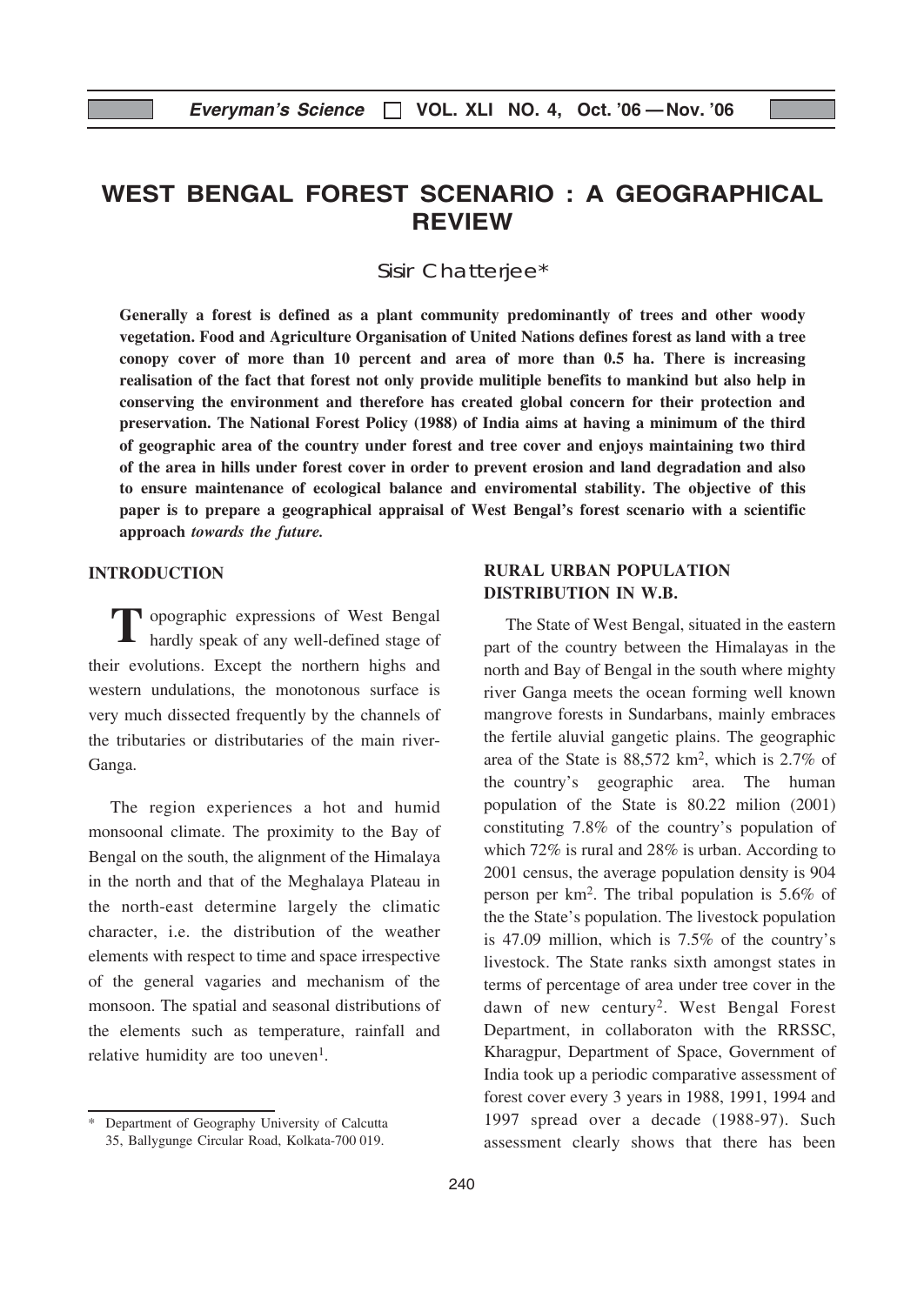consistent accretion to the forest cover of the State. The Working Plan & GIS Cell of the Directorate has interpreted NRSA digital data for March, 2000. This shows that the forest cover stood at 15.30% in March 2000. But according to the State of Forest Report 2001, Forest Survey of India, it is about  $12.05\%$ <sup>1</sup>.

#### FOREST AREAS IN WEST BENGAL

Physiographically, except the Darjeeling Himalaya and Purulia highland the state is termed as lower Ganga plain or the (West) Bengal plain covering about 80,968 km2 area. Natural vegatation of the lower Ganga plain can be grouped into several classes according to distribution, growth and expanse. After two decades of independence it was nearly 900000 hectares. The mangrove and tidal forests in the Sundarbans and humid tropical forests in the extreme north of the region are the only preserves of natural vegetation while the western fringe is covered by tropical deciduous forests mostly in the induced form. But Darjeeling Himalaya is an exception. The forest types range from tropical evergreen in the foothills, through temperate evergreen in the middle ranges, to the coniferous in the higher elevations. Darjeeling is the world famous hill tourist spot (and also district headquarter and once it was summer capital of West Bengal) of Darjeeling Himalaya. Birch Hill is a natural park and beauty spots. Lloyd Botanical Gardens (1865) is also famous for natural vegetation conservations. There are also plantation of Cinchona trees and a quinine factory at Mungpo, 16 km southwest of Kalimpong. Cardamom is another important production which is grown at altitudes from 330 to 500 mts in 2001. Darjeeling district has 2196 sq km area with forest cover which is nearly 70% of the total district area (3.149 sq km). It is highest in West Bengal also. Interestingly there is no scrub forest cover in this hilly distict<sup>3</sup>.

#### FOREST CONSERVATON ACT

It is important to note that diversion of forest

land to non-forestry purposes has been common in the past. In 1980, Government of India enacted the Forest (Conservation) Act, 1980 [FCA] with the objective of arresting diversions of forest land to non-forestry purposes. FCA as amended in 1981 and 1988 stipulates that a State Government or any other authority is prevented from diverting forestland to non-forestry purposes and that prior approval of the Central Government is required for any such diversion.

Since enforcement of the FCA, 1980, a total of 9217.35 hectares of forest land has been diverted in the State to different purposes in accordance with the advice of the Government of India. Out of this, 7640.52 hectares of forest land was diverted to such activities for which no compensatory afforestation was stipulated. Such activities mainly include collection of surface boulder and riverbed materials from riverbeds located in the reserved forest areas in the districts of Darjeeling and Jalpaiguri.

Table 1 Recorded Forest Area : West Bengal1

| Reserved Forest (RF)       | $7054 \text{ km}^2$   |
|----------------------------|-----------------------|
| Protected Forest (PF)      | $3772 \text{ km}^2$   |
| Unclassed Forest (UF)      | $1053 \text{ km}^2$   |
| Total                      | 11879 km <sup>2</sup> |
| Of State's Geographic Area | 13.4%                 |
| Of Country's Forest Area   | $1.5\%$               |

#### FOREST COVER IN WEST BENGAL

The tropical evergreen forests are concentrated in Duars region. It was nearly 1,67,000 hectares after the late sixties of previous century. But today, Jalpaiguri District covers 2,337 sq km. forest which is nearly 38% of total district area and Coochbehar covers 38 sq km. forest which is nearly 2% of total district area. These two districts cover nearly 1200 sq km. dense forest which represent 'Duars' jungle.

Deciduous and scrub vegetation covers greater part of the western regions of the lower Ganga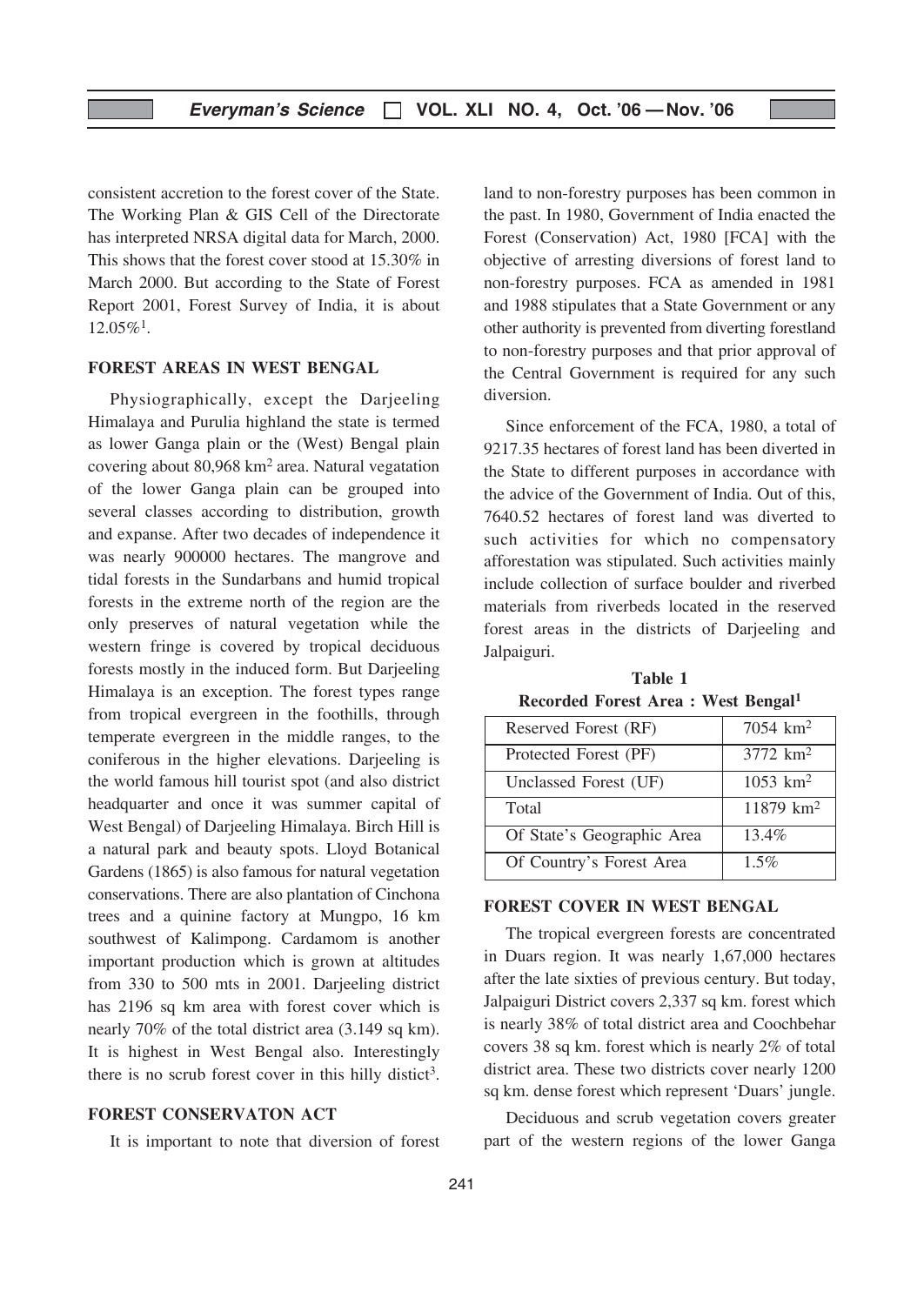Plain in Medinipur, Bankura, Birbhum, Bardhaman which was nearly 300000 hectareas before 30 years. Today the (united) Medinipur district which was largest in state (14081 sq km) covers only 1468 sq km forest area which is 10% of the total district area. This district has second largest sharing of open forest (832 sq km) among the other districts of the state after Jalpaiguri. Birbhum has 1.3% forest cover, Bardhaman 2.9% forest cover, Bankura 13.6% forest cover in respect of their district geographic area. Scattered and isolated patches are also visible in Howrah and Hooghly districts of the Delta proper. The well known species of lower Gangetic plains are Supari, Aam, Coconut, Shisham,

In West Bengal the geographical observations are : in the tropical evergreen forests, the natural vegetation comprise of gurjan (mainly), the tropical moist deciduous forests-comprise of sal (mainly) and tropical dry deciduous forests comprise teak, bamboo (mainly).

Mangrove forest which is one of the rare resource of West Bengal. Mangroves in India account for about 5% of the world's mangrove vegetation and are spread over an area of about 4,5000 km2 along the coastal State/Union Territories of the country. Sundarbans in West Bengal accounts for a little less than half of the total area under mangroves in

|                     | <b>Forest Cover</b> |                |             |                |            | (Area in $km^2$ ) |
|---------------------|---------------------|----------------|-------------|----------------|------------|-------------------|
| <b>District</b>     | Geographic area     | Dense forest   | Open forest | <b>Total</b>   | Percentage | <b>Scrub</b>      |
| Bankura6,882        | 453                 | 482            | 935         | 13.59          | 26         |                   |
| Barddhaman          | 7,024               | 104            | 98          | 202            | 2.88       | 15                |
| Birbhum4,545        | 25                  | 34             | 59          | 1.3            | 13         |                   |
| Calcutta (Kolkata)  | 185                 | $\Omega$       | $\Omega$    | $\Omega$       | $\Omega$   | $\Omega$          |
| Kochbihar           | 3,387               | 22             | 16          | 38             | 1.12       | 1                 |
| Dakshin Dinajpur    | 2,219               | 10             | 6           | 16             | 0.72       | $\Omega$          |
| Darjeeling          | 3,149               | 1,417          | 779         | 2,196          | 69.74      | $\Omega$          |
| Haora               | 1,467               | $\overline{2}$ | $\Omega$    | $\overline{2}$ | 0.14       | $\Omega$          |
| Hugli               | 3,149               | 13             | $\theta$    | 13             | 0.41       | $\boldsymbol{0}$  |
| Jalpaiguri          | 6,227               | 1,156          | 1,188       | 2,344          | 37.64      | 12                |
| Maldah              | 3,733               | 102            | 6           | 108            | 2.89       | $\Omega$          |
| Medinipur           | 14,081              | 639            | 932         | 1,468          | 10.43      | 47                |
| Murshidabad         | 5,324               | 59             | 6           | 65             | 1.22       | $\boldsymbol{0}$  |
| Nadia               | 3,927               | 44             | $\Omega$    | 44             | 1.12       | $\boldsymbol{0}$  |
| 24 Parganas (North) | 9,960               | 1,818          | 422         | 2,240          | 22.49      | $\Omega$          |
| Puruliya6,259       | 328                 | 367            | 695         | 11.1           | 35         |                   |
| 24 Parganas (South) | 3,140               | 23             | 107         | 130            | 4.14       | $\Omega$          |
| Uttar Dinajpur      | 3,140               | 23             | 107         | 130            | 4.14       | $\Omega$          |
| <b>Total</b>        | 88,752              | 6,346          | 4,347       | 10,693         | 12.05      | 149               |

|  |  | Table 2 : Districtwise Forest Cover : West Bengal <sup>1</sup> |  |  |  |  |  |
|--|--|----------------------------------------------------------------|--|--|--|--|--|
|--|--|----------------------------------------------------------------|--|--|--|--|--|

Neem, Babu1, Rain tree, Nilgiri, Semal, Siris, Jamun, Kadamb, Palm, etc. The Western districts also observe Palash, Mahua, Ber and True Laurel also. It is very uninteresting to write that Kolkata has no forest cover, even asociate district Howrah has only 2 sq. km and roughly has 13 sq km forest cover which are less then 1% of their respective distrcit geographical area.

India, it has maximum of mangrove cover in the country.

Mangrove forests are one of the most productive and bio-diverse wetlands on earth. Yet, these unique coastal tropical forests are among the most threatened habitats in the world. Growing in the inter-tidal areas and estuary mouth between land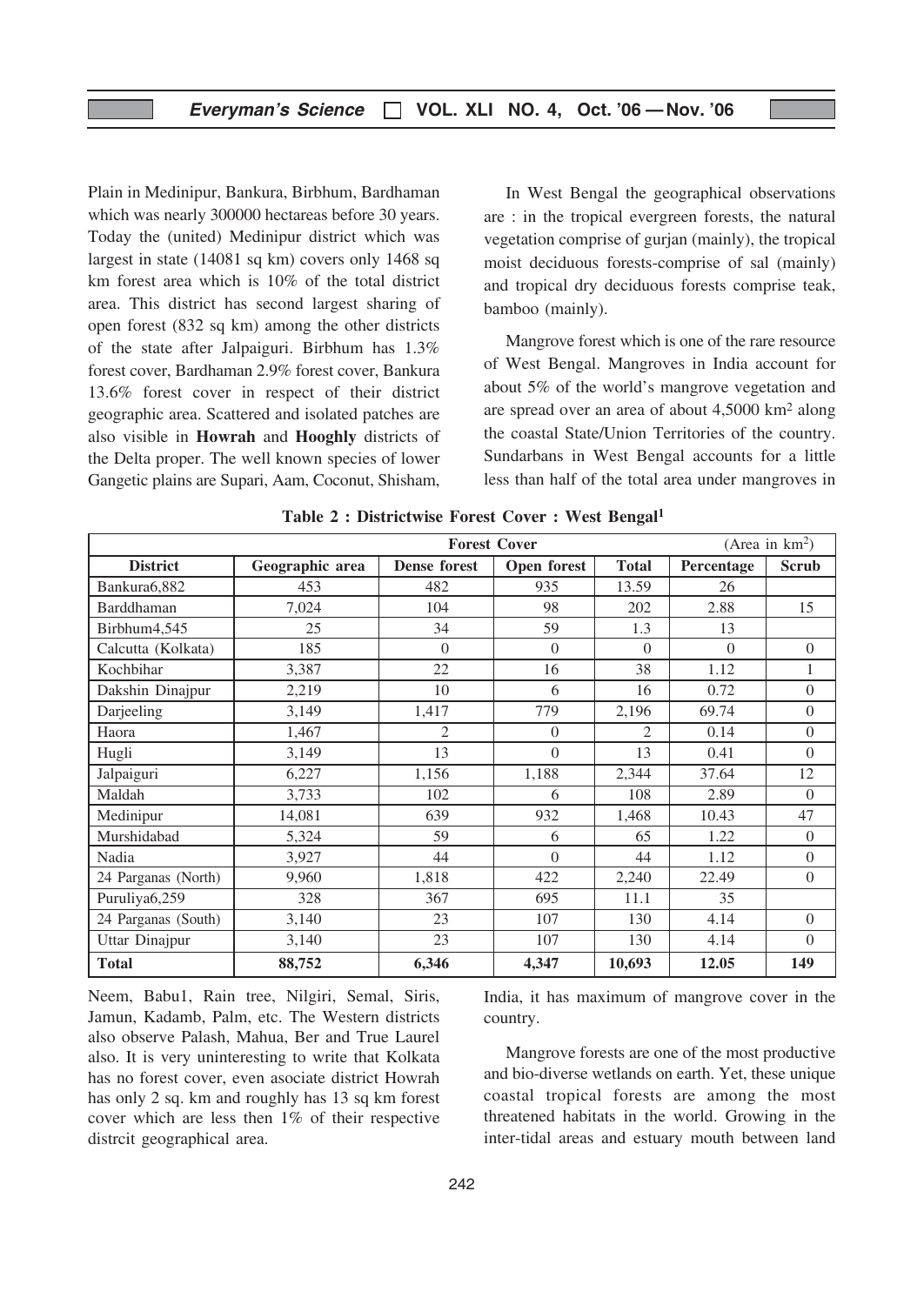and sea, mangrove provide critical habitat for a diverse marine and terrestrial flora and fauna. The mangrove ecosystem is highly fragile, subjected to long duration of intrusion as well as incessant physiological and morphological stresses, salinity effect, aeration and onslaught of wave action. Before a decade, Sundarbans was in the crisis of suvival. But today, the West Bengal Government protects the world's most important forest very consciously—it is not only India's national park and bio-diversity zone, but also now it is in care of UNESCO.

The West Bengal Government has taken initiatives now to expose the beauty and ecological diversity of Sundarbans to the scientists, tourists of various countries by some joint ventures. In fact, healthy mangrove forests are key to a healthy marine ecology. Recently, the Chief Minister, Government of West Bengal, clearly stated that "this mangrove forest is the most effective protection wall against all wave action, even Tsunami" (Gansashakti Daily Newspaper, 27<sup>th</sup> March '05). The Sundarban Development Authority now prefer and is ready to maintain the dense mangrove forest cover (canopy density over 40 percent) and then open mangrove forest cover (canopy density from 10 to 40 percent).

| <b>Table 3: Mangrove Forest Cover Statistics</b> |  |  |  |
|--------------------------------------------------|--|--|--|
|--------------------------------------------------|--|--|--|

| Sq. Km.                              |                             |      |      |  |  |  |  |
|--------------------------------------|-----------------------------|------|------|--|--|--|--|
| <b>Total</b><br>Open<br><b>Dense</b> |                             |      |      |  |  |  |  |
| India                                | 2859                        | 1623 | 4482 |  |  |  |  |
| West Bengal                          | 1615                        | 430  | 2081 |  |  |  |  |
| Medinipur                            | $\mathcal{D}_{\mathcal{L}}$ | 6    |      |  |  |  |  |
| 24 Parganas (North)                  | 25                          | 2    | 27   |  |  |  |  |
| 24 Parganas (South)                  | 1624                        | 422  | 2046 |  |  |  |  |

India as well as West Bengal is committed to the concept of sustainable mangement of its forest resources and tree wealth. The National Forest Policy, which aims at covering at least one third or the country with forest and trees, is strictly followed

by the West Bengal Government with the inspiring participation of the common people and the Panchayats. The concept of involving communities in protecting and restoring forests came in the early mineties from where Joint Forest Management (JEM) emerged. The philosophy of the JEM was to involve the communities in protecting forest and sharing the benefits there of.

#### JOINT FOREST MANAGEMENT

The traditional system of Forest Management followed for more than a hundred years was found ineffective in the seventies of previous century due to various factors. The major reasons are population explosion, increasing demand for forest produce, traditional emphasis on production of commercial wood and disregard for local needs. Therefore, a management system, which could not adequately take care of the people's needs and real demands, did not work. As a result, forests were gradually degraded and the people had no stake in the preservation of forests. They considered themselves deprived and neglected. This isolation of the people from the forest contributed to an accelerated degradation of forest after two decades of independece in some regions. The Pilot Arabari Socio-economic Project was launched in 1971- 72. The objective of the project was to protect forest resources by involving forest fringe dwellers through improvement of their socioeconomic conditions. The review of this prject during 1985-86 clearly brought out its success in restoring degraded sal-coppice forests and plantation and this led to the issue of the order in March, 1987 permitting revenue sharing to the extent of 25% of the net revenue with the identified beneficiaries4.

The success of the Arabari experiment coupled with an extensive interaction of administrative poeple with the rural people in forest fringes and the functionaries in the three-tier panchayat during the years of exceution of West Bengal Social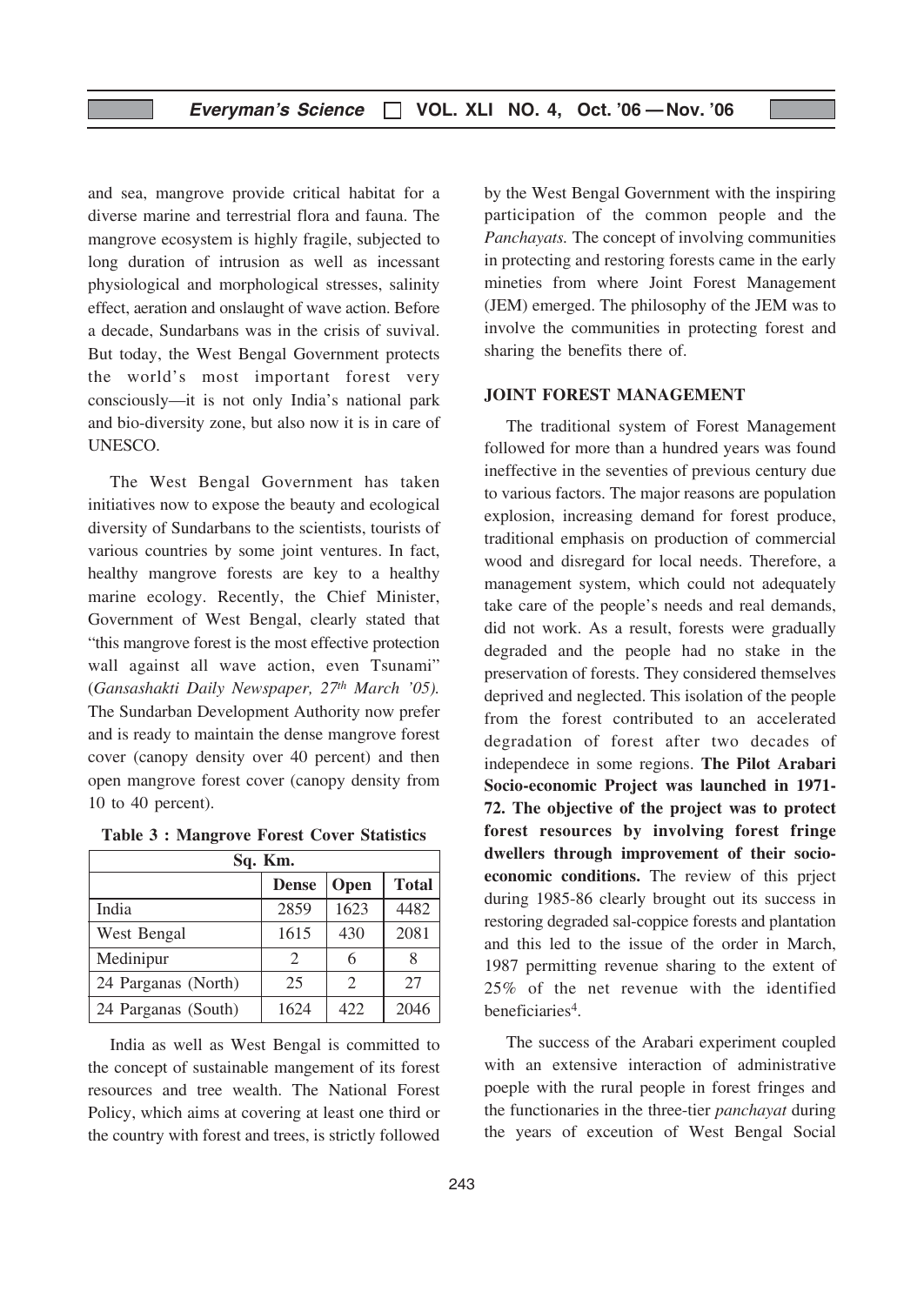Forestry Project, paved the way for setting up Forest Protection Committees in different agroecological regions of the State. The formation of Forest Committees and their protection, registration, duties and responsibilities, functioning, etc. have been formalised through the issue of a series of Government Resolutions in 1989, 1990 and 1991.

It is very important to mention that Forest Proection Committees in West Bengal were awarded the Paul Getty Award in 1994 in recognition of their outstanding and excellent performance in reviving vast tracts of degraded forests in the lateritic tracts of South-West Bengal. This award is looked upon as the Nobel Prize in the field of conservation of wildlife and bio-diversity.

West Bengal has pioneered the concept of participatory management of forests in the country. The concept of participatory forest management has been a major force of socio-economic development in the State. It is deeply entrenched in the five districts of South-West Bengal, viz Medinipur, Bankura, Purulia, Birbhum and Barddhaman and is also gaining momentum in the tracts of the Sunderbans as well as in the forests of the districts of Jalpaiguri and Darjeeling. Till now 3650 registered Forest Protection Committees (FPC) have been formed, which comprise 4.07 lakh members and provide protection to 5735 sq.km of forests, that is, more than 40% of the total forest area4.

According to Ministry of Environment and Forest 2002 report, there are 63618 JFM commitees in India managing 14 million hectares of forest land. School Children are very enthusiastic on this programme. That is the reason why the participation of Panchayat in Social Forestry has always an unique character in State as well as in the country, for example, Purulia district of West Bengal. This district is one of the backward districts of West Bengal as per as the human development index is

concerned. Agricultural lands are utilized once in a year due to the lack of irrigation water. Rest of the period the common people, mostly women practise illegal lumbering particularly in the Baghmundi and Balarampur block in and around Ayodhya Pahar area which is located in the south and the south-west part of the district. Whereas in the north and the north-eastern part (covering Puruliya II, Hura block) of the district, Panchayat has successfully implemented the social forestry programme to save the under ground water table and the productivity of the soil. It is however a true field experience where the possibility of agriculture and availability of under ground water are maximum in those green cover areas. Slowly but steadily, now common people realise that these type of green covers are effective for steady agricultural growth and that will be the permanent solution for opening of many economic oppertunities. It is realised that the urgent task is to monitor these periodically and to assess the involvement of common men with their surrounding green covers for future functional action. An ethnobotatnical research project funded by the Council of Science & Industrial Research (CSIR), Extramrual Research Division, New Delhi on "Inventorisation of Medicinal Plants in Panchet Hills, Puruliya District, West Bengal, Documentation & Analysis of Indigenous Knowledge  $(IK)$  System on their use by Ethnic communities Located in and around Panchet Hill" is being carried out by WWF-India, WBSO, Kolkata since May 2002. Of the 240 plant specimens collected, 200 have high medicinal value and the balance have other economic importance. A new distribution record for West Bengal of a plant specimen, locally called Kalaphul, has been identified.

The project aims to locate and assess the IK of ethnic communities in and around Panchet Hill range regarding their natural resources with special focus on medicinal plant usage. This project also aims to assess and evaluate the phyto-diversity of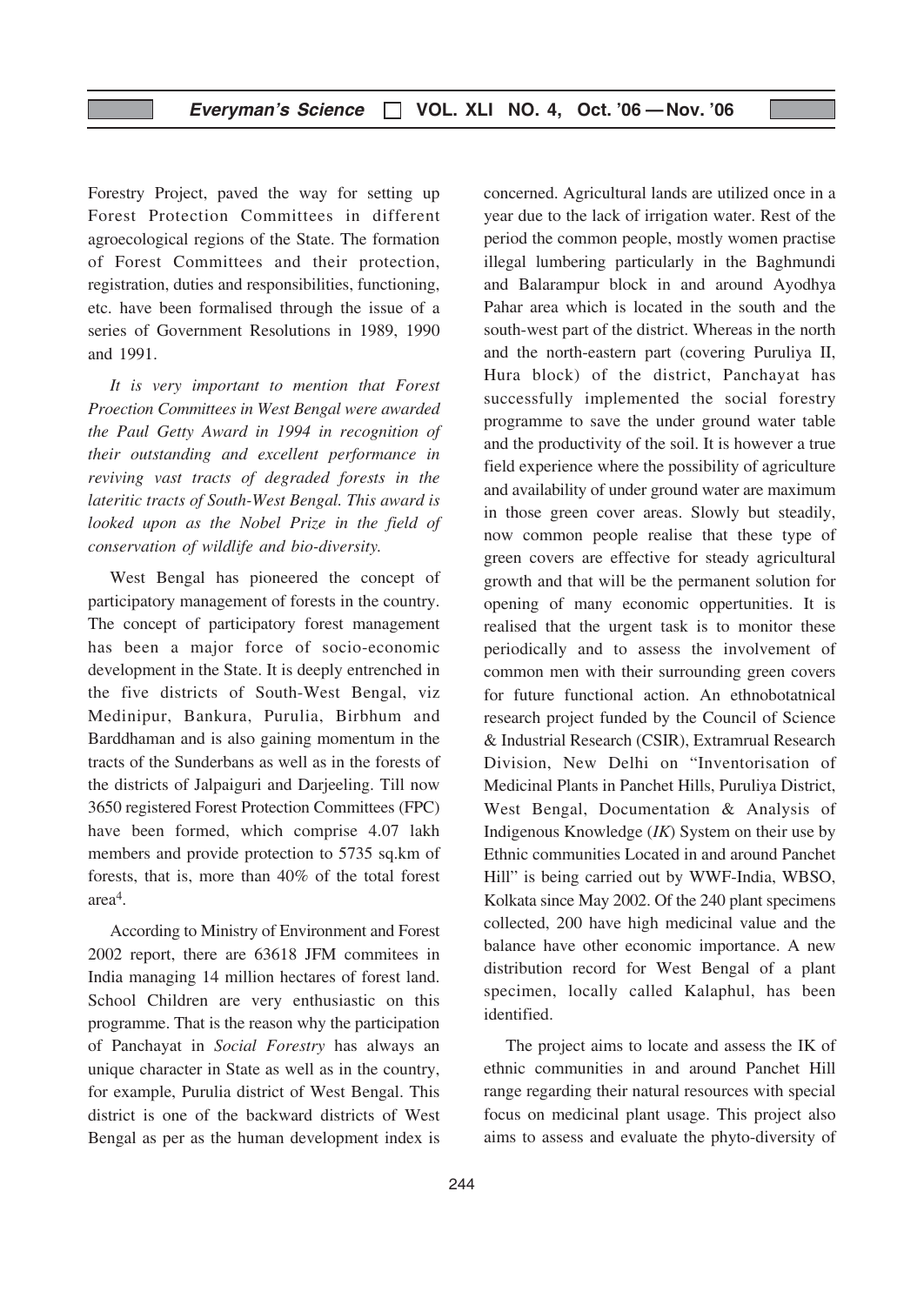this range with their conservaton in in-situ condition and also select some medicinal plants with high commercial value for ex-situ cultivation by local people. Through this project, local communities will be aware about threats to phyto-diversity of that area. With the help of traditional medicine practitioners (like Kavirajs, Vaidyas etc.) and knowledgeable individuals about 370 plant specimens were collected from the field. Of this, 310 plant specimens have medicinal value and the rests have other economic uses. Among the collected medicinal plants, some are regionally threatened as well as endangered like Rauvqlfia Serpentina, Tribulus terrestris, Sterculia urens, Aginobia indica, Ochna Pumila etc. After inventorisation of medicinal plant is completed, a few easy cultivable species will be given to willing members of the community for cultivation in their field. In near future, inventory of the phyto-diversity with their uses by the tribal and ethnic communities of entire lateritic zone of West Bengal will be prepared and mapping of sacred groves will be done<sup>5</sup>.

#### WEST BENGAL FORESTRY PROJECT

The project successfully used the strategy of increasing participation of local people and introducing forest management practices to address the broad project goals of

(a) Preventing continuing degradation of the forest lands,

- (b) Establishing a sustainable protection system,
- (c) Enhancing productivity and
- (d) Conserving bio-diversity.

The achivements of halting forestry degradation, establishing a sustainable protection system, and conserving bio-diversity are particularly noteworthy and are universally appreciated.

More specifically, the project was intended to support regeneration and afforestation of 1,69,000 hectares of degraded lands, 7000 hectares of mature government plantations, and 1,14,000 hectares of farm forestry demarcation, watershed conservation

for special action programmes in research and plant propagation, training and development of joint management (with peoples' participation), bio-diversity reseach and protection, and regeneration of 25,000 hectares of mangroves. In addition, the project included service support (houses, office, vehicles, information systems, etc.) and fodder research and development<sup>4</sup>.

The major institutional aspects of the project objectives comprised departmental system, the involvement of NGOs in JFM support and the creation of community-based organisations like Forest Protection Committees. The reorganisaton of the Forest Directorate was accomplished. The object of this reorganisation was to strengthen the interface between the forest functionaries at different levels and the beneficiaries of the Forest Protection Committees inclusive of Panchayat functionaries.

Table 4 : Achievements in Different Components of Plantation Activities4.

| <b>Activity</b>                    | <b>Target</b> | Achievement<br>$(in$ hectares $)$ (in hectares) |
|------------------------------------|---------------|-------------------------------------------------|
| Rehabilitation of Degraded         |               |                                                 |
| Forest Lands                       | 76030         | 72023                                           |
| Production Forestry on Forest Land | 5000          | 6432                                            |
| <b>Strip Plantation</b>            | 4000          | 3824                                            |
| Farm Forestry                      | 91925         | 102769                                          |
| Mangroves                          | 27750         | 20663                                           |
| Total                              | 203903        | 205711                                          |

The project has also a strong social objective which was to improve the living conditions of the rural poor who live inside or at the fringes of forests, Pas and Mangroves. The farm forestry component was designed to improve the livelihood of the landless and the poorest farmers by focusing on asset creation on formerly unproductive wasteland. The project benefited more than 4,00,000 people, principally women and the poor, especially those from SCs and STs. The other benefit was increased production of forest goods, firewood and farm trees. Furthermore, the forestry investments generated about 34 million man days of employment, which again benefited the poorest and landless households living in villages near forests.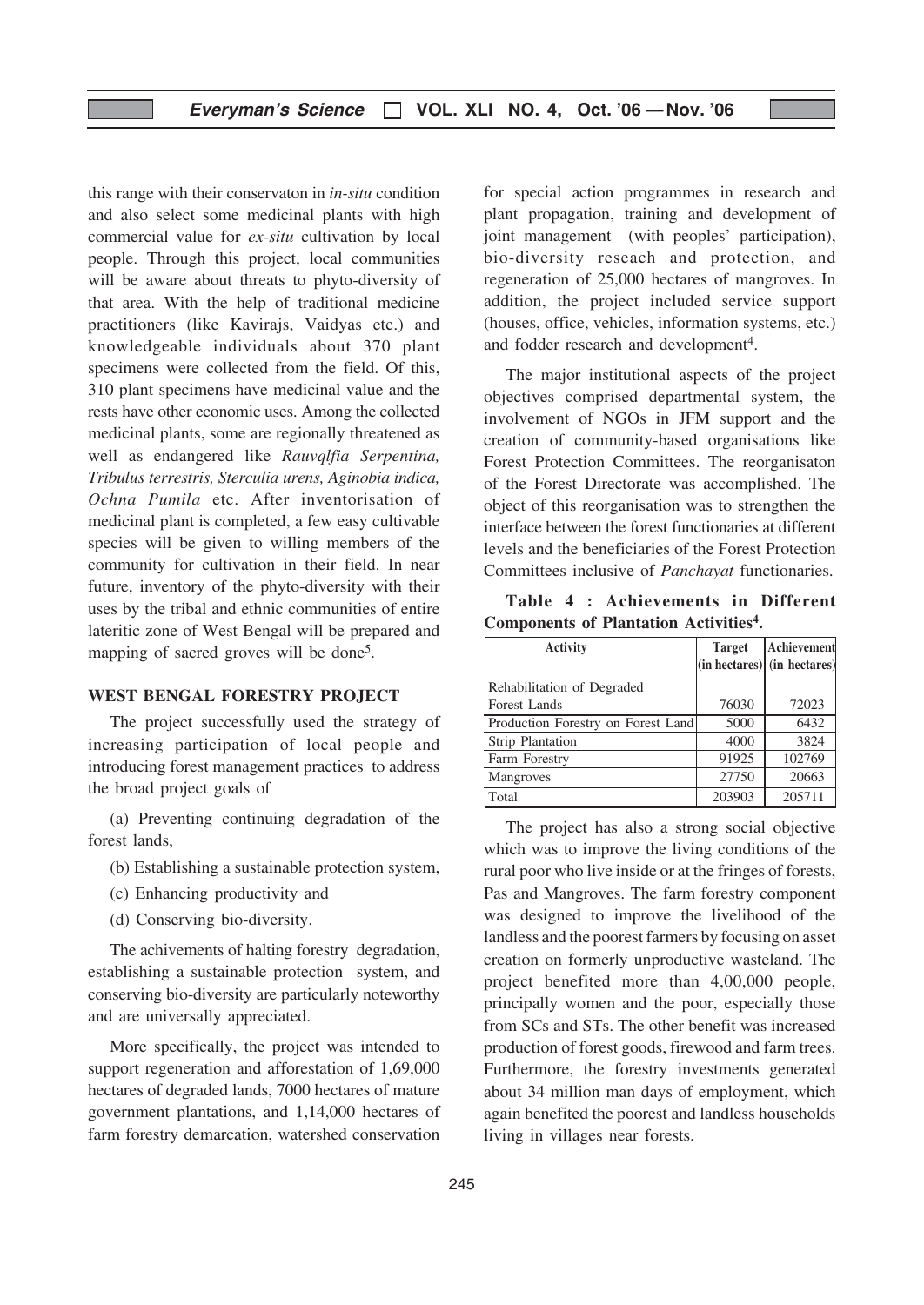One of the greatest achievements of the project is the fundamental shift in the attitude of the foresters to the people living in the vicinity of the forests and the appreciable change in the attitude of the people living on the forest fringes towards the foresters.

It is no doubt that only a holistic programme with close partnerships with grovernmental agencies, scientitific and education institutes and common people's platform like Panchayat shall play most effective role in survival of the green resources of the State as well as the animal community.

#### RURAL-URBAN GREENING PROGRAMME

The three-tier Panchayat system in West Bengal has been entrusted with a major role in the decentralised planning process. The forestry sector has been identified as one of the key sectors for the alleviation of rural poverty. Forest department staff are members of the Ban-O-Bhumi Sanskar Sthayee Samity and have been given the ex-officio status of the corresponding panchayat functionaries who will draw up and implement the social forestry component of rural development work.

#### INDIA ECO-DEVELOPMENT PROJECT

India Eco-development Project has been launched in the Buxa Tigar Reserve in the district of Jalpaiguri with the assistance of the International Development Association and the Global Environment Trust. This project is one of the seven such projects in the country that have the objective of promoting bio-diversity conservation through implementation of an eco-development strategy in villages within and around the protected area. The Project has started producing beneficial results in the protection of forests and wildlife in some areas of the Buxa Tiger Reserve.

# NATURE INTERPRETATION AND ECO-TOURISM

Eco-tourism is a concept where the programmes of nature Conservation and Tourism are made to match so as to have a combined effect. Eco-tourism is also seen as a tool of generating local employment and involving Forest Protection Committee and EDC members in economic activity to earn their support in bio-diversity conservation. Interpretation Centres have been established in Sukna (Mahananda Wildlife Sanctuary), Rajabhatkhawa (Buxa Tiger Reserve), Madarihat (Jaldapara Sanctuary), Darjeeling (Senchal Sanctuary), Lataguri (Gorumara National Park), Lava (Neora Valley National Park) and Sajnekhali (Sunderban Tiger Reserve).

Today, after all bitter history, all the local habitat of North Bengal are truly confident that the alignment of East-West Corridor will take the alternative route thereby saving the beautiful forests and wildlife of the region. They all experienced that dwindling forest cover, fodder shortage and poaching have created a barrier between the peaceful co-existence of man and the elephant, which is of course teaching to all. At last this is most valuable realisation that the living of plant and animal community will be the only strategy for safe and secured earth in future.

#### **REFERENCES**

- 1. State of Forest Report (2001), Forest Survey of India (Ministry of Environment and Forest), Govt. of India, pp. 99-101, 2003.
- 2. Census of India (2001), Series 20, West Bengal : Distribution of Rural urban Population, Figures at a Glance, Govt. of India, 2002.
- 3. R. L. Singh Ed. : India A Regional Geography, National Geographical Society of India, B. H. U. Vanarasi-5, pp 259-265, (Reprinted), 2001.
- 4. West Bengal : 25 years of Stability and Progress : Ed. by Sanat Kr. Chattopadhyay, Information and Culture Department, Government of West Bengal, pp. 139-154, July 2002.
- 5. WWF—India : West Bengal State Annual Report-2003-04, pp. 3-4.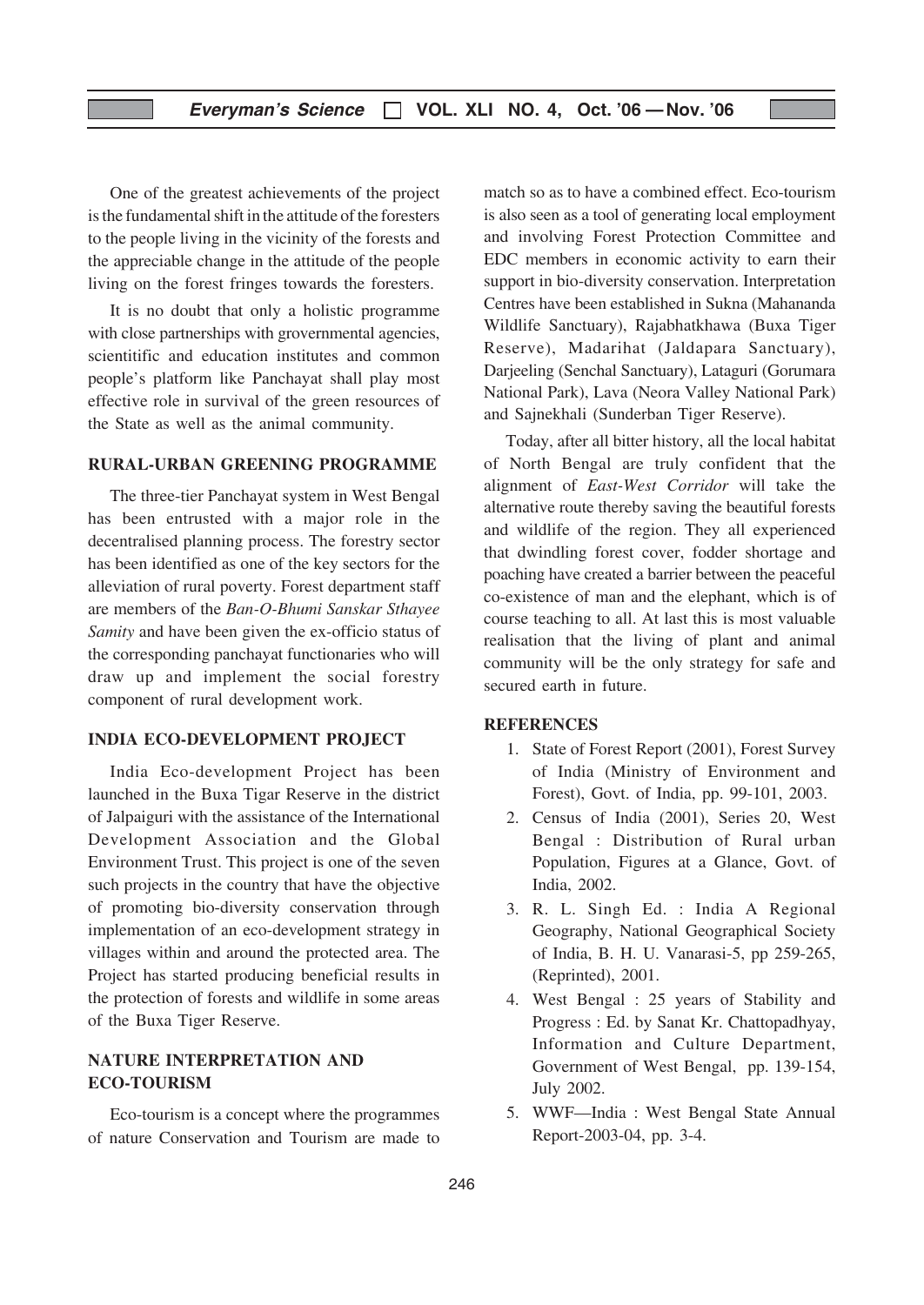# MASLOW'S MOTIVATIONAL THEORY OF NEED HIERARCHY

S. N. Sinha and Aparajita Sinha

The established traditional Maslow's motivational theory has been revisited in the context of empirical reality. The theory illustrates human being's transcendence from bio-social needs to self-actualization as an upward journey from one need satisfaction to another. This approach has been formulated based on the lives of well-known self-actualizers like, Isaac Newton, J. C. Bose, Tagore, and C. V. Raman who gave their epoch making contributions without prioritizing their biosocial needs.

# THEORY OF SELF-ACTUALIZATION

A braham Maslow, the world renowned<br>Humanistic psychologist, gave the globally famous "Theory of Self-Actualization" or "Theory of Need Hierarchy". In his theory, Maslow presented a ladder or pyramid of needs.<sup>1</sup>

According to him, every human being has to go through the lower rungs of this ladder, satisfying each subsequent need, to reach the highest level of self-actualization. These bio-social needs may incorporate the physiological, safety/security, social, and esteem needs. Following is the diagrammatic expression of Maslow's Motivational Hierarchy of Needs :



Self–Actualization was defined in 1970 by Maslow as "the desire to become more and more what one characteristically is, to become everything that one is capable of becoming." That is, the level or state wherein an individual becomes capable of realizing his true potential. Speaking in a practical fashion, self-actualization is that stage where an individual in search of spiritual enlightenment attains it, a person with a penchant for perfection in whatever he does fulfils it, a person capable of reaching great heights of success reaches it.

As far as Maslow's theory of self-actualization is concerned, it is reached with common consensus. But, there is a Catch 22 regarding the journey that every individual has to partake in order to reach self-actualization. According to Maslow, one cannot reach the final stage unless one has satisfied all the lower stages or needs. This is the point of difference where we bid adieu to the theory of Maslow and a new theory takes flight.

#### ERG THEORY OF MOTIVATION

Clayton Alderfer, of Yale University of USA has reworked Maslow's theory to align it more closely with empirical research. He gave the ERG Theory<sup>2</sup> of motivation which, was an offshoot of Maslow's theory of motivation. According to Alderfer there are three groups or core needs : (i) Existence. (ii) Relatedness & (iii) Growth.

These needs were quite similar to that of Maslow's. But there was also a difference of

<sup>\*\*</sup> Univ. of Rajasthan, Jaipur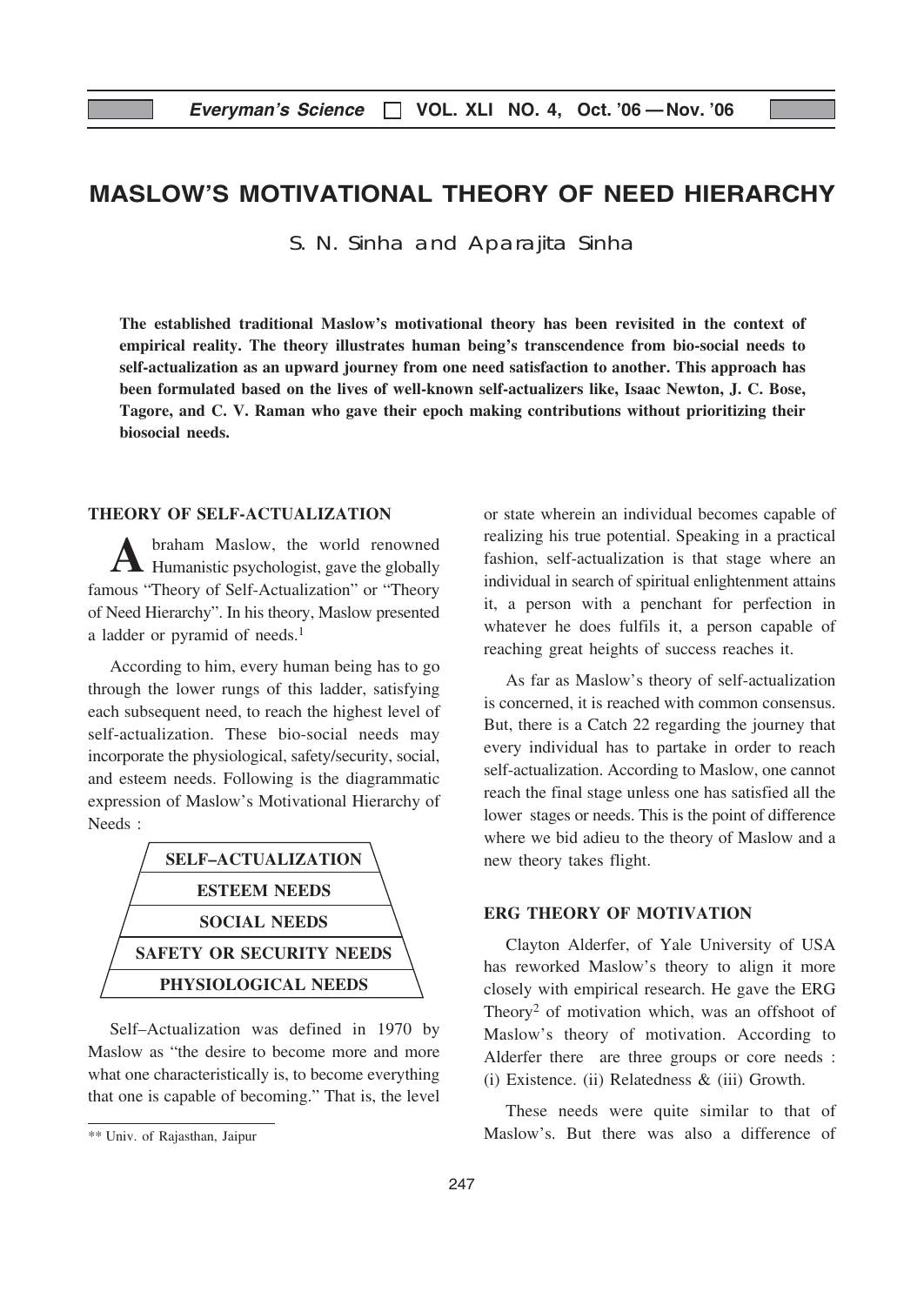opinion. According to Alderfer multiple needs can be operating as motivators at the same time and it is not necessary to satisfy a lower-level need, before one can move to higher–level needs. We hold on to this thought and extend our concepts about the variables vital to the attainment of selfactualization. The probable constructs of selfactualization may be : 1. Creativity, 2. Spirituality, 3. Resilience and Tenacity, 4. Highly cognitively integrated and 5. Innovativeness.

The concept which we are putting forward is, "People who are self-actualized in a true sense, are the ones who do not lay much emphasis on the fulfillment of bio-social needs. The bio-social needs in fact act as a barrier to their attainment of selfactualization."

The arguments in support of our theory are not neo-proclamations, rather, they are based on the realistic, matter-of-fact critical analysis of Maslow's existing theory of need-hierarchy. Before proceeding any further, first, as a matter of illustration let us take a look at some well-known individual cases which we can call as instances of self-actualized or people who have reached their true potentials such as Rabindra Nath Tagore, Sir Isaac Newton, J. C. Bose et al. These are some examples of the people who have successfully reached their full potential.

What would be their common effective trait in terms of Maslow's motivational theory. Firstly, they were people with humble beginning. Secondly, they had a burning desire to do what they finally became successful in doing. Agreed, that they became capable of fulfilling their physiological, security, social, and esteem needs in the process. On the other hand, considering globally there are some such persons who are among those who became the wealthiest people in the world like, say, Ambani or Chopra. Their wealth has provided them food, shelter, safety, social presence, and resultant augmentation in self-esteem. But the fact lies in the truth that, when they began their career, their aim in life was not to procure food and shelter. Rather, they wanted to attain cultural or aesthetic heights, achieve scientific breakthroughs, and make optimum use of their intellect.

Almost none of these people cared whether they were fed for the day or what comments others made about them. Imagine what would have happened if Rabindra Nath Tagore had become satisfied with his opulent heritage that fulfilled all his other needs, or, if Sir Isaac Newton would have cared mainly about food, and other physiological and social pleasures of life, none of them would have given every moment of his deprived life to accomplish what they have done.

These examples show that the most selfactualized people would have not been so if, they would have cared about needs for just food and social pleasures, or were more concerned with what "others" thought about them and their dreams.

#### **CONCLUSION**

In this article, following Maslow's theory our aim is to make people rethink about their existing beliefs regarding the attainment of self-actualization. Before we end we leave the readers with a question : "Does the fulfillment of the other lower needs lead to self-actualization or self-actualization leads to subsequent obvious resultant fulfillment of the lower needs ?

#### REFERENCES

- 1. A. H. Maslow, "Motivation and Personality" (2nd Edition), New York, Harper and Row, 1970.
- 2. C. P. Alderfer, "An Empirical Test of a New Theory of Human Needs", Organizational Behavior and Human Performance, pp. 142-75, May, 1969.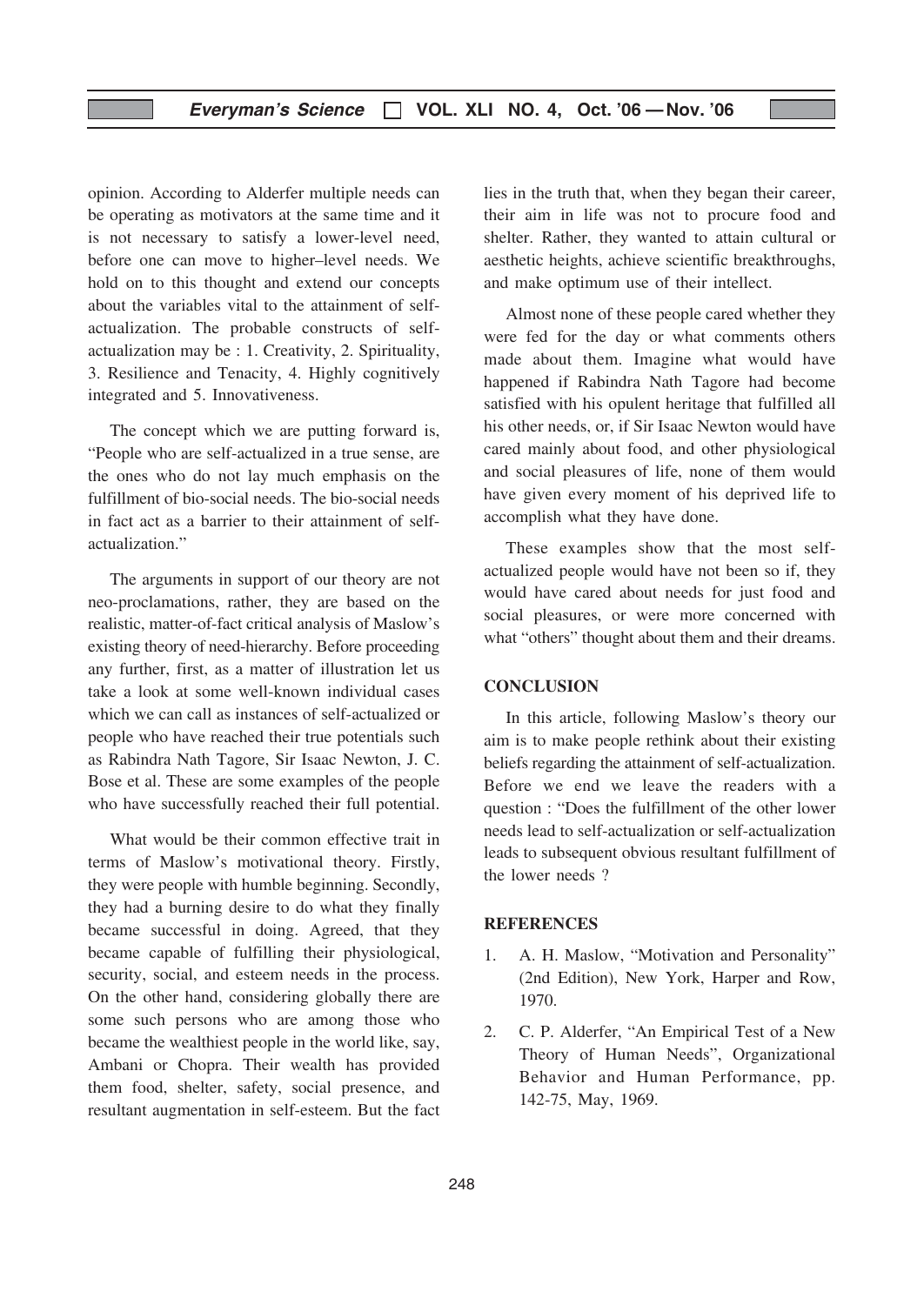# IRON & STEEL MAKING : HOW WE REACHED HERE?

focal point of economic activity. Integrated steel plants have been successfully thwarting the Iron and steel making processes have gone through a very long and tortuous path of development. While steel remains the key factor catalysing Industrial Production and Economic Growth, the integrated iron and steel works of today, despite being under threat from competitors, remain the challenges posed to it, through adoption of newer and improved technologies in all facets of its operation. This book presents a glimpse of such technolgies.

## INTRODUCTION

I roles in the sustenance and development of human society over the ages. This is mainly due to the unique combination of strength, ductility and toughness exhibited by iron and its alloys—more specifically steel.

Steel has become an essential part of our present day society. The extent of consumption of steel is considered a key economic indication for assessing the state of development of a country.

Although type of usage have been changing, but iron and steel were essential to even primitive human societies. Almost no human society could be conceived without iron and/or steel from about 500 BC onwards. However, in isolated instances, human societies existing from even 2500 BC were known to use some form of iron and steel.

In the Indian sub-continent primitive method of iron extraction were developed and adopted in five different regions—possibly independent of each other—probably from 2000 BC, but more definitely between 1300 BC to 1000 BC. Mud furnaces were initially used in all such cases.

Just before industrial revolution, India was one of the world leaders in making and trading iron and steel. The Wootz iron ingot (commonly referred to a as Wootz steel) was exported from Indian ports to West Asia for making quality swords (Bulat, Damascus Sword), for meeting the requirement of entire world. All iron extraction in India was through the primitive mud furnaces (Fig.1) until 1857 when the first blast furnace was blown in, at Kulti (WB), in Eastern India. Presently the per capita steel consumption for India is one of the lowest in world. But the situation is ideal for India to play a dominant role in the growth of iron and steel industry of the world.



Fig. 1 : Remnants of primitive iron making furnaces

# IMPORTANCE OF IRON AND STEEL IN PRIMITIVE SOCIETIES

Primitive human beings were dependent on hunting for their subsistence. They developed tools for more efficient hunting. In the beginning these were limited to stone tipped wood spears. The stone tip was made sharp and pointed by breaking a large piece of stone along strategic points and across visible cleavage planes. They were constantly looking for materials to upgrade their tools. Some were fortunate in locating remains of meteorites. In

Reproduced from Steel Plant Technologies : An Overview : Published by Research and Development Centre for Iron and Steel Authority of India Limited, Ranchi-834002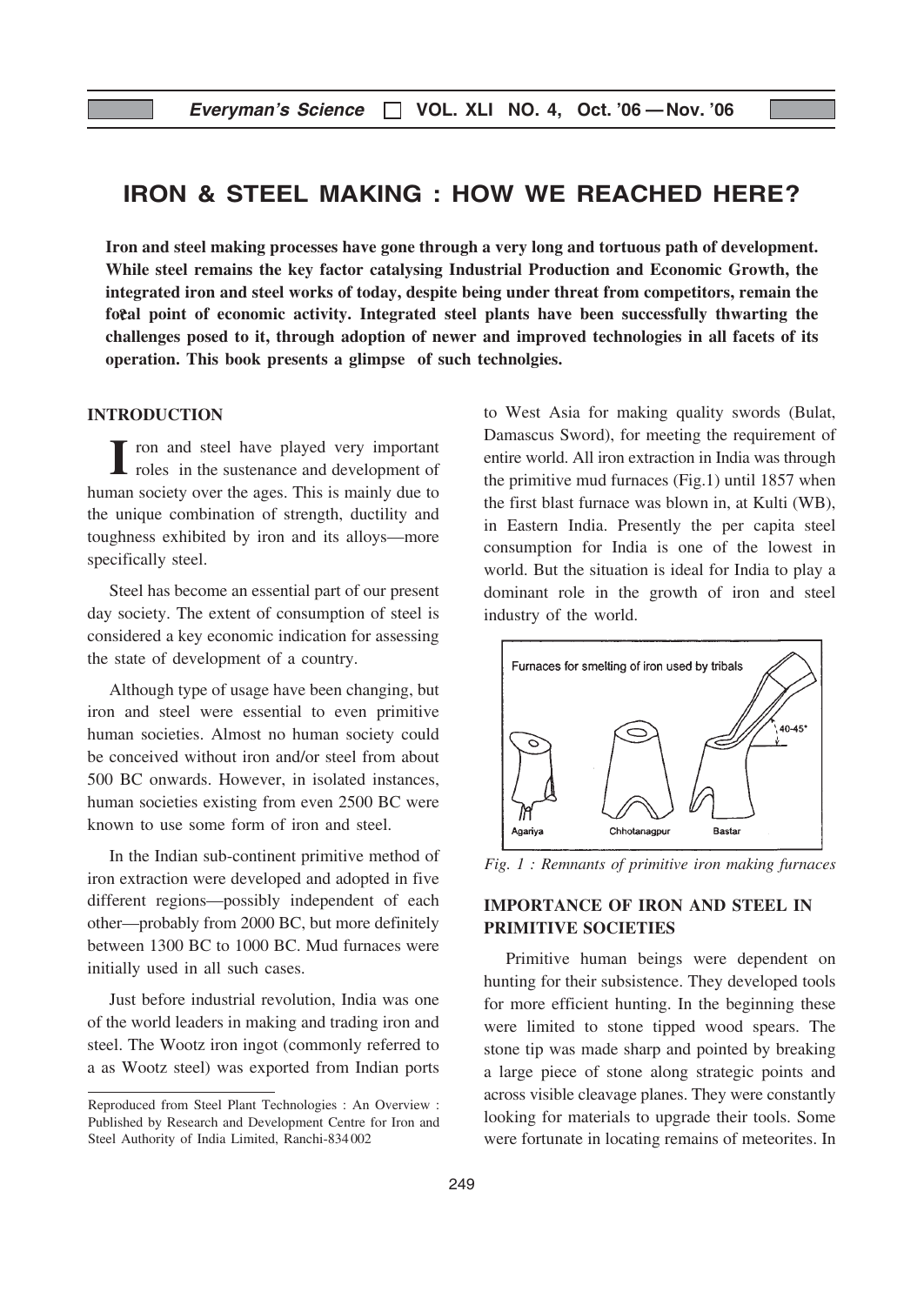most such cases, it was their first exposure to a metallic material and that too a ferruginous material.

The first iron extraction was probably an accident. If a Chhatisgarh folklore is to be believed, one such 'accident' took place in Bastar region. A termite mound (anthill) is generally hollow from inside. In many cases, it is formed over a tree stub. A hunter saw a rat entering such an anthill from an opening on the top. He covered the top opening with a red rock (!) as he was busy and wanted to catch the rat later. In his free time, he made an additional opening at the base, in a direction where wind was favourable. He made a fire with dry leaves and blew in the fire. The suffocating rat tried to come out and the man caught it. But during the night the favourable wind intensified the fire and next day a thin strip was found, which was much better for their hunting weapons than anything they had used before.

Since there are evidences of development of iron extraction independent of each other most probably similar "accidents" took place in many locations and at different points in time.

Ancient Greeks probably started extracting iron earlier than Indians did. But, in the latter part of ancient era, Indian iron and steel dominated the civilized world.

Like other parts of the world, North African tribes also started extracting iron and making steel. Later on, they upgraded their techniques and made improved quality steel ; but for getting a premium in return, they started calling it "Indian steel". This act of theirs should be considered a real tribute to Indian steel makers.

## EMERGENCE OF STEEL

While making wrought iron implements from the mud furnaces, primitive iron makers tried to perfect the techniques of blowing to get consistent properties in the product. Whenever they used over-burnt sponge iron lump, they noted that the properties of final product were not consistent. Very often, they

were more brittle than the material from normally smelted sponge. But if they were reheated and beaten more number of times, the product become stronger and more durable than the normal wrought iron implement. Steel was thus discovered and it was realised that over-association with charcoal had something to do with it. Later on, they could achieve similar and more consistent result by exposing already perpared wrought iron implements to characoal over long periods. This process we now call as the "Cementaton Process" of making steel. This became more popular route of making steel than the more logical route of making and using overburnt sponge iron, possibly because of higher toughness of case-hardend steel which is obtained by cementaton process – i.e. harder and stronger surface with a soft and tough interior.

In the late ancient and early medieval era, the focus of use of iron and steel shifted from hunting and agricultural implements of war time application– to swords, shields, armour–and later guns and connons. It was in making of swords that best quality steels were required. The best of swords were carburised by cementation process and thereafter suitably heat treated–quenched and tempered–to get a very hard surface and tough core. Then came the Indian Wootz iron ingot, using which, by some accident not yet fully known, the Surians could produce the best ever sword–the "Damascus Sword" (Russians called it "The Bulat"). Prof. Mrs. Thelma Lowe of Pennsylvania State University found references in Dutch documents, available in Hyderabad (Deccan) museum of export of huge quantities of Wootz Iron ingots from Masulipatnam port on the Andhra coast with Bay of Bengal, apparently headed for Damascus. It appears that making of Wootz Iron ingot, which is a high carbon (2 to 2.5%) iron made by melting wrought iron with carbonaceous material in a closed crucible by firing from outside, remained a secret with Indians. On the other hand, the Syrians kept closely guarded their technique of forging the Wootz Iron in a super plastic temperature zone to make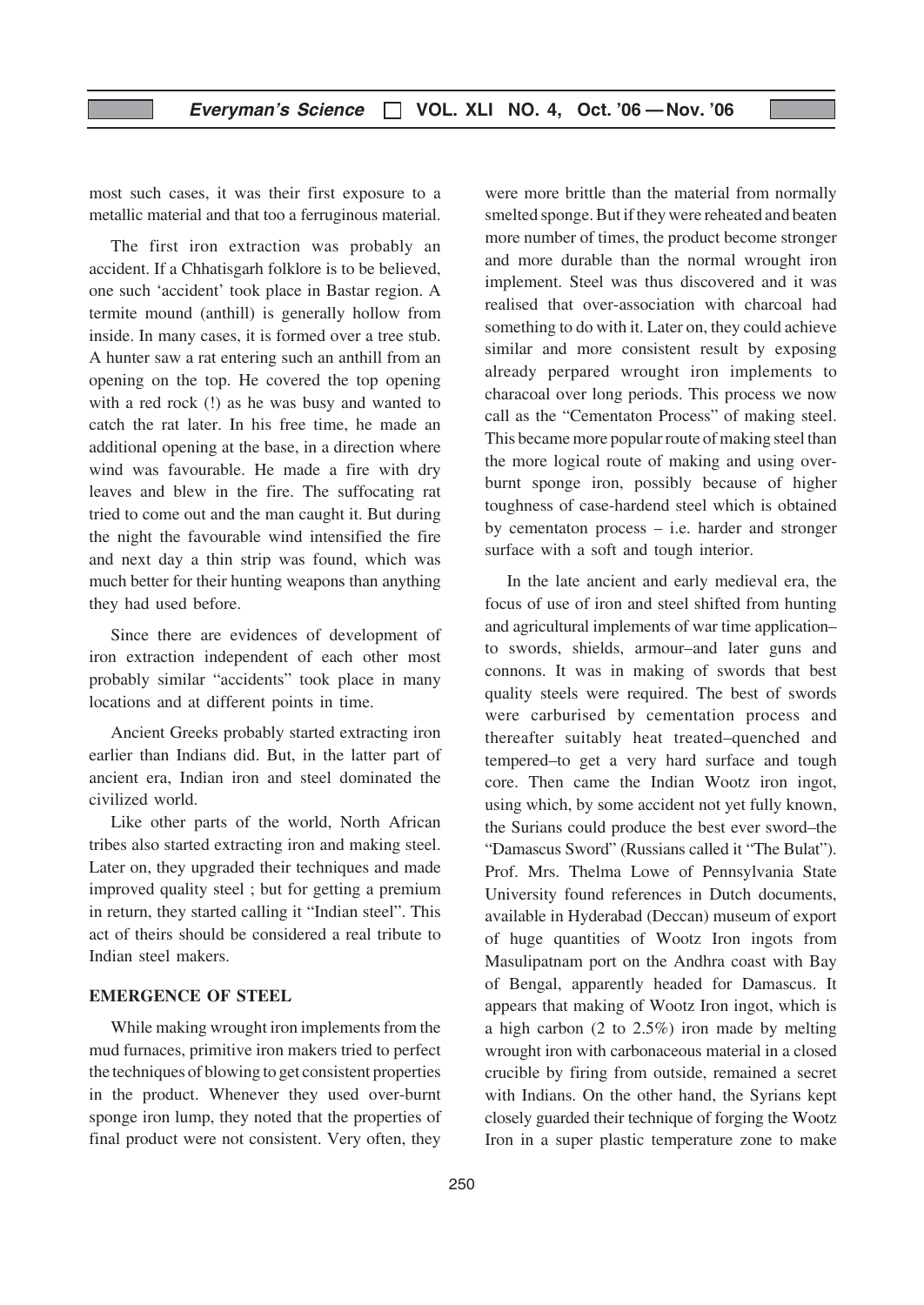swords, not only of the highest quality, but also exhibiting "damask" or regular pattern on the entire length.

Wootz Iron and Damascus Swords (Bulat) are a rare example of iron composition in cast iron range being in great demand, but it was steel of various composition which gained in demand as material of construction, engineering and various other applications.

# EVOLUTION OF BLAST FURNACE IRON MAKING

The primitive mud furnaces (or equivalent) were the forerunners of modern day blast furnaces. Intensification of the process led to higher temperatures, which caused melting of reduced iron, which then picked up carbon and ended up as high carbon hot metal. It was convenient to cast it in the pattern of sow-and-litter of pigs and 'pig iron' was born.

Some of the important stages of development can be listed as follows :

- Manual blowing was replaced by powered blowing,
- Size of furnaces was steadily increased,
- Mud and stone were replaced by suitable refractory and back-up structure.
- Top was sealed,
- Cup-cone and latter bell-hopper arrangement was introduced (now bellless system) to facilitate charging without breaking seal.
- Gas was collected, cleaned and used as fuel,
- The air blast was preheated,
- There was a tendency to use prepared burden,
- Charcoal was gradually replaced with coke.

#### EVOLUTION OF MODERN STEEL MAKING

During reduction of iron ore in blast furnace, it is not possible to arrest carbon pick up so that steel could be made directly. Steel being a more useful product due to higher ductility and strength properties, it was in demand, much more than pig or cast iron obtained from blast furnaces.

In the middle of 19th century, Henry Bessemer made a successful attempt to decarburise liquid pig iron by blowing air from underneath. Very soon thereafter, Siemens and Martin developed the Open Hearth Process for decarbursing liquid pig iron to make steel. With these developments, steel could be made much faster, and on a much larger scale than the earlier method of first making sponge iron then wrought iron and carburising the same to make steel. The traditional method was a more direct route of making steel and this route was given the name Direct Reduction Route.

When tonnage oxygen became available, this caused another revolution in steel making. The basic oxygen furnace (BOF-LD was one of its variations) used blowing oxygen from the top to make the processs of making steel more thermally efficient. For steel making from iron ore, many variatons have been attempted but BF-BOF route remains the dominant steel making route of today.

Recycling of scrapped iron and steel implements was recognised as an alternative available for supplementing steel requirements economically. This was done by melting and refining in an elecric arc furnace (FAF). With larger steel consumption, and passage of time, larger quantities of obsolete iron and steel items became available and scrap-EAF route of making steel is the second most dominant route of steel making at present.

# INTRODUCTION OF NEWER AND IMPROVED TECHNOLOGIES

Due to competition from other materials, iron and steel making process had to introduce a large number of improvements to meet the challenge. In blast furnace iron making the consumption of coke per tonne of hot metal has been decreased through increasing capacity, more efficient operation, partly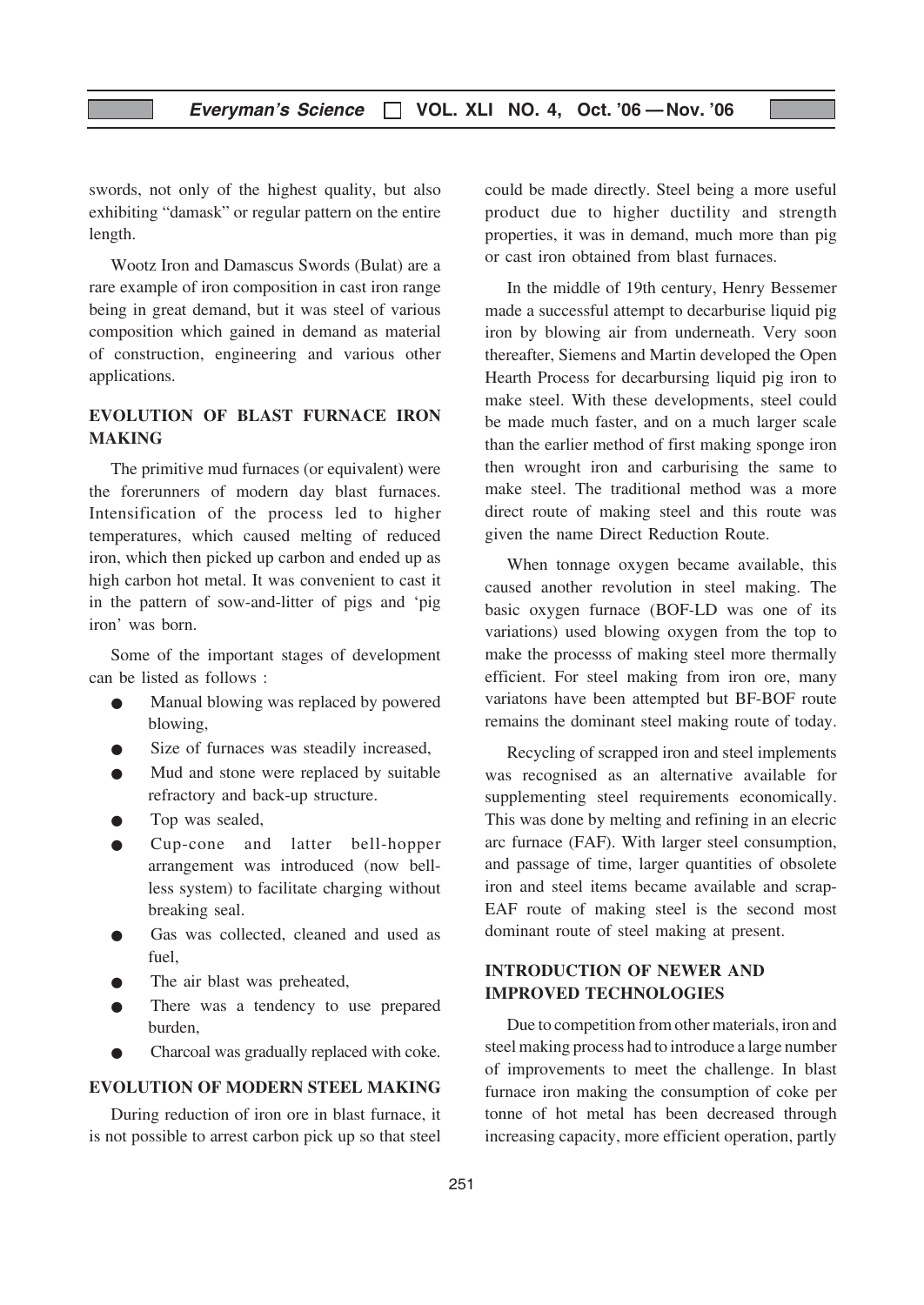performing operations outside by using prepared burden etc. Coke making technology has also gone through many changes so that suitable coke can be obtained from inferior coals. Alternate energy sources are also being used in blast furnace such as through preheated air blast, injection of auxiliary fuels through tuyeres, etc. However, the attempt to make hard coke from non-coking coal (formed coke) has so far not met with adequate economic sources.

Similarly, in steel making area, new methods of intensification and refining have been introduced to obtain better and newer chemistry, which can go into making products with enhanced properties and even new products. Combined blowing, vacuum treatment for degassing, ladle treatment, incorporating features of BOF into EAF etc. are some of these newer measures. Thermo-mechanical treatment of rolled products, coating, micro-alloying, etc. have enchanced the range of application of steel. An overview of these can be found in the present compilation.

## ALTERNATE IRON MAKING PROCESSES

The problems with blast furnace iron making have led to encroachment in its domain by newer iron and steel making processes. Some of these are resurrection of older processes (DR processes) while others have tried to split the operations of blast furnace in such a way, that need for coke is obviated (SR processes –Corex, Romelt, etc.)

Two units of Corex are successfully operating in Southern India, while two Romelt units are planned in Central East India. For Indian coals having high volatile matter and high ash, processes practising high degree of post combustion only (Romelt, Ausmelt) are suitable while Corex units are operating with 100% imported coal.

# RESURRECTION OF DIRECT REDUCTION

While steel making by blast furnace based indirect route was gaining ground, sponge iron makers did not give up.

They tried rotary kiln, which could perform multiple functions of oxidation, mixing, reduction, heating etc., while being able to handle heavily dust-laden gases. Germany's Krupp-Renn process could make partially fused sponge iron called 'Luppen' which had significant contribution in supplementing Germany's iron and steel production during the World Wars. But the process was plagued with the problem of heavy deposit formation and was later abandoned.

But from the ashes of 'Krupp-Renn' emerged the 'Krupp-Codir' process, which dispensed with the idea of fusing sponge iron within the kiln. Almost parallely, Steel Company of Canada (STELCO), Lurgi Chemie und Huettenteknik GmbH, Republic Steel and National Lead joined hands to develop the SL/RN process with similar features. Thereafter, a number of other processes evolved using rotary kiln (DRC, TDR, etc.), which are all very similar.

There were parallel developments in the area of reforming of hydrocarbons, specifically natural gas, which yields a mixture of hydrogen and carbon monoxide, ideally suited for iron oxide reduction. Further, they could agglomerate iron ore fines into uniform iron ore pellets. Midland Ross Co. of U.S.A. and Hojalata ya Lamina of Mexico developed the Midrex and HyL Processes of sponge iron making from iron ore pellets in a shaft reactor. Hylprocess, developed earlier, used a static bed reactor for reduction, but later on, like the Midrex process, converted itself into a continuous reduction reactor. These processes could produce sponge iron of quality slightly superior to the coal based variety since carbon content was higher and contamination with char (surface adherence) was absent.

But this process required costly reformation process, costly inputs like pellets, and therefore could be viable only at place where natural gas was available cheaply (Venezuela, Mexico, Iran, Saudi Arabia). In India, three such plants are operating, but rising gas prices have discouraged further investments.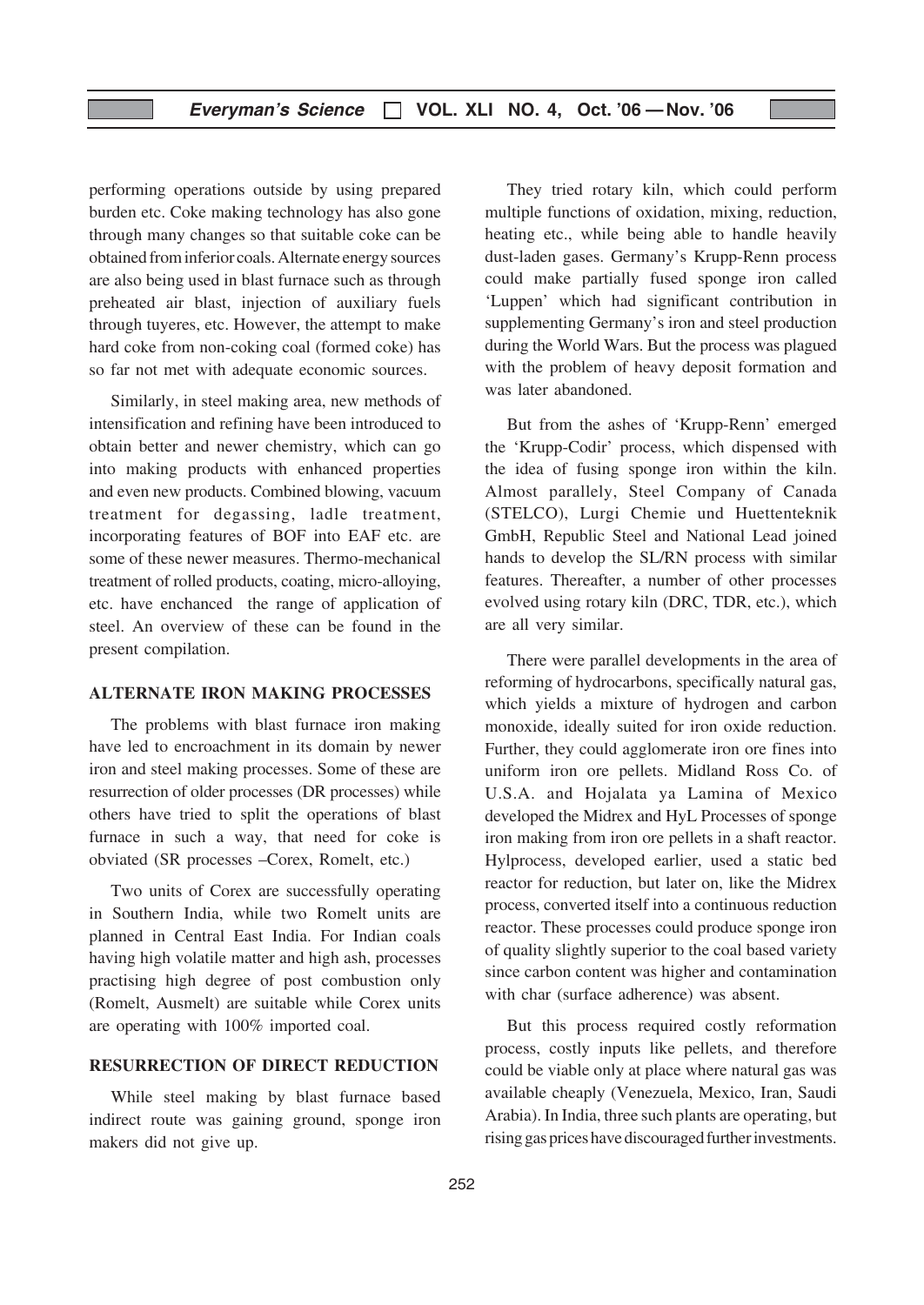On the other hand coal based rotary kiln plants, mostly small, have flourished in India, mainly because of flexibity in size and location of plants.

India is poised to be the largest producer of sponge iron by overtaking both Venezuela and Mexico. But on coal based sponge iron making, the rest of the world put together do not match up to even half of Indis's production.

Presently, about 8% of the world's iron production comes from sponge iron route. Share of coal based sponge iron is only about one tenth, but is still more than the contribution made by smelting reduction.

#### IRON & STEEL MAKING AT PRESENT

The BF-BOF route dominates steelmaking at present. About 60% of total steel is made in India through this route at present, somewhat in line with the practice in rest of the world. About 30% is made in Electric Furnaces (Electric Arc Furnaces– EAF's and Induction Furnaces–IF's). Indian scene differs in the extent of usage of sponge iron or Direct Reduced Iron (DRI) in electric furnaces, which is higher than world average.



Fig. 2 : Present day integrated iron and steel works

Fig. 2 shows the typical process steps, which are being adopted, and the principal products being made in an integrated iron and steel works of today. Fig. 3 shows the variation in oxygen content (oxygen potential) when iron ore is converted to finished (rolled or forged) steel. Economic factors have forced this rather tortuous route. The primitive method via sponge iron was a more gradual approach in the reduction of oxygen potential of iron ore and therefore did not need an oxidation step in making steel, as in BOF. Economic factors are once again forcing us to adopt improved sponge iron making processes. A much smoother line than that in Fig. 3 would indicate variation in oxygen potential in steelmaking through this route.



Fig. 3 : Oxygen to iron ratio during iron and steelmaking

Between BF and BOF, it is the former-the blast furnaces-which have been under serious pressure to improve or face the threat of extinction. But blast furnaces have proved themselves to be of unique resilience. It is doubtful whether any other metallurgical reactor can ever be as energy efficient as the blast furnace. But its heavy dependence on hard metallurgical coke for its operation has been proving to be its "Achilles' hell". Scarcity of metallurgical coal has forced it to reduce its dependence on hard coke-but cannot do without it and would need a certain minimum quantity. The modern blast furnace uses features, which, not only helps in using only the minimum quantity of coke, but also exhibits intensified processing and energy efficient operation. Fig. 4 exhibits some of these features.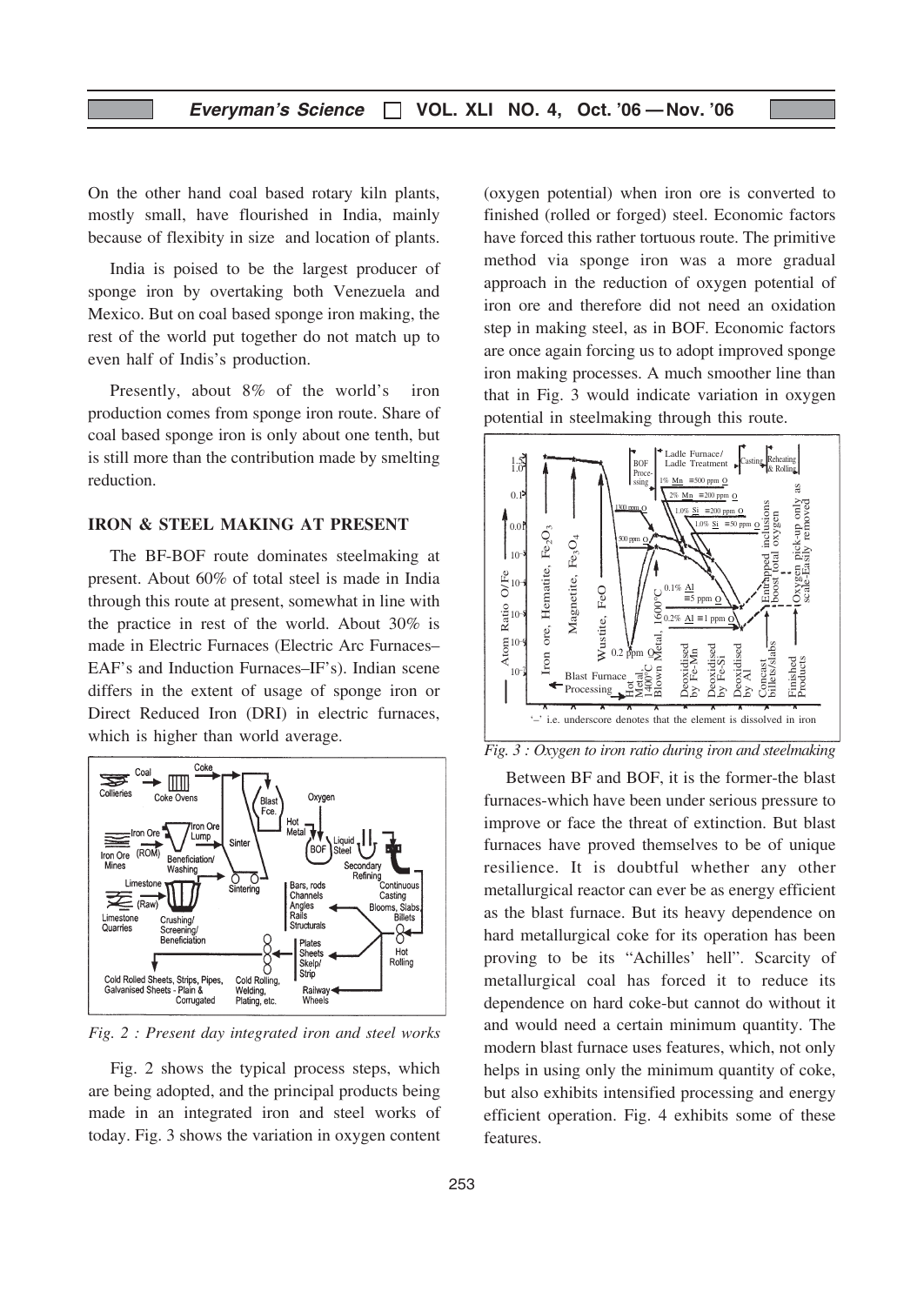Similar to blast furnaces, BOF–Basic Oxygen Furnace, has incorporated process improvement features. Refractory practices have undergone major improvements through introduction of new technologies. Tundish practices, continuous casting, rolling and other processing within integrated steelworks have had infusion of new and improved technologies. Further, to suit market demand, steelworks have been developing new and improved through a very long and tortuous path of development. While steel remains the key factor catalysing Industrial Production and Economic Growth, the integrated iron and steel works of today, despite being under threat from competitors, remain the focal point of economic activity. Integrated steel plants have been successfully thwarting the challenges posed to it, through adoption of newer and improved technologies in all



Fig. 4 : Features incorporated and sensors used in a modern blast furnace

products. An attempt has been made in the ensuing sections to give an overview of such process and product improvements and developments.

Lately, increasing emphasis is being given to environmental considerations and use of mathematical modelling. The field of Condition Based Monitoring and Maintenance system is also developing. These aspects have also been introduced here.

# **CONCLUSIONS**

Iron and steel making processes have gone

facets of its operation. This book presents a glimpse of such technologies.

#### BIBLIOGRAPHY

- 1. T.E., Dancy, Met. Trans., 8B(2), 201-213, 1977.
- 2. K. K. Prasad and A. K. Ray, Sponge Iron Making in Rotary Kiln, RDCIS, SAIL, Ranchi, India (June 2002).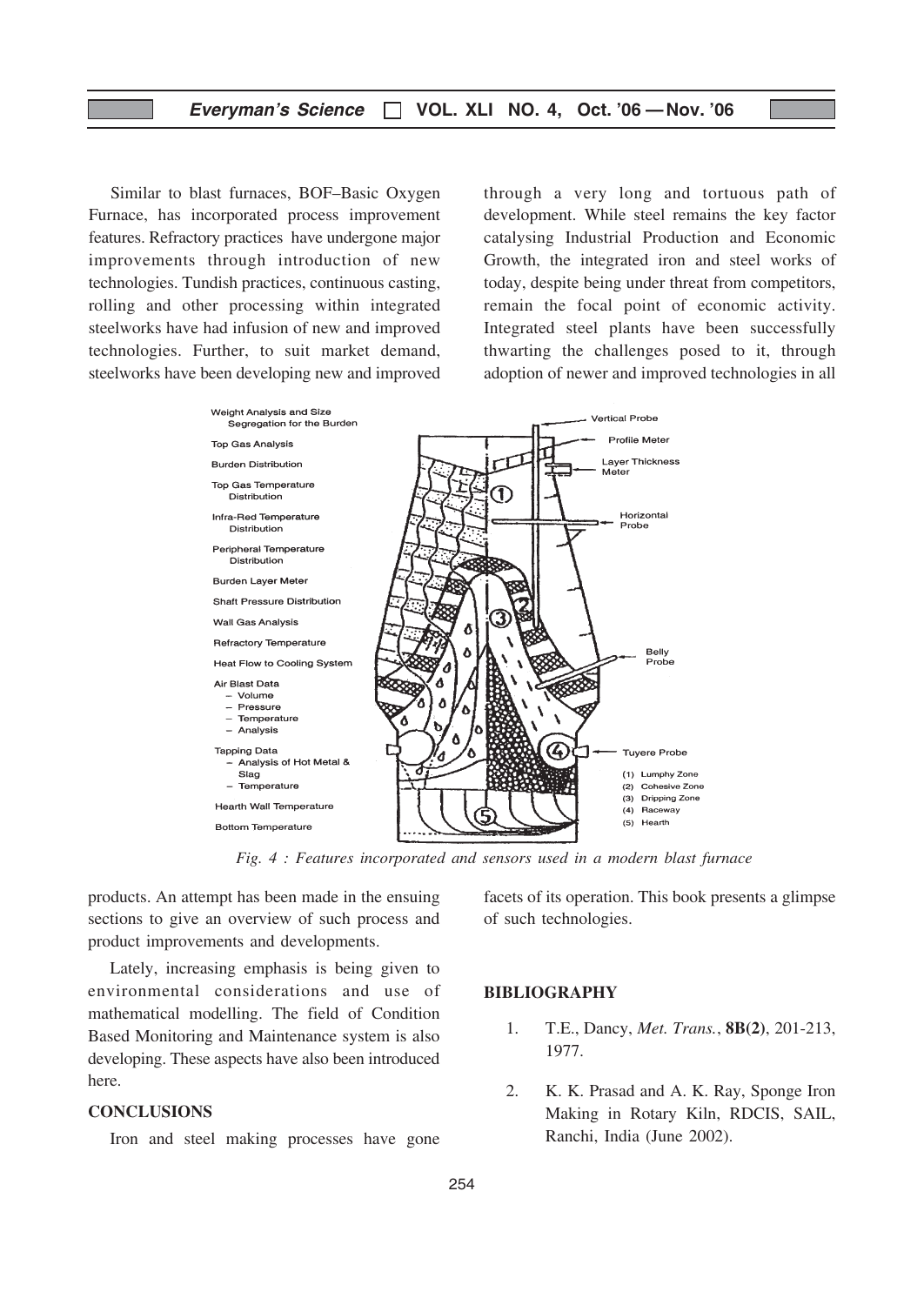# SOMETHING TO THINK ABOUT

# GECKO (TIKTIKI IN BENGALI AND CHHIPKILI IN HINDI) AND NANO SCIENCE

#### H.S. Ray\*

 $\tau$  e humans walk on land and friction is all that we need to stand and walk. But, what makes it possible for the Gecko to stick to the ceiling and stay upside down? What adhesive on its toes does the trick? How do the toes get unstuck when it moves? Is there a vacuum pad, a conventional tape or a tacky polymer?

This question has been examined in a recent article published in Scientific American (January 2004, p 101). It seems that the trick is in the arrays of millions of microscopic hairs, ie setae, on the bottom of gecko's feet. Each seta ends in a smaller array of nanostructures called spatulae, which permits intimate contact with surfaces.

The setae adhere through weak intermolecular

Van der Waals forces a function of the geometry of these nanostructures rather than their surface chemistry. Actually splitting of any surface into numerous portrusions can make it sticky. The large surface area under gecko's feet, about 6.5 million setae, in theory can lift 133 kilograms! Yet with this gripping power a gecko can detach the feet in just 1.5 milli seconds by simply increasing the angle of sets to 30 degrees.

Scientists of the University of California at Berkeley have used the basic principle to make the first synthetic version of the Gecko adhesive. It will now be possible to make shoes which will allow a person to walk upside down along the ceiling, of course, he or she does not fall out of the shoes or simply lose his head staying upside down.

Emeritus Professor, Central Glass and Ceramic Research Institute, Kolkata-700032.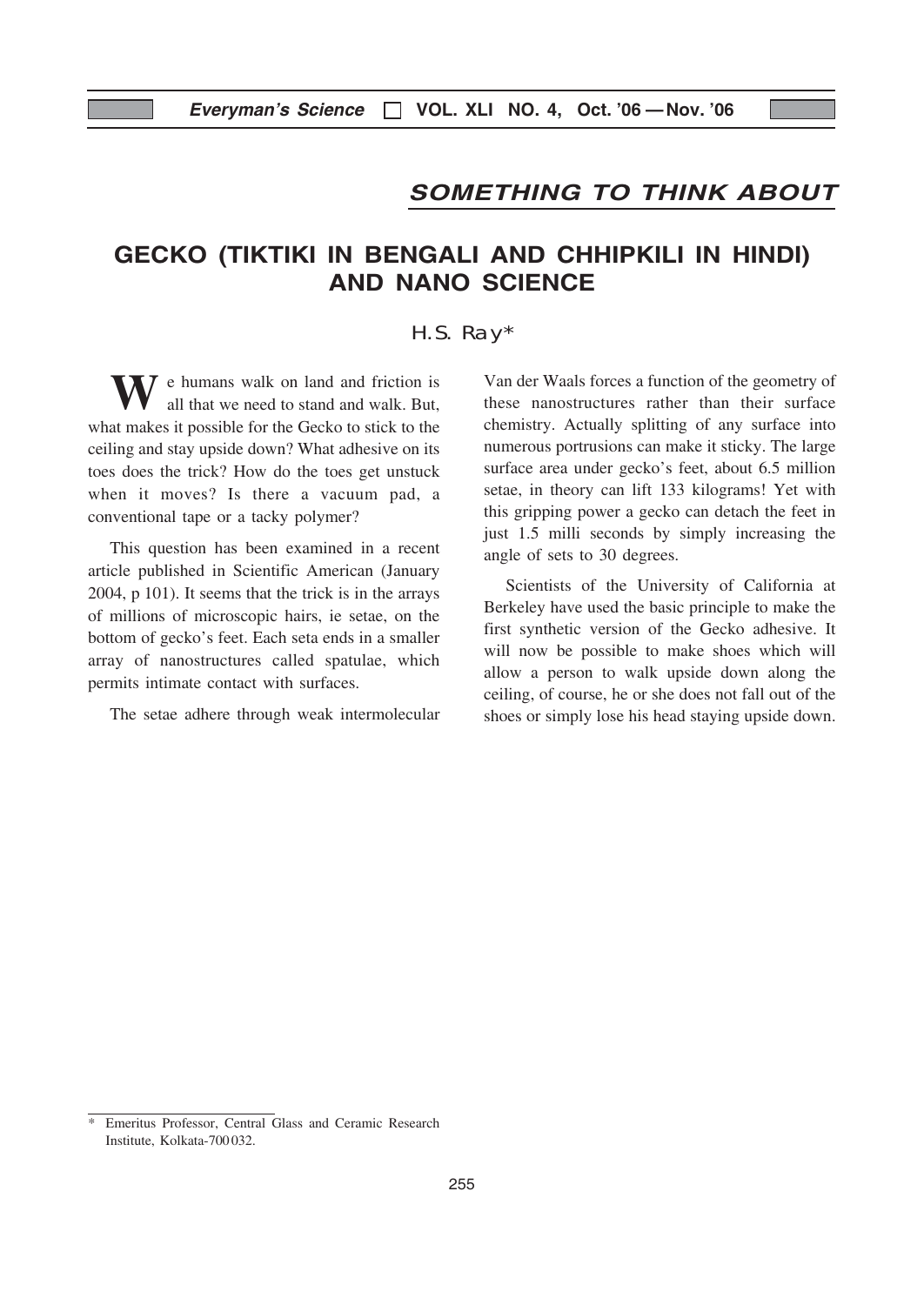# SHORT COMMUNICATION

# SILKEN SNARE OF THE SPIDER

D. Balasubramanian\*

Oh! what a tangled web we weave, when we first practise to deceive.  $\qquad \qquad -Shakes \textit{peace}$ 

s children, we were always exhorted to learn from the tiny little ant. It was held up as a paragon of the virtues of industry and purposefulness. In stark contrast to the ant was held the ass which usually stood around the broken wall of the dilapidated house at the village street corner. In retrospect I fell that the point was exaggerated and somewhat unfair toward the poor ass, which works harder than many other beasts of burden. It carries outrageous loads of laundry, bricks or whatever else, without a grunt of complaint and demands very little as reward or recognition. Indeed, I suspect it is this very docility and unremonstrative habit of the ass that has led to its fall from grace. The camel, which is just as efficient a beast of burden and as undemanding as the ass, ensures through its occasional flash of temper that it is nobody's pushover.

Come to think of it, much of the good press that the ant receives is due to its apparent "initiative". It appears to be self-driven and purposeful, getting on with its business from the word go. The constant activity around the anthill—the hustle and bustle, the frequent interchange among the ants and their touching and relaying around, doing all this without external direction or instructions—is altogether truly impressive.

The termite or the white ant is no different from the black ant—it runs around just as purposefully, it networks with its brothers just as well and its

efficiency is just as legendary, if not even more all you have to do is watch how quickly the termites finish off the leg of a wooden stool. But of course, this is what does the termite is—an efficient destroyer! The stool through, is man's and he will hardly appreciate the industry, purposefulness and the efficiency of the termite when it chooses his property to demonstrate these virtues!

With the spider, man's feelings are somewhat ambivalent. There is revulsion and even fear about its bite, sting and the venom that some species of spiders carry. All spiders are creepy crawlies—a feature that does not exactly help in winning friends and influencing people. Neither does their habit of weaving a web to snare and capture prey endear them to us. We see the spider as a crafty little monster whose lone purpose in life is to trap flying insects and make a meal of them.

On the other hand, we are duly impressed by the complex web that spiders weave. The web is an engineering marvel and an aesthete's delight. Made essentially of the same protein that silkworms and some moths make, it is a fascinating material that puts cotton or cellulose fibre, rubber, high tensile strength steel or the super-strong polymeric material kevlar to shame. Recent research on the properties of the spider silk has unearthed some more fascinating facets that make it the best material suited for its function. Dr. Fritz Vollrath, of the Zoology department at Oxford University, has been studying the spider's web for several years and his findings of the role of water in the formation, elasticity and efficiency of the capture web make

<sup>\*</sup> L. V. Prasad Eye Institute, LV Prasad Marg, Banjara Hills, Hyderabad 500034, e-mail : dbala@lubly:itph.net. Article published earlier in The Hindu, Reproduced with permission.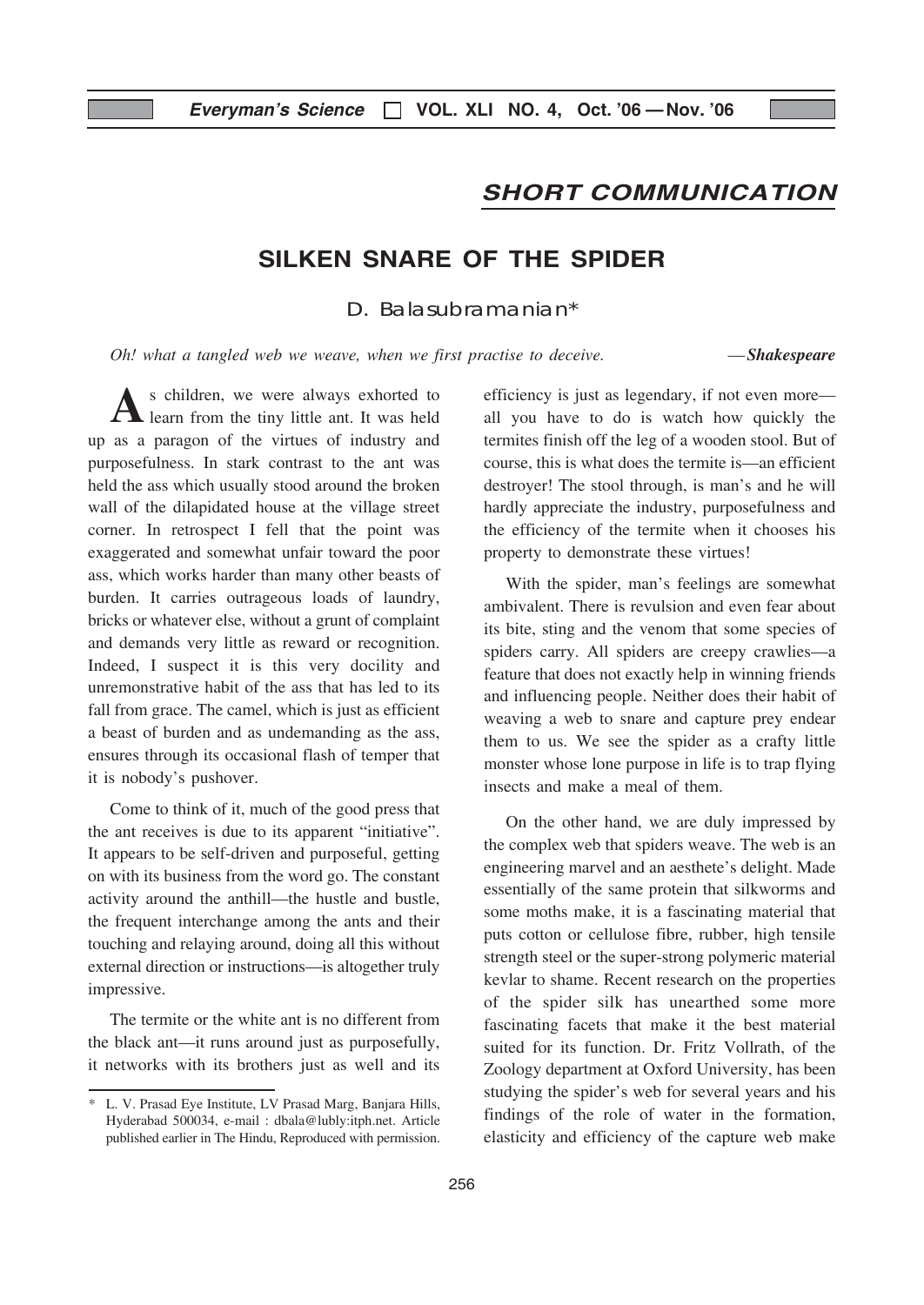# fascinating reading (Proceedings of the Royal Society of London, Series B, 22 May, 1992)

The spider is a recent entrant to the panorama of life on earth-perhaps no older than 400 million years—emerging in the Devonian Era from a burrowing and ground-bound ancestor that produced just one basic silk fibre that it used as lining for its burrow and door, as material to cover the egg in the form of egg sac, and as trip lines to capture wandering prey. This devonian spider, studied by William shear, near Gilboa in New York State, was a sit and wait, tunnel or tube-dwelling predator that had just the beginnings of the segmented legs that typify the spider of today. It may have just made an aerial web—a small step out of its abdominal silk gland apparatus called the spinneret, which spun out the silk fibre, evolving into a giant step for spiderkind.

The common garden variety of spider (Araneus diadematus) spins at least seven different silks from its silk glands and spinnerets. The orb web that it weaves has many concentric circle of capture web, held in place by radial spokes of frame silk or structural fibre. The spider lowers itself into this web using a 'dragline' silk fibre. The frame silk and dragline silk and much the same and spun out by the major ampullate glands, while the capture web comes out of flagelliform glands. These sticky, spinal, silk fibres are coated with a special glue, generated by the aggregate glands. The glue drops can be seen dotted up regularly like pearls on the capture web—swollen in the early morning dew and shining. In ceontrast, the frame fibre and the dragline are not coated. Instead, they are reinforced with accessory fibres produced by the minor ampullate glands.

To round the matter of perfectly, the piriform glands produce the binding silk which attaches the frame and the dragline fibres to the substrate—tree branch or twigs or whatever—while the aciniform glands wave the silk thread to warp the captured prey and immobilize it to death; all that the spider needs to do is to lower itself down the dragline at leisure and feast on the prey, along with the silk wrapper and all. (Finally, of course, there are the clindrical glands which spin out the silk for the cocoon, common to spiders and other moths and insects). Four hundred million years of evolution have aided in fine tuning and honing the "kitchen in air" that today's spiders build from scratch by pure instint. It almost sounds like an insult to say so, considering the exquisite construction, the tailormade materials and the success rate—but alas it is so, since whatever little brain the spider has is hard-wired for all its "house-keeping" chores. There is no cortex to speak of, using which the animal could "think", "decide" or "create".

Instead, there is plenty to marvel at what natural selection has endowed the spider with over these millions of years, in terms of materials to spin the web. What the spider would like is to have as large a web as possible in order to catch as much prey as it can. But this is costly in terms of the food budget since the spider has to make more protein. Approximately, a 75 mg spider makes about 0.18 mg protein to produce a web with a catching area about 50 to 100 cm2, using protein fibres that are a micron thick.

The idea is to have a web that dead-stops and entangles the prey that flies into it. The net cannot be elastic, since in that case the recoil would bounce the insect out of the trap. The impact energy must be dissipiated away. It cannot be returned as recoil energy as in a trampoline and neither can it be used to fracture or break the netting fibre. It should disappear as heat. The stress-strain curve of the spider thread shows hysteresis, consistent with this idea, contributing both to the strength and the toughness of the material.

Even here, the capture thread and the frame thread differ in a major way. The capture thread is covered by glue drops, dotted regularly over its length. Mechanically too, the capture silk is very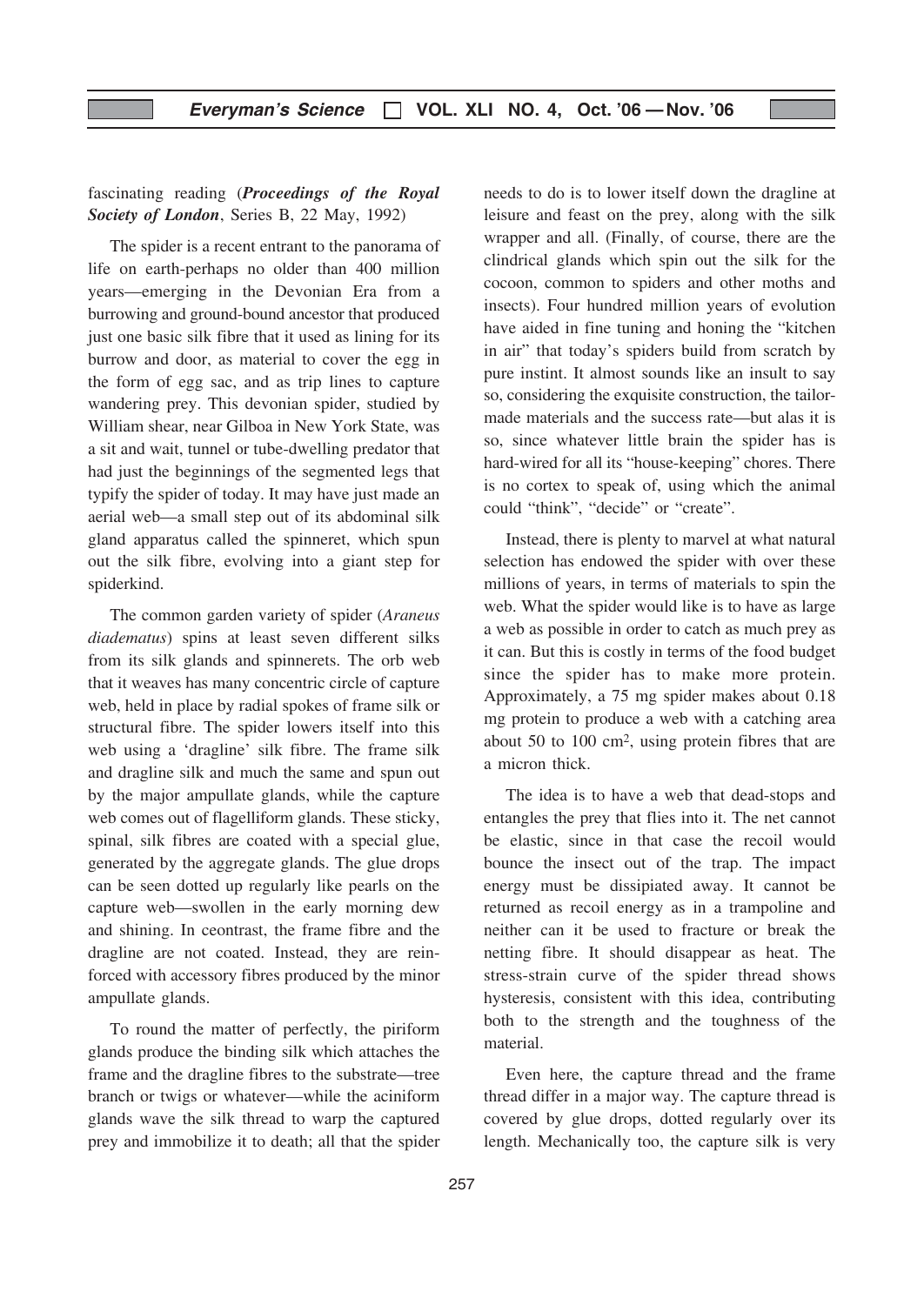different—it is extremely extensible and very low in stiffness. Just the two properties needed to trap the prey—no matter how hard the insect struggles, it has no solid structure to push against since the viscid silk simply stretches—sort of a quicksand. This fundamental difference has been studied at the molecular level in an ingeneous way by Vollrath, in collaboration with Dr Jeremy Sanders of Cambridge, using nuclear magnetic resonance (NMR) spectroscopy as the tool.

When the NMR spectra of intact capture threads were monitored, remarkably sharp spectral lines were observed. This is indicative of a very high degree of molecular mobility in the protein that makes up the thread. When the thread was dried so as to drive off the water, the signals disappeared showing that it is the bound water that offers the capture web its mobility and extendability. In contrast, the NMR spectra of the frame fibres do not give any sharp NMR signals, wet or dry.

Then they did a rather ingeneous experiment by feeding the spiders amino acids or glucose, artificially enriched with the isotope 13-C of carbon, for a few days so that this 13-C will be incorporated in its fibre molecules. The idea behind such a 13-C feeding is to help in geeting stronger signals in the NMR experiments that monitor carbon nuclei. What they found was while such labelling of capture thread increased its NMR intensity, no cush enhancement was seen with the frame thread. The intensification of the capture thread appeared to be due to the presence of glycoproteins—some of which are sticky, gluey materials. Thus, the capture thread is more mobile and richer in glycoprotein, while the frame thread is just plain silk protein.

Where does the glycoprotein come from? From the glue droplets that decorate the capture thread or intrinsic to the capture thread. That the droplets serve a vital function was shown by Vollrath, when

he analyzed its components. It appears to be rich in choline, betaine, gabamide and similar compounds which are excellent to maintain the vapour pressure and water content, as also glycoproteins that act as mucilage. These droplets help in plasticizing the capture web, allow for mobility, hysteresis and expansion of the thread by as much as five times the original length, just as a rubber band does.

Something even more dramatic is that these droplets act as tiny winches or windlasses that are powered by surface tension. This helps winches or windlasses that are powered by surface tension. This helps in gathering up the surplus silk when the thread contracts, to prevent the web from lagging, remarkably similar to the winch or pulley that holds the thread in kite-flying competitions. The composition of the glue solution is as good as any that can be devised to prevent evaporation and yet not interact with the fibres, thus allowing the windlass action.

The molecular mobility of the capture web silk facilitates thread elasticity. X-ray analysis of the silk shows it to be arranged somewhat like a flat necklace with the flat stones acting as rigid bodies and the connecting thread acting as the rubbery network. When the fibre is dehydrated, it becomes rigid and stiff, while water hydrates and plasticizes to produce mobile, extended structures. The associated glue droplets ensure this. Finally, this may be the reason why orb spiders make their webs in the morning hours when the humidity is high and dew settles on the net. Building at high humidity ensures that the capture thread gets stickiest quickly. This further explains they mysterious behaviour of these spiders eating up the capture threads d®®aily in the morning hours. It is the time for the maximum water gain from the atmosphere. By eating the capture thread at this time, the spider is drinking water and makes good its daily water loss!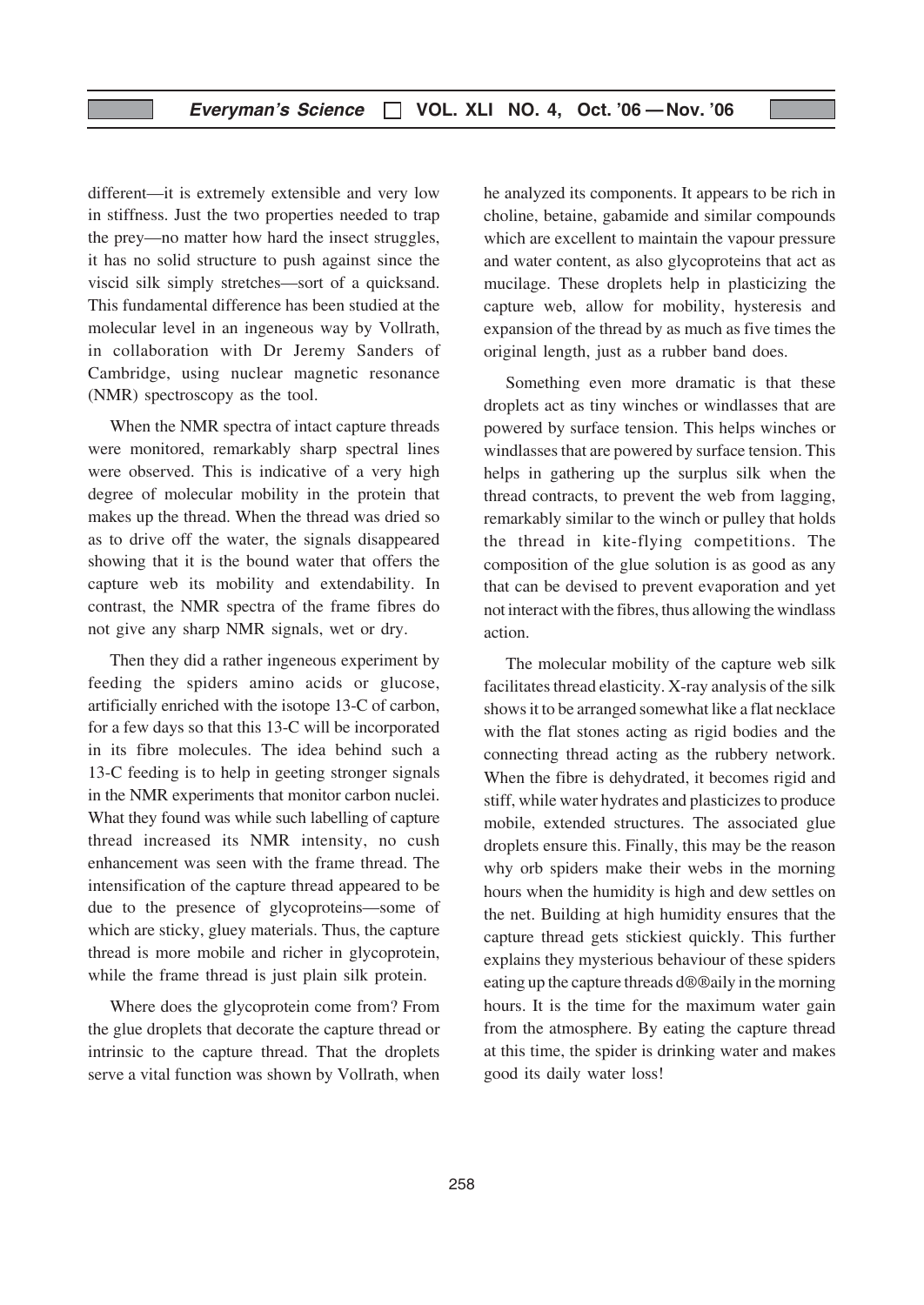# Everyman's Science  $\Box$  VOL. XLI NO. 4, Oct. '06 - Nov. '06

# KNOW THY INSTITUTIONS



ANNAMALAI UNIVERSITY, CHIDAMBARAM

Divine Destiny, symbolised by the Blissfully Dancing Deity of the Hall of Wisdom at Thillai, inspired the unequalled prince among the men of commerce Dr. Rajah Sir Annamalai Chettiar of Chettinad to establish the Minakshi College in 1920. This bud blossomed into the mutipetalled and enchanting lotus flower, Annamalai University, in 1929. Dr. Rajah Sir Annamalai Chettiar had the true discrimination to distinguish between the impermanent material wealth and the permanent wealth of learning and knowledge and hence he denoted a fabulous sum of Rs. 20 lakhs and 300 acres of land besides the buildings, hostels, library and playgrounds of the Minakashi College, paving the way for the establishment of this unitary, autonomous and residential seat of higher learning and research. Today, it stands as an eloquent testimony to the high-souled humanism and servicemindedness of its Founder.

Since its inception in 1929, Annamalai University has, in the course of these seventy-five years of its development, manifested its vitality, adaptability to the new global trends and the capability to face challenges with Courage and Faith. The towering buildings, the towering personalities, the towering achievements of the University and its alumni point to the fact that the Founder's dream has come true. The remarkable growth and the distinctions gained by the University have made the alumni to hold their heads high with legitimate pride. Indeed, meticulous planning and unremitting perserverance of the Founder-Father and the members of his noble family have contributed to the raising of this lofty and vast Edifice of Knowledge.

### HOLY LOCALE

Annamalai University is situated at the hamlet of Thiruvetkalam (at present called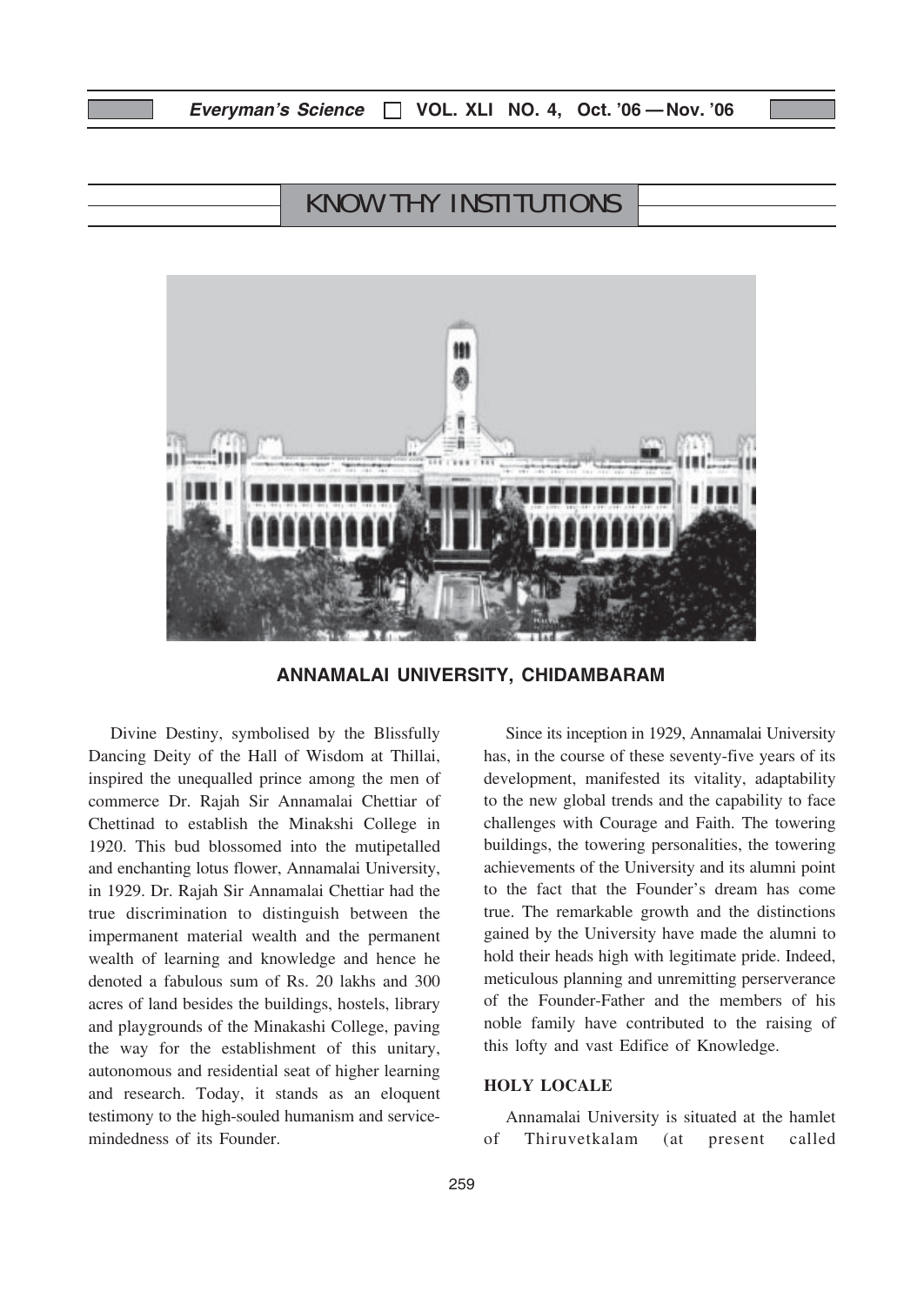Annamalainagar), which has the ancient abode of Lord Pasupateswara and Goddess Sadgunamabal. The Mahabharata episode of Arjuna performing penance to receive the pasupata astra from Lord Siva is associated with this place. In keeping with the spiritual tradition of this place, the masters and their aspirants of Annamalai University are sparing no pains to grapple with educational and social problems. Many a gem of a student of this University is shedding lustre at home and abroad. Many captains of industries and many political leaders and statesmen have had their higher education at this Citadel of Learning and Research.

# CONTRIBUTIONS OF PRO-**CHANCELLORS**

Dr. Rajah Sir Annamalai Chettiar, during his tenure of Pro-Chancellorship for a period of two decades, paid devoted attention to its growth and development. Whoever was found an expert in a particular academic field was approached by the Founder and was brought to the University to head the department of study. The imposing Administrative Building flanking the magnificent Sastri Hall, the Guest House, the Music College, the Vice-Chancellor's Bungalow and the Quarters for the staff had all been planned and constructed under his able guidance and supervision.

The Founder's eldest son Dr. Rajah Sir Muthah Chettiar adorned the Pro-Chancellorship from 1948. A multi-faceted personality of rare calibre, he strove with sustained vigour and zeal to take the University into "fresh fields and pastures new." He gave new dimensinos and direction to the functioning of the University. He evinced keen interest in broadening the frontiers of the University's academic pursuits starting new departments of study, particularly in the domains of Agriculture, Engineering and Technology, Commerce, Business Administration and Medicine. The Directorate of Distance Education was established in 1979 and it renders yeoman service

in the field of continuing education. During the 36 years of his Pro-Chancellorship, he strove hard to nurture and nourish those ideals that promoted the growth and development of this institution in quality and dimension.

Dr. M.A.M. Ramaswamy succeeded his father as Founder Pro-Chancellor of the University in 1984. True to the tradition of the Chettinad Family, the present Pro-Chancellor with the insight of an able entrepreneur, the organisational capability of an executive, the versatility of a venturesome industrialist, the qualities of leadership in organisation and with a sense of devottion and commitment, continues to show the same care and attention to the growth of this University. Under his able administration, the University has grown rapidly and widely. Now it has 48 departments of study with 2300 teaching staff and 50578 administrative staff. It has a student strength of above 20000 pursuing different regular programmes of study. The National Assessment and Accreditation Council has endowed the University with a Four Star Status.

Today the University occupies an extensive area of 955 acres. being a residential type of institution, the get-together of staff and students remains an essential dimension. Nearly every department at the University conducts its own seminars and there are also interdisciplinary seminars. At these seminars, the scholars and teachers interact and explore their academic interest together contributing to the academice excellence. Since its establishment, the University campus has been the venue of a number of important international and national conferences, symposia and seminars.

## EMINENT MEN AS VICE-CHANCELLORS

A galaxy of distinguished Vice-Chancellors eminent men of standing and achievement—have added charm and lustre to the office of the Vice-Chancellor, these seventy-five years. The impressive list has Sir Samuel Runganadhan, the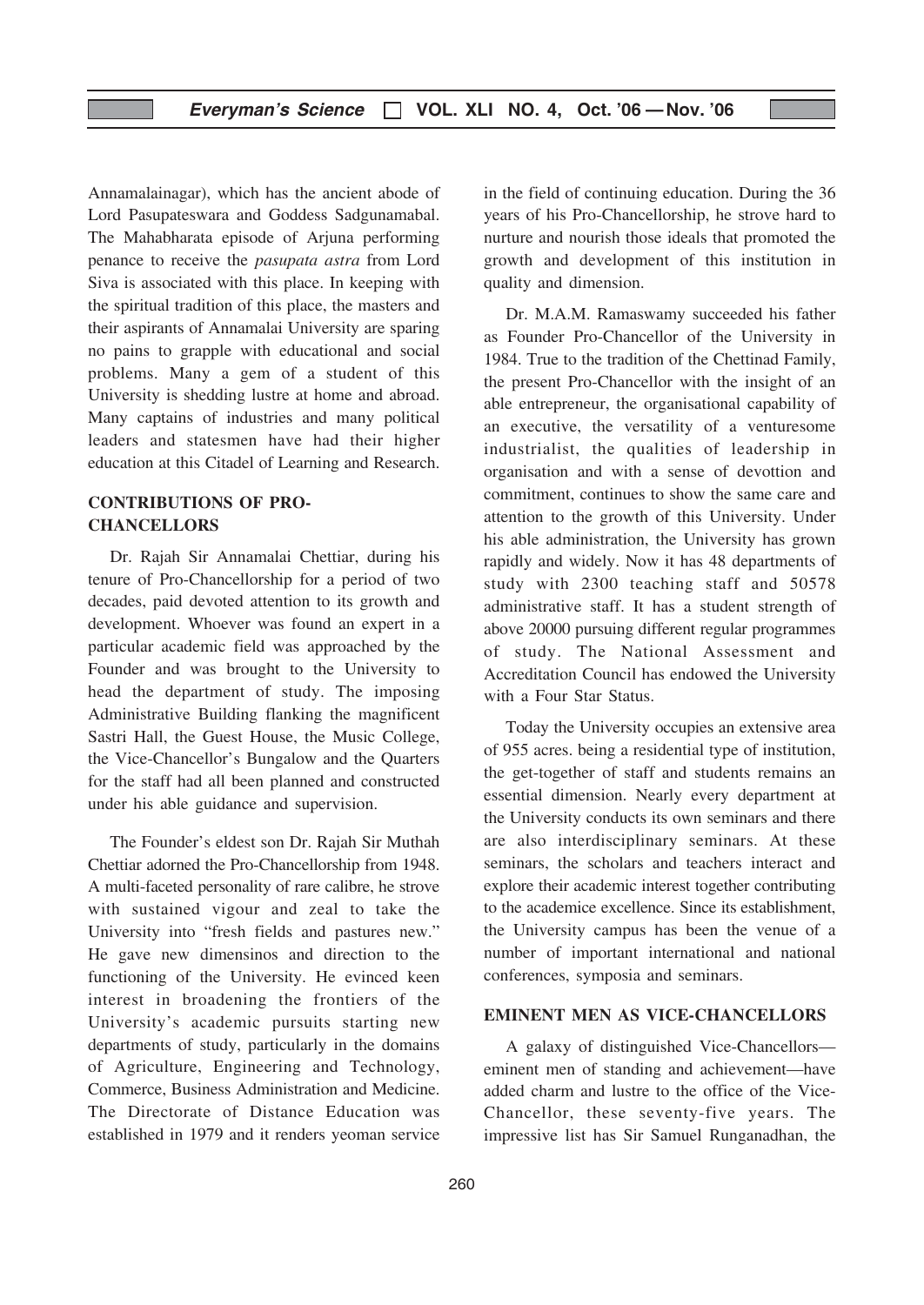Right Hon'ble V.S. Srinivasa Sastri, Sir K.V. Reddy Nayudu, Prof. M. Ruthnaswamy, Dr. S.G. Manavala Ramanujam, Sir R.K. Shanmukham Chettiar, Dr. Sir C.P. Ramaswami Aiyar, Dewan Bahadur T.M. Narayanaswamy Pillai, Justice Mr. V. Subrahmanyam, Justice Mr. P. Chandra Reddy, Dr. S.P. Adinarayan, Dr. S. Chandrasekhar, Justice B.S. Somasundaram, Dr. S.V. Chittibabu, Prof. Rm. Sethunarayanan, Dr. T.C. Mohan, Dr. M.G. Muthukumarasamy and Dr. P.V. Vaidyanathan. The present Vice-Chancellor Dr. L.B. Venkatrangan is a distinguished educationist, demographer of erudition a discerning administrator, an innovaive organiser of faculty development programmes and an ardent promoter of extension activities. His contribution to the growth of the Directorate of Distance Education is immense.

#### LANDMARKS

In keeping with its growing service to society, the University is steadily registering physical expansion and pushing its frontiers further. The Srinivasa Sastri Hall, the epicentre of the University, is the mother of all grand and gorgeous buildings. It is at once an archetype and an architectural marvel symbolising the lofty and magnanimous aspirations of the Founder. The other landmarks include the high-roofed Minakshi Building, the historic Gokhale Hall, the solid and spacious Sir. C.P. Ramaswami Aiyer Library Building, the massive Engineering and Technology Buildings, the enchanting Agriculture Faculty Buildings, the grand and sprawling Rajah Sir Muthiah Chettiar Institute of Health Sciences Building, the vast 1050-bedded Hospital Complex, the imposing 5-storeyed D.D.E. Lecture Hall Building and the D.D.E Administrative Building. The ancient temple of Lord Pasupateswara at the heart of the Campus and the modern temple of Lord Iyappa in the north eastern corner or isanyam are the spiritual landmarks at Annamalainagar.

#### FOUR MILESTONES

The Silver Jubilee (1954), the Golden Jubilee (1979), the Diamond Jubilee (1989) and the Platinum Jubilee (2004) celebrations are four important milestones in the history of Annamalai University. These major events have brought some of the most distinguished men from different fields and academic luminaries to the campus and provided opportunities to everyone connected with the University to recall the achievements of this great seat of learning.

#### SILVER JUBILLEE CELEBRATIONS

The Silver Jubillee of the University celebrated on a grand scale lasted four days from 9th February 1955. The Vice-Chancellor Dr. Sir. C.P. Ramswamy Aiyar welcomed the Gathering in a eloquent speech. His Highness Sri Jaya Chamaraja Wadiyar Bahadur, Rajapramukh of Mysore, delivering the inaugural address, paid glowing tributes to the achievements of the University and the noble services rendered by the Founder and his son. His Excellency Sri Prakasa, Governor of Madras and Chancellor of the University, making a reference to the far-sighted vision of the Founder, dwelt upon the special features of the residential University. The Chief Minister of Madras, the Hon'ble K. Kamaraj, declared the newly built Rani Seethai Achi Hostel open. The Hon'ble Minister for Education of Ceylon Kanakaratnam felicitated the Pro-Chancellor on behalf of the alumni of the University hailing from Ceylon. Dr. Sir A. Lakshmanaswami Mudaliar, Vice-Chancellor, University of Madras, delivered the Silver Jubilee Address in which he praised the achievements of Annamalai University. An attractive Silver Jubilee Souvenir was presented by Sri A. Ramanathan Pillai, Deputy to the Vice-Chancellor, to the Rajapramukh of Mysore. Two other books— Annamalai University and its Environs and Chidambaram : A Chronicle by J.M. Somasundaram Pillai and K. Nagaraja Iyer respectively—were released on the occasion.

#### GLODEN JUBILLEE CELEBRATIONS

Befitting the momentous and memorable occasion of the University completing fifty years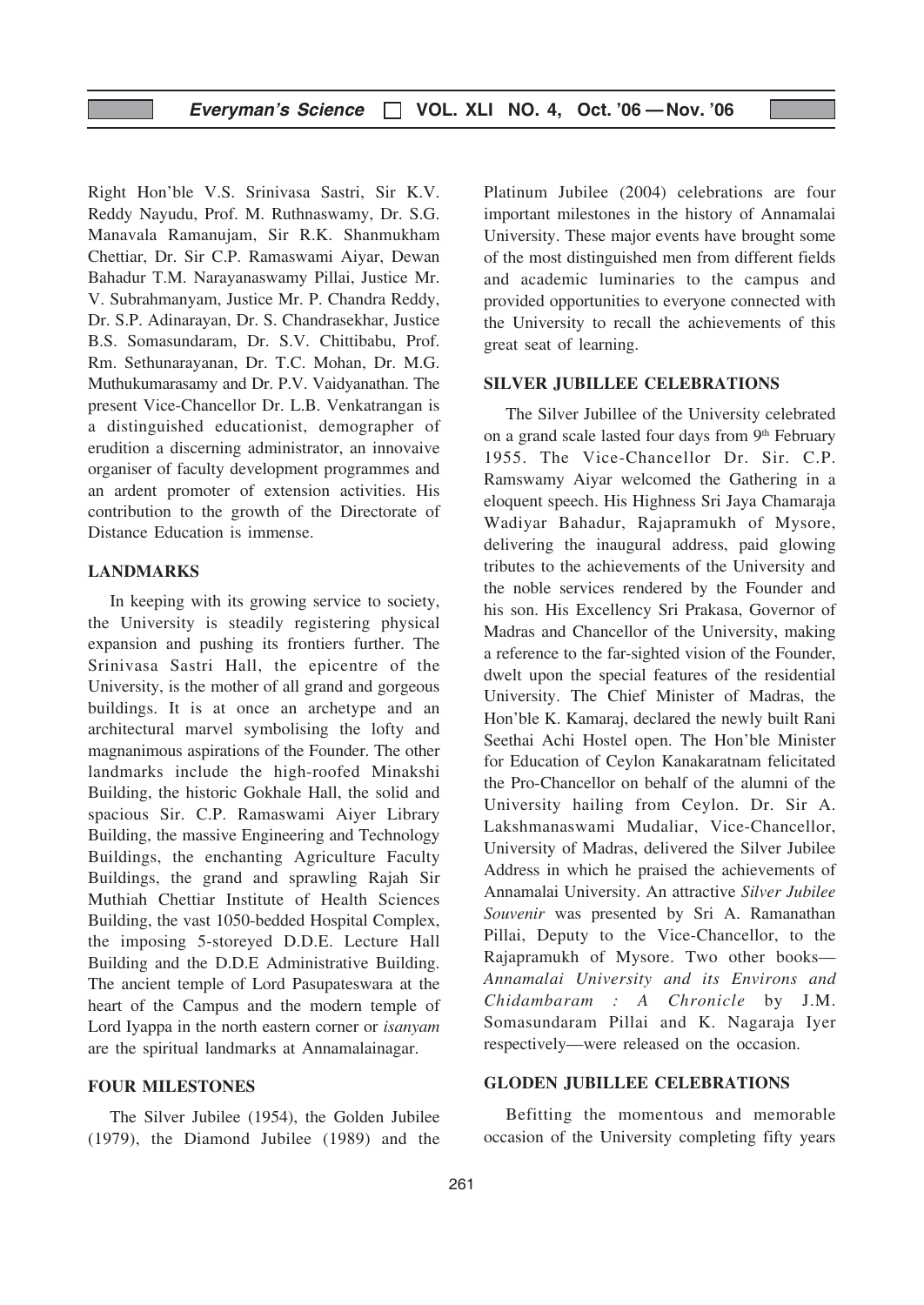of its service, the Golden Jubilee was grandly celebrated for three days— $6<sup>th</sup>$  to  $8<sup>th</sup>$  of December 1979. The Golden Jubilee was inaugurated by His Excellency Dr. Neelam Sanjeeva Reddi, the President of India. The Pro-Chancellor Dr. Rajah Sir Muthiah Chettiar, in his Welcome, recalled the founding of the University by his father and highlighted how the University has striven hard to accomplish the purposes which his father had held dear. The Hon'ble Chief Minister of Tamil Nadu M.G. Ramachandran delivered the Golden Jubilee Address. His Excellency Prabhudas Patwari, Governor of Tamil Nadu and Chancellor of the University, paid rich tributes to the Founder-Pro-Chancellors. Dr. M.A.M. Ramaswamy released the Golden Jubille Souvenir. The Hon'ble Minister for Education C. Aranganayakam declared the Central Instrumentation and Services Laboratory Building open. Mr. P. Sabanayagam I.A.S., Education Secretary opened the Damodaran Post—Graduate Education Building. The foundation stone for the New Women Student's Hostel was laid by Hon'ble K. Manoharan, The Minister for Finance, Govt. of Tamil Nadu. The Vice-Chancellor Justice B.S. Somasundaram laid the foundation stone for the Golden Jubillee Building. Justice V.R. Krishna Aiyar presided over the Alumni Day. Dr. Ma. Po. Sivagnanam delivered the Valedictory Address.

#### DIAMOND JUBILEE CELEBRATIONS

December Fourteenth 1989 was a red-letter day in the annals of Annamalai University as it celebrated the Diamond Jubilee with all the eclat the occasion demanded. The Pro-Chancellor Dr. M.A.M. Ramaswamy, in his Welcome, said that the function afforded an opportunity for the staff, alumni and the people connected with it to recollect and cherish the growth and development of this University in the past sixty years. His Excellency Shri. R. Vekataraman, President of India, and the most distinguished alumnus of the University, delivered the Inaugural Address. His Excellency Dr. P.C. Alexander, Governor of Tamil Nadu and

Chancellor of the University, presided over the function. The Chancellor released the Biography of Dr. Rajah Sir Muthiah Chettiar written by K. Nagaraja Aiyar, an eminent Indo-Anglian writer. The Diamond Jubillee oration was delivered by the Hon'ble Chief Minister of Tamil Nadu Dr. Kalaignar M. Karunanidhi. The Hon'ble Minister of Education Dr. K. Anbazhagan released the English translation of Kuraloviyam (Kural Portraits) of Dr. Kalaignar M. Karunanidhi. The distinguished invitee Hon'ble Dr. Dotto S. Samyvellu, Minister for Energy, Telecommunications and Post, Government of Malaysia declared the Rani Seethai Achi Housing Complex open. Dr. Rm. Sethunarayanan, Vice-Chancellor, proposed the vote of thanks. Some of the publications brought out by the Publications Division were also released on the occasion.

#### PLATINUM JUBILEE CELEBRATIONS

The Platinum Jubilee of the University, the Birth Centenary of the Second Founder Pro-Chancellor Dr. Rajah Sir M.A. Muthiah Chettiar and the Silver Jubilee of the Directorate of Distance Education were celebrated at a triune function on 27th August 2004. The historic triune function was inaugurated by His Exceellency Dr. A.P.J. Abdul Kalam, the President of India. Dr. M.A.M. Ramaswamy, Pro-Chancellor of the University, welcoming the distinguished guests, recalled the services rendered by all those connected with the growth of University. Presenting a report Vice-Chancellor Dr. L.B. Venkatrangan highlighted the multifarious development of the University during the past 75 years. Hon'ble R. Venkataraman, the former President of India, unveiled the Rajah Sir Muthiah Chettiar Birth Centenary Memorial Arch. His Excellency Thiru. P.S. Ramamohan Rao released the Platinum Jubilee Souvenir and the Birth Centenary Souvenir of Dr. Rajah Sir Muthah Chettiar. On the eve of the Platinum Jubillee Celebrations, a grand float procession was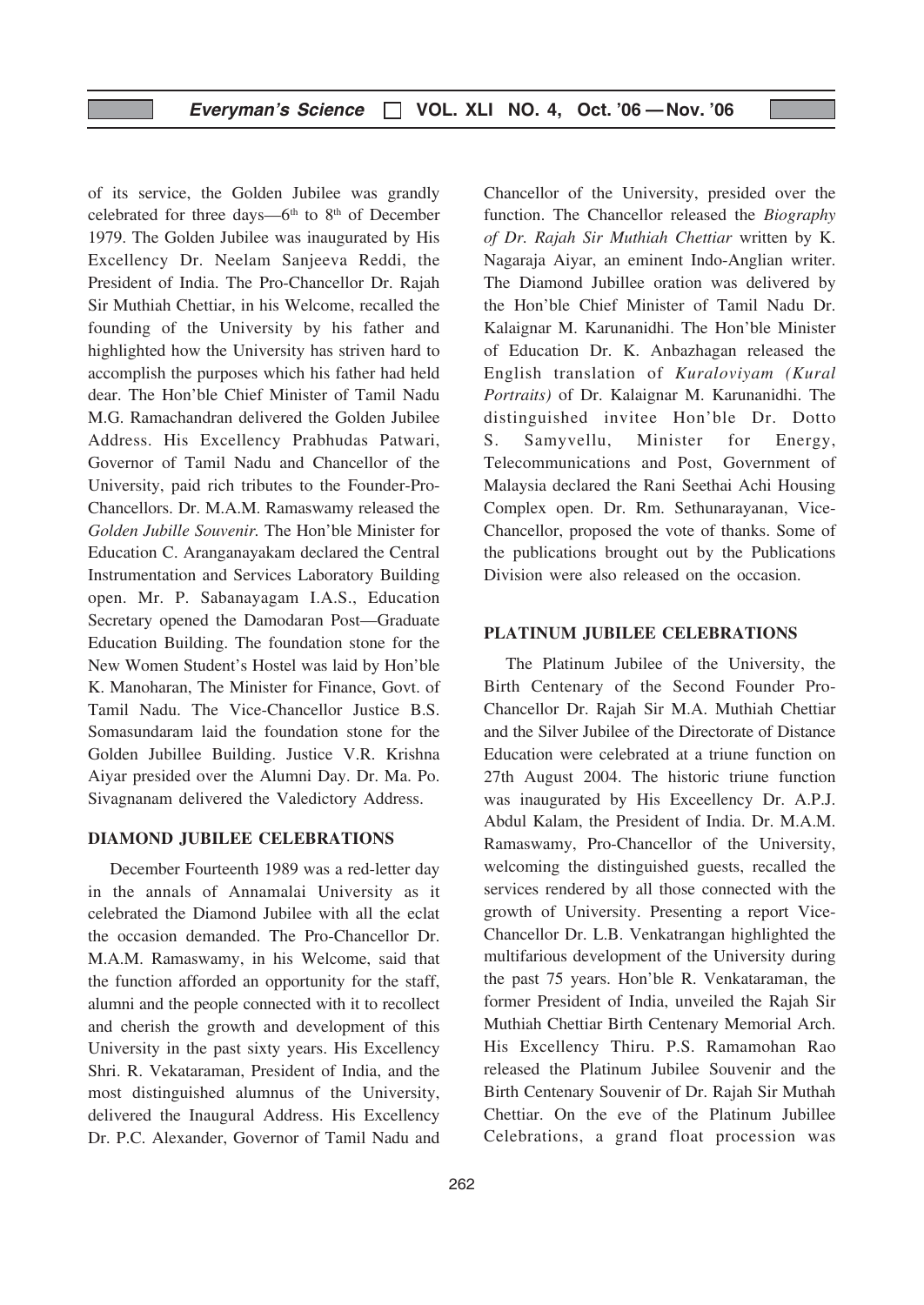organised. The Alumni Meet, held on 26th August, offered the distinguished alumni an opportunity to cherish the memory of their fruitful days on the University Campus. To mark the great event, a spectacular Jubillee Exhibition conducted on the Engineering Faculty premises, lasted for 15 days and it attracted visitors from far and wide.

# INTENSE RESEARCH IN NINE **FACULTIES**

#### FACULTY OF ARTS

The Faculty of Arts enjoys reputation across the country for its distinguished record of effective teaching at the higher level and continuing research. It comprises the Departments of English, History, Political Science, Economics, Commerce, Sociology, Philosophy, Population Studies, Business Administration and Library and Information Sciences.

#### FACULTY OF SCIENCE

The Faculty of Science with a strong commitment to research consists of the Departments of Mathematics, Statistics, Physics, Chemistry, Botany, Zoology, Marine Biology, Earth Sciences and Bio-Chemistry. The Faculty's post-graduate activities are strongly promoted by state-of-the-art instrumentation housed in well-equipped research laboratories.

#### FACULTY OF FINE ARTS

The Founder Dr. Rajah Sir Annamalai Chettiar's passion for Tamil Classical Music found its expression in the establishment of this faculty in 1929. The Faculty, popularly known as Music College on the campus, is housed in a splendid building that includes a spacious recital hall and practice rooms. The continuing tradition of the department is to have performing artistes and eminent musicians as teachers who cultivate in the students the gift for musical expression. Teaching

is by a mix of lectures, seminars, symposia, workshops, group singing practice and individual consultative tutorials.

The Tamil Isai Movement was inaugurated at Annamalainagar by Dr. Rajah Sir Annamalai Chettiar to rehabilitate the ancient Tamil Music and restore it to its pristine glory in Tamil Nadu. In keeping with that ideal, compositions in Tamil have been accorded the pride of place in the curriculum.

#### FACULTY OF INDIAN LANGUAGES

This Faculty comprises the Departments of Tamil Studies and Research, Sanskrit, Hindi and Linguistics. The Linguistics Department has been raised to a Centre of Advanced Studies due to its great contribution to research. The Faculty's major constituent, the Tamil Department, which is as old as the University, has contributed immense scholarship to Tamil Studies and brought out trendsetting publications. A vigorous research climate is encouraged in all these departments.

# FACULTY OF ENGINEERING **TECHNOLOGY**

The Faculty of Engineering, started in July 1945 on an expansive site, has grown into an institution of excellence to-day. The Faculty's nine departments—Civil Engineering, Structural Engineeirng, Mechanical Engineering, Manufacturing Engineering, Electrical Engineering, Instrumentation Engineering, Chemical Engineering, Computer Science and Engineering and Pharmacy—have well-equipped laboratories and workshops that are acclaimed the best in the country. All the departments are actively involved in research. The Faculty is housed in twelve spacious buildings of architectural splendour on the Western side of the campus adjacent to the Chidambaram Railway Station.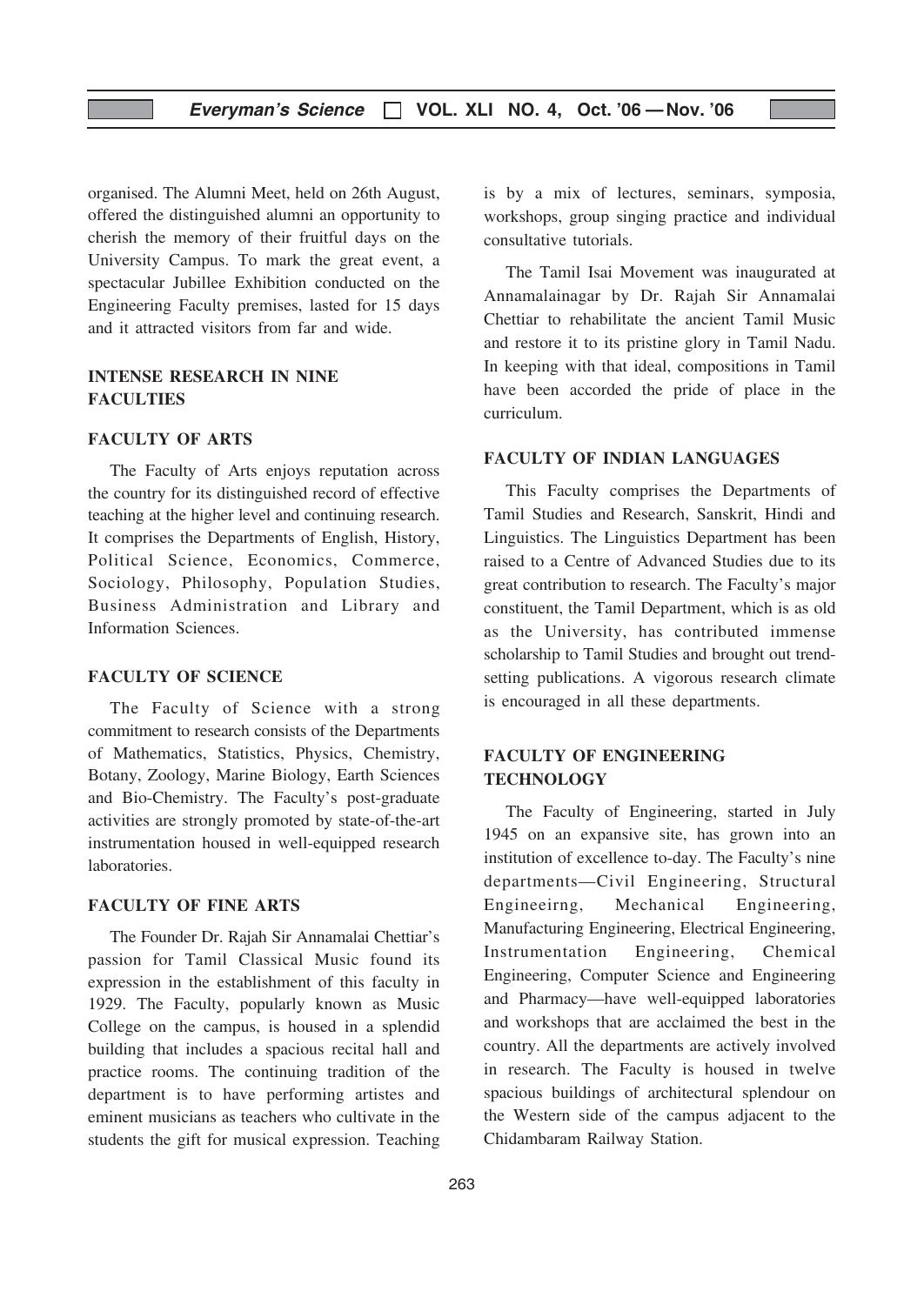#### FACULTY OF EDUCATION

The Faculty of Education comprises the Departments of Education, Psychology and Physical Education and Sports Sciences. It affords immense opportunities to scholars to engage themselves in research activites. The academic staff take part in teaching and research in varied areas.

#### FACULTY OF AGRUCULTURE

The Faculty of Agriculture consists of the Departments of Agronomy, Soil Science and Agricultural Chemistry, Agricultural Botany, Genetics and Plant Breeding, Horticulture, Microbiology, Plant Pathology, Entomology, Agricultural Economics, Agricultural Extension and Division of Animal Husbandry. Ideally located in a rural set-up, the Faculty is a source of inspiration to the farmers of the Cauvery Delta.

#### FACULTY OF DENTISTRY

The second Founder Pro-Chancellor Dr. Rajah Sir Muthiah Chettiar announced at the Golden Jubilee Celebrations in December 1979 the decision to set up the Faculty of Medicine and start a Dental College under its purview as first step. Accordingly, the Rajah Muthaih Dental College came into being in December 1980. The Inspection Commission of the Dental Council of India after a thorough review accorded permanent recognition to the college. The college, since its inception, has been encouraging the enrolment of women students and about one third of its present students are women. The Rajah Muthiah Dental College and Hospital have earned a national reputation and the students are drawn from different countries.

#### FACULTY OF MEDICINE

The Faculty of Medicine came into being with the inauguration of the Rajah Muthiah Medical College on  $5<sup>th</sup>$  August 1985 on the occasion of the 81st birthday of the second Founder Pro-Chancellor Dr. Rajah Sir Muthiah Chettiar. The present Founder Pro-Chancellor Dr. M.A.M. Ramaswamy took meticulous care and interest in establishing this prestigious medical college and hospital, thus translating the cherished dreams of his father into reality. The primary objective of the Medical College is to make its own worthy contribution to the community with well-trained doctors and paramedical personnel such as nurses, physiotherapists and occupation therapists. The special feature of Rajah Muthiah Medical College and Hospital is that it can boast of a national faculty with an international student-community and is run directly by this Unitary Residential University. The Faculty consists of two Departments—Department of Medical Education and Department of Nursing.

#### CAS IN LINGUISTICS

The Department of Linguistics, started in 1956 with the generous funds given by the Government of India during the Silver Jubilee Celebrations in recognition of the remarkable work done in the field of Linguistics, was conferred on the status of an advanced centre of research in 1963. With the special assistance given by the U.G.C. and other agencies, this Centre has published valuable books on Dravidian Linguistics and today it is considered the Mecca of Dravidian Linguistics.

## CAS IN MARINE BIOLOGY

Located on the northern banks of the Vellar Estuary at Parangipettai (historically known as Porto Novo) 25 kilometres away from the main campus, the Centre of Advanced Study in Marine Biology attracts the attention of the Universities at home and abroad by its significant contributions in the sphere of tropical Marine Biology. Founded by the distinguished scientist Prof. R.V. Seshaiyya in 1951, the station is located in a place of strategic importance for investigations on various aspects of Marine Biology, Oceanography, Estuarine Ecology and Ecology of Mangroves and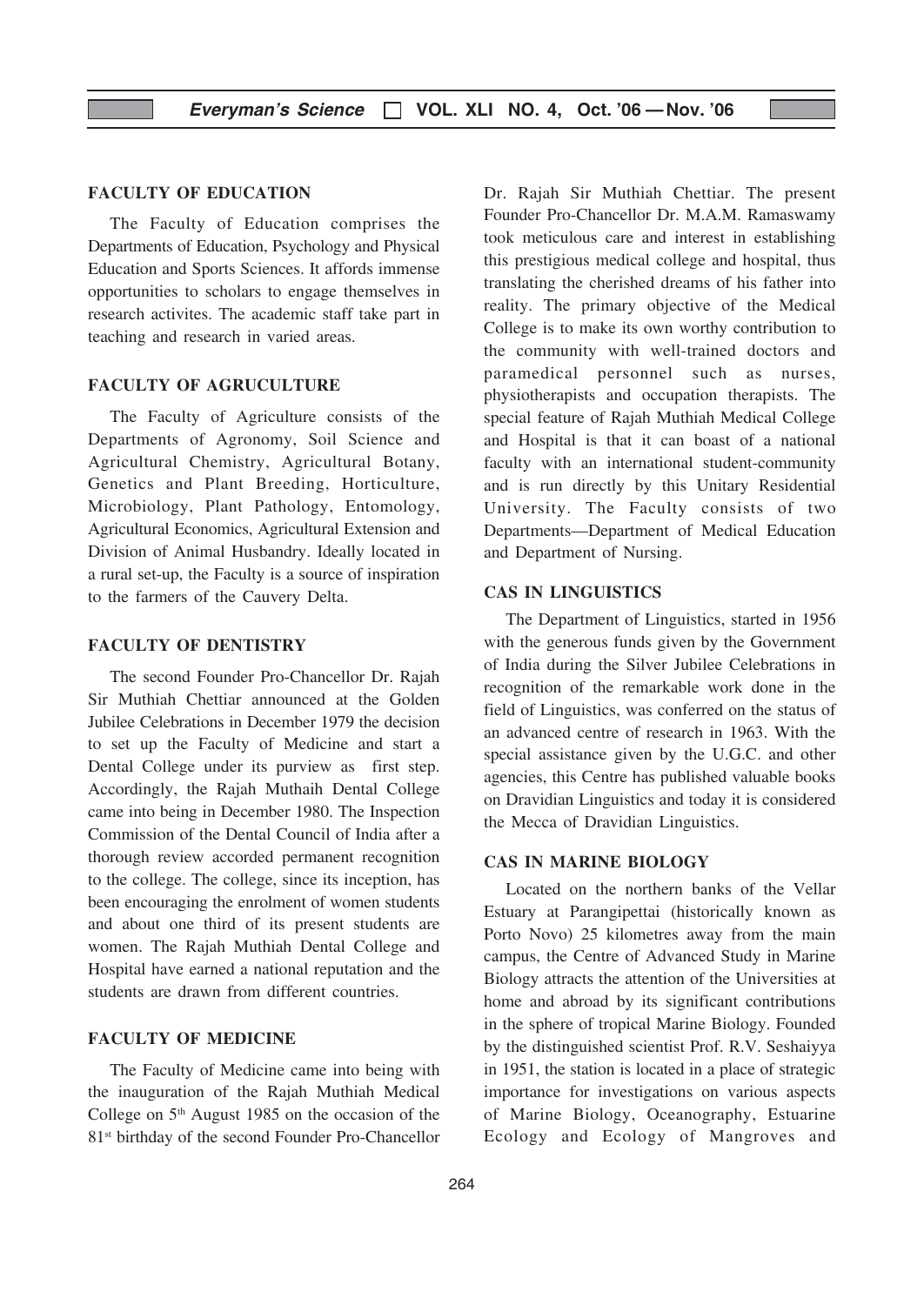Backwaters. The status of a separate department was accorded by the University in 1961.

# TAMIL STUDIES AND RESEARCH

The Founder of the University Dr. Rajah Sir Annamalai Chettiar was keen to develop the University among other things as a seat of Tamil Language and Culture. To fulfil his ambition, he brought the best of scholars to the University to head the Department of Tamil Studies and Research.

# DIRECTORATE OF DISTANCE EDUCATION

The Directorate of Distance Education was established in 1979, then known as the Directorate of Correspondence Courses and Continuing Education. The spectacular growth and achievemnets of the Directorate within a span of 27 years points to the meticulous planning and untiring work that have gone into its making.

The D.D.E. now offers 369 Programmes of study. The Dual Degree System recently introduced enables a student to earn two degrees in four years with a focus on I.T. A number of I.T. based programmes and also short-term computer certificate programmes have been introduced. Seasonsed teachers of various faculties at the Directorate along with talented Resource Persons invited from the University Departments tour the major cities of India and towns of Tamil Nadu to conduct Personal Contact Programmes for the students of the respective areas.

There are 359 teachers rendering invaluable service in the effective implementation of the innovative distance education programmes; on the administrative side, 887 non-academic staff help in the smooth functioning of the D.D.E. With a view to providing student-support services and improving the quality of distance education, the Directorate has started 57 Study Centres in the

major cities of India and towns of Tamil Nadu. Significantly, the Directorate has been offering Overseas Programme since 2000-2001. The programmes are now offered in Singapore, Malaysia, Qatar, Abu Dhabi, Dubai, Mauritius and Nepal. The Directorate has recently introduced the Digital Voice Information System for the benefit of its students clientele.

#### THE LIBRARY

The University Library, named after the eminent scholar-statesman and former Vice-Chancellor Dr. Sir. C.P. Ramaswami Aiyar, is a key resource for students and staff. It has a collection of nearly 5 lakh volumes selected to support the various academic programmes of the University. The library, located at the centre of the campus in a beautiful environment, is noted for its architectural beauty. It subscribes to about 400 current periodicals and newspapers and maintains substantial backfiles of these periodicals in bound volumes.

#### PUBLICATIONS DIVISION

The Publications Division of the University is one of the earliest, the most popular and nonprofitable publishers of scholarly books in India. Thanks to the benign wish of the Founder, it came into being to popularise the ancient Tamil classics and other modern research findings. The Founder's aim was to make available the classics in the language and other socially relevant research works at the lowest price. Accordingly, the books brought out by the Division, are sold at an unbelievable low price. The Division has published more than 600 titles on a wide range of subjects. Apart from books, it regularly publishes Humanities Journal, Science Journal, Engineering Journal, Indian Languages Journal and Agriculture Research Journal. Some of its prestigious publications have brought laurels to the University by winning awards and prizes.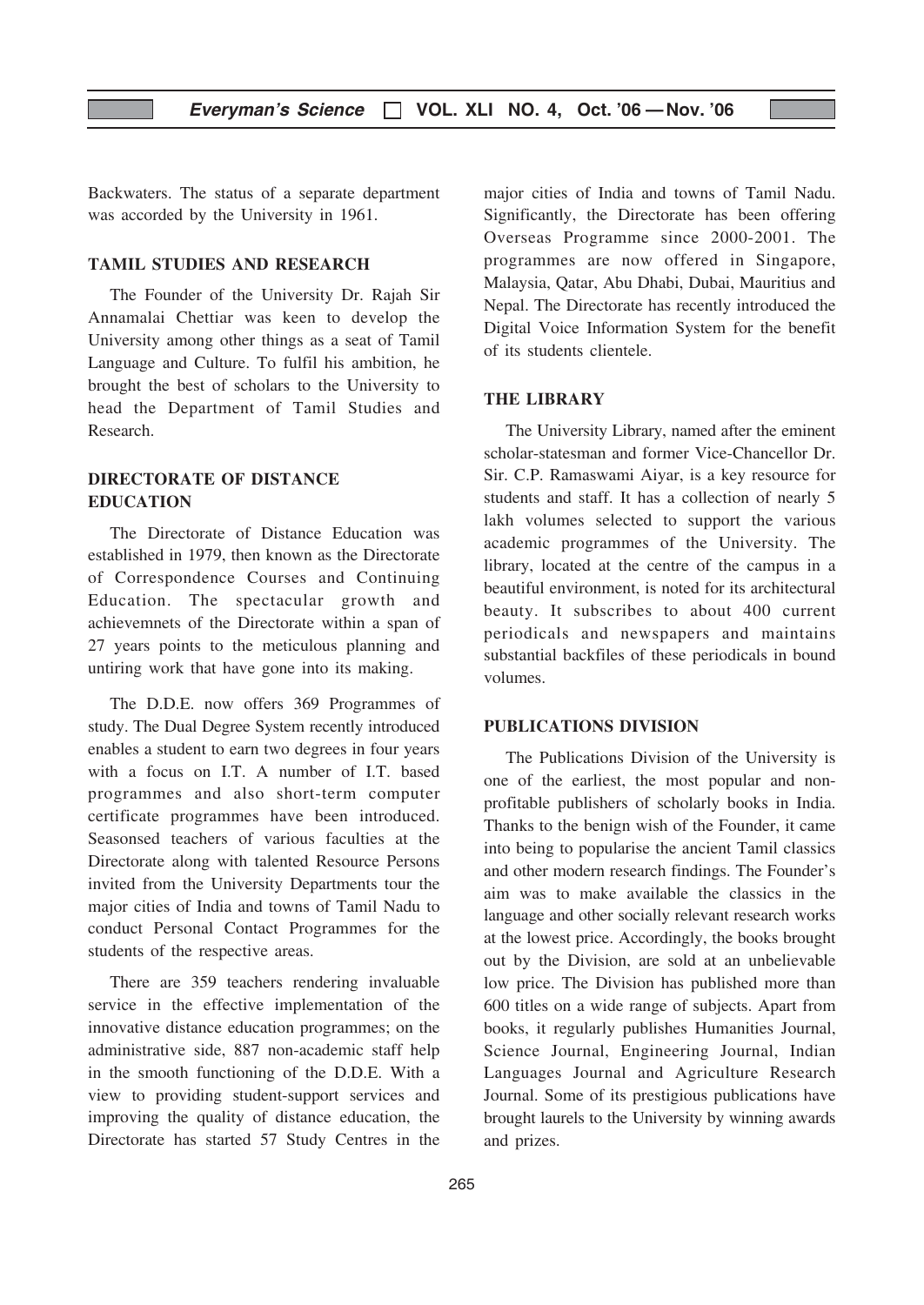# CENTRE FOR YOGA AND MEDITATION **RESEARCH**

The Centre of Yoga and Meditation Research was inaugurated in December 1998. The Centre teaches practical meditation and yoga and helps the individuals to use the latent potentials of the mind to maximum extent.

# CENTRE FOR GANDHIAN STUDIES

The Centre for Gandhian Studies functioning at the Department of Political Science, besides organising seminars on Gandhian themes, conducts training programmes for village panchayat presidents so as to enable them to function more effectively.

#### UNIVERISTY PR]INTING PRESS

Established in 1986 at a cost of Rs. 80 Lakhs, the Annamalai University Press (AUP) meets the print requirements of the University in general and the Directorate of Distance Education in particular. Equipped with four offset machines, computers, laser printers, automatic camera, scanner, paperfolding and paper-cutting machines, perfect binding machine and a host of high performer machines, the A.U. Printing Press with no loss of time, makes readily available, every printed material required.

#### MOU WITH UNIVERSITIES ABROAD

The University Departments have signed M.O.U. with many foreign Universities. (1) CAS in Matrine Biology with (i) Ehime University, Japan; (ii) CSIRO Queensland, Australia; (iii) Institute for Marine Environmental Research, Plymouth, U. K.; (iv) National University of Singapore; (2) Faculty of Engineering & Technology with (v) Fulki University, Japan; (vi) University of Technology of Australia, Sydney; (3) Department of Bio-Chemistry with (vii) John Hopkins University; (4) Department of Agronomy

with (viii) University of Bristol, U.K.; (5) Exchange of faculty by Department of English with (ix) Ball State University, U.S.A. and (6) Zoology Department with (x) Swiss Federal Institute of Technology, Switzerland.

# IMPROVED INFRASTRUCTURAL **FACILITIES**

On the eve of the triune celebrations, numerous infrastructural facilities have been created to cope with the voluminous increase in enrolment of students in various on-campus programmes. Many buildings that have come up recently point to diligent efforts to consolidate the gains and the meticulous planning for the future expansion. Mention must be made of the construction of Arts and Science Block Phase I & II for the students of Five-Year Integrated Programmes, Platinum Jubilee Building housing an aquarium of national significance, Guest House Annexe and a fully airconditined computerised Medical College Library. Enormous renovation work has been undertaken to preserve the heritage buildings like the Minakshi Building and the Oriental Building. Renovation of the Sastri Hall with full air conditioning and installation of the latest auditorium facilities, the Senate Hall with additional facility of centralised air-conditioning and the Commerce Building with remodelling of the facade are the other noteworthy works that have been completed recently. Construction of an additional floor at the DDE Administrative Building and additional construction at the Engineering Faculty Library have added to the increased utility of these buildings. To keep pace with the increase in the numerical strength of the students in Physical Education Programmes, a new pavillion has been constructed. New laboratory facilities in terms of space and quality equipment have been provided to cater to the needs of learners and researchers. All the roads on the campus have been widened and made into two-way lanes with glittering sodium vapour lights. Sprawling green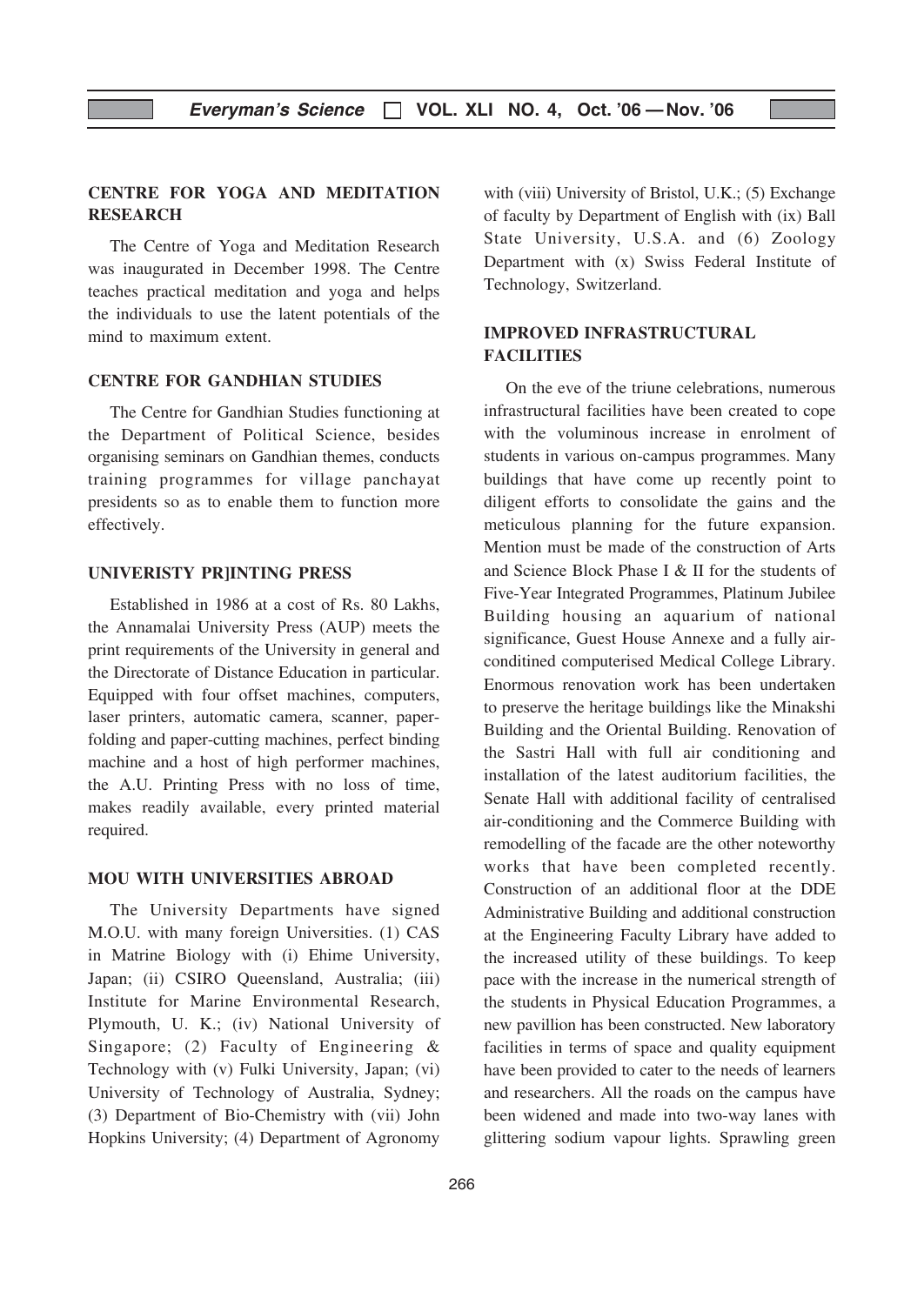lawn-cum-garden on the northern side of the Kumararajah Muthiah Avenue, the eye-catching Children's Park and the cemented pavements have added to the beauty of the campus. All these have been accomplished recently with a view to providing a clean, peaceful and comfortable environment for the pursuit of knowledge.

#### RECENT ACADEMIC ADVANCES

Among the recent academic achievements, the introduction of Five-Year Integrated Programmes in various disciplines is hailed as a worthy endeavour by educationists from across the country. Today, the University offers 197 On-Campus Programmes; and with the introduction of muchsought-after On-Campus Programmes, the student strength has gone up from 7500 to 18000. Programmes of Study in fast expanding areas of bio-technology and bio-informatics have been initiated. Four Departments of study are immensely benefitted under the U.G.C. Special Assistance Programme. The number of research articles published by the staff and researchers have increased substantially. An Internal Quality Assurance Cell has been set up to monitor the quality of academic output. The departments of study are encouraged specifically to conduct national and international seminars, symposia, workshops and conferences so as to expose teachers of the University to new trends in teaching and research at the global level. Students Progression Cell has been created to coach students from backward classes for taking the IAS exams. In keeping with the national policy of public health, the concept of 'No Smoking Zone' has been put into practice. A grievance Redressal Cell for On-Campus students has been set up in conformity with students welfare measures.

With the introduction of an array of innovative programmes by the Directorate of Distance Education in the academic year 2004, the number of programmes offered by the distance education mode has increased from 182 to 303; and over the years the enrolment of students has registered a quantum leap i.e. from a modest 59000 to 2.75 lakh. Currently it is offering student—support services through 75 study centres (of its own) spread over the country. The recently introduced Digital Voice Information System (Voice Net) and Video Conferencing are high-tech facilities offered to the distance learners. Plans are afoot to use EDUSAT for popularising the programmes conducted by the Directorate. The Directorate of Distance Education has signed an MOU with the National Institute of Fashion Design, Chandigarh and the Soorya Educational Trust to offer programmes in Fashion Technology and Catering Technology respectively.

# TOWARDS NEW FRONTIERS OF **KNOWLEDGE**

Today, Annamalai University stands as a premier institution of higher learning and a vibrant centre of intellectual activities. The University proudly marches on, proclaiming its motto "With Courage and Faith" to its loftier destinies, in the eager expectation of continuing the adventure of imparting new dimensions of knowledge and enlightenment and conquering unknown frontiers of the intellect. The University as a Centre of Excellence will continue to serve the community with an added spirit of dedication in the years to come.

#### Contact :

Dr. L. B. Venkatrangan, Vice-Chancellor, Annamalai University, Annamalainagar-608 002

| Tel. | $: 04144 - 238259$                         |
|------|--------------------------------------------|
|      | Fax : 04144-238997                         |
|      | E-mail : all_negr@hotmail.com.             |
|      | Website: htt:/www.annamalauniversity.ac.in |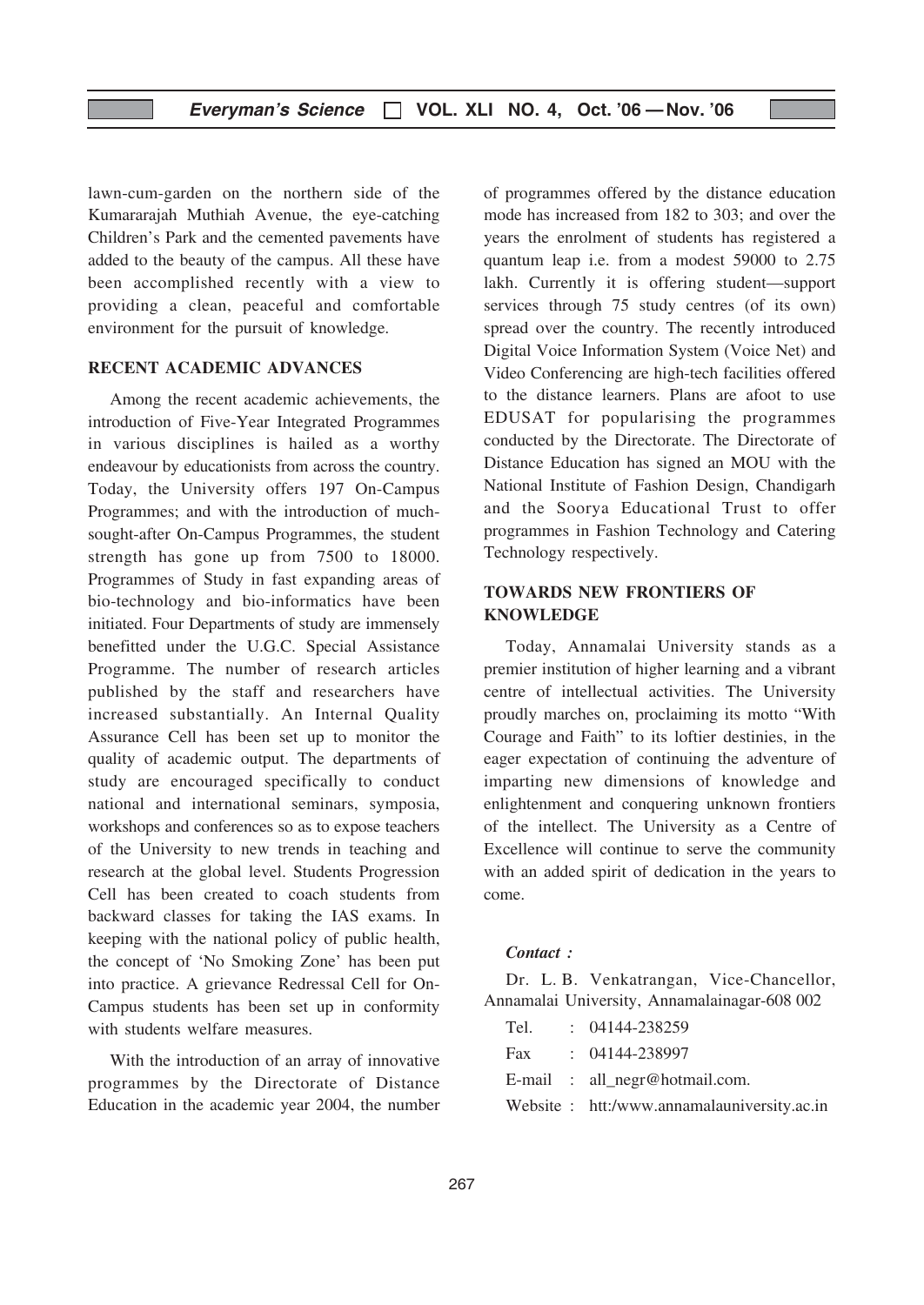# Everyman's Science  $\Box$  VOL. XLI NO. 4, Oct. '06 - Nov. '06

# LIFE SKETCHES OF GENERAL PRESIDENT AND SECTIONAL PRESIDENTS 94th INDIAN SCIENCE CONGRESS, ANNAMALAI NAGAR, 2006-2007



DR. HARSH GUPTA General President

Dr Harsh Gupta had his education at the Indian School of Mines (B.Sc.(Hons), M.Sc. and A.I.S.M) and University of Roorkee (Ph.D.). He availed two years UNESCO fellowships for advanced studies at Tokyo. Dr. Gupta's specialization is in Earth Sciences and their application to address problems of continents and oceans, administration of educational and scientific institutions. He has published over 130 research papers in International Journals, written 4 pioneering books published by Elsevier Scientific Publishing Company, Amsterdam and edited over 15 volumes. He has held senior responsible positions for the past 22 years, including Vice-Chancellor of Cochin University of Science & Technology; Director, National Geophysical Research Institute, Hyderabad; and Secretary to the Government of India for the Department of Ocean Development. Presently, Dr. Gupta is a Raja Ramanna Fellow at the National Geophysical Research Institute, and General President, Indian Science Congress 2007. Dr. Gupta has a unique combination of rich scientific research and science administration experience. He is internationally well connected and has been a Research Scientist, Professor and Visiting Professor at a number of Universities and Institutions abroad.

Dr. Gupta is among the most well known earth scientists in the world. In the following, some facts on the Research carried out by Dr. Gupta are given.

- Provided the first geophysical evidence for an enormously thick crust (65-70 km) below the Tibet Plateau and Himalayan region in 1967, found to be accurate as confirmed by detailed field seismic surveys conducted in 1980s.
- Over the past 40 years, through detailed studies of earthquake focal mechanism, surface wave attenuation and other related work, threw much light on the geodynamic processes responsible for the high elevation of Tibet Plateau and tectonics of the Himalaya and nearby region.
- Pioneered investigations of artificial reservior induced earthqukes and developed criteria of discriminate reservior induced earthquakes from normal earthquakes. These criteria are now internationally applied. Also developed procedures to estimate potential of occurrence of reservoir induced earthquakes at a given site. He discovered that reservoir induced earthquakes of magnitude  $\geq$  5 are generally preceded by a couple of  $M \geq 4$  earthquakes.
- Completed a detailed study in 1986 of earthquake swarms and quiescence that precede major earthquakes in the northeast India region and concluded that major earthquakes are preceded by well-defined swarms and quiescence. Also made a medium term forecast of a  $8 \pm \frac{1}{2}$  magnitude earthquake to occur in area bound by 21°N and 25 $\frac{1}{2}$ °N, and 93°E with a focal depth of  $100 \pm 40$  km before the end of 1990. This has come true.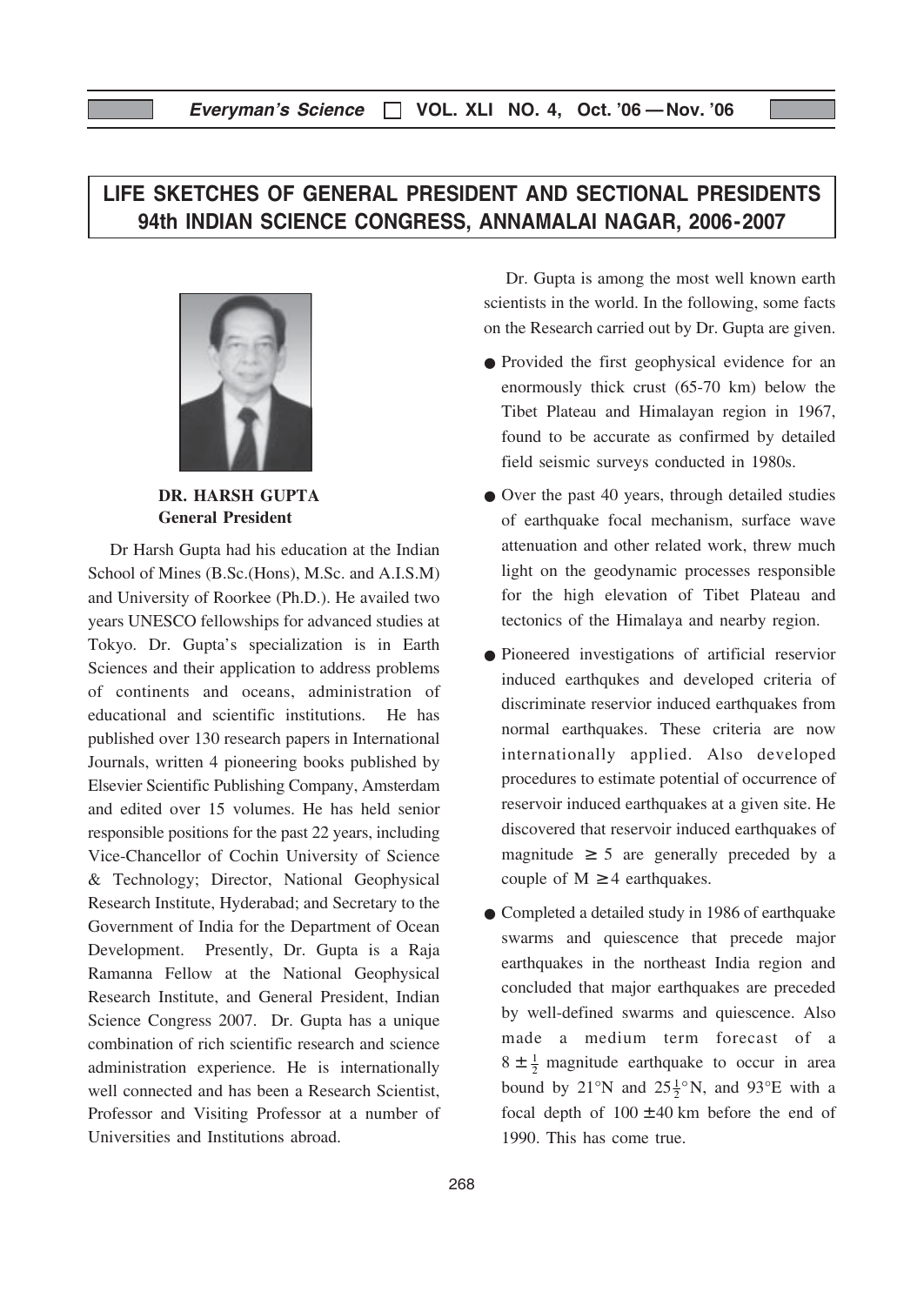- Completed 'strees pattern' for the Himalayan and the Andaman-Nicobar Region as inferred from earthquake focal mechanism.
- Dr. Gupta has carried out detailed studies of Latur earthquake, one of the deadliest stable continental region earthquakes, and shown that fluids existing at shallow crustal depths played an important role in the genesis of Latur earthquake.
- Dr. Gupta has developed the concept of spectral magnitude and showed its application in learning about characteristics of seismic sources using broadband recordings. One latest application has been in characterizing the nuclear explosion.
- Recently, Dr. Gupta has successfully predicted (short-term) a  $5 \pm$  magnitude earthquake at Koyna, which occurred on 22nd May 2006.

# RESEARCH RELATED WITH OCEAN **SCIENCE**

Dr Harsh Gupta has been very deeply involved with inverstigations related to oceans. Early in his career during 1964-65 he participated in the India Ocean Expendition Programme where joint expeditions were undertaken in the Arabian Sea by the German research vessel Meteor and Indian research vessel Kistna.

He was the Leader of the 3rd Indian Scientific Expedition to Antarctica (983-84) which established a permanent base for India in a record time. This station fulfilled a very urgent scientific requirement of the country. One of the major requirements in Antarctica has been the setting up of a permanent seismic station as well as permanent GPS station. Under Dr Gupta's stewardship, these two major objectives were achieved during 1996-97 and 1997-98. India now boasts of one of the best stateof-the-art GPS station and a digital seismic data acquisition system in Antarctica.

At the Department of Ocean Development, he has implemented several new programmes, such as, scientific work necessary for submitting India's claims on Legal Continental Shelf where India may gain 1.5 million sq. km of additional ocean area over and above the 2 million sq. km Exclusive Economic Zone (EEZ); detailed bathymetry surveys in the entire EEZ of India; building of an Indo-Russian Gas Hydrate Centre at Chennai; acquisition of new research vessels; and latest being putting India on the global map by designing an Early Warning System for Oceanogenic Hazards (Tsunami and Storm Surges) for India, as well as successful commissioning of a 1 million litre per day Low Temperature Thermal Desalination Plant at Kavaratti, Lakshadweep Islands.

#### INSTITUTION BUILDING

Dr. Gupta has been involved from a very young age in senior administrative positions of institution building. He built Centre for Earth Science Studies at Trivandrum from a scratch. This included development of a whole campus in a short time of two ears (1984-86). He also had the responsibility of building Indian Scientific Station in Antarctica which he did with distinction and completed all the tasks in a record time of one Antarctic summer (1983-84). In his capacity as Vice-Chancellor of Cochin University of science and Technology (at the age of 45 years he was the youngest Vice-Chancellor in the country), he created DRDO-Cochin University of Science & Technology, Computer Centre equipped with the then latest available computers for joint research projects. He also hosted the Science Congress in January 1990, the first Science Congress in Kerala, which, people still remember as one of the best conducted Science Congress meetings.

During his tenure as the Direcor at the National Geophysical Research Institute (NGR), Hyderabad (1992-2001), NGRI rose to the position of one of the top CSIR laboratories. From a meager rupees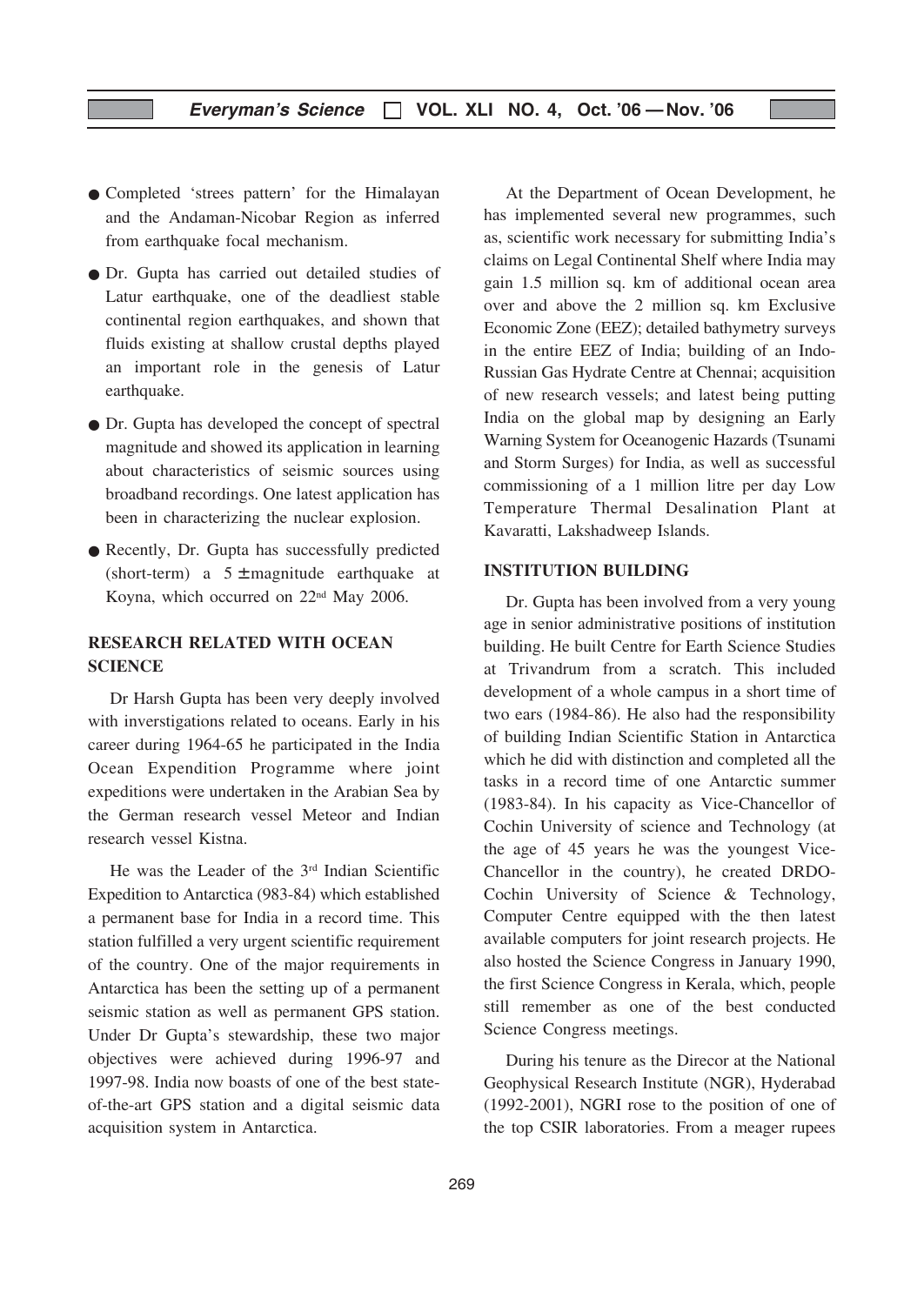one crore external cash flow during 1993-94, it has grown to 11 crores during 1996-97 and the same level is maintained since then. NGRI won the prestigious Tecehnology Prize for Business Development and Technology Marketing during 1997. At NGRI, Dr Gupta revolutionized application of earth sciences to the basic needs of the country. This has included delineation of Mesozoic sediments (which could be petroliferous) under Deccan Trap cover, and a new chapter has been opened in looking for Gas Hydrates in offshore region of India.

#### INTERNATIONAL ASSOCIATIONS

Dr Gupta has been very active internationally. He is currently a Bureau Member of the International Union of Geodesy and Geophysics (IUGG). Earlier he has been Councillor of the International Union of Geological Sciences (IUGS); the Chairman of the Steering Committee of Global Seismic Hazard Assessment Programme (a UN initiative); Chairman of IASPEI/UNESCO/ICL Working Group on Seismology and Related Sciences in Africa, as well as Bureau Member and Chairman of several Committees of the International Lithosphere Pogramme. He was the Founder President of Asian Seismological Commission. Dr. Gupta is currently a Member of the CAPR/ICSU as well as Memeber, ISCU Planning Group on Natural and Humaninduced Hazards and Disasters. He has convened several international symposia at IUGG, IASPEI and IGU Assemblies. During January 1998, he convened a Chapman Conference on "Stable Continental Region Earthquakes" at NGRI, Hyderabad, this being the first Chapman Conference ever held in Asia.

# SCIENCE COMMUNICATION

Dr. Gupta has been extensively involved with science communication and popularization. He has given numerous talks on Earthquakes and what can be done about it, at different forums in India and

abroad. He was the Chairman of the Steering Committee of the Global Seismic Hazards Assessment Programme, one of the programmes initiated by U.N. for International Decade of Natural Disaster Reduction (IDNDR), where over 500 scientists worked globally from 1992 to 2001 to prepare, for the first time, a global map of Earthquake Hazard. He has convened several interesting workshops and symposiums which produced excellent volumes.

#### HONOURS AND AWARDS

Dr. Gupta is Fellow of the Indian National Science Academy; National Academy of Sciences, India; and Third World Academy of Sciences, Italy. He has won several awards. To mention a few :

Indian School of Mines Golden Jubilee "Outstanding Alumni" Award (1977); Krishna Gold Medal of the Indian Geophysical Union (1977); Shanti Swarup Bhatnagar Prize for Science & Technology in Earth Sciences (1983); USSR Academy of Sciences "100 Years of International Geophysics" Memorial Medal (1985); The first "Dr Anil Kumar Ganguli" Memorial Oration Award, BARC, Bombay (1989); National Mineral Award, Government of India (1991); The Department of Atomic Energy, Government of India "C.V. Raman Lectureship" (1993); Indian Science Congress Association Jubilee Lecture (1995); CSIR Technology Prize for Business Development and Technology Marketing (1995); Ninth Professor K.P. Rode Memorial Lecture of the Indian Science Congress Association (1997- 98); Second Outstanding performance Award by the 11th International Kharazmi Festival of Iranian Research Organization for Science and Technology, Teheran Iran (1998); Indian Geophysical Union Decennial Award (1998); Federation of Indian Chambers of Commerce and Industry, New Delhi, Award for Physical Sciences, 1998-99 (1999);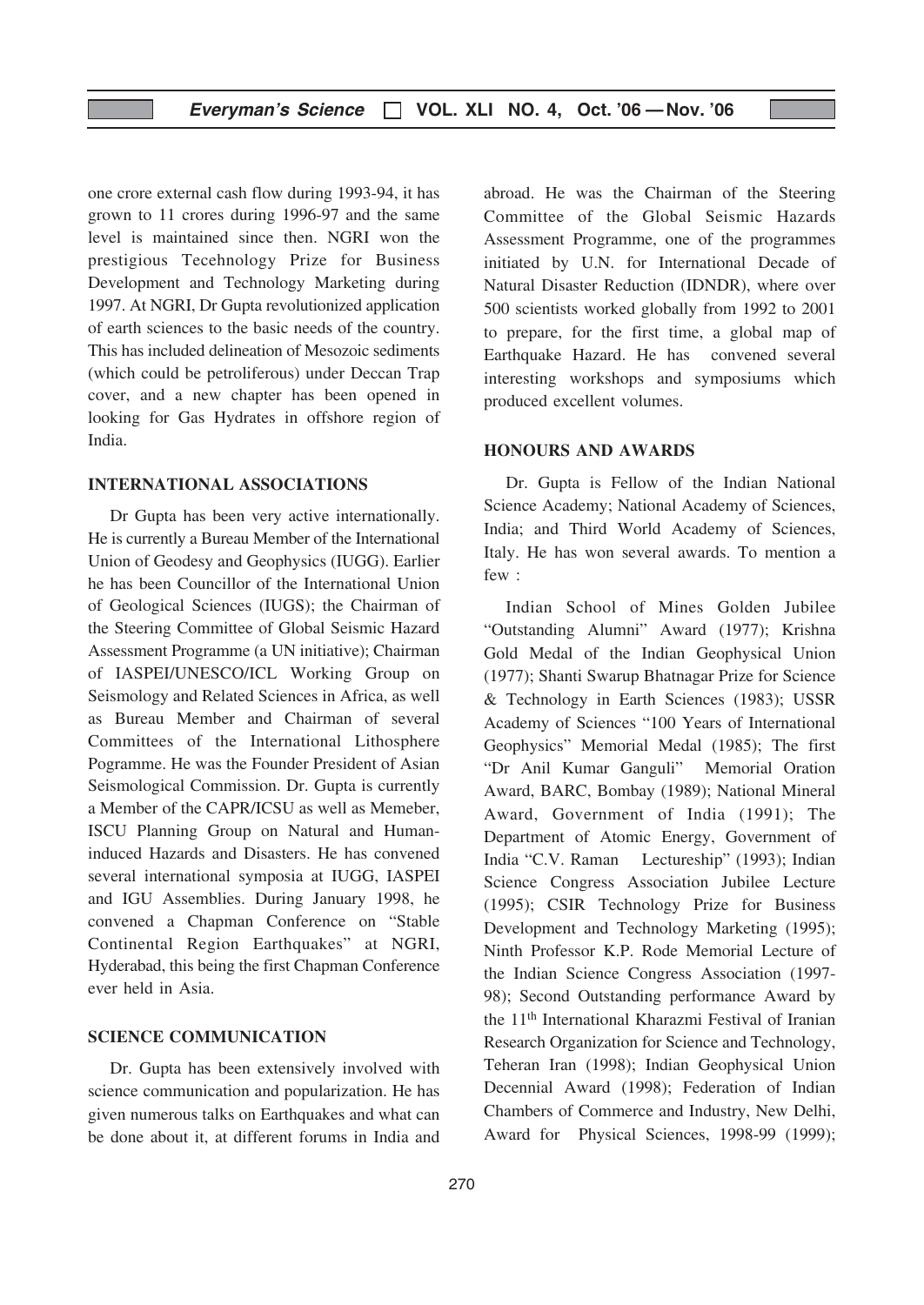IGU Millennium Award (1999); Indian Society of Applied Geochemists Millennium Award (2000); Vikram Sarabhai Memorial Lecture, Department of Space (2001); First Dr. H.N. Siddiquie Memorial Lecture, Indian Geophysical Union (2001); 22nd G.P. Chatterjee Memorial Award, Indian Science Congress Association (2002); Jawaharlal Nehru Visiting Fellowship 2003, Indian National Science Academy (2003); The  $4<sup>th</sup>$  Prof. C. Karunakaran Endowment Lecture (2003); Bruun Memorial Lecture,  $22<sup>nd</sup>$  session of the Assembly of International Oceanographic Commission, Paris (2003); National Mineral Award for Excellence-2002 (2003); Prof. K. Naha Memorial Medal (2004) of INSA (2004); Sir Alladi Krishnaswamy Aiyer Endowment Lecture 2004 (2004); Prof. J.B. Auden Memorial Lecture 2005 (2005); Prof. M. Kurup Memorial Lecture 2005 (2005); Prof. Y. Nayudamma Memorial Lecture 2005 (2005); 'Padma Shri', Government of India (2006)



DR. M. S. SACHDEV President Section of Agriculture and Forestry Sciences

Dr. M. S. Sachdev born on June 6, 1949 in Chakrata (Himalayas), Dehradun, obtained his Master's degree in Chemistry from the Meerut University in 1970. He obtained the Ph. D. drgee from the Post Graduate School, Indian Agricultural Research Institute, New Delhi in Soil Science and Agricultural Chemistry in 1989. Dr. Sachdev has

specialized in the use of isotopes in soil, fertilizer, plant and water research and has more than 35 years of experience in the use of isotopes in fertilizer use efficiency research with special reference to nitrogen use efficiency and balance in soil plant system including the pollution potential of fertilizer use. He was awarded the Professional Chair of National Fellow of ICAR in 1995 and continued in this position for two terms till 2005. Currently Dr. Sachdev is Principal Scientist. He was awarded the International Atomic Energy Agency Fellowship in 1974 to work at the Institute of Soil Biochemistry in Braunschweig, Germany in the area of Soil Organic Matter research.

Dr. Sachdev's work in soil fertility, fertilizer and water use research has been recognized nationally and internationally and has received many prestigious awards including, Dhiru Morarji Memorial Award (Fertiliser Association of India), FAI Silver Jubilee Award of Excellence ; FAI Silver Jubilee Award 1989; Jawaharlal Nehru Award (ICAR 1990); Shri Ram Award Second Prize 1990-91 given by FAI ; National Fellow Award of the ICAR (1995) ; Potash & Phosphate Institute of Canada\_Fertiliser Association of India (PPIC–FAI) Award-2000. Dr. Sachdev is the Fellow of the Indian Society for Nuclear Techniques in Agriculture and Biology (FNAS) and Fellow (FNAAS) of the National Academy of Agricultural Sciences. He has worked and provided research guidance as Expert of the International Atomic Energy Agency in the area of N-15 and other isotope techniques in soil-plant-water relationship research in Zimbabwe (1993 and 1995), Srilanka (1994), Uganda (1996), Bangladesh (1997 and 2001) and Mongolia (2003). Also, he has trained several research workers in isotope techniques as IAEA Fellows from Indonesia, Mauritius, Philippines, Sudan and Bangladesh. He has participated in several Research Coordination Programmes of the FAO/IAEA held in Vienna (1994), Cimmyt, Mexico (1996), Vienna (1997,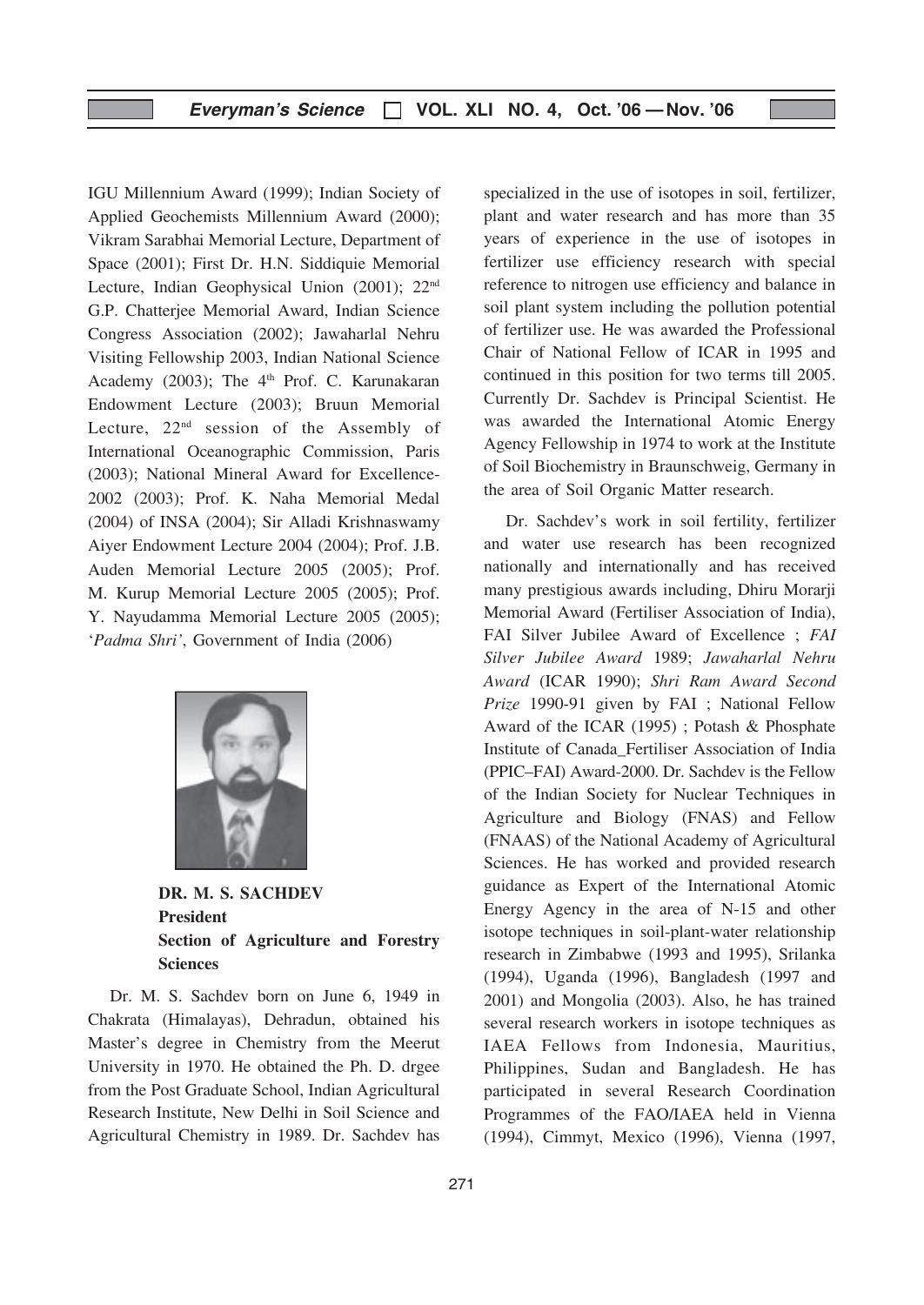# Everyman's Science  $\Box$  VOL. XLI NO. 4, Oct. '06 - Nov. '06

1998), Izmir, Turkey (1999), Tunis, Tunisia (2000), Vienna (2001), Vienna (2002), China (2003) and Greece (2003). Dr. Sachdev was also invited to work as Soil Scientist at the Agriculture and Biotechnology Laboratories of the International Atomic Energy Agency at Seibersdorf, Vienna, Austria from March to September, 2002.

The focus of his research has been judicious and optimal use of fertilizer in cropping systems for increasing fertilizer nitrogen use efficiency and in assessing the pollution potential of agricultural nitrogen residues using 15N stable isotope techniques. He has been teaching and guiding students at the Post Graduate level at IARI since 1991 and conducting training programmes in isotope and ratiation techniques since 1976. He has more than 140 publications in the form of research papers in international and national journals, books/ bulletins, seminar/symposia/conference proceedings, popular articles, technical reports and training manuals.

Dr. Sachdev has been associated with a number of Professional Societies in his area of research, Treasurer : Indian Society for Nuclear Techniques in Agriculture and Biology for four terms from 1980 to 1988 ; Secretary : Delhi Chapter of the Indian Society of Soil Science in 1990 ; Secretary : Indian Society for Nuclear Techniques in Agriculture and Biology since 1989 ; Vice-President : Delhi Chapter of the Indian Society of Soil Science, for the terms 1994 to 1996 and 2001 to 2005. Dr. Sachdev has also served as the Recorder of the Agricultural Sciences Section of the Indian Science Congress Association for the 86th (Chennai) and 87th (Pune) sessions (1999 & 2000), Member : Sectional Committee of Agricultural Sciences Section and Local Secretary of the Chemistry Section of ISCA 2001, 88th Session held at IARI, New Delhi.



PROF. U. C. GOSWAMI President Section of Animal, Veterinary and Fishery Sciences

Professor Umesh C. Goswami, Department of Zoology, Gauhati University, born in 1950 passed his M. Sc. in Zoology with a gold medal in 1972 and later obtained his Ph.D. from Gauhati University in 1979. He worked on Vitamin A and Carotenoids under the guidance of Professor A. B. Barua, Biochemistry and Biophysics, Department of Iowa State University USA. Professor Goswami started his teaching career in the Post Graduate Department of Zoology, Cotton College and later joined as lecturer in Gauhati University in 1977. After that he became Reader in 1985 in the same department and then permanent Professor in 1993. He also became the Head of the Department of Zoology for 1999-2002 and during that period the Department was elevated into a UGC's-SAP and DST-FIST sponsored department along with establishment of Three (3) Centres namely Aquaculture and Aquatic resources Management Centre, Biodiversity and Bioinformatics.

Professor Goswami has been working in the field of Vitamin–A and Carotenoids since 1974 along with fish biology and fishery science. He has conducted several research projects sponsored by UGC, DST, DAE, ICAR, World Bank, Schedule Castes and Schedule Tribes Dept. of the Govt. of Asom till date. He has produced 20 Ph.D. students and has published more than 70 research papers in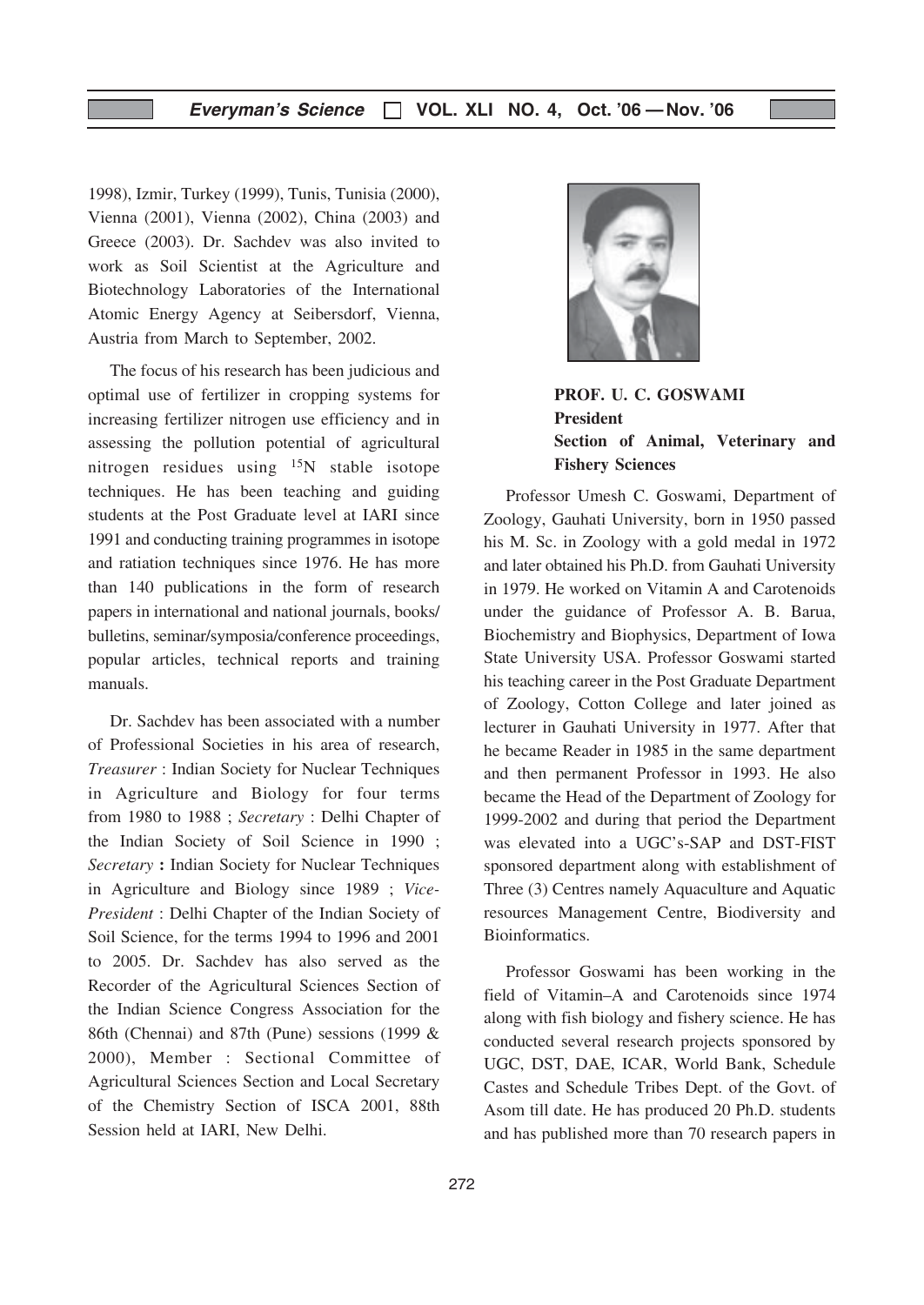journals of national and international repute, and has attended several national and international seminars in India and abroad.

Some of his significant contributions are his studies on the biosynthesis of Vitamin A in freshwater fish and the distribution of retinoids molecules in freshwater piscian diversity and the biopotency of several naturally occurring Vitamin  $A<sub>2</sub>$  compounds from freshwater fish liver oil and modulating carcinogen DNA adduct function and breeding of Clarias batrchus under the agroclimatic conditions of North East India.

Dr. Goswami pursued his Post Doctoral research (on fish physiology) in the Charles University Prague (1979), Indian Institute of Science (1980- 81), Michigan State University, USA, Michigan (1987-1988), Institute of Aquaculture Research, Norway (1993-1996). Besides these he has had several interactions during his visits to the laboratories of University of Leidem, The Netherlands, University of Tokyo, Japan, University of Sydney, Australia, AIT-Bangkok, University of Munich, Germany. Within India he had several collaborative research programme with Food Technology and Enzyme Engineering Division of BARC Carcinogenisis division of Tata Memorial Center, Mumbai and Central Institute of Fishery Education (Deemed University). He is a life member of several societies of India and abroad.

Professor Goswami has received several honours/ awards in recognition of his meritorious research works, some of which are : (i) Recipient of B. C. Guha Memorial Award, 2006, Awarded by Indian Science Congress. (ii) Admitted Fellow of Indian Academy of Environmental Sciences Gold Medal, 2003. (iii) Recipient of Indian Academy of Environmental Sciences Gold Medal, 2003 (iv) Admitted Fellow of Zoological Society of India, FZSI 2003 (v) Admitted fellow of Academy of Sciences for Animal Welfare. FASc. (AW) 2003. (vi) Elected President of Zoological Society of Assam since 2002, and continuing the same till date. (vii) Recipient of Paul Haris fellow from Rotary International, 2002. (viii) 20th century Gold Medal as Contemporary Indian Zoology for Outstanding Achievements in Zoology and Aquaculture Nutrition in particular. Zoological Society of India, 2001. (ix) Recipient of Senior Visiting Fellowship/Grant from the Norwegian Research Council, AKVAFORSK-Award, 1993. (x) Recipient of Dr. Biraj Mohan Das Memorial Award for Life Sciences, 1991. (xi) Admitted fellow of Nature Conservators, India, FNC, 2003. (xii) Admitted Fellow of Zoological Society of India (Calcutta), FZS. 1989. (xiii) Recipient of Academic Gold Medal, 1972 from Gauhati University.

Professor Goswami has been actively engaged in the Curriculum Development programme of Zoology of UGC (2001-2002) and at present he is the PAC member of DST, Govt. of India (animal science) for three years. He is also a national Member Co-ordinator of NAAC.

Prof. Goswami has taken the leadership in (i) establishing 100 eco-clubs in High & Higher Secondary School of Lower Assam under the sponsorship of Ministry of Environment and Forest (MOEF), Govt of India : and (ii) in adopting a fishing community village where more than 100 fish farmers' families are practising fish farming in the Hajo-Satdala of Kamrup District of Lower Assam with the sponsorship of SBI, the project Grow More Fish-Fish For All. Professor Goswami is also a distinguished social worker. He was the President of Rotary Club of Guwahati South (R. I. district 3240) and is a recipient of the Paul Haris Fellow of Rotary International.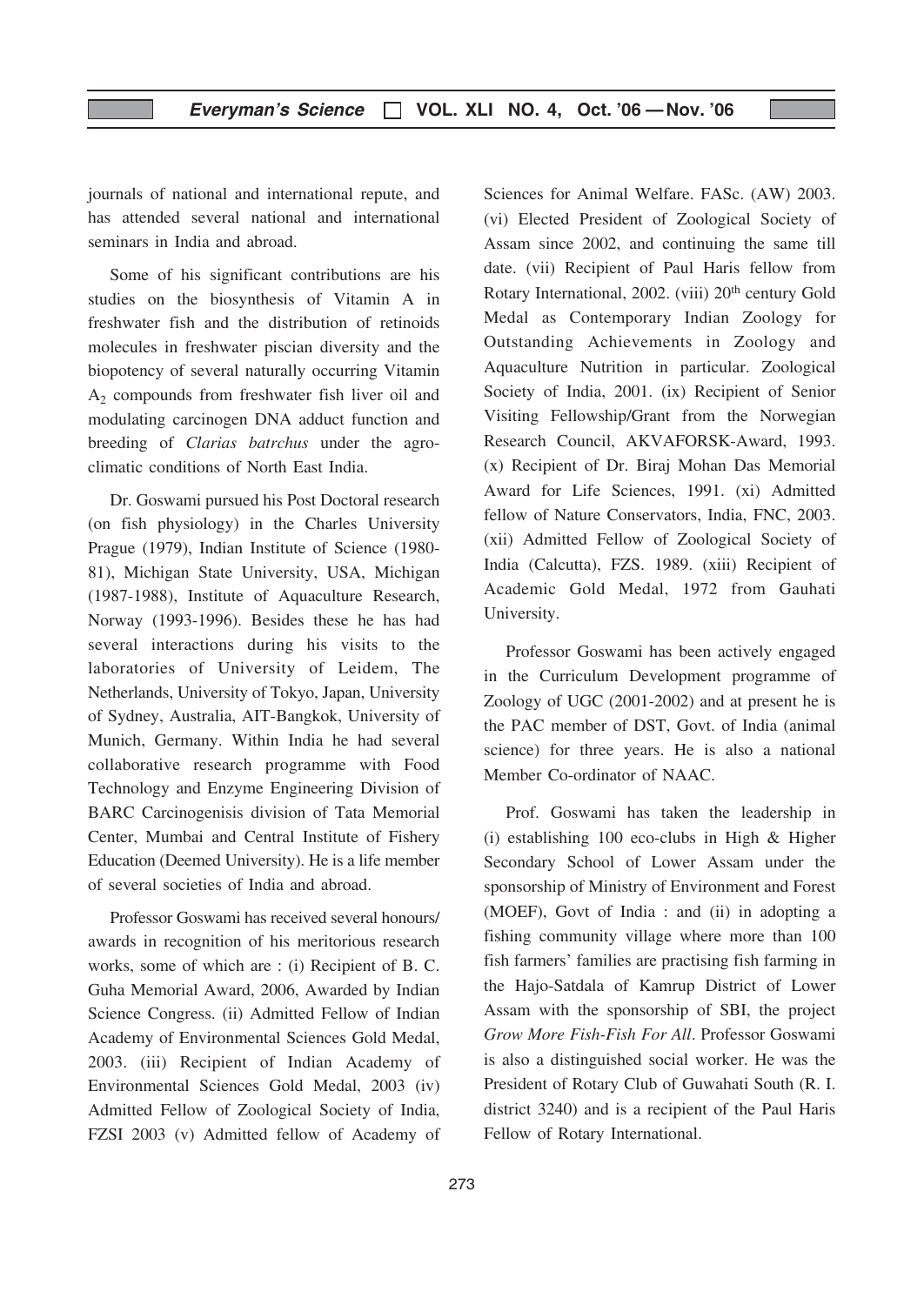

PROF. K. K. BASA President Section of Anthropological and Behavioural Sciences (including Archaeology and Psychology & Educational Sciences)

Professor Kishor K. Basa (1958) did M. A. in History (Specializing in Ancient Indian History & Archaeology) from Delhi University, Delhi and M. A. in Anthropology from Utkal University, Bhubaneswar. Recipient of two gold medals–the Surajmal Saha Memorial Gold Medal for Securing the First position in the whole of Orissa in H. S. C. exam. (1973) and Professor Ghanshyam Das Memorial Gold Medal for standing First in B. A. History (Hons.) exam (1977) from Utkal University. He completed his Ph. D. from University of London in 1991 on a theme related to early trade between India and Southeast Asia. He was a Commonwealth Post-Doctoral Fellow in the University of Cambridge during 1999-2000 where he embarked a study on Social Theory and Indian Archaeology from a historigraphic point of view. He was nominated by the UGC for the Indo-French Cultural Exchange Programme in Paris in 1997 and was a Visiting Associate of the UGC at Deccan College, Pune. He has edited two books– Archaeology of Orissa (2 vols.) and Understanding Heritage : Role of Museum. He has published extensively in the fields of Anthropology, Archaeology, and Museology. He was a Member of the Editorial Board for Papers from the Institute of Archaeology (London). South-Asian Anthropologist, and Orissa Historical Research Journal. At the moment, he is the founder Editor of Humankind, a journal of the Indira Gandhi Rashtriya Manav Sangrahalaya, Bhopal. He is the General Editor of a new series on Intangible Cultural Heritage of India. He had delivered the Platinum Jubilee Lecture for the Anthropological and Behavioral Sciences Section of the Indian Science Congress in Chandigarh (2004) on the theme 'Globalization and Cultural Heritage in the Third World'. Besides, he had delivered Prof. Adhir Chakravarti Memorial Lecture (Kolkata), Padmashri Parmananda Acharya Memorial Lecture and Dr. K. C. Panigrahi Memorial Lecture (North Orissa University) and Dharanidhar Memorial Lecture (Keonjhar, Orissa). Recently, he has been invited by the Asiatic Society, Kolkata to deliver the Panchanan Mitra Memorial Lecture (2006). He is also the President (elect.) for the Archaeology Section of the Indian History Congress. A Professor and Former Head of the Department of Anthropology, Utkal University, Bhubaneswar, Dr. Basa at the moment is on Deputation as the Director, Indira Gandhi Rashtriya Manav Sangrahalaya (National Museum of Mankind), Bhopal under Ministry of Tourism & Culture, Govt. of India.



PROF. A. K. SINGH President Section of Chemical Sciences

Prof. Anil Kumar Singh (b. 1952) received M. Sc. (1974) degrees from the University of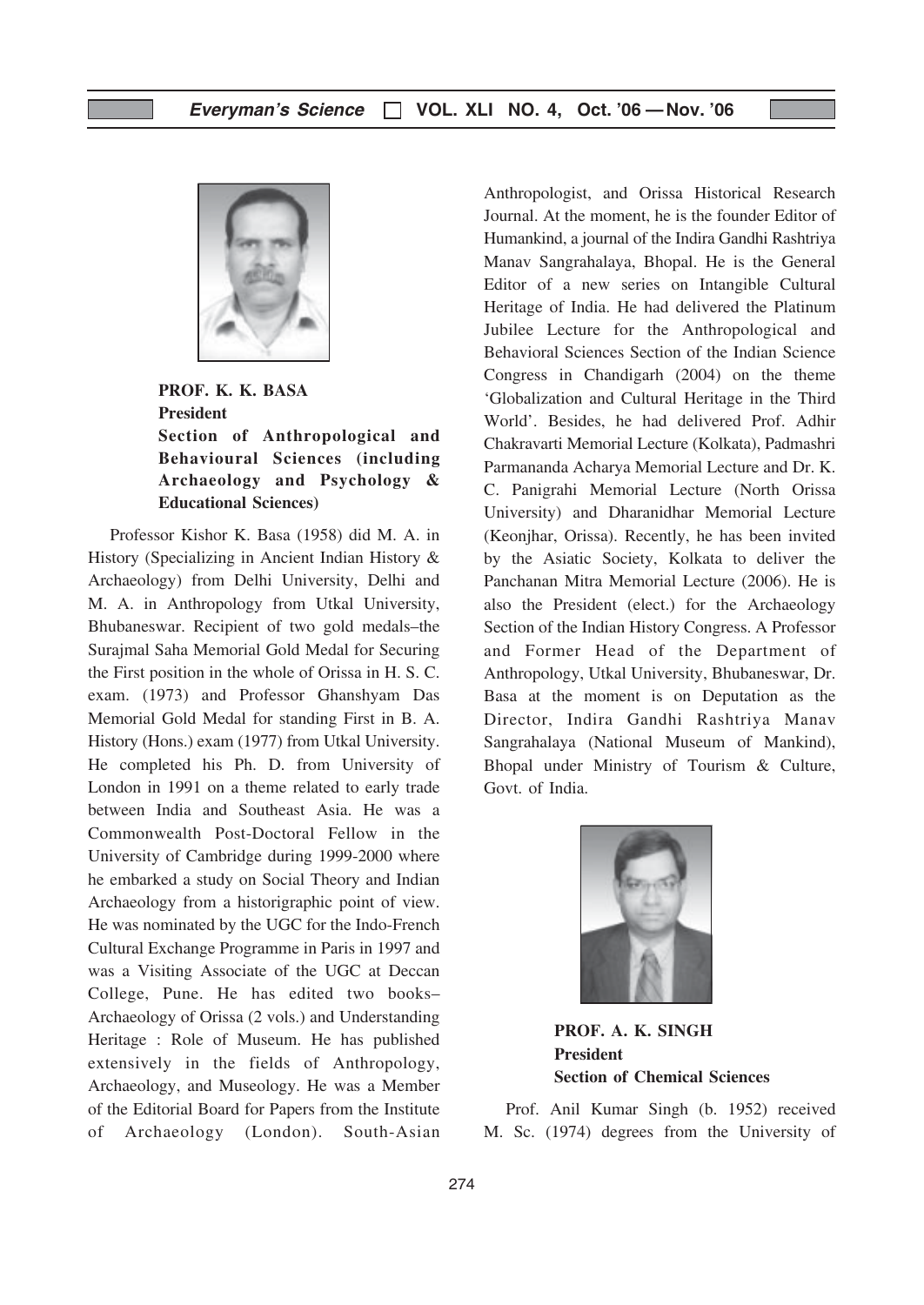Gorakhpur, and Ph. D. (1978) from the Indian Institute of Technology, Kanpur. Subsequently he went to the USA and did post-doctoral research at the Florida State University. Tallahassee (1978- 79), University of Hawaii, Honolulu, (1979-81) and the Columbia University in the city of New York (1981-82). In 1982, he briefly served as Lecturer in Chemistry at the University of Roorkee, before joining IIT Bombay in 1983 as Lecturer. There, he rose to the rank of Assistant Professor in 1984, Associate Professor in 1988, and full Professor of Chemistry in 1990. He spent a year in 1989 at the University of Montreal, Canada as a Visiting Scientist. He was appointed Head of the Department of Chemistry at IIT Bombay in 1993, which he served till 1996. During 1998 to 2000, he served as convener of the Post-Granduate Academic Performance Evaluation Committee of IIT Bombay. He has also served IIT Bombay as Chairman of the Joint Entrance Examination. In the year 2002, he briefly served as the Director of the Regional Research Laboratory (CSIR), Jorhat, Asom. Since 2005, he is also serving as the Dean of Academic Programmes of IIT Bombay. He is also on the Board of Directors of KOP Research Centre, Bangalore.

Research supervisor of numerous Masters and Ph D students, Prof. Singh has over 100 research papers in reputed journals and periodicals in the field of organic chemistry, bioorganic/biomolecular chemistry, physical chemistry, photochemistry and photobiology. His contributions in the area of photoactive retinal proteins are widely acclaimed. Some of his current research includes : photocontrol of structure and reactions/functions of proteins/ enzymes ; semi-synthetic photoreceptors based on bacteriorhodopsin ; synthesis of novel phototriggers for caging applications ; excited state nature of linear polyenes ; fluorescence probes ; radioprotective molecules based on vitamin A and E etc.

Besides being life member of many professional societies, he has been the Vice-President and President of the Indian Society of Radiation & Photochemical Sciences, and the Indian Chemical Society (Mumbai Branch). He has also been the Vice-President of the Indian Chemical Society (Kolkata), and the Indian Photobiology Society. He has been a Council Member of the Chemical Research Society of India. Prof. Singh is recipient of Prof. P. K. Bose Memorial Award of the Indian Chemical Society. In recognition of his scientific contributions, he has been elected Fellow of the Maharashtra Academy of Sciences, Fellow of the Indian Academy of Sciences, and Fellow of the National Academy of Sciences, India.

His expertise is widely recognized both nationally and internationally. Agencies like DST. CSIR, BRNS, UGC, Universities, national research laboratories etc. have been regularly making use of his expertise in various ways. He had been a Member of the Programme Advisory Committee, Basic Sciences Committee–1 of Board of Research in Nuclear Sciences. He is regular reviewer of research papers in many reputed journals in India and abroad. He is a Member of the Editorial Board of the Proceeding of the National Academy of Sciences (Physical Sciences).

Prof. Singh has given numerous lectures, at national and international forums. He has organized many conferences and symposia. He has served as Member of Advisory Committee of many national and international conferences. Recently, he has been invited to serve as Member of the International Scientific Advisory Board of the 14th International Congress on Photobiology, and also for the 3rd Asia and Oceania Conference on Photobiology, to be held in China.

Besides his research and teaching activities, Prof. Singh is also actively involved in initiating new teaching and research programmes in sciences and engineering at IIT Bombay, and also expanding the academic base and collaborations of IIT Bombay both in India as well as abroad.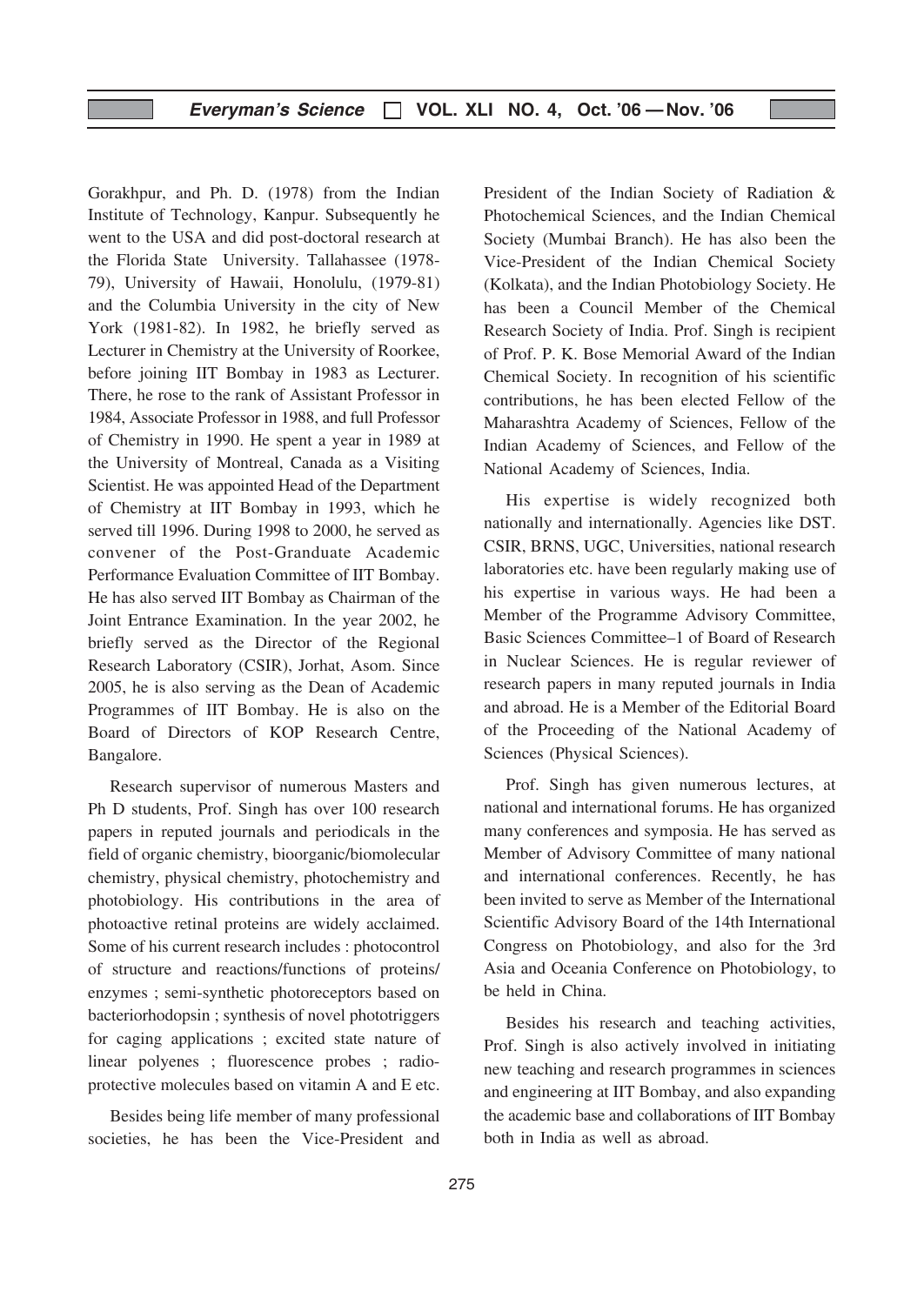

PROF. M. P. SINGH President Section of Earth System Sciences

Professor M. P. Singh born on 10th June 1945 did M. Sc. (1963) and received Ph. D. Degree in Geology from the University of Lucknow (1967). He started his career as a Lecturer (1968) and then became Reader (1984) and Professor (1994). As a student he maintained a balance between academics and sports and represented the State in Volleyball at National Championship (1965). Professor Singh held several administrative positions of the University of Lucknow. He served University as a Chief Proctor (1992–1995) and as a Pro Vice Chancellor (2002–2005).

His research interests cover Micropaleontology and Biostratigraphy. He has published more than 50 research papers in reputed journals and guided number of research students for the award of Ph. D. Degree. Besides being the member of several learned societies, currently, he is the Secretary of the Paleontological Society of India.

Professor Singh proved his orgnizational potentials by successfully organizing numerous National and International Seminars and Workshops. He was the Organizing Secretary of the National Seminar on "Problems in Mesozoic and Lower Tertiary Paleontology, Sedimentation and Palaeoenvironment (1980), and the Convener of 13th Indian Colloquium in Micropaleontology and Stratigraphy (1989). He has successfully organized International Field Workshop on "Terminal

Protozoic and Lower Cambrian of India (1990) and Cretaceous Environmental Change in East and South Asia (1997).

Professor Singh was invited to attend an International Field Meeting held under IGCP 350 at Bangkok, Thailand (1998). He was Local Secretary of 89th Indian Science Congress held at Lucknow (2002). He had delivered the Platinum Jubilee Lecture in the section of Earth System Sciences at 92nd session of Indian Science Congress held at Ahmedabad (2004). At present Prof. Singh is the Head of the DST-FIST Sponsored Department of Geology, Lucknow University and Coordinator of FIST (DST) and DSA Phase III (UGC) programmes.



MR. S. K. MITRA President Section of Engineering Sciences

Born in Delhi on 17th November 1938 Mr. S. K. Mitra had Schooling and eduation in Calcutta. Passed L. E. E. from Jadavpur Polytechnic, Calcutta in 1959 and thereafter studied engineering in Jadavpur University in Electrical engineering and leading to B. E. E. in 1965, worked as an apprentice in Lamp manufacturing company for 1 year and thereafter worked in C.P.W.D. (govt. of India) for six and half years in the post of Section Officer and promoted to the post of Assistant Engineer before resigning. For the last about 40 years he is associated in health industry in capacity of Chief Engineer for maintenance of Equipments, Design and construction of hospitals e.g. Multi speciality, Cardiac speciality and Eye hospital and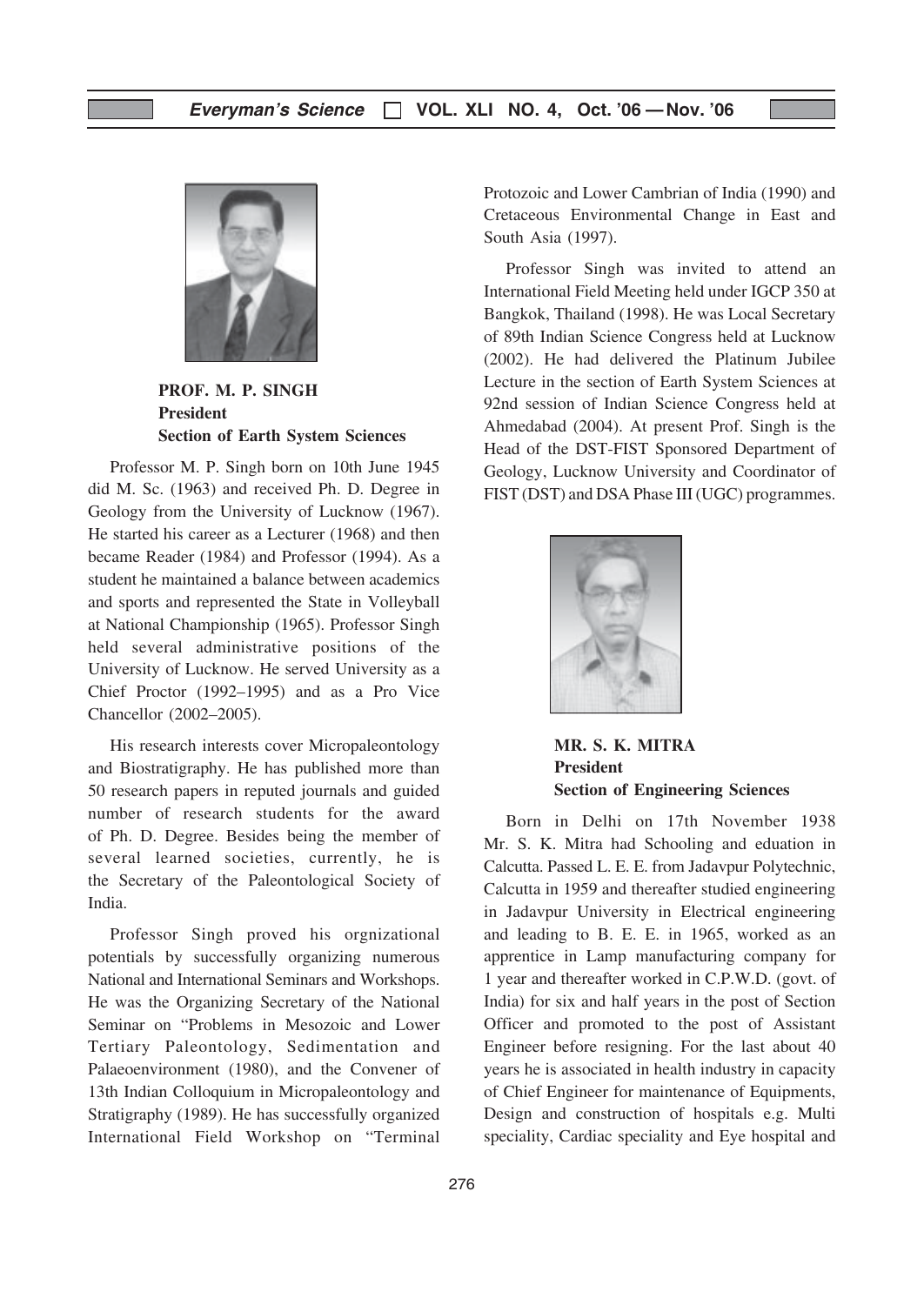clinics etc. He is also member of several sports & cultural organizations.



DR. P. C. PANDEY President Section of Environmental Sciences

Dr. Prem Chand Pandey born on 10 August 1945 did his M. Sc and Ph. D in Physics from Allahabad University. He joined Central Water and Power Research Institution, Pune, as Research Officer in 1973 and was involved in hydraulic Instrumentation. In 1977, he joined Space Application Centre, Ahmedabad and initiated the application of satellite-borne data in ocean and atmospheric research. He also worked at NASA's Jet Propulsion Laboratory first during the period 1980–83 and later on during the period 1987–89 on two very important missions of NASA, SEASAT– dedicated to oceanographic research and upper atmospheric research satellites.

In 1997, Dr. Pandey joined the Department of Ocean Development as an Advisor and took over as the Director of the National Centre for Antarctic and Ocean Research at Goa and directed the Indian Antarctic programme till 2005. Dr. Pandey is internationally recognised scientist in the field of satellite oceanography, atmospheric and polar-Science. Currently, Dr. Pandey is working as visiting professor at Centre for Oceans, Rivers, Atmosphere and Land Sciences (CORAL), IIT Kharagur and leading a group of young scientists towards realising the goals of CORAL.

Dr. Pandey, has done pioneering and path

breaking contributions in the applications of space borne technology for the study of earth's Oceans, Atmosphere and cryosphere. Satellite measurements of various geophysical parameters with sensors operating in various regions of electromagnetic spectrum are a rapidly evolving area of scientific research and are cheer in terms of providing inputs to numerical models of the earth system and improve our knowledge of the various processes for better prognosis and simulations.

The research contributions of Dr. P. C. Pandey have been well recongized both in India and abroad. In addition to the reference of his work in reputed journals, some of the advanced level texts and reference books, by leaders in their respective fields, have extensively referred the research contributions of Dr. Pandey. Dr. Pandey has more than three hundred research citations and written/ edited six books. Dr. Pandey has been invited by all the three leading academies in the country to write review articles, a testimony of his expertise and scholarly achievements. He has more than hundred publications in national and international journals.

Dr. Pandey has been honored with Shanti Swarup Bhatnagar Award in Oceanic and Atmospheric Sciences, in 1989, the first recipient of this award in the country, Hari Om Ashram Perit Dr. Vikram Sarabhai Award and Gold medal in the field of Atmospheric Sciences and Hydrology, in 1987 (first recipient in ISRO) and NASA's certificate of recognition and cash award in 1985. Recently Dr. Pandey has also been awarded "Vigyan Ratna Samman Award" from Council of Science & Technology, UP Government. Dr. Pandey has been honoured with Fellowship of the Indian Academy of Sciences, The National Academy of Sciences, Indian Geophysical Union, India Meteorological Society and Indian Society of Remote Sensing. He had been Vice President of India Meteorological Society and Chairman of the Indian Society of Remote Sensing, Ahmedabad Chapter. Dr. Pandey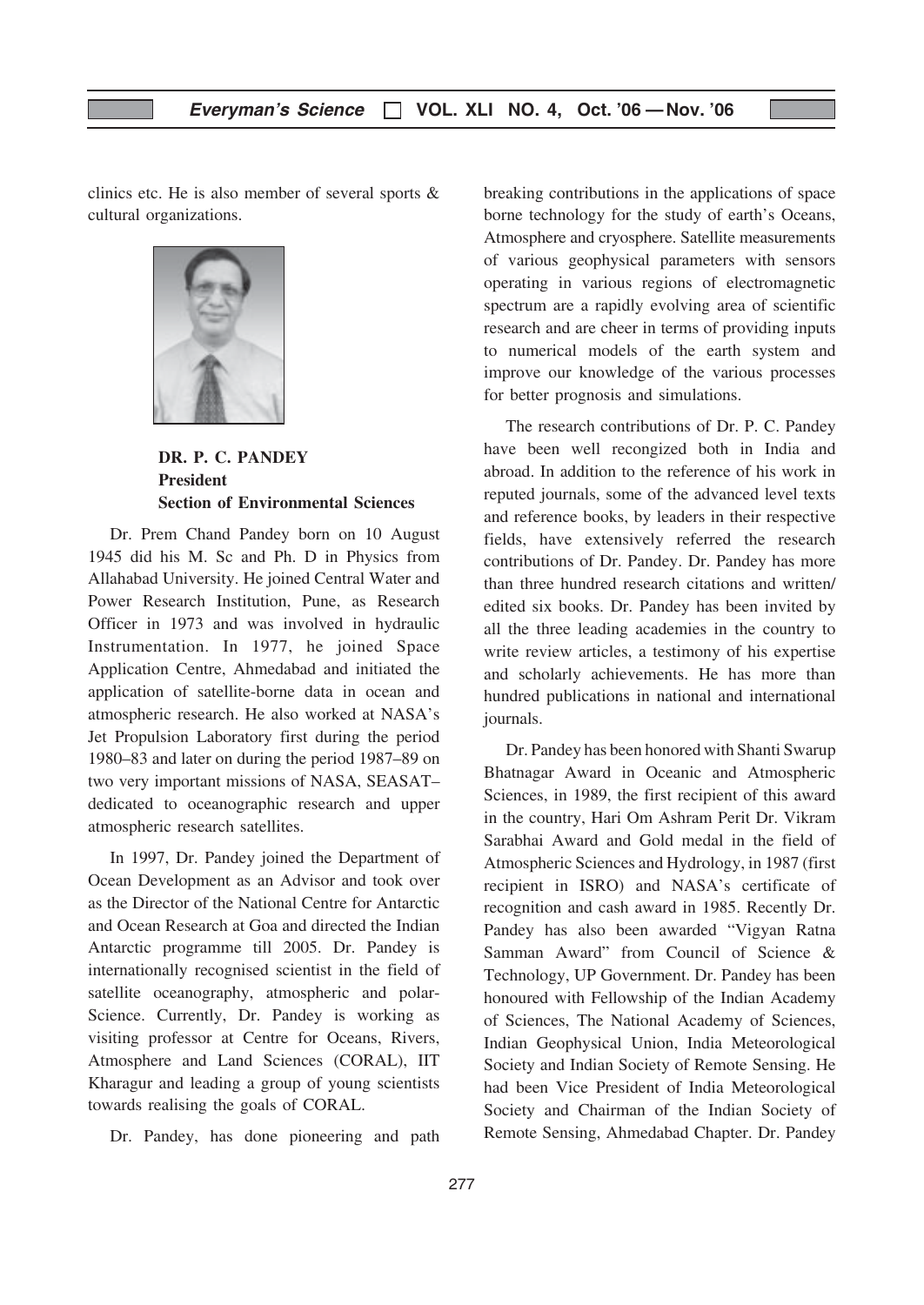has twice been offered the Senior Resident Research Associate-ship of National Aeronautics and Space Administration, USA based on global competition, to work at Jet Propulsion Laboratory/Caltech, on two very prestigious space missions of NASA–SEASAT and UARS, for oceanography and upper atmospheric research. In India, Dr. Pandey initiated the satellite borne passive microwave radiometry research right from the launch of BHASKARA and also initiated various algorithm development activities providing a sound basis for further satellite–related research using various regions of the electromagnetic spectrum.



PROF. M. S. P. BABU President Section of Information and Communication Sciences & Technology (including Computer Sciences)

Prof. Maddali Surendra Prasad Babu born on 1956 obtained his MPhil and PhD degrees in applied Mathematics from Andhra University. Prof Babu has put up 27 years of teaching and research experience and presently he is working as a professor in the Deparment of Computer Science and Systems Engineering of Andhra University College of Engineering. He has contributed about 30 papers in journals as well as National and International Conferences / seminars.

Prof. Babu received the ISCA young scientist award at the 73rd Indian Science Congress in 1986. Prof. Babu visited several universities and colleges all over the country as a member of inspection committees/selection committees of Universities.

State Governments and AICTE. Prof. M. S. Prasad Babu is very active in motivating the students to achieve their goals. He and his students developed several Software Packages in Andhra University such as Hostel Information System, CDC Information System, Department Information System, AU Health Center Information and Administration System etc. as a part of Andhra University Campus Networking System. He has developed Andhra University Website : www.andhrauniversity.info.

Collaborating with Acharya N. G. Ranga Agricultural University, Hyderabad, Prof. Babu developed a website for famers www.indiakisan.net and launched in the internet very recently. He developed several Export Advisory Systems in the area of Agricultural science. He is guiding several students for their Ph. D./M. Tech/M. Sc./MCA/B. Tech project works/dissertations in the areas of Neural Networks. Al & Expert systems and Web Technologies. Prof Babu is also a social worker. He was the founder of Sri Vasavi Vijnana Mandali in 1984 and started the Vasvi colleges in 1988, in Visakhapatnam. He served as honarary Secretary and Vice chairman to Sri Vasavi Vijnana Mandali between 1984 and 1992.



PROF. R. C. AGRAWAL President Section of Materials Science

Prof. R. C. Agrawal born on 1951 obtained his M. Sc. (Physics) in 1974 and Ph. D. in the field of Solid State Ionic Materials in 1980 from Pt.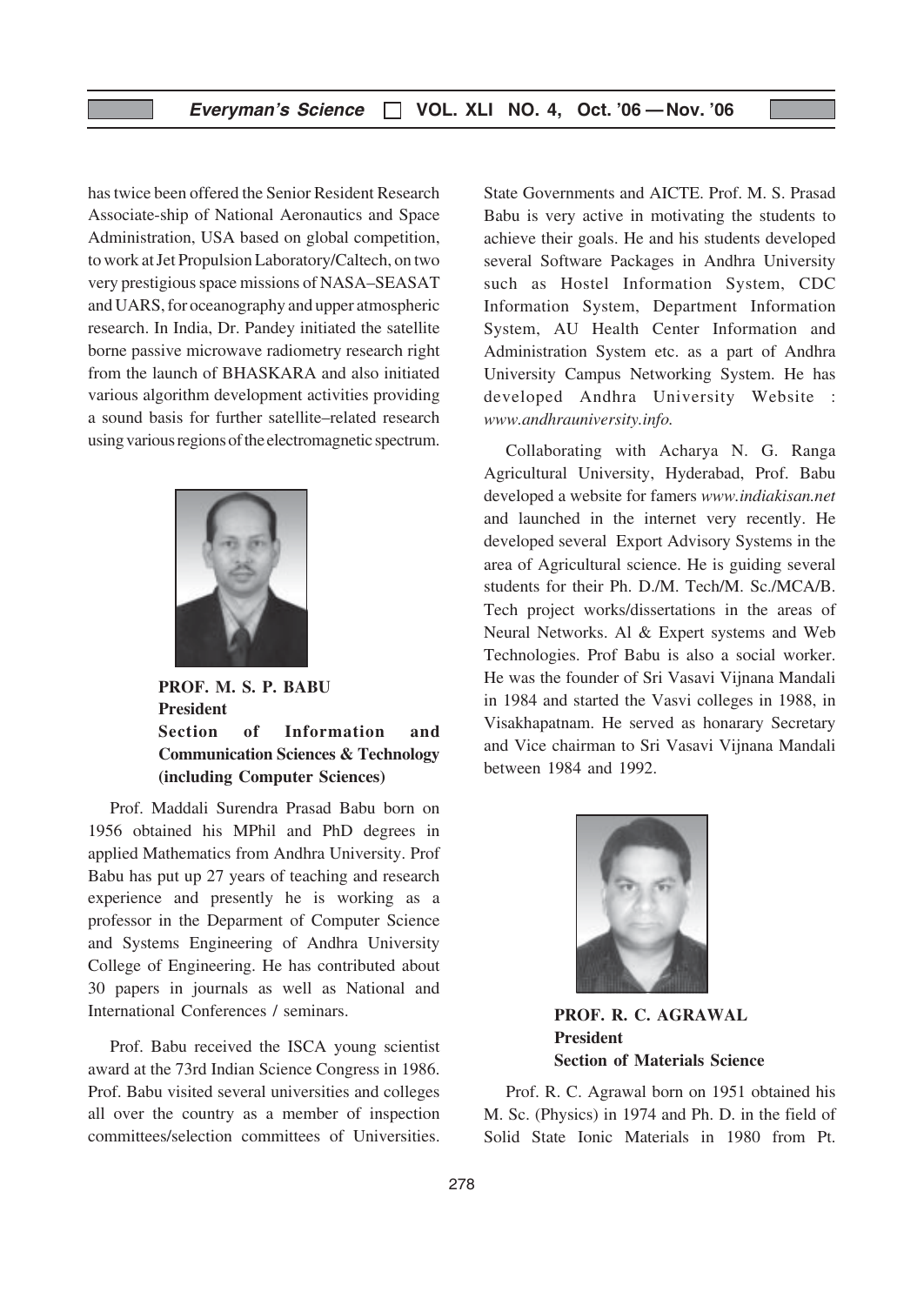Ravishankar Shukla, University, Raipur. He joined School of Studies in Physics, Pt. Ravishankar Shukla University, Raipur as Lecturer in 1988 and appointed Professor in 2003. Before joining the present department, he worked as Post Doctoral Fellow (PDF) during 1979–81 in Physics Department, BHU, Varanasi and as faculty member during 1982– 1987 in Physics Department, Al-Fateh University, Tripoli, Libya. He established Solid State Ionics Research Laboratory at the present department  $\sim$ 1991–92 and successfully completed several major/ minor research projects sponsored by Government funding agencies. His major research interests include fast Ag+ ion conducting solids in glass/ amorphous phase and 2-phase composite electrolyte systems, using an alternate host, discovered by him and his co-workers, in place of the conventional host salt AgI. He has recently extended the activity in the field of nano-composite polymeric electrolyte materials. Prof. Agrawal is known to solid state community of India as well as abroad. Five students have completed their doctoral work and four are working under his supervision. He has published over 70 papers (including review articles) in various National/International journals and presented more than 40 papers at various National/International conferences.



PROF. J. C. MISRA President Section of Mathematical Sciences (including Statistics)

Dr. Jagadis Chandra Misra, Professor of the Department of Mathematics, Indian Institute of Technology Kharagpur, did his M. Sc. in Applied Mathematics from the University of Calcutta in the year 1966. He received his Ph. D. degree in Applied Mathematics from Jadavpur University in 1971 and the highly coveted D. Sc. degree in Applied Mathematics from the University of Calcutta in the year 1984. For the last 40 years he has been engaged in teaching and research at several distinguished institutions in India, Germany and North America. He has been the Chairman of the Department of Mathematics, IIT Kharagpur during the period 1998-2001. As a recipient of the prestigious Humboldt Fellowship he was at the University of Hannover during the period 1975-77 and 1982 where he carried out his research in the field of Biomechanics in collaboration with Prof. Oskar Mahrenhollz at the Institute of Mechanics, University of Hannover and Prof. Christoph Hartung from the Biomedical Engineering Division of the Medical University at Hannover. He has held the position of Visiting Professor at the University of Calgary, Canada, at the Indian Institute of Technology, Kanpur and the University of Bremen, Germany. In 1984 he received the prestigious Silver Jubilee Research Award from IIT Kharagpur, In 2004 Prof. Misra bagged the highly prestigious Raja Ram Mohan Roy Prize and Rashtriya Gaurav Award (National Glory).

Prof. Misra was elected Fellow of the National Academy of Sciences in 1987, the Institute of Mathematics and its Applications (UK) in 1988 and the Institute of Theoretical Physics in 1988. He was also elected a Fellow of the Royal Society of Medicine, London in 1989 in recognition of the significant impact of his research work in the field of Biomedical Engineering and a Fellow of the Indian National Academy of Engineering, New Delhi in appreciation of the impact of his researches on Engineering and Technology in 1999. He was elected a Member of the International Society of Biorheology New York, GAMM (Germany), Biomechanical Engineering Society (USA) and an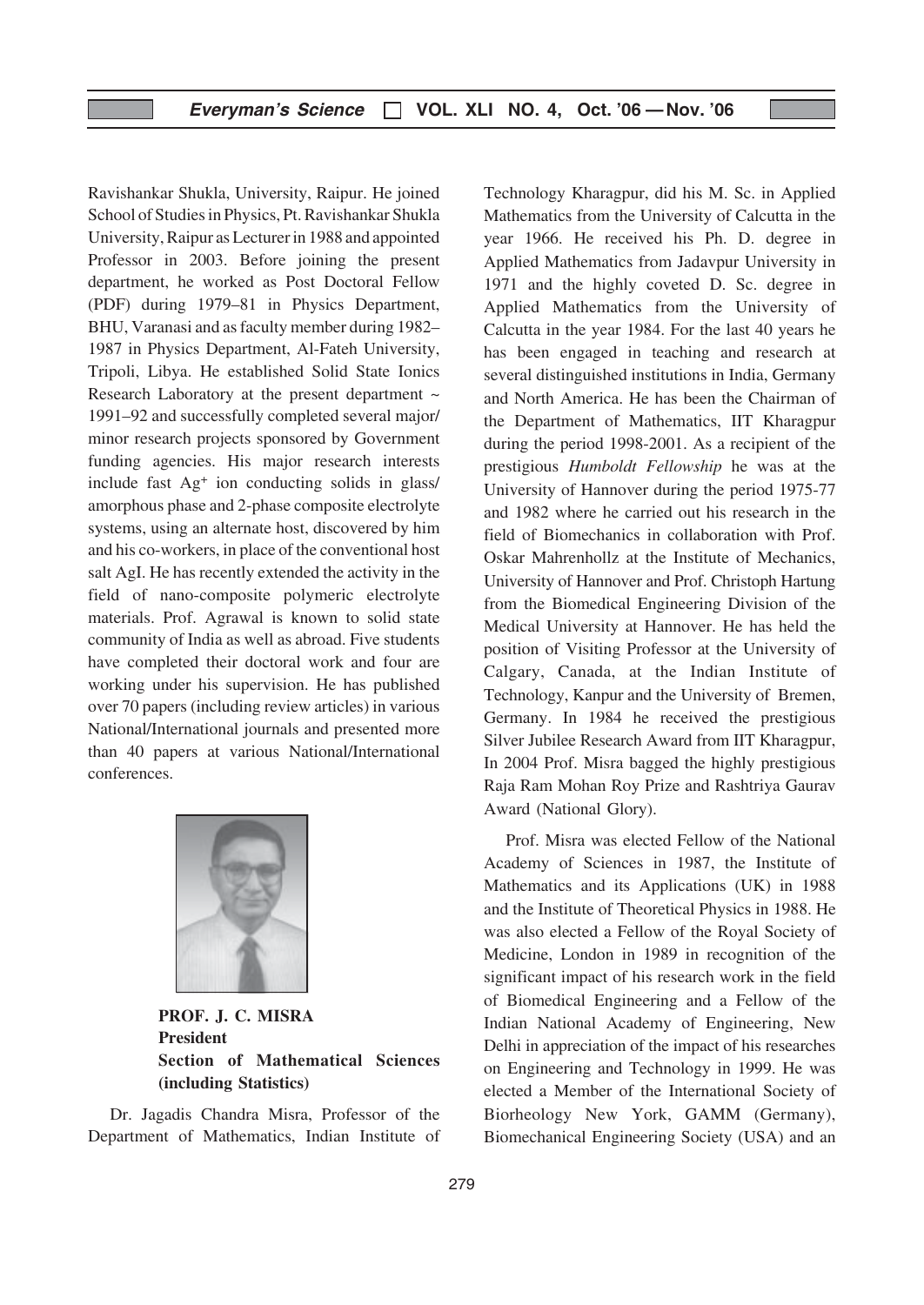Active Member of the New York Academy of **Sciences** 

Professor Misra published 12 advanced level Books, a monograph and over 150 research papers in international journals in the areas of Biomathematics, Biomechanics, Mathematical Modelling and Theoretical Solid and Fluid Mechanics. His research results have appeared in highly prestigious journals. His publications have been well cited in scientific literatures and referred to in several textbooks. He has made pioneering research on mathematical modelling in each of the areas of Cardiovascular Mechanics, Mechanics of Brain Injury, Mechanics of Fracture and Remodelling of Bones and Peristaltic Flows in Physiological Systems. His theoretical findings on the compressibility of vascular tissues is a major breakthrough in the study of arterial biomechanics and were subsequently verified experimentally by Prof. Y. C. Fung at the Bioengineering Laboratory of the University of California, San Diego. The model developed by him for the study of arterial stenosis bears the potential to provide an estimate of the variation of blood viscosity as the height of the stenosis increases. Misra's theoretical study on the mechanics of cerebral concussion caused due to rotational acceleration of the head has opened up new vistas in neurological research and neurosurgery. On the basis of the study he could make some valuable predictions regarding the threshold of cerebral concussion for humans, in terms of angular acceleration. He was the first to account for the effect of material damping of osseous tissues on bone remodelling induced due to the surgical procedure of intra-medullary nailing. Misra's study on the effect of a magnetic field on the flow of a second-grade electrically conducting fluid serves as a very important step towards the perception of MHD flow of blood in atherosclerotic vessels. It throws sufficient light on the quantitative features of blood flow in constricted arteries.

Prof. Misra has been a Member of Expert Committees of the National Science Foundation of USA, Imperial Press of UK, World scientific of Singapore. CSIR New Delhi, Indira Gandhi National Open University, New Delhi as and Indian Statistical Institute, Calcutta. Professor Misra is an Associate Editor of the International Journal of Innovative Computing, Information and Control (Japan) and a Member of the Editorial Board of the International Journal of Scientific Computing.

He has delivered invited lectures in different Universities throughout the world. Professor Misra delivered the prestigious Bhatnagar Memorial Lecture in 2001 and the Indian Science Congress Platinum Jubilee Lecture in Mathematical Sciences in 2005. Prof. Misra built up an active school of research at IIT Kharagpur and guided 25 research scholars towards their Ph. D. degrees.



DR. A. ROY CHOWDHURY President Section of Medical Sciences (including Physiology)

Dr. A. Roy Chowdhury born in 1948 did his Master degree in Physiology in the year 1969 from the University of Calcutta. He joined as UGC Research Fellow in the Physiology Department, Presidency College in the year 1969. He started his work on Comparative Reproductive Endocrinology under Late Prof. Achintya Kumar Mukherjee. He was awarded Ph. D. degree in the year 1978 from the University of Calcutta. He started his career as a Lecturer in Physiology, Vidyasagar College under University of Calcutta. Then in the year 1972 he joined in Central Drugs Laboratory, Ministry of Health & Family Welfare. Government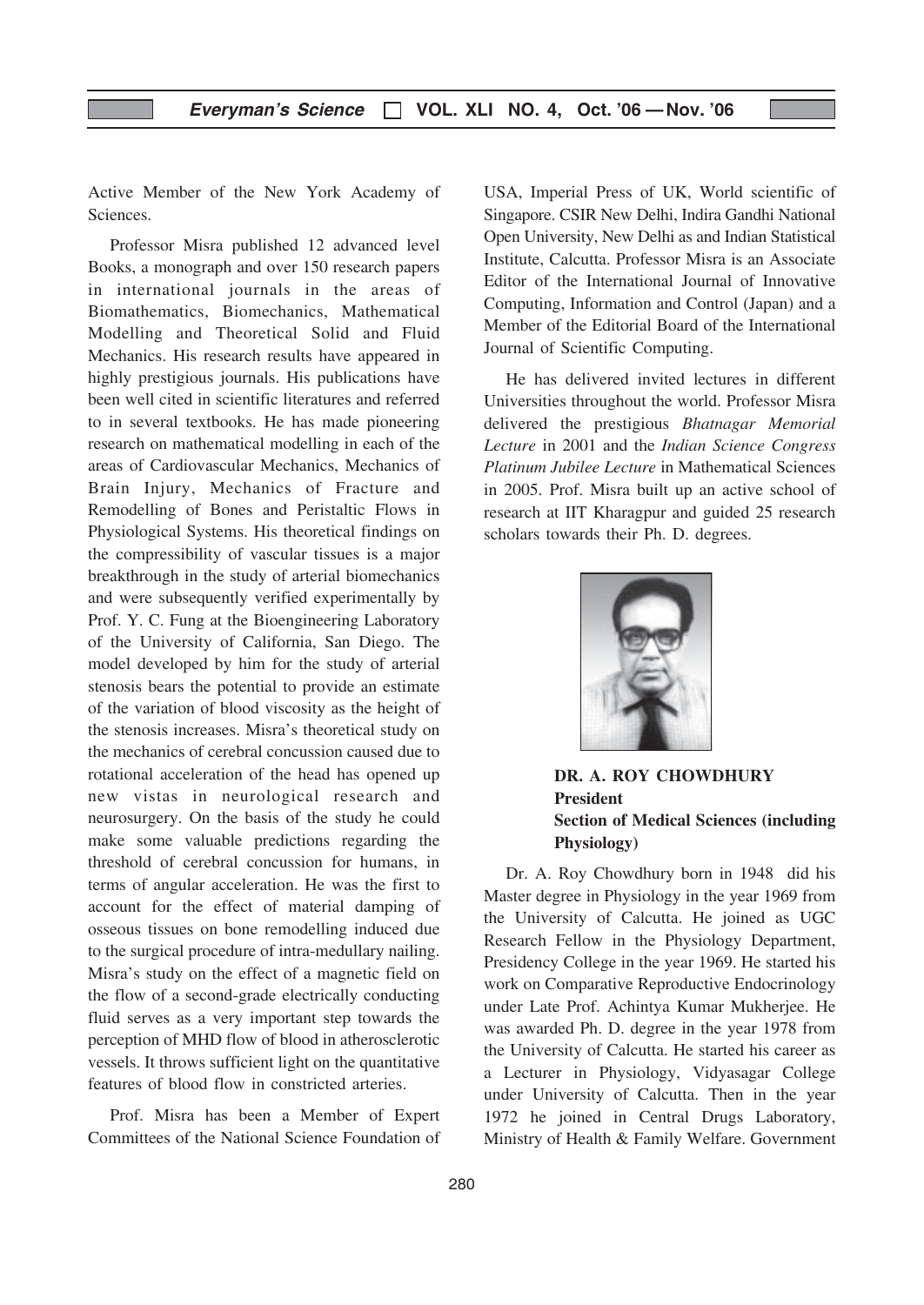of India, as Assistant Pharmacologist and developed a Toxicology Division there. In the year 1974 he joined as Junior Scientific Officer (JSO) in Defence Research Development Organization, Ministry of Defence, Government of India, Gwalior. He established a very sophisticated Toxicology laboratory in DRDO. Dr. Roy Chowdhury started the work on toxic effect of different chemicals on the male reproductive system. He is the pioneer worker in the field of reproductive toxicology in India. In the year 1981 he joined as Senior Research Officer at National Institute of Occupational Health (NIOH), Ahmedabad under Indian Council of Medical Research. At NIOH, Ahmedabad he started work on the effect of heavy metals on male reproductive system. In the year 1991 he shifted his research work as Assistant Director from NIOH, Ahmedabad to Regional Occupational Health Centre, Kolkata. Subsequently he was upgraded as Deputy Director in the year 1992. After his joining here he developed Industrial Toxicology division. In the year 1997 he took over the charge of Officer-in-Charge and became Deputy Director (Sr. Grade) in July, 1997.

Dr. Roy Chowdhury worked with many pioneer scientists both in India and abroad. He published more than 100 scientific papers in both national and international journals. He is visiting faculty of many universities in India like Gujarat University, Chennai University, Gwalior University and different universities of West Bengal. He is associated with different academic activities of University of Calcutta, Kalyani University and Vidyasagar University. He is a recognized Ph. D. guide of many universities. Till today about nine students have been awarded Ph. D. degree under his guidance. He published some chapters in books and review articles. He is a member of different committee in government and non-government agencies. He is the editor of many national and international journals. He is life member of many scientific societies both at national and international level. Dr. Roy Chowdhury is actively associated

with the International Commission on occupational Health, Sweden and occupying the position as a Member in the Scientific Committee of Reproductive Hazards at Workplace Environment. He is the Fellow of Royal Microscopical Society (FRMS) in 1986. He is also a Fellow of many other acadmic societies like Fellow of Society of Toxicology India. He received many awards from the different scientific societies for his contribution in the field of reproductive toxicology.

Dr. Roy Chowdhury visited several International institutes of the world like National Institute of Hygienic Science, Japan, Chulabhorn Research Institute, Thailand, Strasbourg Medical Centre, Toxicology Division and many others. From his student life, he is actively associated with Science Awareness and popularization programme in Environmental Health. He is associated with All India Radio. Calcutta and Doordarshan, Calcutta, in different scientific programmes. He also organized many national and international scientific programmes.



DR. R. H. DAS President Section of New Biology (including Biochemistry, Biophysics & Molecular Biology and Biotechnology)

Dr. R.H. Das was born on 25th March, 1948 and graduated with honours in chemistry from St. Xavier's College, Kolkata in 1969. He passed M. Sc. in biochemistry from Calcutta University securing the topmost postition in 1971 and obtained the Ph. D. degree in 1975 from the same university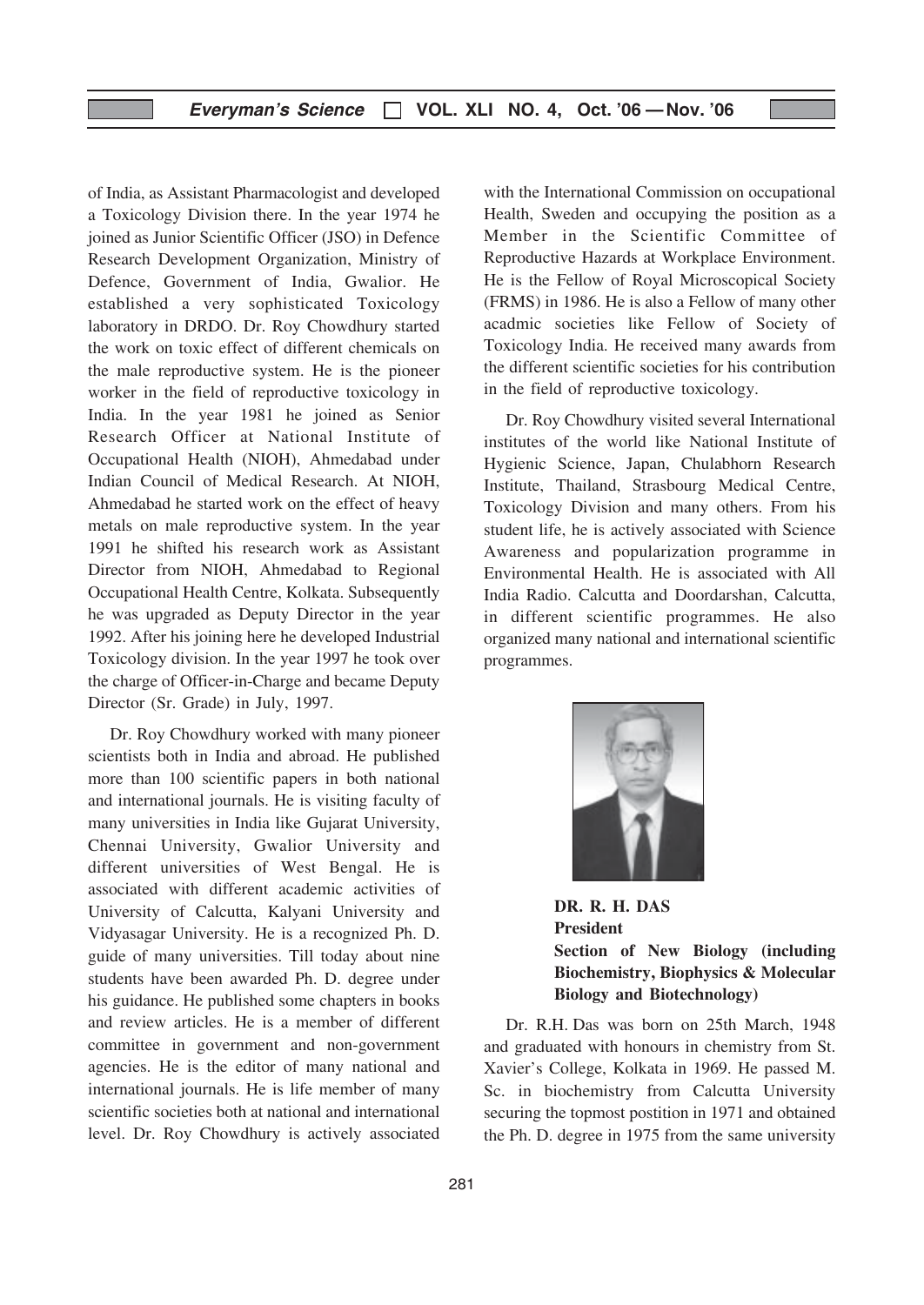by working in the Institute of Chemical Biology, Kolkata. Dr. Das is presently Deputy Director in Institute of Genomics and Integrative Biology (Delhi), a constituent laboratory of the Council of Scientific and Industrial Research. He joined this laboratory in 1983 after working as a Research Associate in the laboratories of Profs. Malcolm L. Gefter and Phillip A Sharp in Massachusetts Institute of Technology, USA.

Dr. Das is a molecular biologist pursuing application oriented basic research on returning to India. His major significant contributions in biological sciences are briefly, elucidation of the mechanism of DNA unwinding in replication fork movement, development of hyperactive baculovirus expression vectors, involvment of lectin in host-Rhizobium recognition process for nodulation, demonstration of cytokinin antagonist function of a plant lectin and establishment of functional relationship of the genes by post-transcriptional gene silencing.

Dr. Das is an active researcher, and till date he has supervised over a dozen of Ph. D. students. He has been serving as an expert in various government funded projects, recruitment and assessment committees. He is the life member of a number of Scientific Societies and acting as a reviewer of the manuscripts for several prestigious international and national journals.



DR. R. N. SINGH President Section of Physical Sciences

Dr. R. N. Singh was born in 1938. He obtained

his post-graduate degree in Physics in the year 1959 from B. H. U. He did his Ph. D. in 1963 from the same university working on the Infrared Spectroscopy, then a relatively new field. Dr. Singh served as a Lecturer in the department of Physics, B. H. U. from 1963 to 1966. He then joined Instruments Research & Development Establishment, Dehradun at a fairly senior position. Presently a U. G. C. Visiting Professor in Physics and formerly an Associate Director at Instruments Research & Development Establishment, Dehradun under the D. R. D. O. Ministry of Defence

At IRDE Dehradun, he has the distinction of pioneering R & D work in the field of infrared, lasers, thin films, holography and thermal imaging technology. In the field of Thermal Imaging, he has acquired a land mark achievement, by way of successfully developing a Thermal Imager for Target Acquisition System for the third generation, top attack, fire & forget Imaging IR guided antitank missile 'NAG'. The technologies evolved in this process have been extended to the design of more sophisticated systems for helicopter version 'NAG', Forward Looking Infrared (FLIR) Camera for Remotely Piloted Vehicle (RPV), Light Combat Air craft (LCA) and Main Battle Tank (MBT) "Arjun". During field trials of his thermal cameras, Dr. Singh has observed "MIRAGES" in infrared region for the first time which has been acknowledged by the scientific community all over. Dr. Singh has established a number of other advanced technologies like development of zinc sulphide infrared dome, development of diamond like hard carbon coatings, hundred elements compact miniaturized, discrete, low noise preamplifier, digital scan converters, infrared focal plane arrays (IR FPAs) with CCD processor etc in collaboration with DRDI, DMRL, NPL, HAL, SCL, ordnance factories and other DRDO laboratories.

Life time achievement awards have been showered on him by American Society for Photo-Grammetry & Remote sensing (1996), SPIE-the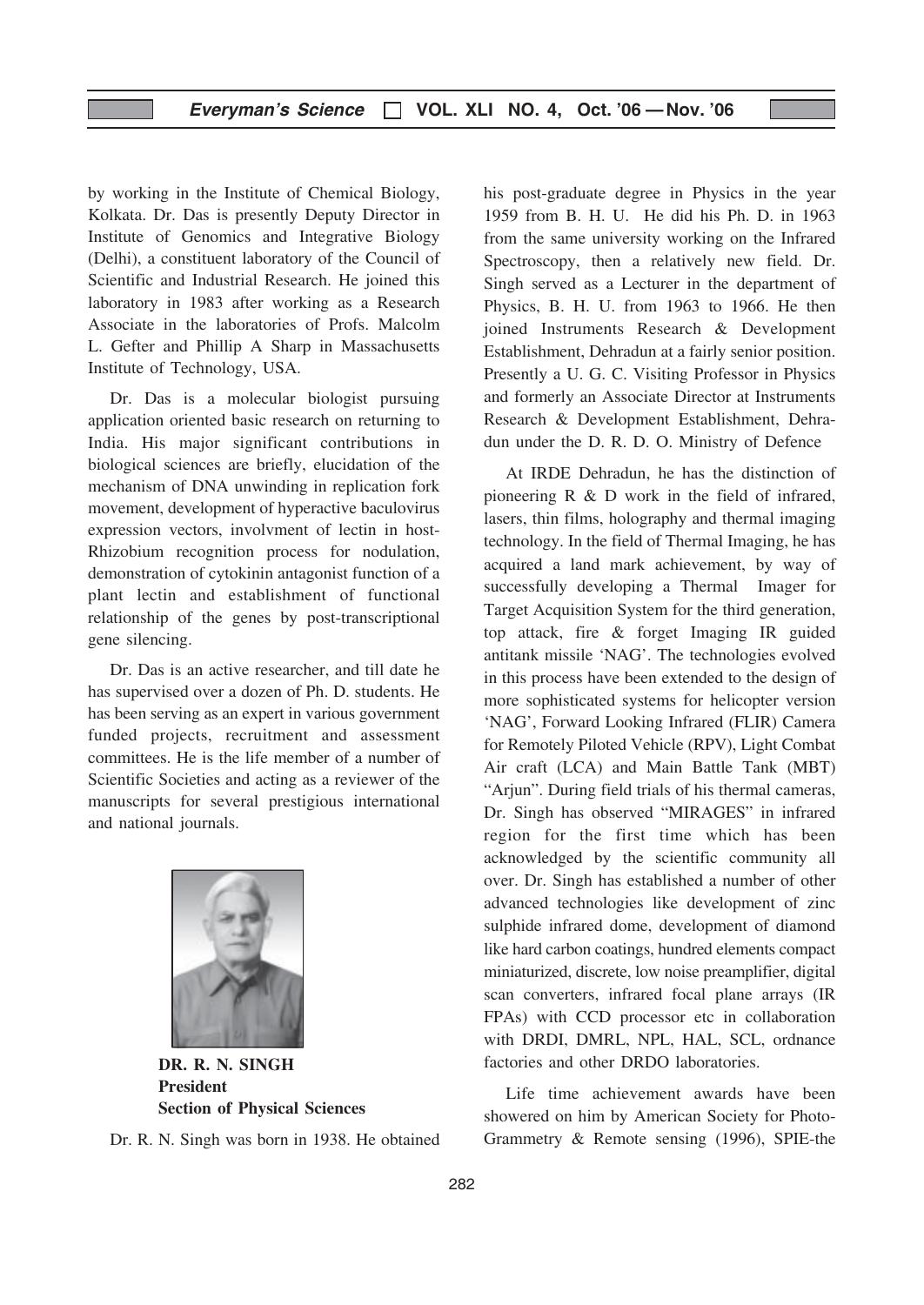International Society for Optical Engineering Services citation in recognition of a distinguished career in Opto-electronics and scientific contribution to FLIR and next generation detection technology (1996), integrated guided missile development programme cash award (1988), etc. Dr. Singh has taken keen interest in the promotion of science through Hindi and served as chief editor of in house journal "Sankalp" of IRDE and contributed is physics journal "Bhautiki". He was honoured by the Governor of U. P. by the Title "Hindi Shiromani" for his great contribution towards popularization of science in Hindi through Rastriya Hindi Parishad Meerut (1997) and "Sahitya Mahopadhyay" by the Hindi Sahitya Sammelan Prayag.

Dr. Singh has published more than 45 papers on experimental molecular spectroscopy, thin films, lasers, antilaser filters and thermal imaging technology in the national and international journals and has presented more than 40 papers in various conferences. Dr. Singh has been an approved Research Guide and member of Board of Studies & R. D. C. of various universities like HNB Garhwal Srinagar, Lucknow University, Agra University and Dharwad University and Indian Institute of Technology Chennai etc and has guided several students for their Ph. D., M. Sc., M. E. & M. Tech degrees and dissertations. He has been member & chairman of several selection boards of DRDO, CSIR, FRI & U. P. higher education commission etc. His first book on "Thermal Imaging Technology : Design & Application" sponsored by the Department of Science & Technology is in the press. Another book on "Fundamentals of Thermal imaging Technology" is being supported by D. R. D. O., Ministry of Defence.

Dr. Singh is very widely travelled person. He has visited Birmingham University Montreal Canada, France, U. K., Germany, Belgium. Dr. Singh is a life member of Indian Physics Association and life fellow of Optical Society of India, Fellow

of the IETE Society of India, the Instrumentation Society of India (ISI), the National Institute of Advanced Studies Bangalore, member of OSI-SPIE the Society of Photo-Optical instrumentation and ICAPT of Canada. He has been executive member of the ISI for the year 2002-2004 and president of IPA Dehra Dun chapter for several terms. In addition to his academic activities, he has been and is still an active member of a number of NGO's in and around DehraDun working for the social upliftment of academically deprived strata of the society.



PROF. S. M. REDDY President Section of Plant Sciences

Prof. S. M. Reddy, Professor and Head, Department of Biotechnology, St. Martin Engineering College, Secunderabad, A. P. Prof. S. M. Reddy, Emeritus Professor, worked as Head, Department of Botany, Chairman, Board of Studies in Botany and Chairman Board of studies in Microbiology. After a brilliant academic career in Osmania University, Hyderabad obtained Ph. D. degree from University Jodhpur under Late Prof. K. S. Bilgrami. He did post-doctoral research in the Institute of Microbiology, Praha, Czechoslovakia during 1978-79. He joined as lecturer in Osmania University in 1970 and attained Professor of Botany, in Kakatiya University in 1988 and served the discipline of Botany in Kakatiya University. He worked in different capacities as Principal, University College,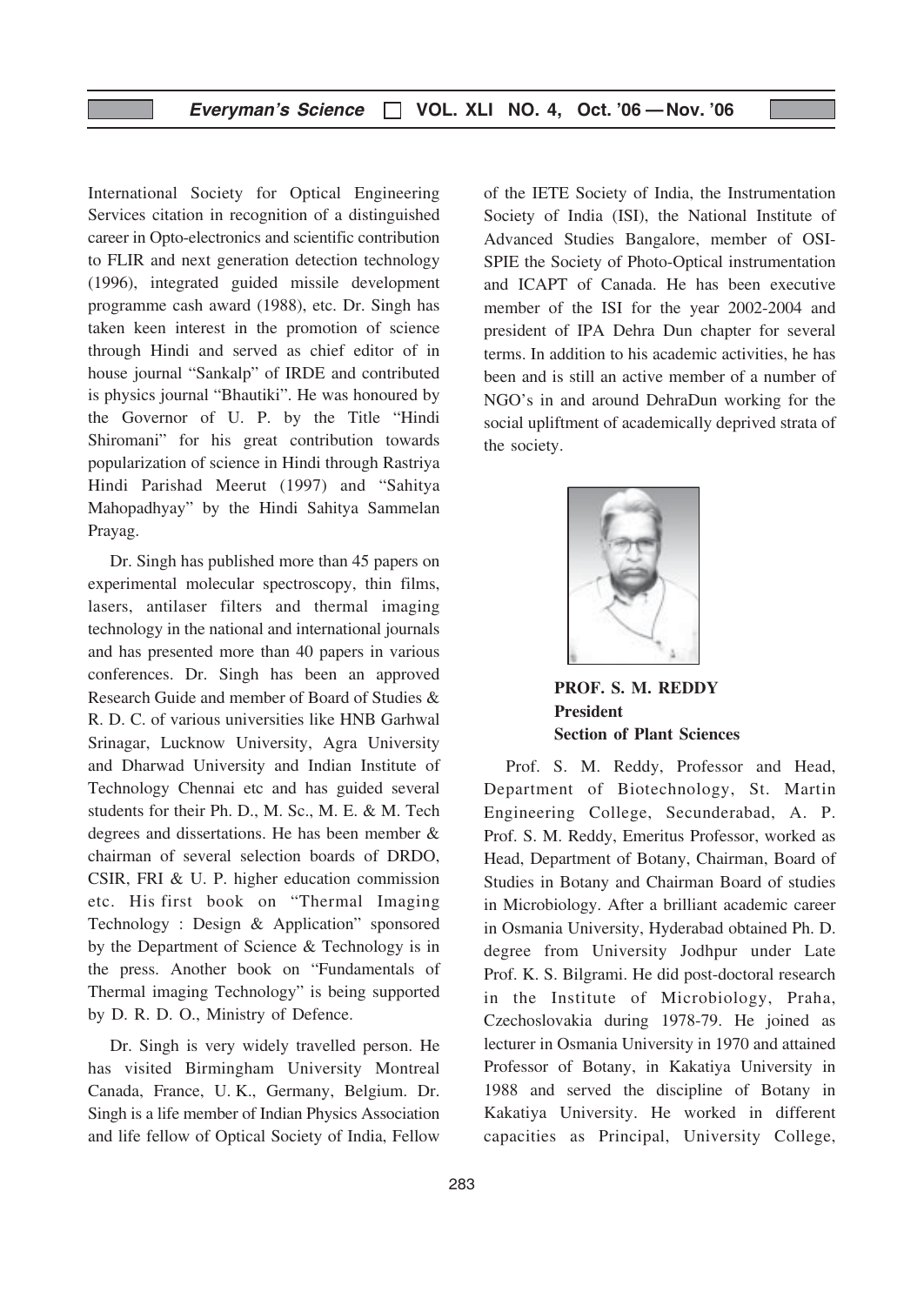Development Officer, Students Welfare Officer, Director Post-graduate Centres of Kakatiya University. He was on Board of Management, Kakatiya University. He was member of Core Committee for development common core syllabus for B. Sc. students in A. P. Universities. Administered A. P. Open University study centre, shouldered the responsibility for establishment of Microbiology department at Kakatiya University, He is actively involved in research and guided 36 Ph. Ds. and three M. Phils. He authored/ edited 19 University level books. His research interests are Fungal Taxonomy, Physiology, Soil Sickness, Post-harvest Pathology, Mycorrhizae, Mycotoxins, Anoxygenic Phototrophic bacteria and Thermophilic fungi and contributed richly to the understanding of biology of fungi. Published more than 450 research articles in different international and national journals. Attended 50 International Conferences besides large number of National Conferences he delivered lead lectures and chaired different sessions. He contributed chapters in different books and review articles and popular articles. He has completed more than 21 research projects funded by UGC, CSIR, ICMS, DST, DBT, DNES, AP-Netherland etc. He is the panel member of UGC, CSIR, DST and DBT. He is a member of academic bodies of different universities. He got Best teacher award of Govt. of A. P. in 1997-98. He visited Czechoslovakia, Austria, Hungary, USSR and USA under different programmes.

He has been an executive member, editorial member of different national and international subject societies. He is Treasurer, Indian Botanical society (1998–2004), Vice-President and President (2003–2004) of Indian Society of Mycology and Plant Pathology. Besides ordinary member of large number of societies, he is life member of Indian Phytopathological Society, Indian Botanical Society, Indian Science Congress Association, Microbiological Society of India. He has organized several national conferences and workshops. He is a fellow of Indian Phytopathology Society, Indian Society of Mycology and Plant Pathology, Microbiologists of India, India Botanical Society and A. P. Academy of Sciences.

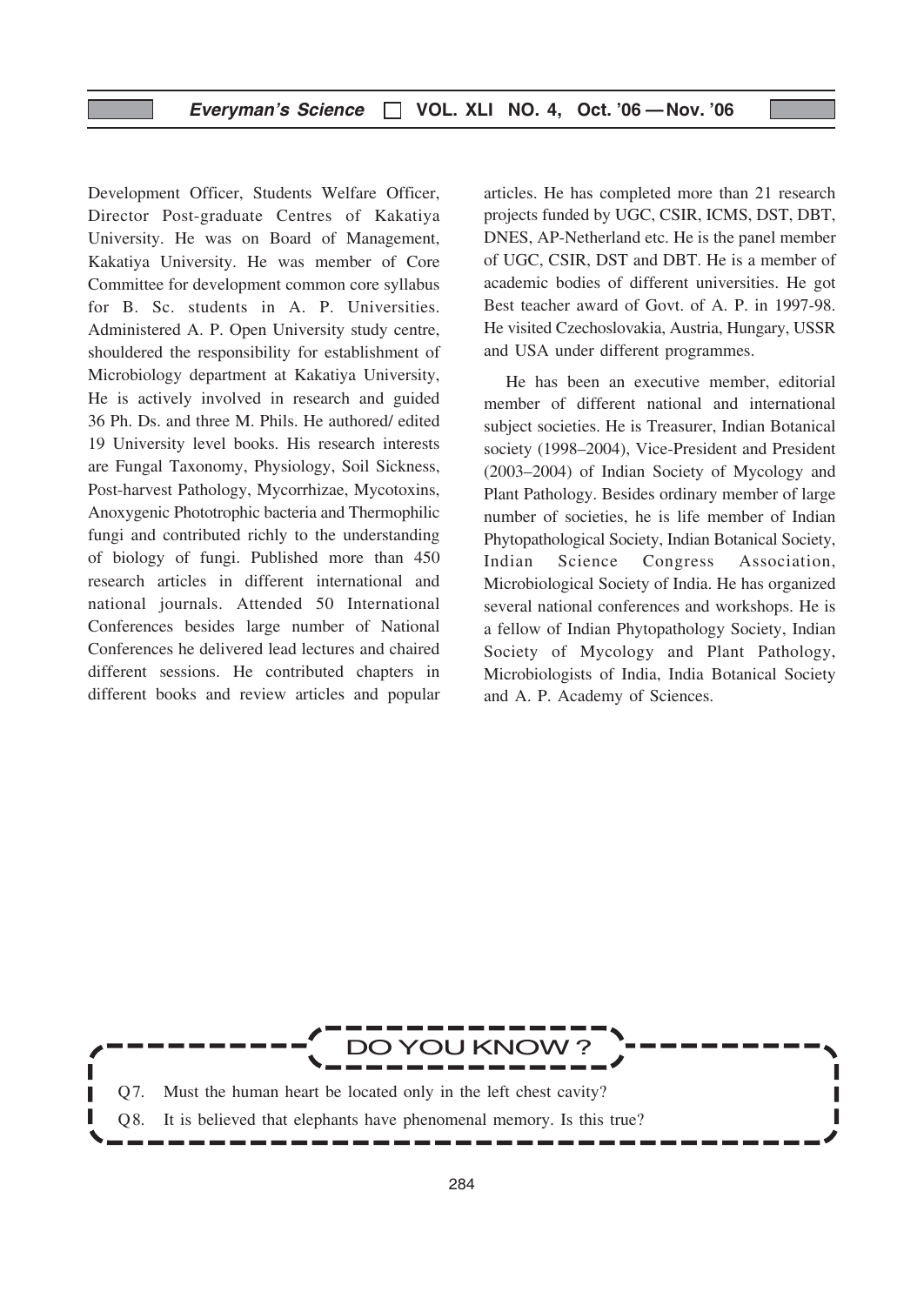# MEMBERS OF ISCA COUNCIL FOR 2006-2007

Prof. Harsh Gupta, Hyderabad Immediate Past General President Dr. I.V. Subba Rao, Secunderabad General President-Elect Prof. R. Ramamurthi, Tirupati General Secretary (Headquarters) Prof. Avijit Banerji, Kolkata General Secretary (Outstation) Prof. S.P. Singh, Kurukshetra **Treasurer** Prof. A.B. Banerjee, Kolkata Elected Members of the Executive Committee Prof. P.N. Srivastava, Gurgaon Dr. Ashok K. Saxena, Kanpur Dr. M. Sudarshan Reddy, Hyderabad Prof. B. Satyanarayana, Hyderabad Prof. Uma Kant, Jaipur Dr. Geetha Bali, Bangalore Prof. Ranjit K. Verma, Bodh Gaya Prof. Nirupama Agrawal, Lucknow Prof. K.C. Pandey, Lucknow Prof. Col. Dr. Ranajit Sen, Kolkata Representative of the Department of Science & Technology, Government of India Prof. V.S. Ramamurthy, New Delhi Local Secretaries T. Balasubramanian, Annamalainagar Prof. Venugopal P. Menon, Annamalainagar Past General Presidents /Secretaries/Treasurer Prof. (Mrs.) Asima Chatterjee, Kolkata Prof. M.S. Swaminathan, Chennai Dr. H.N. Sethna, Mumbai Prof. A.K. Sharma, Kolkata Prof. M.G.K. Menon, New Delhi Prof. R.P. Bambah, Chandigarh Prof. (Mrs.) Archana Sharma, Kolkata Prof. C.N.R. Rao, Bangalore Dr. A.P. Mitra, New Delhi Prof. Yash Pal, Noida Prof. D.K. Sinha, Kolkata Dr. Vasant Gowariker, Pune Dr. S.Z. Qasim, New Delhi Dr. S.C. Pakrashi, Kolkata Prof. U.R. Rao, Bangalore Prof. S.K. Joshi, New Delhi

General President

Dr. P. Rama Rao, Hyderabad Dr. (Mrs.) Manju Sharma, New Delhi Dr. R. A. Mashelkar, New Delhi Dr. R.S. Paroda, Tashkent, Uzbekistan Prof. S.S. Katiyar, Kanpur Dr. K. Kasturirangan, Bangalore Prof. Asis Datta, New Delhi Prof. N.K. Ganguly, New Delhi Prof. M.K. Singal, Delhi Dr. (Miss) S.P. Arya, New Delhi Prof. H.P. Tiwari, Allahabad Prof. S.P. Mukherjee, Kolkata Dr. (Mrs.) Yogini Pathak, Vadodara Prof. B.P. Chatterjee, Kolkata Dr. S.B. Mahato, Kolkata

### Sectional Presidents

Dr. M. S. Sachdev, New Delhi Prof. U.C. Goswami, Guwahati Prof. Kisore K. Basa, Bhopal Prof. Anil K. Singh, Mumbai Prof. M.P. Singh, Lucknow Mr. Sujit Kumar Mitra, Kolkata Prof. P.C. Pandey, Kharagpur Prof. M. Surendra Prasad Babu, Visakhapatnam Dr. Rakesh Chandra Agrawal, Raipur Prof. J.C. Misra, Kharagpur Dr. Amal Roy Chowdhury, Kolkata Dr. Rakha Hari Das, Delhi Dr. R.N. Singh, Dehra Dun Prof. S.M. Reddy, Warangal

#### Elected Members of the Council

Dr. (Mrs.) Vijay Laxmi Saxena, Kanpur Mr. Gauravendra Swarup, Kanpur Prof. V.K. Verma, New Delhi Dr. Dhyanendra Kumar, Arrah. Prof. Santosh Kumar, Bhopal Prof. P.V. Arunachalam, Tirupati. Dr. K. Jeevan Rao, Hyderabad

### Representatives/Co-opted Members

Mr. Nilangshu Bhusan Basu, Kolkata Dr. H.S. Maiti, Kolkata Prof. S.P. Mukherjee, Kolkata Prof. Col. Dr. Ranajit Sen, Kolkata Prof. Anupam Varma, New Delhi

Editor-in-Chief of Everyman's Science Prof. S.P. Mukherjee, Kolkata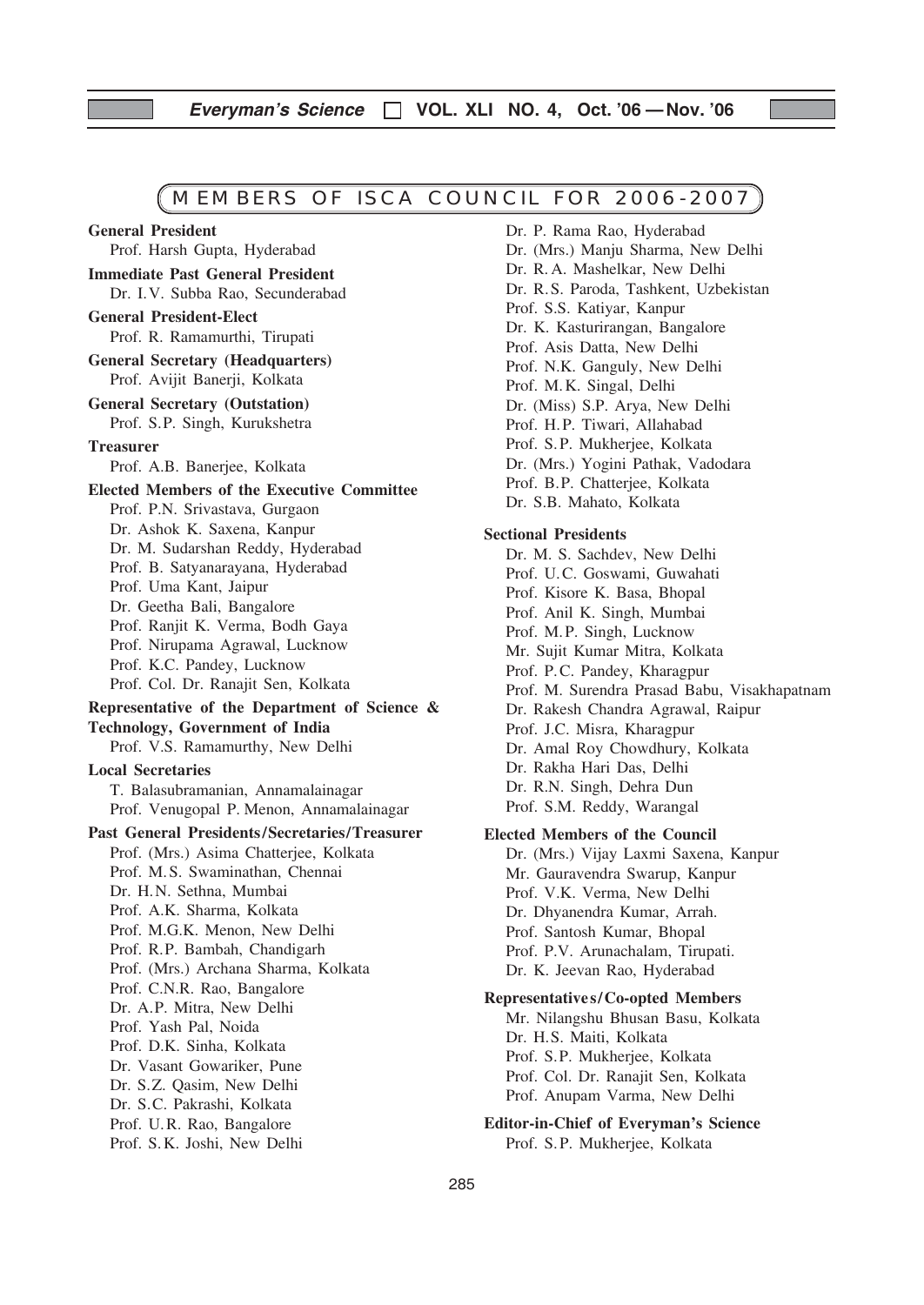|                |                                                                                        |                               |                               |                                     |                   |                   |                      |                             |                                     |                                                 |                                                        |                                                 | Programme of 94th Indian Science Congress        |                                  |                    |
|----------------|----------------------------------------------------------------------------------------|-------------------------------|-------------------------------|-------------------------------------|-------------------|-------------------|----------------------|-----------------------------|-------------------------------------|-------------------------------------------------|--------------------------------------------------------|-------------------------------------------------|--------------------------------------------------|----------------------------------|--------------------|
|                |                                                                                        |                               |                               |                                     |                   |                   |                      |                             |                                     |                                                 | 3-7 January, 2007, Annamalai University, Chidambaram   |                                                 |                                                  |                                  |                    |
| Date           |                                                                                        | $09:00 - 10:45$               |                               |                                     | $10:45-$<br>11:15 |                   | $11:15 - 13:00$      |                             |                                     | $13:00 -$<br>14:00                              | 14:00-15:30                                            | $15:30 -$<br>16:00                              | 16:00-17:30                                      | 17:30-19:00                      | $19:00 -$<br>20:30 |
| 03 JAN<br>2007 | Inauguration by the Honorable<br><b>Prime Minister</b><br>Followed by Press Meet       |                               |                               |                                     |                   |                   |                      |                             | <b>Public</b><br><b>Lectures</b>    |                                                 | <b>Public</b><br><b>Lectures</b>                       | Cultural<br>Program                             |                                                  |                                  |                    |
| 04 JAN<br>2007 | R <sub>1</sub><br><b>TS01</b>                                                          | R <sub>2</sub><br><b>TS02</b> | R <sub>3</sub><br><b>TS05</b> | R4<br>R <sub>5</sub><br><b>TS15</b> | Tea<br>TSO9 Break | R1<br><b>TS01</b> | R2<br>TS03 TS13 TS20 | R3                          | R4<br>R <sub>5</sub><br><b>TS15</b> | Lunch                                           | Sectional<br>Program<br>14 Parallel<br><b>Sessions</b> | <b>Break</b>                                    | Sectional<br>Program<br>14 Parallel<br>Sessions  | <b>Public</b><br><b>Lectures</b> | Dinner             |
| 05 JAN<br>2007 | <b>Address by the Honorable President</b><br>Inauguration of Children Science Congress |                               |                               |                                     |                   |                   |                      |                             |                                     | Sectional<br>Program<br>14 Parallel<br>Sessions | Tea                                                    | Sectional<br>Program<br>14 Parallel<br>Sessions | <b>Public</b><br><b>Lectures</b>                 |                                  |                    |
| 06 JAN<br>2007 | R <sub>1</sub><br>TS10 TS08   TS04   TS16   Break   TS10   TS17                        | R <sub>2</sub>                | R <sub>3</sub>                | R4                                  | Tea               | R <sub>1</sub>    | R <sub>2</sub>       | R <sub>3</sub><br>TS07 TS16 | R4                                  |                                                 | Sectional<br>Program<br>14 Parallel<br>Sessions        |                                                 | Sectional<br>Program<br>14 Parallel<br>Sessions  | Cultural<br>Program              |                    |
| 07 JAN<br>2007 | R <sub>1</sub><br>TS06 TS12 TS18                                                       | R2                            | R <sub>3</sub>                | R4                                  | Tea<br>TS21 Break | R <sub>1</sub>    | R2<br>TS14 TS11      | R3<br>TS19 TS22             | R4                                  |                                                 | Sectional<br>Program<br>14 Parallel<br>Sessions        |                                                 | General Body Meeting and<br>Valedictory Function |                                  |                    |

# 286

TS : Theme Session ; Rx : Auditorium Number

# Everyman's Science Everyman's Science $\Box$  VOL. XLI NO. 4, Oct. '06 - Nov. '06  $\Box$ VOL. XLI NO.  $\mathbf{4}$ Oct. '06 - Nov. '06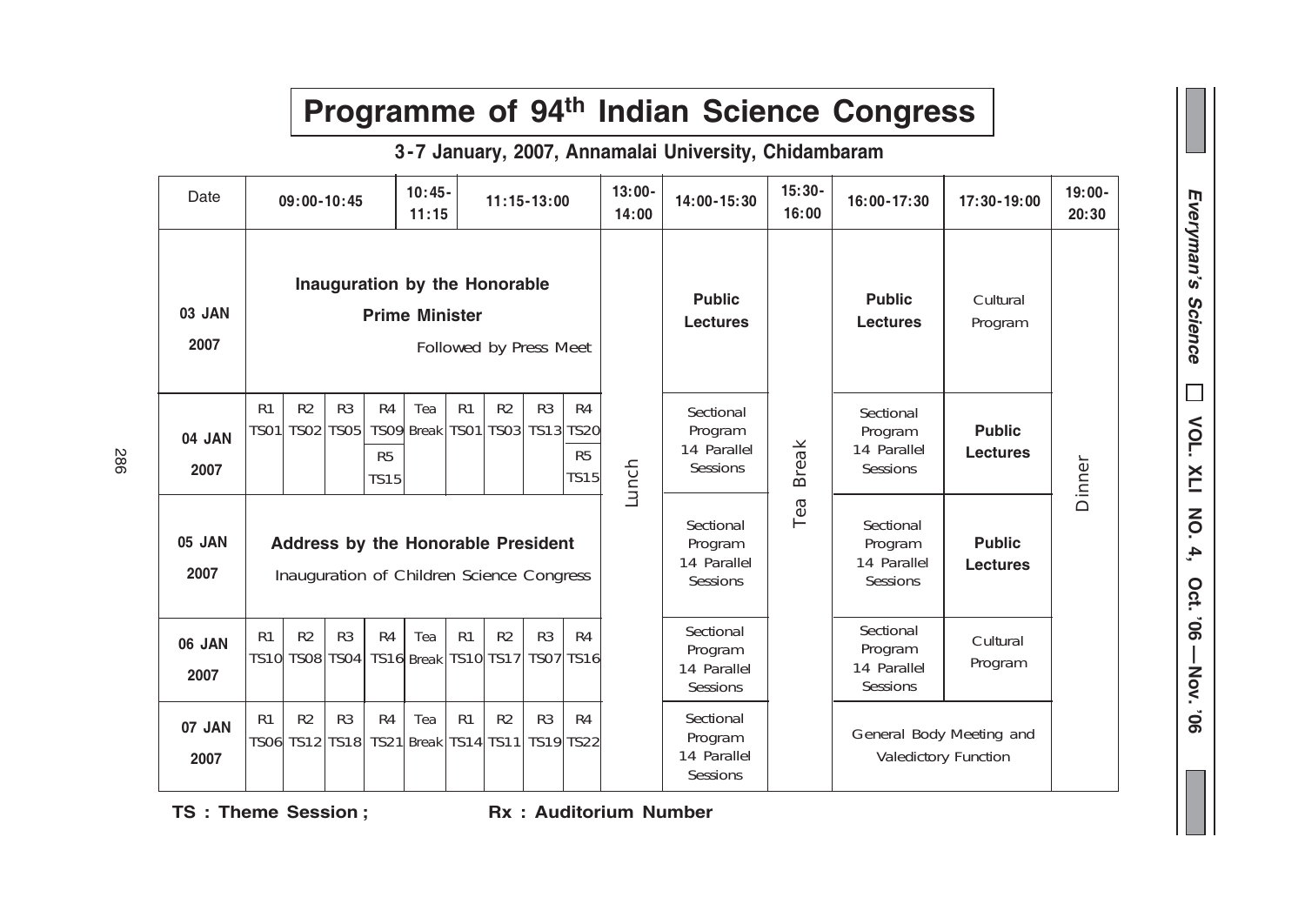ſ

# Plenary/Theme Sessions

| <b>SN</b>    | <b>Session</b>                                                             |                | $S$ lot<br>SN |              | Session                                                                      | <b>Slot</b>    |
|--------------|----------------------------------------------------------------------------|----------------|---------------|--------------|------------------------------------------------------------------------------|----------------|
|              |                                                                            |                |               |              |                                                                              |                |
| <b>TS 01</b> | <b>Energy Security</b>                                                     | R 1            |               | <b>TS 01</b> | <b>Energy Security</b>                                                       | <b>R</b> 1     |
| <b>TS 02</b> | <b>Water Resources</b>                                                     | R <sub>2</sub> |               | <b>TS 03</b> | Earth-Ocean-Atmosphere Interaction,<br>Climate Change, Monsoon Forecast      | R <sub>2</sub> |
| <b>TS 05</b> | Ocean Resources                                                            | <b>R3</b>      |               | <b>TS 13</b> | Agriculture                                                                  | R 3            |
| <b>TS 09</b> | Synergy of Science and Industry                                            | <b>R4</b>      |               | <b>TS 20</b> | International Year of Planet Earth :<br>Indian Initiatives                   | R 4            |
| <b>TS 15</b> | Medical Sciences: Role of free<br>radicals and antioxidants in<br>diseases | <b>R5</b>      |               | <b>TS 15</b> | Medical Sciences: Role of free<br>radicals and antioxidants in diseases      | <b>R5</b>      |
|              |                                                                            |                |               |              |                                                                              |                |
| <b>TS 10</b> | Space Applications for Planet<br>Earth                                     | R <sub>1</sub> |               | <b>TS 10</b> | Space Applications for Planet Earth                                          | R 1            |
| <b>TS 08</b> | Knowledge Commission (?)                                                   | R <sub>2</sub> |               | <b>TS 17</b> | Mysteries of Planet Earth                                                    | R <sub>2</sub> |
| <b>TS 04</b> | Mineral Resources                                                          | R 3            |               | <b>TS 07</b> | Anthropogenic Hazard; Waste<br>Management and Environmental<br><b>Issues</b> | R <sub>3</sub> |
| <b>TS 16</b> | Nutrition and Health                                                       | <b>R4</b>      |               | <b>TS 16</b> | Nutrition and Health                                                         | R 4            |
|              |                                                                            |                |               |              |                                                                              |                |
| <b>TS 06</b> | Natural Hazards                                                            | <b>R1</b>      |               | <b>TS 14</b> | Conflict management in Natural<br>resources                                  | R <sub>1</sub> |
| <b>TS 12</b> | Bio-technology                                                             | R <sub>2</sub> |               | <b>TS 11</b> | Nano-technology                                                              | R <sub>2</sub> |
| <b>TS 18</b> | Geosciences in the 21st Century                                            | R <sub>3</sub> |               | <b>TS 19</b> | Earth Science Education in India :<br>Opportunities and Challenges           | R <sub>3</sub> |
| <b>TS 21</b> | International Collaborations in<br>Science and Technology                  | R 4            |               |              |                                                                              |                |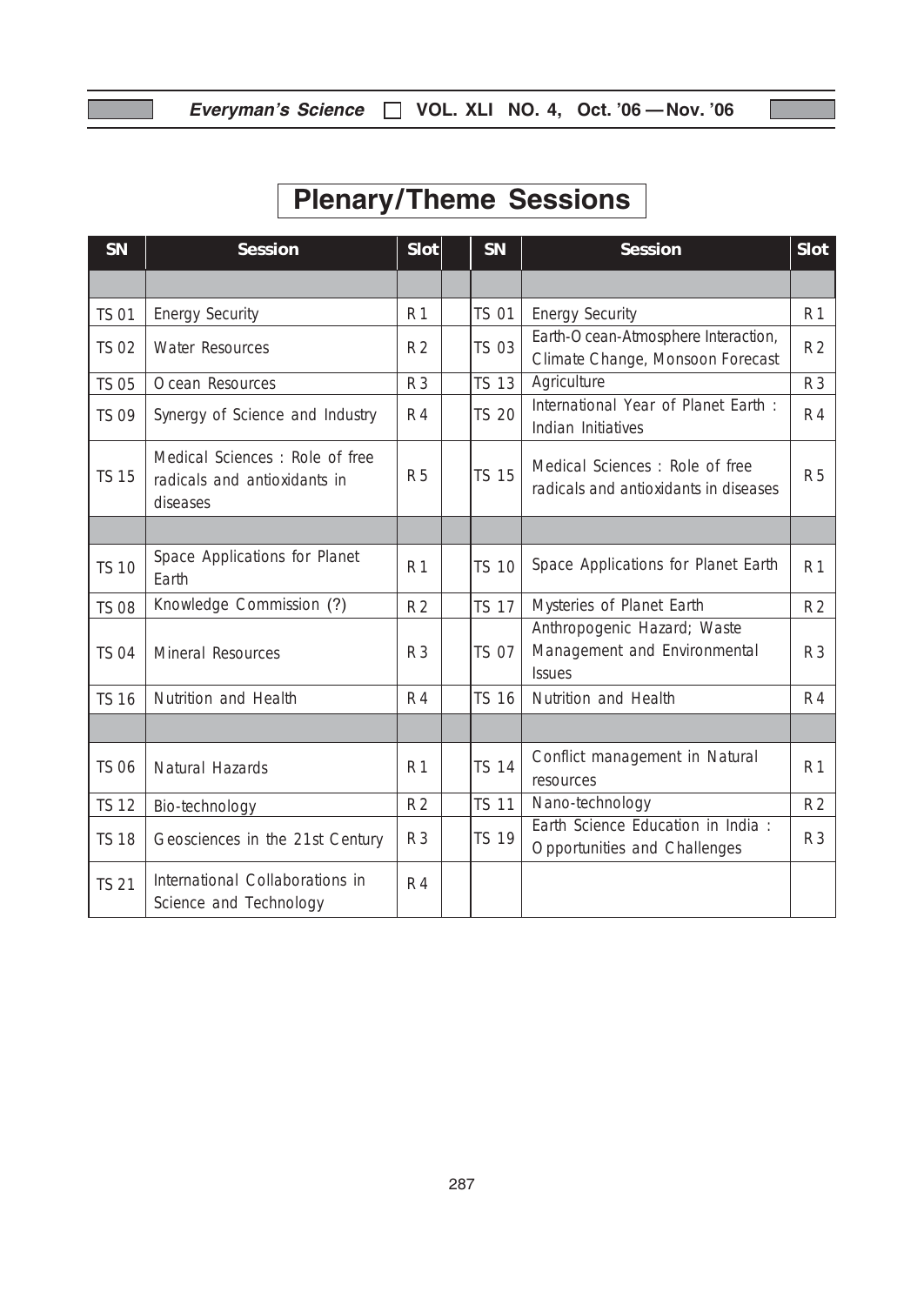# Conferences /Meetings / Symposia / Seminars

| <b>Date</b>             | <b>Topic</b>                                                                                                                                                                  | <b>Contact</b>                                                                                                                                                                                             |
|-------------------------|-------------------------------------------------------------------------------------------------------------------------------------------------------------------------------|------------------------------------------------------------------------------------------------------------------------------------------------------------------------------------------------------------|
| 3-7 January,<br>2007    | 94th Indian Science Congress,<br>Chidambaram                                                                                                                                  | <b>General Secretary</b><br>Indian Science Congress Association<br>14 Biresh Guha Street, Kolkata-700 017<br>Email: iscacal@vsnl.net                                                                       |
| 18-20 January,<br>2007  | National Conference on Quality<br><b>Improvement in Food Processing:</b><br>Role of Science & Technology,<br>Kolkata                                                          | Mr. S. Ghosh<br>Indian Association for Productivity,<br>Quality & Reliability<br>AD 276, Sector I, Salt Lake City<br>Kolkata-700 064<br>Email: iapar@yahoo.co.com                                          |
| 22-24 January,<br>2007  | <b>Sesquicentennial Celebrations</b><br>of the University of<br>Mumbai, Mumbai                                                                                                | Dr. D. V. Prabhu<br>Head, Dept. of Chemistry,<br>Wilson College, Mumhai-400 007<br>Email: dyprahbu@rediffmail.com                                                                                          |
| 9-11 February,<br>2007  | National Seminar on "Recent<br><b>Diagnostic Trends and Control</b><br><b>Strategies for Haemo-protozoan</b><br><b>Infections of Livestock"</b><br>Sardarkrushinagar, Gujarat | Dr. Veer Singh<br>Department of Parasitology, College of<br>Veterinary Science & Animal Husbandry,<br>S.D. Agricultural University,<br>Sardarkrushinagar-385 506, Gujarat<br>Email: veersinghgau@yahoo.com |
| 10-11 February,<br>2007 | All India Peoples' Forum of<br><b>Scientists, Technology Congress,</b><br>Kolkata                                                                                             | <b>Secretary</b><br>Engineers & Technologist State Centre<br>15N Nelli Sengupta Sarani<br>New CMC Building, Kolkata-700 087<br>Email: foset@rediffmail.com                                                 |
| 23-25 April,<br>2007    | International Conference on<br><b>Geo-environment : Challenges</b><br>Ahead, Jammu                                                                                            | Dr. G. M. Bhat<br>Department of Geology<br>University of Jammu, Jammu-180 006<br>Email: bhattgm@jugaa.com                                                                                                  |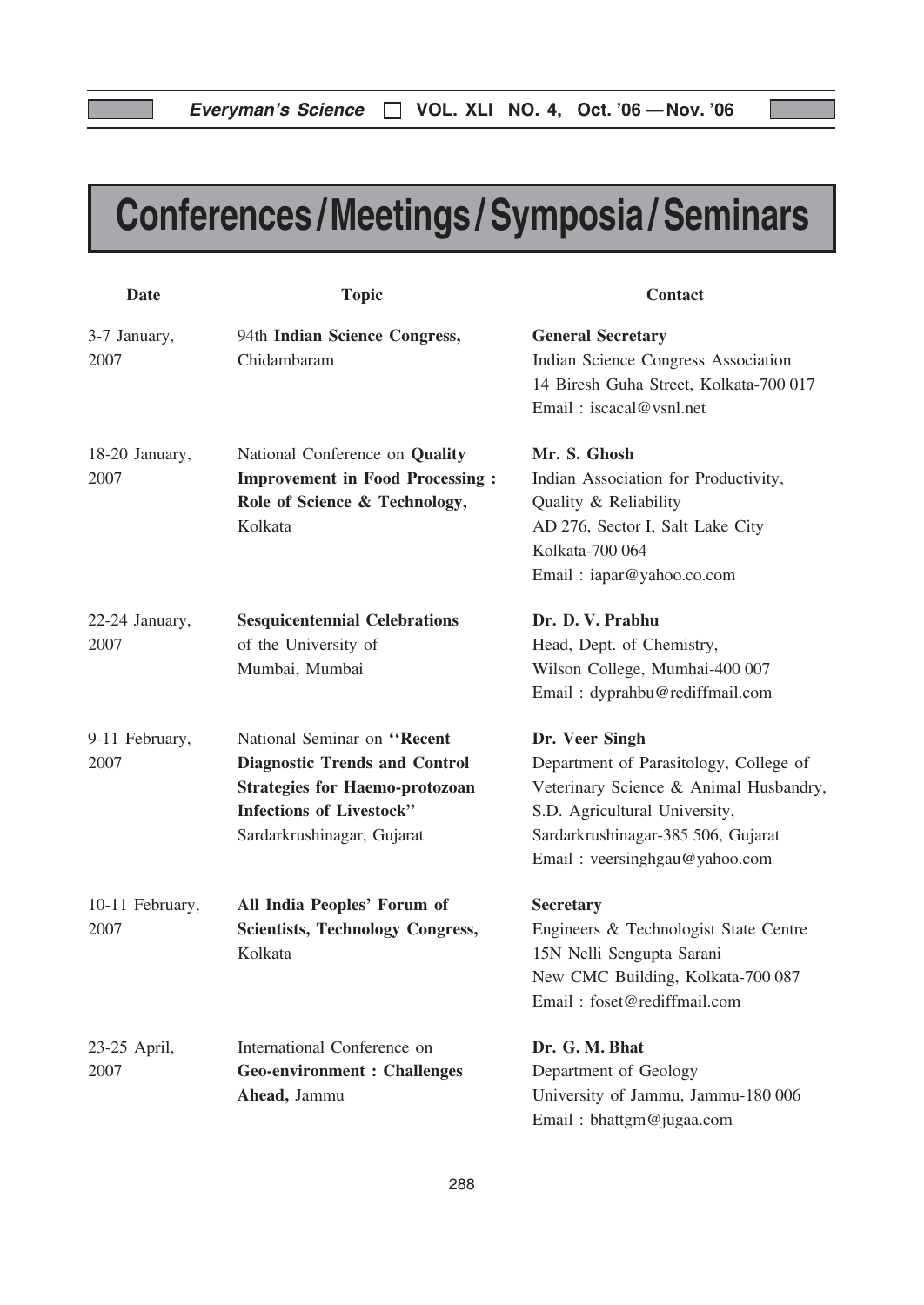# **S & T ACROSS THE WORLD**

# KNOCKOUT GENES

Biologists at the Centre for Cellular and Molecular Biology, Hyderabad have succeeded in producing the first 'gene knockout mouse', which till now was the preserve of only a few advanced laboratories in the West.

The process involves removing or modifying a gene in the cells of the mouse and then reconstructing a new animal from the genetically modified cells. The team of biologists genetically engineered a mutant mouse strain that lacked one of the milk protein genes, known as kappa-casein. In the absence of this gene, females were healthy and could reproduce but they were unable to produce milk for their young. The technology has tremendous applications not only in the field of basic biology but also for creation of human disease models and in the drug discovery process.

Furthermore, the new mouse strain will be useful for animal models for the creation of novel dairy animals with modified milk properties and also in the efforts to produce genetically modified farm animals producing pharmaceutical proteins in their milk.

(The Tribune, May 5, 2006)

### CARBON NANOTUBES

Carbon nanotubes or CNTs are hollow wires of pure carbon, nearly 50,000 times narrower than the finest human hair, but stronger than steel. They have great potential in a variety of biological applications including medical diagnostics and treatment. However, as they were cytotoxic-contact with them killed cells-their use was limited.

A team of US scientists have now succeeded in making these CNTs biocompatible. By coating them with a synthetic polymer that mimics mucin, the substance on cell surfaces that serves as lubricant, the researchers have been able to render them nontoxic and attach them safely to biological cells.

The polymer coating can also be customized to bind a particular type of cell.

(Science @Berkeley Lab, Aug 1, 2006)

# VACCINE FOR ALZHIMER'S

Alzheimer's disease is believed to be caused by the overproduction of amyloid proteins which form clumps or plaques that litter the brain.

Scientists have now developed a protential DNA vaccine which has been tried out on mice with promising results. With the administration of this vaccine, the levels of key amyloid proteins were cut by upto 50 percent in some parts of the brains of mice without any side effects.

This approach has been tested in preliminary trials on humans but early results have shown that the immune response was too strong, leading to swelling of the brain. New studies are currently underway to ensure that the immune response is less aggressive, so that the swelling of the brain is avoided.

According to Dr Clive Holmes of the Alzheimer's Research Trust, this work represents a promising new line of vaccine development but more research would be needed to see if it could be replicated in humans.

(PTI Science Service, June 16-30, 2006)

#### INTELLIGENT CARPETS

Beware the next time you step onto a carpet! It might tell you not only your age but also your gender simply by the way you walk.

Researchers at the Japanese National Institute of Advanced Industrial Science and Technology have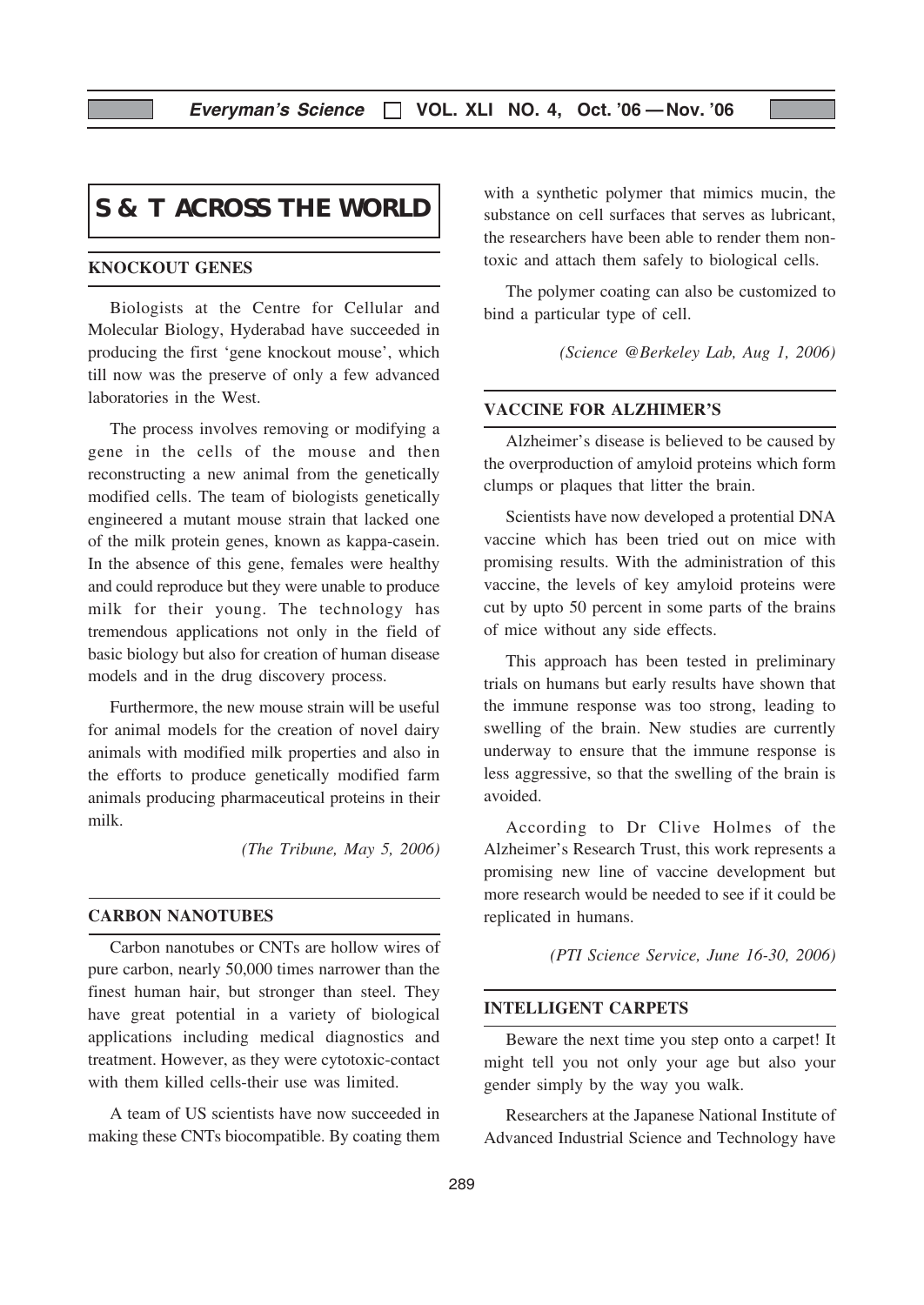developed carpeting material that can tell just than. Teh material contains a layer of silicon rubber filled with tiny sensors which are so snesitive that they can pick up differences in the way people walk.

The researchers at the Institute have found that these sensors can determine the age of a person by the size of that person's foot and walking speed, while the gender can be determined by the differences in centres of balance that men and

women have in relation to their shoe size. During tests, the material was able to distinguish persons in their twenties from those in their sixties with near total accuracy, and between genders with an accurate degree of 70-80%.

Such carpeting material may be found useful for security purposes as a biometric as well as for advertising.

(Economic Times, Aug 3, 2006)

# ANSWERS TO "DO YOU KNOW?"

- A1. The Thermal Power Plants.
- A2. Mongolia.
- A3. 30 percent.
- A4. Respectively 13 percent and state is Arunachal Pradesh, about 30 percent.
- A5. It is a happy coincidence.
- A6. Emperor Ashoka.
- A7. No, In rare cases the heart can be located in the right side.
- A8. Yes, the brain structure also suggests this.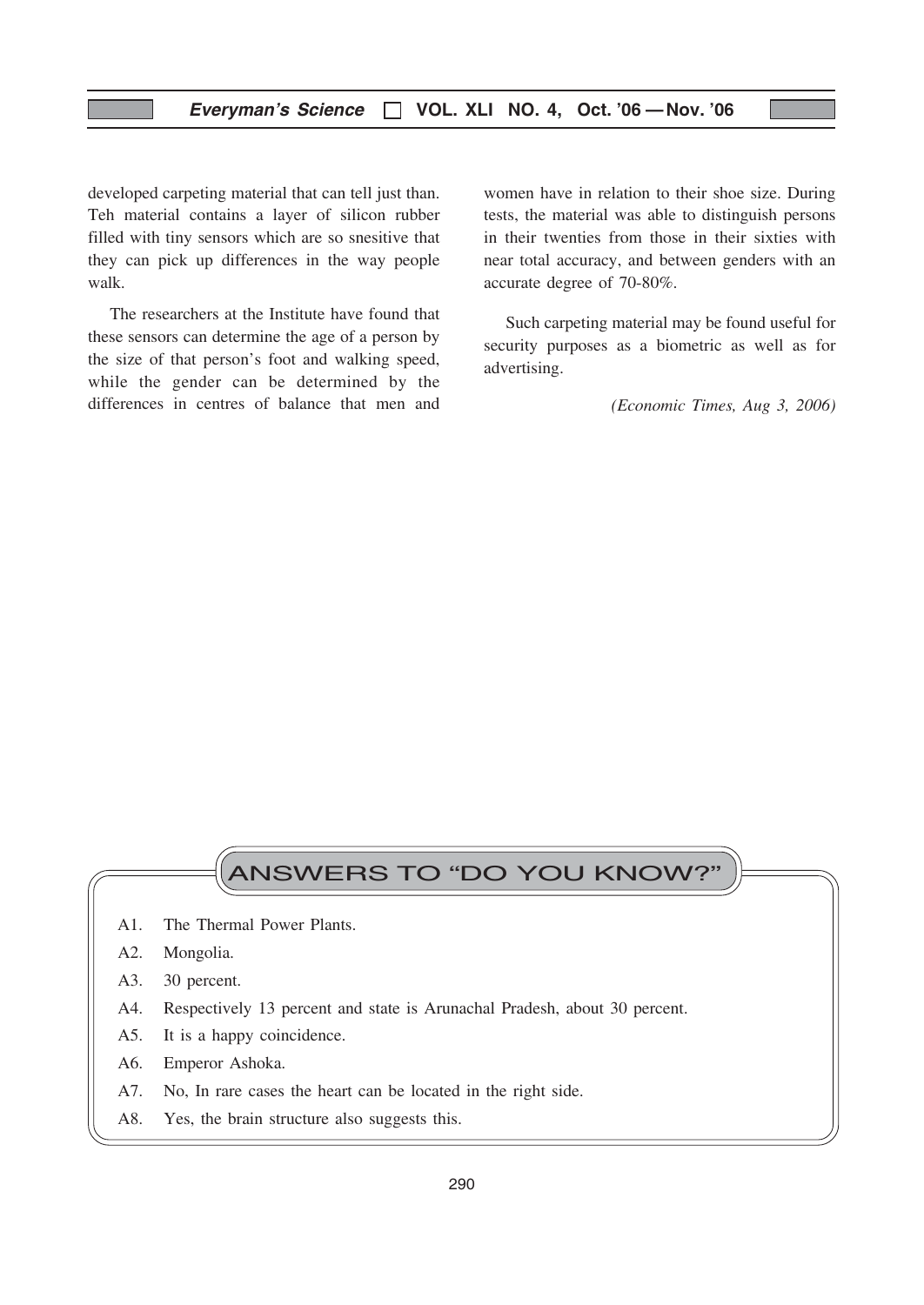# भारतीय विज्ञान कांग्रेस संस्था

 $14$ , ड॰ विरेश गुह स्ट्रीट, कोलकाता  $700017$ , भारत

THE INDIAN SCIENCE CONGRESS ASSOCIATION

14, Dr. Biresh Guha Street, Kolkata-700 017, INDIA

Telegram : SCICONG : CALCUTTA Fax : 91-33-2287-2551 Telephone : 2287-4530, 2281-5323 E-mail : iscacal@vsnl.net

Website : http://sciencecongress.org iscacal\_2004@yahoo.com

http://sciencecongress.nic.in

# APPLICATION FORM FOR MEMBERSHIP

To

The General Secretary The Indian Science Congress Association 14, Dr. Biresh Guha Street, Kolkata-700 017

Stamp Size Photograph

# Dear Sir,

I like to be enrolled as a Member / Life Member / Donor / Sessional Member / Student Member / of The Indian Science Congress Association.

I am sending herewith an amount of Rs. ............... in payment of my subscription by Bank Draft / Money Order / Cash for Membership / Life Membership Subscription / from the year 1st April 200 ...... to 31st March 200 ......

I am interested in the following section (Please tick any one).

# **SECTIONS**

- 1. Agriculture and Forestry Sciences
- 2. Animal, Veterinary and Fishery Sciences
- 3. Anthropological and Behavioural Sciences (including Archaeology and Psychology & Educational Sciences)
- 4. Chemical Sciences
- 5. Earth System Sciences
- 6. Engineering Sciences
- 7. Environmental Sciences
- 8. Information and Communication Science & Technology (including Computer Sciences)
- 9. Materials Science.
- 10. Mathematical Sciences (including Statistics)
- 11. Medical Sciences (including Physiology)
- 12. New Biology (including Bio-Chemistry, Biophysics & Molecular Biology and Biotechnology)
- 13. Physical Sciences
- 14. Plant Sciences

(Please type or fillup in Block Letters)

Name (in block letters) : SURNAME FIRST NAME MIDDLE NAME Academic Qualifications : (Evidence to be submitted) Designation :